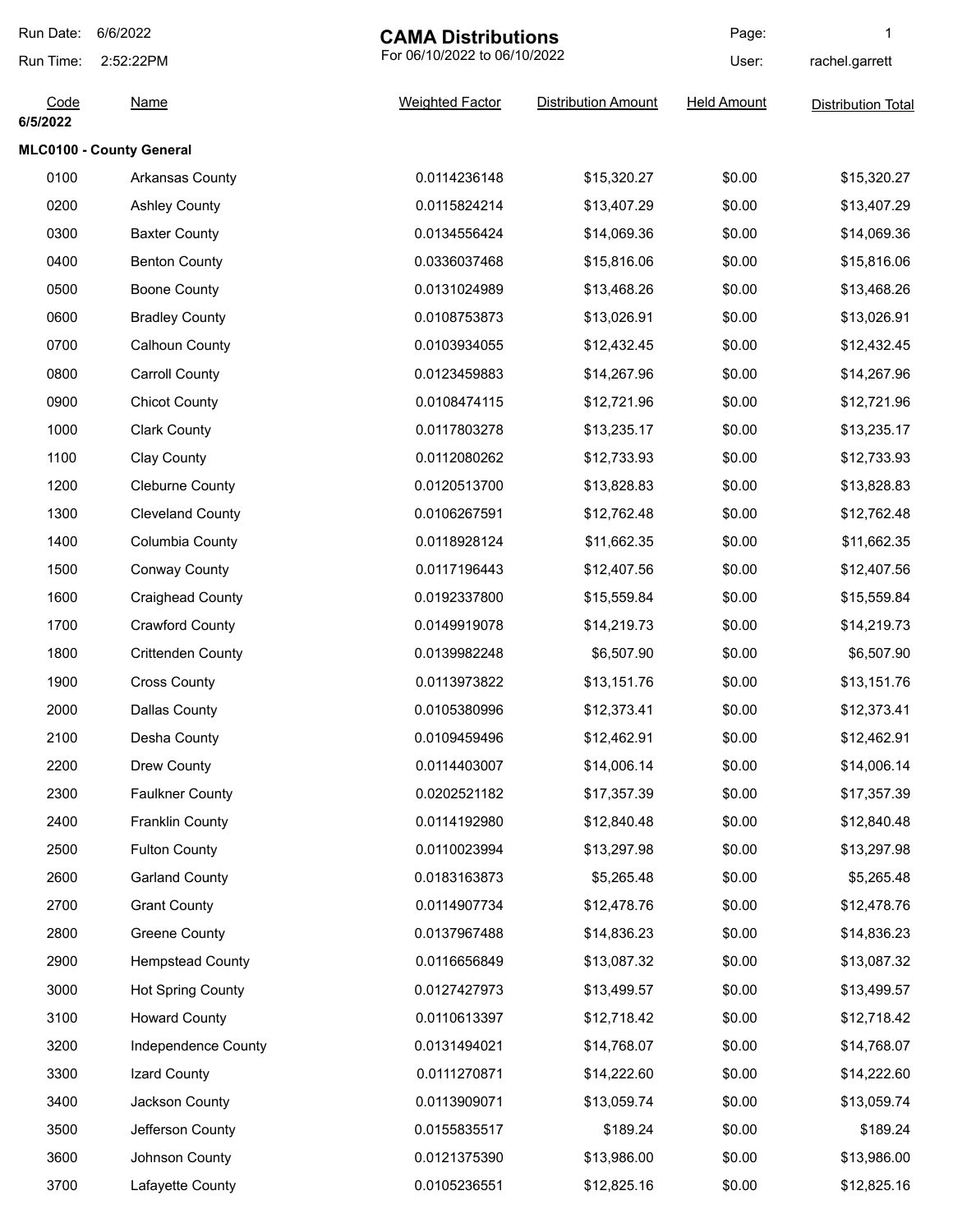| Run Date: | 6/6/2022                   | <b>CAMA Distributions</b>    |                            | Page:              | 2                         |
|-----------|----------------------------|------------------------------|----------------------------|--------------------|---------------------------|
| Run Time: | 2:52:22PM                  | For 06/10/2022 to 06/10/2022 |                            | User:              | rachel.garrett            |
| Code      | <b>Name</b>                | <b>Weighted Factor</b>       | <b>Distribution Amount</b> | <b>Held Amount</b> | <b>Distribution Total</b> |
| 3800      | Lawrence County            | 0.0113461623                 | \$13,224.10                | \$0.00             | \$13,224.10               |
| 3900      | Lee County                 | 0.0107139242                 | \$12,421.57                | \$0.00             | \$12,421.57               |
| 4000      | <b>Lincoln County</b>      | 0.0110742900                 | \$12,851.79                | \$0.00             | \$12,851.79               |
| 4100      | <b>Little River County</b> | 0.0109983317                 | \$12,573.73                | \$0.00             | \$12,573.73               |
| 4200      | Logan County               | 0.0117541783                 | \$12,846.58                | \$0.00             | \$12,846.58               |
| 4300      | Lonoke County              | 0.0161443143                 | \$16,357.58                | \$0.00             | \$16,357.58               |
| 4400      | <b>Madison County</b>      | 0.0113714817                 | \$12,625.36                | \$0.00             | \$12,625.36               |
| 4500      | <b>Marion County</b>       | 0.0113968011                 | \$13,183.26                | \$0.00             | \$13,183.26               |
| 4600      | <b>Miller County</b>       | 0.0135364154                 | \$10,455.96                | \$0.00             | \$10,455.96               |
| 4700      | Mississippi County         | 0.0133774428                 | \$8,377.75                 | \$0.00             | \$8,377.75                |
| 4800      | <b>Monroe County</b>       | 0.0105644152                 | \$12,146.33                | \$0.00             | \$12,146.33               |
| 4900      | Montgomery County          | 0.0107042946                 | \$12,183.69                | \$0.00             | \$12,183.69               |
| 5000      | Nevada County              | 0.0106898501                 | \$12,650.31                | \$0.00             | \$12,650.31               |
| 5100      | Newton County              | 0.0105997794                 | \$13,446.84                | \$0.00             | \$13,446.84               |
| 5200      | <b>Ouachita County</b>     | 0.0118802772                 | \$11,350.87                | \$0.00             | \$11,350.87               |
| 5300      | Perry County               | 0.0108317217                 | \$13,454.15                | \$0.00             | \$13,454.15               |
| 5400      | <b>Phillips County</b>     | 0.0113753834                 | \$12,432.59                | \$0.00             | \$12,432.59               |
| 5500      | Pike County                | 0.0108443399                 | \$13,036.19                | \$0.00             | \$13,036.19               |
| 5600      | <b>Poinsett County</b>     | 0.0119064268                 | \$13,110.38                | \$0.00             | \$13,110.38               |
| 5700      | Polk County                | 0.0115956207                 | \$10,682.06                | \$0.00             | \$10,682.06               |
| 5800      | Pope County                | 0.0152615387                 | \$15,951.62                | \$0.00             | \$15,951.62               |
| 5900      | <b>Prairie County</b>      | 0.0106875257                 | \$12,479.89                | \$0.00             | \$12,479.89               |
| 6000      | Pulaski County             | 0.0431331412                 | \$0.00                     | \$0.00             | \$0.00                    |
| 6100      | Randolph County            | 0.0115416613                 | \$13,612.22                | \$0.00             | \$13,612.22               |
| 6200      | Saline County              | 0.0202453110                 | \$7,111.42                 | \$0.00             | \$7,111.42                |
| 6300      | <b>Scott County</b>        | 0.0108165301                 | \$13,098.31                | \$0.00             | \$13,098.31               |
| 6400      | Searcy County              | 0.0106498371                 | \$13,732.56                | \$0.00             | \$13,732.56               |
| 6500      | Sebastian County           | 0.0206091633                 | \$3,399.61                 | \$0.00             | \$3,399.61                |
| 6600      | Sevier County              | 0.0113148658                 | \$13,025.96                | \$0.00             | \$13,025.96               |
| 6700      | <b>Sharp County</b>        | 0.0114337425                 | \$13,551.82                | \$0.00             | \$13,551.82               |
| 6800      | St. Francis County         | 0.0119168036                 | \$12,977.71                | \$0.00             | \$12,977.71               |
| 6900      | <b>Stone County</b>        | 0.0110259756                 | \$13,966.20                | \$0.00             | \$13,966.20               |
| 7000      | <b>Union County</b>        | 0.0132420462                 | \$8,847.51                 | \$0.00             | \$8,847.51                |
| 7100      | Van Buren County           | 0.0113112962                 | \$12,564.47                | \$0.00             | \$12,564.47               |
| 7200      | <b>Washington County</b>   | 0.0304108451                 | \$20,287.35                | \$0.00             | \$20,287.35               |
| 7300      | <b>White County</b>        | 0.0163773359                 | \$14,050.41                | \$0.00             | \$14,050.41               |
| 7400      | <b>Woodruff County</b>     | 0.0105204176                 | \$12,479.09                | \$0.00             | \$12,479.09               |
| 7500      | Yell County                | 0.0116821217                 | \$12,665.60                | \$0.00             | \$12,665.60               |
|           |                            |                              |                            |                    |                           |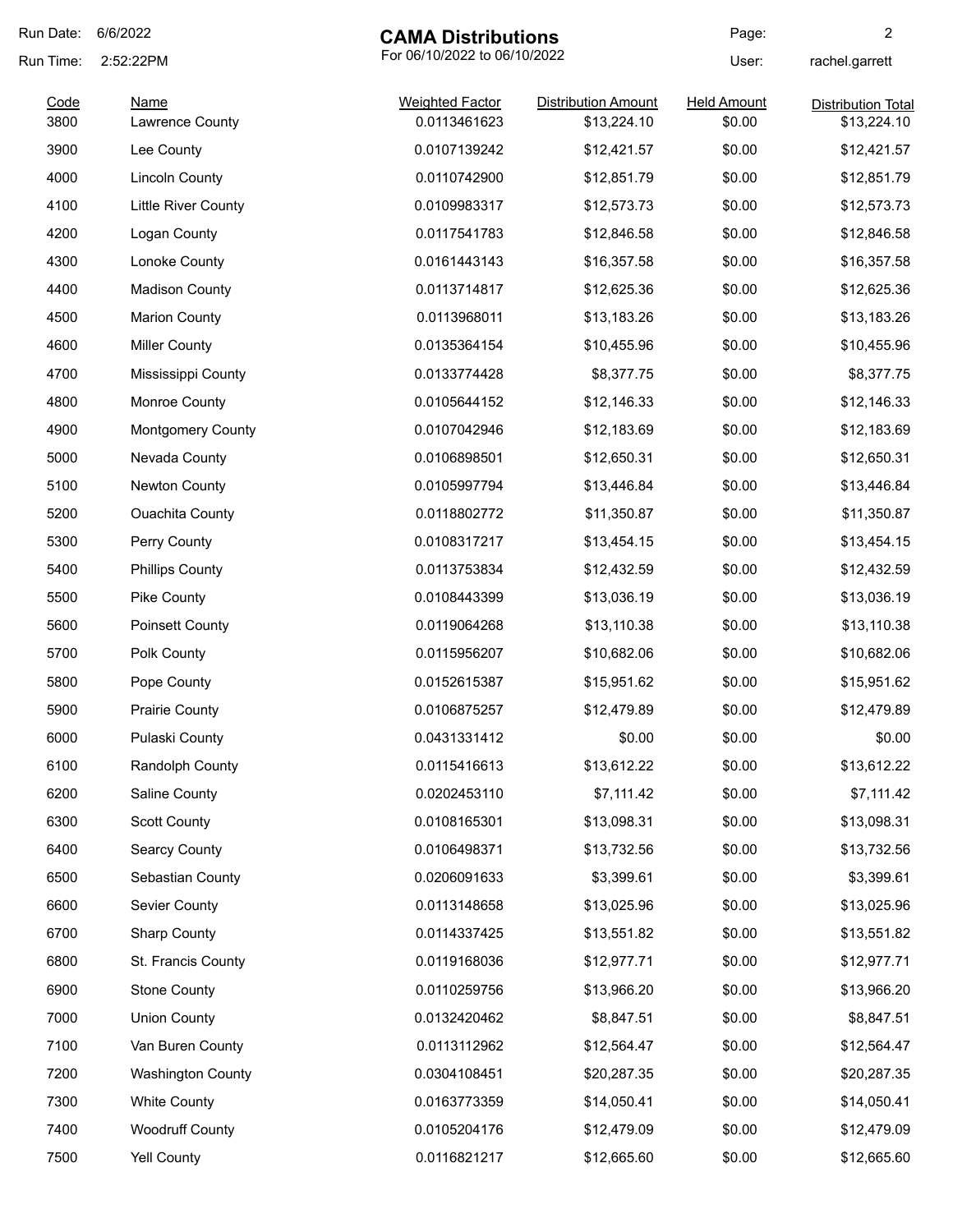| Run Date: | 6/6/2022                                        | <b>CAMA Distributions</b> |                              | Page:              | 3                         |
|-----------|-------------------------------------------------|---------------------------|------------------------------|--------------------|---------------------------|
| Run Time: | 2:52:22PM                                       |                           | For 06/10/2022 to 06/10/2022 |                    | rachel.garrett            |
| Code      | <b>Name</b>                                     | <b>Weighted Factor</b>    | <b>Distribution Amount</b>   | <b>Held Amount</b> | <b>Distribution Total</b> |
|           | <b>Total for MLC0100 - County General</b>       | 0.999999999               | \$937,087.81                 | \$0.00             | \$937,087.81              |
|           | MLC0200 - County Four Lane Highway Construction |                           |                              |                    |                           |
| 0100      | Arkansas County                                 | 0.0128277609              | \$59,453.36                  | \$0.00             | \$59,453.36               |
| 0200      | <b>Ashley County</b>                            | 0.0120590206              | \$55,890.45                  | \$0.00             | \$55,890.45               |
| 0300      | <b>Baxter County</b>                            | 0.0142022370              | \$65,823.70                  | \$0.00             | \$65,823.70               |
| 0400      | <b>Benton County</b>                            | 0.0454137263              | \$210,480.90                 | \$0.00             | \$210,480.90              |
| 0500      | <b>Boone County</b>                             | 0.0139136049              | \$64,485.97                  | \$0.00             | \$64,485.97               |
| 0600      | <b>Bradley County</b>                           | 0.0084673926              | \$39,244.18                  | \$0.00             | \$39,244.18               |
| 0700      | <b>Calhoun County</b>                           | 0.0074007958              | \$34,300.78                  | \$0.00             | \$34,300.78               |
| 0800      | <b>Carroll County</b>                           | 0.0118399738              | \$54,875.22                  | \$0.00             | \$54,875.22               |
| 0900      | <b>Chicot County</b>                            | 0.0085420902              | \$39,590.38                  | \$0.00             | \$39,590.38               |
| 1000      | <b>Clark County</b>                             | 0.0112494209              | \$52,138.16                  | \$0.00             | \$52,138.16               |
| 1100      | <b>Clay County</b>                              | 0.0088889266              | \$41,197.88                  | \$0.00             | \$41,197.88               |
| 1200      | <b>Cleburne County</b>                          | 0.0115611385              | \$53,582.89                  | \$0.00             | \$53,582.89               |
| 1300      | <b>Cleveland County</b>                         | 0.0079757036              | \$36,965.33                  | \$0.00             | \$36,965.33               |
| 1400      | Columbia County                                 | 0.0110771178              | \$51,339.58                  | \$0.00             | \$51,339.58               |
| 1500      | <b>Conway County</b>                            | 0.0102784753              | \$47,638.08                  | \$0.00             | \$47,638.08               |
| 1600      | <b>Craighead County</b>                         | 0.0221942346              | \$102,864.55                 | \$0.00             | \$102,864.55              |
| 1700      | <b>Crawford County</b>                          | 0.0163618518              | \$75,832.96                  | \$0.00             | \$75,832.96               |
| 1800      | <b>Crittenden County</b>                        | 0.0126109859              | \$58,448.67                  | \$0.00             | \$58,448.67               |
| 1900      | <b>Cross County</b>                             | 0.0093963731              | \$43,549.76                  | \$0.00             | \$43,549.76               |
| 2000      | <b>Dallas County</b>                            | 0.0077853254              | \$36,082.97                  | \$0.00             | \$36,082.97               |
| 2100      | Desha County                                    | 0.0091932772              | \$42,608.47                  | \$0.00             | \$42,608.47               |
| 2200      | Drew County                                     | 0.0108075682              | \$50,090.29                  | \$0.00             | \$50,090.29               |
| 2300      | <b>Faulkner County</b>                          | 0.0263668876              | \$122,203.72                 | \$0.00             | \$122,203.72              |
| 2400      | <b>Franklin County</b>                          | 0.0097065162              | \$44,987.20                  | \$0.00             | \$44,987.20               |
| 2500      | <b>Fulton County</b>                            | 0.0089065318              | \$41,279.48                  | \$0.00             | \$41,279.48               |
| 2600      | <b>Garland County</b>                           | 0.0265847560              | \$123,213.48                 | \$0.00             | \$123,213.48              |
| 2700      | <b>Grant County</b>                             | 0.0101142061              | \$46,876.74                  | \$0.00             | \$46,876.74               |
| 2800      | <b>Greene County</b>                            | 0.0130833315              | \$60,637.87                  | \$0.00             | \$60,637.87               |
| 2900      | <b>Hempstead County</b>                         | 0.0107342483              | \$49,750.47                  | \$0.00             | \$49,750.47               |
| 3000      | <b>Hot Spring County</b>                        | 0.0128290549              | \$59,459.36                  | \$0.00             | \$59,459.36               |
| 3100      | <b>Howard County</b>                            | 0.0087559527              | \$40,581.58                  | \$0.00             | \$40,581.58               |
| 3200      | Independence County                             | 0.0145207701              | \$67,300.02                  | \$0.00             | \$67,300.02               |
| 3300      | Izard County                                    | 0.0086608146              | \$40,140.64                  | \$0.00             | \$40,140.64               |
| 3400      | Jackson County                                  | 0.0089328377              | \$41,401.40                  | \$0.00             | \$41,401.40               |
| 3500      | Jefferson County                                | 0.0178683132              | \$82,815.02                  | \$0.00             | \$82,815.02               |
| 3600      | Johnson County                                  | 0.0112436187              | \$52,111.27                  | \$0.00             | \$52,111.27               |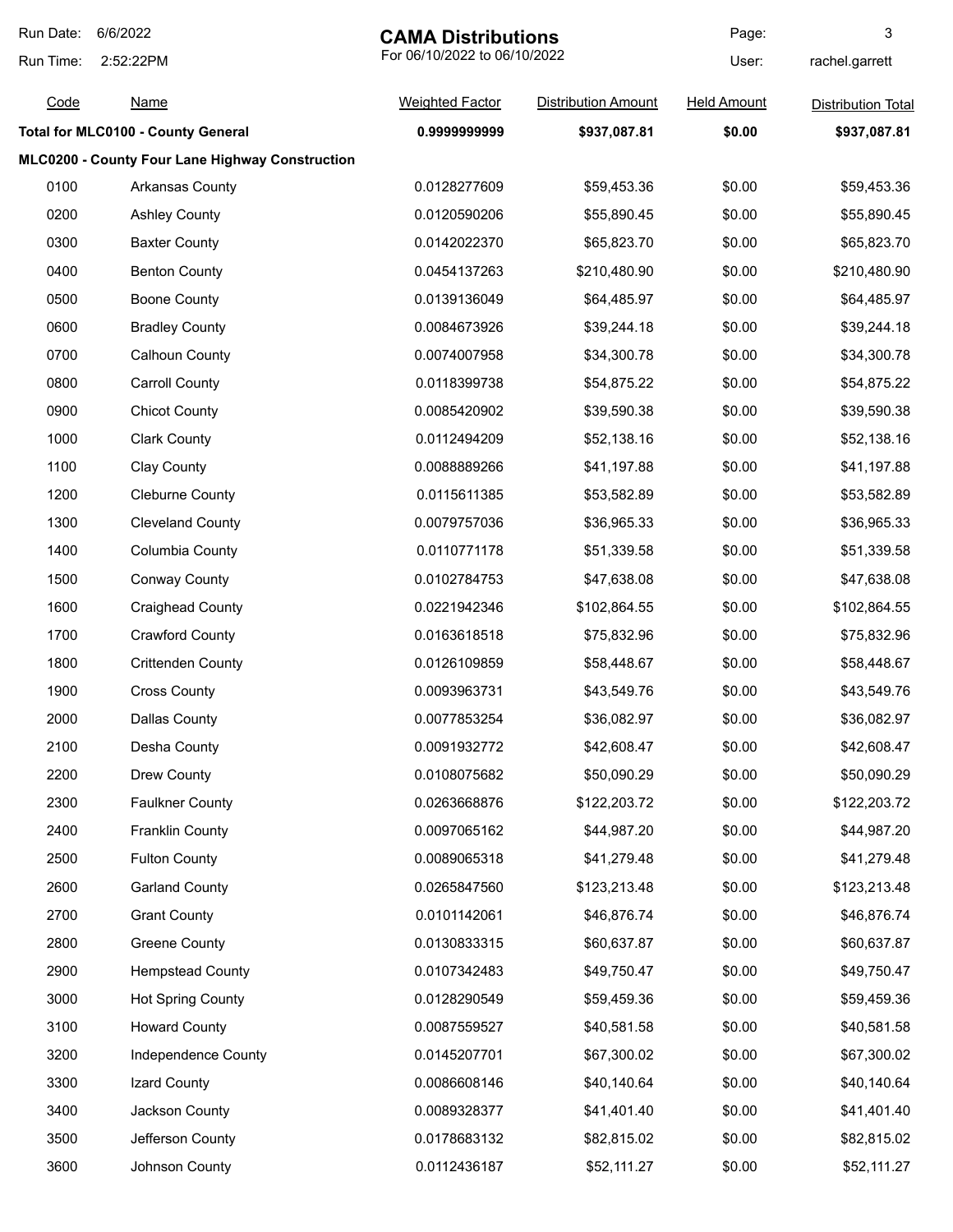| Run Date: | 6/6/2022                 | <b>CAMA Distributions</b>    |                            | Page:              | 4                         |
|-----------|--------------------------|------------------------------|----------------------------|--------------------|---------------------------|
| Run Time: | 2:52:22PM                | For 06/10/2022 to 06/10/2022 |                            | User:              | rachel.garrett            |
| Code      | <b>Name</b>              | <b>Weighted Factor</b>       | <b>Distribution Amount</b> | <b>Held Amount</b> | <b>Distribution Total</b> |
| 3700      | Lafayette County         | 0.0072293783                 | \$33,506.30                | \$0.00             | \$33,506.30               |
| 3800      | Lawrence County          | 0.0090190469                 | \$41,800.96                | \$0.00             | \$41,800.96               |
| 3900      | Lee County               | 0.0080023651                 | \$37,088.90                | \$0.00             | \$37,088.90               |
| 4000      | <b>Lincoln County</b>    | 0.0088658487                 | \$41,090.92                | \$0.00             | \$41,090.92               |
| 4100      | Little River County      | 0.0082558172                 | \$38,263.58                | \$0.00             | \$38,263.58               |
| 4200      | Logan County             | 0.0112268246                 | \$52,033.43                | \$0.00             | \$52,033.43               |
| 4300      | Lonoke County            | 0.0193750710                 | \$89,798.45                | \$0.00             | \$89,798.45               |
| 4400      | <b>Madison County</b>    | 0.0115098918                 | \$53,345.38                | \$0.00             | \$53,345.38               |
| 4500      | <b>Marion County</b>     | 0.0099569066                 | \$46,147.69                | \$0.00             | \$46,147.69               |
| 4600      | <b>Miller County</b>     | 0.0128494452                 | \$59,553.86                | \$0.00             | \$59,553.86               |
| 4700      | Mississippi County       | 0.0135498829                 | \$62,800.21                | \$0.00             | \$62,800.21               |
| 4800      | Monroe County            | 0.0076067959                 | \$35,255.54                | \$0.00             | \$35,255.54               |
| 4900      | <b>Montgomery County</b> | 0.0094354951                 | \$43,731.09                | \$0.00             | \$43,731.09               |
| 5000      | Nevada County            | 0.0078565269                 | \$36,412.97                | \$0.00             | \$36,412.97               |
| 5100      | Newton County            | 0.0093100798                 | \$43,149.82                | \$0.00             | \$43,149.82               |
| 5200      | <b>Ouachita County</b>   | 0.0110831925                 | \$51,367.74                | \$0.00             | \$51,367.74               |
| 5300      | Perry County             | 0.0082209795                 | \$38,102.12                | \$0.00             | \$38,102.12               |
| 5400      | <b>Phillips County</b>   | 0.0096252642                 | \$44,610.62                | \$0.00             | \$44,610.62               |
| 5500      | Pike County              | 0.0085438816                 | \$39,598.69                | \$0.00             | \$39,598.69               |
| 5600      | Poinsett County          | 0.0110661268                 | \$51,288.64                | \$0.00             | \$51,288.64               |
| 5700      | Polk County              | 0.0116684015                 | \$54,080.03                | \$0.00             | \$54,080.03               |
| 5800      | Pope County              | 0.0186167152                 | \$86,283.67                | \$0.00             | \$86,283.67               |
| 5900      | <b>Prairie County</b>    | 0.0082743054                 | \$38,349.27                | \$0.00             | \$38,349.27               |
| 6000      | Pulaski County           | 0.0604749306                 | \$280,285.70               | \$0.00             | \$280,285.70              |
| 6100      | Randolph County          | 0.0100784697                 | \$46,711.11                | \$0.00             | \$46,711.11               |
| 6200      | Saline County            | 0.0283557972                 | \$131,421.80               | \$0.00             | \$131,421.80              |
| 6300      | <b>Scott County</b>      | 0.0099178797                 | \$45,966.81                | \$0.00             | \$45,966.81               |
| 6400      | <b>Searcy County</b>     | 0.0083828350                 | \$38,852.28                | \$0.00             | \$38,852.28               |
| 6500      | Sebastian County         | 0.0220741239                 | \$102,307.87               | \$0.00             | \$102,307.87              |
| 6600      | Sevier County            | 0.0090360434                 | \$41,879.73                | \$0.00             | \$41,879.73               |
| 6700      | <b>Sharp County</b>      | 0.0093704189                 | \$43,429.47                | \$0.00             | \$43,429.47               |
| 6800      | St. Francis County       | 0.0099814726                 | \$46,261.55                | \$0.00             | \$46,261.55               |
| 6900      | <b>Stone County</b>      | 0.0090570236                 | \$41,976.97                | \$0.00             | \$41,976.97               |
| 7000      | <b>Union County</b>      | 0.0161277716                 | \$74,748.06                | \$0.00             | \$74,748.06               |
| 7100      | Van Buren County         | 0.0104556443                 | \$48,459.21                | \$0.00             | \$48,459.21               |
| 7200      | <b>Washington County</b> | 0.0408883111                 | \$189,506.77               | \$0.00             | \$189,506.77              |
| 7300      | <b>White County</b>      | 0.0227897482                 | \$105,624.60               | \$0.00             | \$105,624.60              |
| 7400      | <b>Woodruff County</b>   | 0.0072382288                 | \$33,547.32                | \$0.00             | \$33,547.32               |
| 7500      | Yell County              | 0.0122682186                 | \$56,860.05                | \$0.00             | \$56,860.05               |
|           |                          |                              |                            |                    |                           |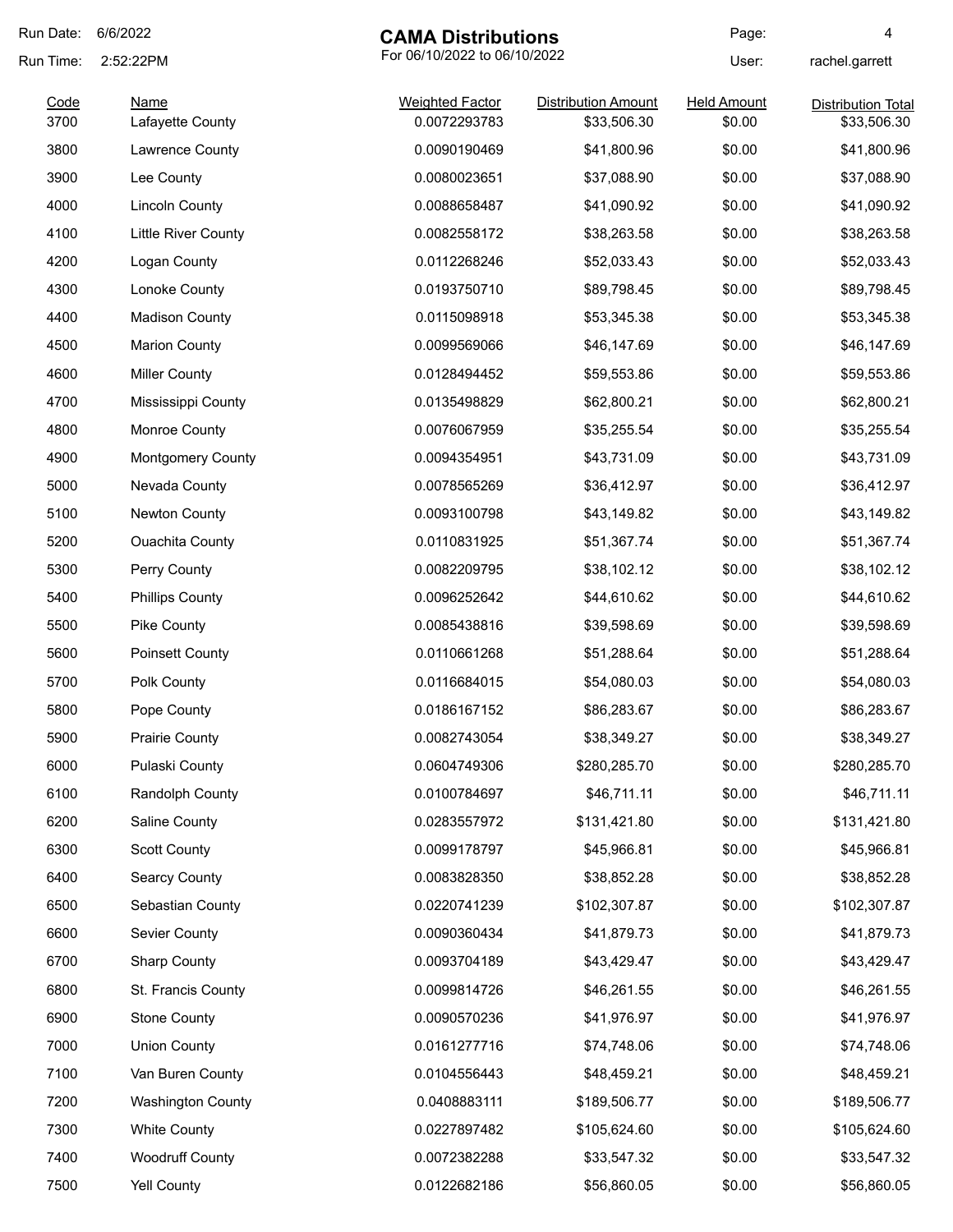| Run Date:    | 6/6/2022<br><b>CAMA Distributions</b>        |                              | Page:                      | 5                  |                           |
|--------------|----------------------------------------------|------------------------------|----------------------------|--------------------|---------------------------|
| Run Time:    | 2:52:22PM                                    | For 06/10/2022 to 06/10/2022 |                            | User:              | rachel.garrett            |
| Code         | <b>Name</b>                                  | <b>Weighted Factor</b>       | <b>Distribution Amount</b> | <b>Held Amount</b> | <b>Distribution Total</b> |
|              | Total for MLC0200 - County Four Lane Highway | 1.0000000003                 | \$4,634,741.96             | \$0.00             | \$4,634,741.96            |
| Canatruatian | MLC0200 - County Highway Severance           |                              |                            |                    |                           |
| 0100         | <b>Arkansas County</b>                       | 0.0128277609                 | \$9,344.88                 | \$0.00             | \$9,344.88                |
| 0200         | <b>Ashley County</b>                         | 0.0120590206                 | \$8,784.86                 | \$0.00             | \$8,784.86                |
| 0300         | <b>Baxter County</b>                         | 0.0142022370                 | \$10,346.17                | \$0.00             | \$10,346.17               |
| 0400         | <b>Benton County</b>                         | 0.0454137263                 | \$33,083.39                | \$0.00             | \$33,083.39               |
| 0500         | <b>Boone County</b>                          | 0.0139136049                 | \$10,135.90                | \$0.00             | \$10,135.90               |
| 0600         | <b>Bradley County</b>                        | 0.0084673926                 | \$6,168.40                 | \$0.00             | \$6,168.40                |
| 0700         | <b>Calhoun County</b>                        | 0.0074007958                 | \$5,391.40                 | \$0.00             | \$5,391.40                |
| 0800         | <b>Carroll County</b>                        | 0.0118399738                 | \$8,625.29                 | \$0.00             | \$8,625.29                |
| 0900         | <b>Chicot County</b>                         | 0.0085420902                 | \$6,222.82                 | \$0.00             | \$6,222.82                |
| 1000         | <b>Clark County</b>                          | 0.0112494209                 | \$8,195.08                 | \$0.00             | \$8,195.08                |
| 1100         | Clay County                                  | 0.0088889266                 | \$6,475.48                 | \$0.00             | \$6,475.48                |
| 1200         | <b>Cleburne County</b>                       | 0.0115611385                 | \$8,422.16                 | \$0.00             | \$8,422.16                |
| 1300         | <b>Cleveland County</b>                      | 0.0079757036                 | \$5,810.21                 | \$0.00             | \$5,810.21                |
| 1400         | Columbia County                              | 0.0110771178                 | \$8,069.56                 | \$0.00             | \$8,069.56                |
| 1500         | <b>Conway County</b>                         | 0.0102784753                 | \$7,487.75                 | \$0.00             | \$7,487.75                |
| 1600         | <b>Craighead County</b>                      | 0.0221942346                 | \$16,168.25                | \$0.00             | \$16,168.25               |
| 1700         | <b>Crawford County</b>                       | 0.0163618518                 | \$11,919.42                | \$0.00             | \$11,919.42               |
| 1800         | <b>Crittenden County</b>                     | 0.0126109859                 | \$9,186.96                 | \$0.00             | \$9,186.96                |
| 1900         | <b>Cross County</b>                          | 0.0093963731                 | \$6,845.15                 | \$0.00             | \$6,845.15                |
| 2000         | Dallas County                                | 0.0077853254                 | \$5,671.52                 | \$0.00             | \$5,671.52                |
| 2100         | Desha County                                 | 0.0091932772                 | \$6,697.20                 | \$0.00             | \$6,697.20                |
| 2200         | Drew County                                  | 0.0108075682                 | \$7,873.19                 | \$0.00             | \$7,873.19                |
| 2300         | <b>Faulkner County</b>                       | 0.0263668876                 | \$19,207.98                | \$0.00             | \$19,207.98               |
| 2400         | <b>Franklin County</b>                       | 0.0097065162                 | \$7,071.09                 | \$0.00             | \$7,071.09                |
| 2500         | <b>Fulton County</b>                         | 0.0089065318                 | \$6,488.31                 | \$0.00             | \$6,488.31                |
| 2600         | <b>Garland County</b>                        | 0.0265847560                 | \$19,366.70                | \$0.00             | \$19,366.70               |
| 2700         | <b>Grant County</b>                          | 0.0101142061                 | \$7,368.09                 | \$0.00             | \$7,368.09                |
| 2800         | <b>Greene County</b>                         | 0.0130833315                 | \$9,531.06                 | \$0.00             | \$9,531.06                |
| 2900         | <b>Hempstead County</b>                      | 0.0107342483                 | \$7,819.78                 | \$0.00             | \$7,819.78                |
| 3000         | <b>Hot Spring County</b>                     | 0.0128290549                 | \$9,345.82                 | \$0.00             | \$9,345.82                |
| 3100         | <b>Howard County</b>                         | 0.0087559527                 | \$6,378.61                 | \$0.00             | \$6,378.61                |
| 3200         | Independence County                          | 0.0145207701                 | \$10,578.22                | \$0.00             | \$10,578.22               |
| 3300         | Izard County                                 | 0.0086608146                 | \$6,309.31                 | \$0.00             | \$6,309.31                |
| 3400         | Jackson County                               | 0.0089328377                 | \$6,507.47                 | \$0.00             | \$6,507.47                |
| 3500         | Jefferson County                             | 0.0178683132                 | \$13,016.86                | \$0.00             | \$13,016.86               |
| 3600         | Johnson County                               | 0.0112436187                 | \$8,190.85                 | \$0.00             | \$8,190.85                |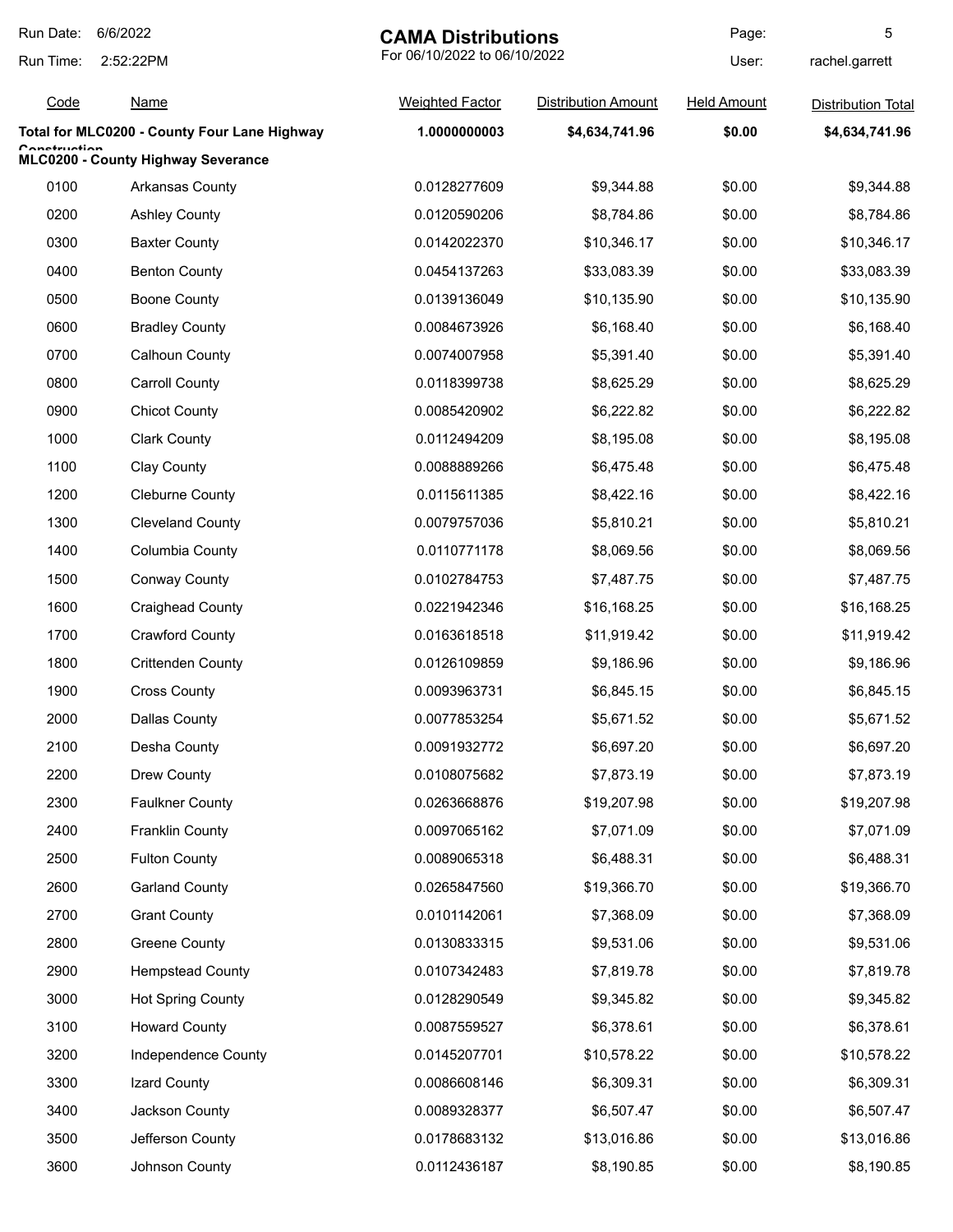| Run Date: | 6/6/2022                   | <b>CAMA Distributions</b>    |                            | Page:              | 6                         |
|-----------|----------------------------|------------------------------|----------------------------|--------------------|---------------------------|
| Run Time: | 2:52:22PM                  | For 06/10/2022 to 06/10/2022 |                            | User:              | rachel.garrett            |
| Code      | <b>Name</b>                | <b>Weighted Factor</b>       | <b>Distribution Amount</b> | <b>Held Amount</b> | <b>Distribution Total</b> |
| 3700      | Lafayette County           | 0.0072293783                 | \$5,266.52                 | \$0.00             | \$5,266.52                |
| 3800      | Lawrence County            | 0.0090190469                 | \$6,570.27                 | \$0.00             | \$6,570.27                |
| 3900      | Lee County                 | 0.0080023651                 | \$5,829.63                 | \$0.00             | \$5,829.63                |
| 4000      | <b>Lincoln County</b>      | 0.0088658487                 | \$6,458.67                 | \$0.00             | \$6,458.67                |
| 4100      | <b>Little River County</b> | 0.0082558172                 | \$6,014.27                 | \$0.00             | \$6,014.27                |
| 4200      | Logan County               | 0.0112268246                 | \$8,178.62                 | \$0.00             | \$8,178.62                |
| 4300      | Lonoke County              | 0.0193750710                 | \$14,114.52                | \$0.00             | \$14,114.52               |
| 4400      | <b>Madison County</b>      | 0.0115098918                 | \$8,384.83                 | \$0.00             | \$8,384.83                |
| 4500      | <b>Marion County</b>       | 0.0099569066                 | \$7,253.49                 | \$0.00             | \$7,253.49                |
| 4600      | <b>Miller County</b>       | 0.0128494452                 | \$9,360.68                 | \$0.00             | \$9,360.68                |
| 4700      | Mississippi County         | 0.0135498829                 | \$9,870.94                 | \$0.00             | \$9,870.94                |
| 4800      | Monroe County              | 0.0076067959                 | \$5,541.47                 | \$0.00             | \$5,541.47                |
| 4900      | <b>Montgomery County</b>   | 0.0094354951                 | \$6,873.65                 | \$0.00             | \$6,873.65                |
| 5000      | Nevada County              | 0.0078565269                 | \$5,723.39                 | \$0.00             | \$5,723.39                |
| 5100      | Newton County              | 0.0093100798                 | \$6,782.29                 | \$0.00             | \$6,782.29                |
| 5200      | <b>Ouachita County</b>     | 0.0110831925                 | \$8,073.98                 | \$0.00             | \$8,073.98                |
| 5300      | Perry County               | 0.0082209795                 | \$5,988.89                 | \$0.00             | \$5,988.89                |
| 5400      | <b>Phillips County</b>     | 0.0096252642                 | \$7,011.90                 | \$0.00             | \$7,011.90                |
| 5500      | Pike County                | 0.0085438816                 | \$6,224.12                 | \$0.00             | \$6,224.12                |
| 5600      | Poinsett County            | 0.0110661268                 | \$8,061.55                 | \$0.00             | \$8,061.55                |
| 5700      | Polk County                | 0.0116684015                 | \$8,500.30                 | \$0.00             | \$8,500.30                |
| 5800      | Pope County                | 0.0186167152                 | \$13,562.07                | \$0.00             | \$13,562.07               |
| 5900      | <b>Prairie County</b>      | 0.0082743054                 | \$6,027.74                 | \$0.00             | \$6,027.74                |
| 6000      | Pulaski County             | 0.0604749306                 | \$44,055.31                | \$0.00             | \$44,055.31               |
| 6100      | Randolph County            | 0.0100784697                 | \$7,342.05                 | \$0.00             | \$7,342.05                |
| 6200      | Saline County              | 0.0283557972                 | \$20,656.88                | \$0.00             | \$20,656.88               |
| 6300      | <b>Scott County</b>        | 0.0099178797                 | \$7,225.06                 | \$0.00             | \$7,225.06                |
| 6400      | <b>Searcy County</b>       | 0.0083828350                 | \$6,106.80                 | \$0.00             | \$6,106.80                |
| 6500      | Sebastian County           | 0.0220741239                 | \$16,080.75                | \$0.00             | \$16,080.75               |
| 6600      | Sevier County              | 0.0090360434                 | \$6,582.66                 | \$0.00             | \$6,582.66                |
| 6700      | <b>Sharp County</b>        | 0.0093704189                 | \$6,826.24                 | \$0.00             | \$6,826.24                |
| 6800      | St. Francis County         | 0.0099814726                 | \$7,271.39                 | \$0.00             | \$7,271.39                |
| 6900      | <b>Stone County</b>        | 0.0090570236                 | \$6,597.94                 | \$0.00             | \$6,597.94                |
| 7000      | <b>Union County</b>        | 0.0161277716                 | \$11,748.90                | \$0.00             | \$11,748.90               |
| 7100      | Van Buren County           | 0.0104556443                 | \$7,616.82                 | \$0.00             | \$7,616.82                |
| 7200      | <b>Washington County</b>   | 0.0408883111                 | \$29,786.67                | \$0.00             | \$29,786.67               |
| 7300      | <b>White County</b>        | 0.0227897482                 | \$16,602.07                | \$0.00             | \$16,602.07               |
| 7400      | <b>Woodruff County</b>     | 0.0072382288                 | \$5,272.97                 | \$0.00             | \$5,272.97                |
| 7500      | Yell County                | 0.0122682186                 | \$8,937.25                 | \$0.00             | \$8,937.25                |
|           |                            |                              |                            |                    |                           |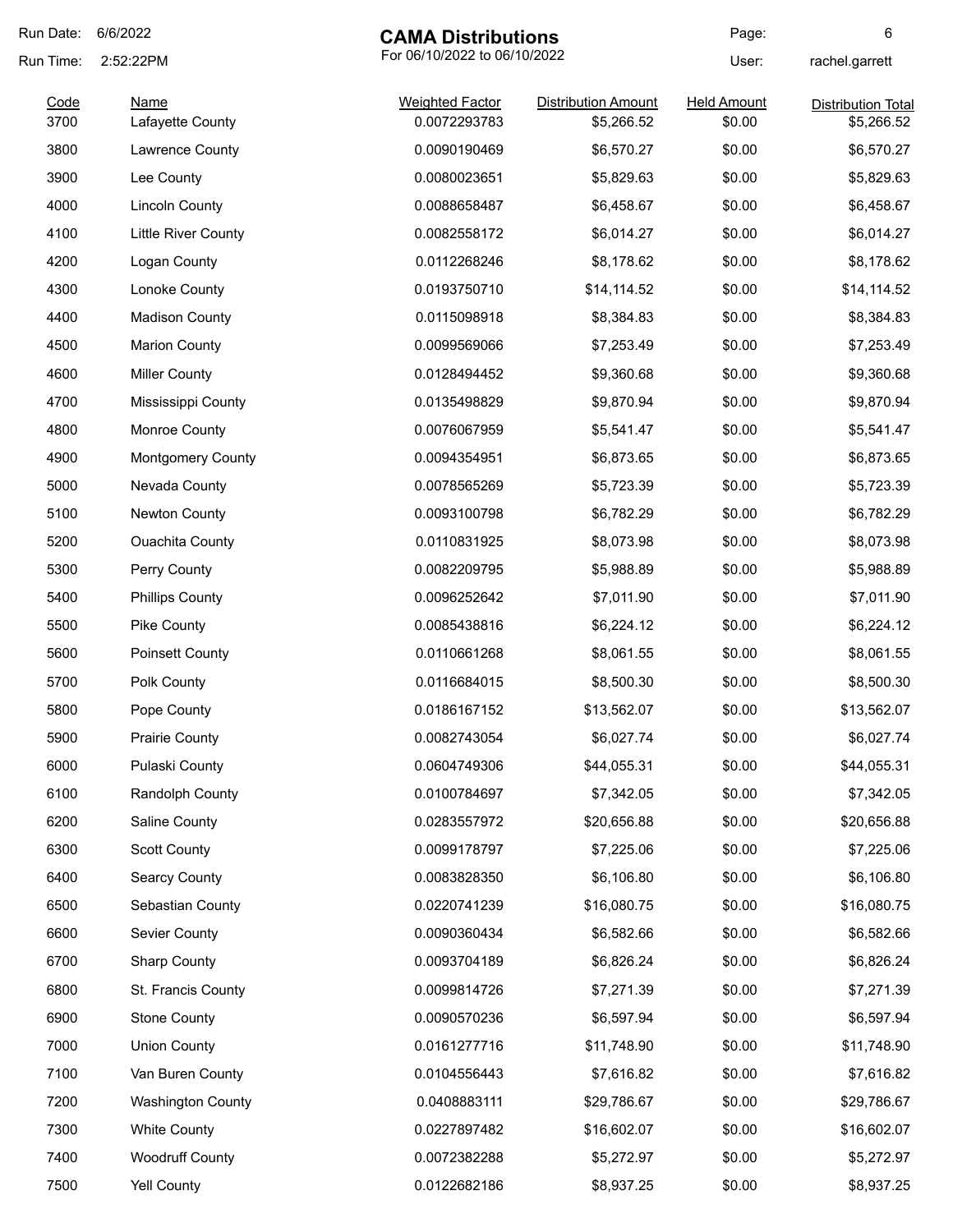| Run Date: | 6/6/2022                                     | <b>CAMA Distributions</b>    |                            | Page:              | 7                         |
|-----------|----------------------------------------------|------------------------------|----------------------------|--------------------|---------------------------|
| Run Time: | 2:52:22PM                                    | For 06/10/2022 to 06/10/2022 |                            | User:              | rachel.garrett            |
| Code      | <b>Name</b>                                  | <b>Weighted Factor</b>       | <b>Distribution Amount</b> | <b>Held Amount</b> | <b>Distribution Total</b> |
|           | Total for MLC0200 - County Highway Severance | 1.0000000003                 | \$728,488.74               | \$0.00             | \$728,488.74              |
|           | MLC0200 - County Special                     |                              |                            |                    |                           |
| 0100      | Arkansas County                              | 0.0128277609                 | \$95,814.02                | \$0.00             | \$95,814.02               |
| 0200      | <b>Ashley County</b>                         | 0.0120590206                 | \$90,072.09                | \$0.00             | \$90,072.09               |
| 0300      | <b>Baxter County</b>                         | 0.0142022370                 | \$106,080.35               | \$0.00             | \$106,080.35              |
| 0400      | <b>Benton County</b>                         | 0.0454137263                 | \$339,207.41               | \$0.00             | \$339,207.41              |
| 0500      | <b>Boone County</b>                          | 0.0139136049                 | \$103,924.48               | \$0.00             | \$103,924.48              |
| 0600      | <b>Bradley County</b>                        | 0.0084673926                 | \$63,245.25                | \$0.00             | \$63,245.25               |
| 0700      | Calhoun County                               | 0.0074007958                 | \$55,278.55                | \$0.00             | \$55,278.55               |
| 0800      | <b>Carroll County</b>                        | 0.0118399738                 | \$88,435.97                | \$0.00             | \$88,435.97               |
| 0900      | <b>Chicot County</b>                         | 0.0085420902                 | \$63,803.18                | \$0.00             | \$63,803.18               |
| 1000      | <b>Clark County</b>                          | 0.0112494209                 | \$84,024.97                | \$0.00             | \$84,024.97               |
| 1100      | Clay County                                  | 0.0088889266                 | \$66,393.80                | \$0.00             | \$66,393.80               |
| 1200      | <b>Cleburne County</b>                       | 0.0115611385                 | \$86,353.27                | \$0.00             | \$86,353.27               |
| 1300      | <b>Cleveland County</b>                      | 0.0079757036                 | \$59,572.69                | \$0.00             | \$59,572.69               |
| 1400      | Columbia County                              | 0.0110771178                 | \$82,737.99                | \$0.00             | \$82,737.99               |
| 1500      | <b>Conway County</b>                         | 0.0102784753                 | \$76,772.71                | \$0.00             | \$76,772.71               |
| 1600      | <b>Craighead County</b>                      | 0.0221942346                 | \$165,774.74               | \$0.00             | \$165,774.74              |
| 1700      | <b>Crawford County</b>                       | 0.0163618518                 | \$122,211.10               | \$0.00             | \$122,211.10              |
| 1800      | <b>Crittenden County</b>                     | 0.0126109859                 | \$94,194.87                | \$0.00             | \$94,194.87               |
| 1900      | <b>Cross County</b>                          | 0.0093963731                 | \$70,184.05                | \$0.00             | \$70,184.05               |
| 2000      | <b>Dallas County</b>                         | 0.0077853254                 | \$58,150.70                | \$0.00             | \$58,150.70               |
| 2100      | Desha County                                 | 0.0091932772                 | \$68,667.07                | \$0.00             | \$68,667.07               |
| 2200      | Drew County                                  | 0.0108075682                 | \$80,724.65                | \$0.00             | \$80,724.65               |
| 2300      | <b>Faulkner County</b>                       | 0.0263668876                 | \$196,941.42               | \$0.00             | \$196,941.42              |
| 2400      | <b>Franklin County</b>                       | 0.0097065162                 | \$72,500.60                | \$0.00             | \$72,500.60               |
| 2500      | <b>Fulton County</b>                         | 0.0089065318                 | \$66,525.30                | \$0.00             | \$66,525.30               |
| 2600      | <b>Garland County</b>                        | 0.0265847560                 | \$198,568.74               | \$0.00             | \$198,568.74              |
| 2700      | <b>Grant County</b>                          | 0.0101142061                 | \$75,545.74                | \$0.00             | \$75,545.74               |
| 2800      | <b>Greene County</b>                         | 0.0130833315                 | \$97,722.94                | \$0.00             | \$97,722.94               |
| 2900      | <b>Hempstead County</b>                      | 0.0107342483                 | \$80,177.01                | \$0.00             | \$80,177.01               |
| 3000      | <b>Hot Spring County</b>                     | 0.0128290549                 | \$95,823.68                | \$0.00             | \$95,823.68               |
| 3100      | <b>Howard County</b>                         | 0.0087559527                 | \$65,400.58                | \$0.00             | \$65,400.58               |
| 3200      | Independence County                          | 0.0145207701                 | \$108,459.56               | \$0.00             | \$108,459.56              |
| 3300      | Izard County                                 | 0.0086608146                 | \$64,689.97                | \$0.00             | \$64,689.97               |
| 3400      | Jackson County                               | 0.0089328377                 | \$66,721.78                | \$0.00             | \$66,721.78               |
| 3500      | Jefferson County                             | 0.0178683132                 | \$133,463.27               | \$0.00             | \$133,463.27              |
| 3600      | Johnson County                               | 0.0112436187                 | \$83,981.63                | \$0.00             | \$83,981.63               |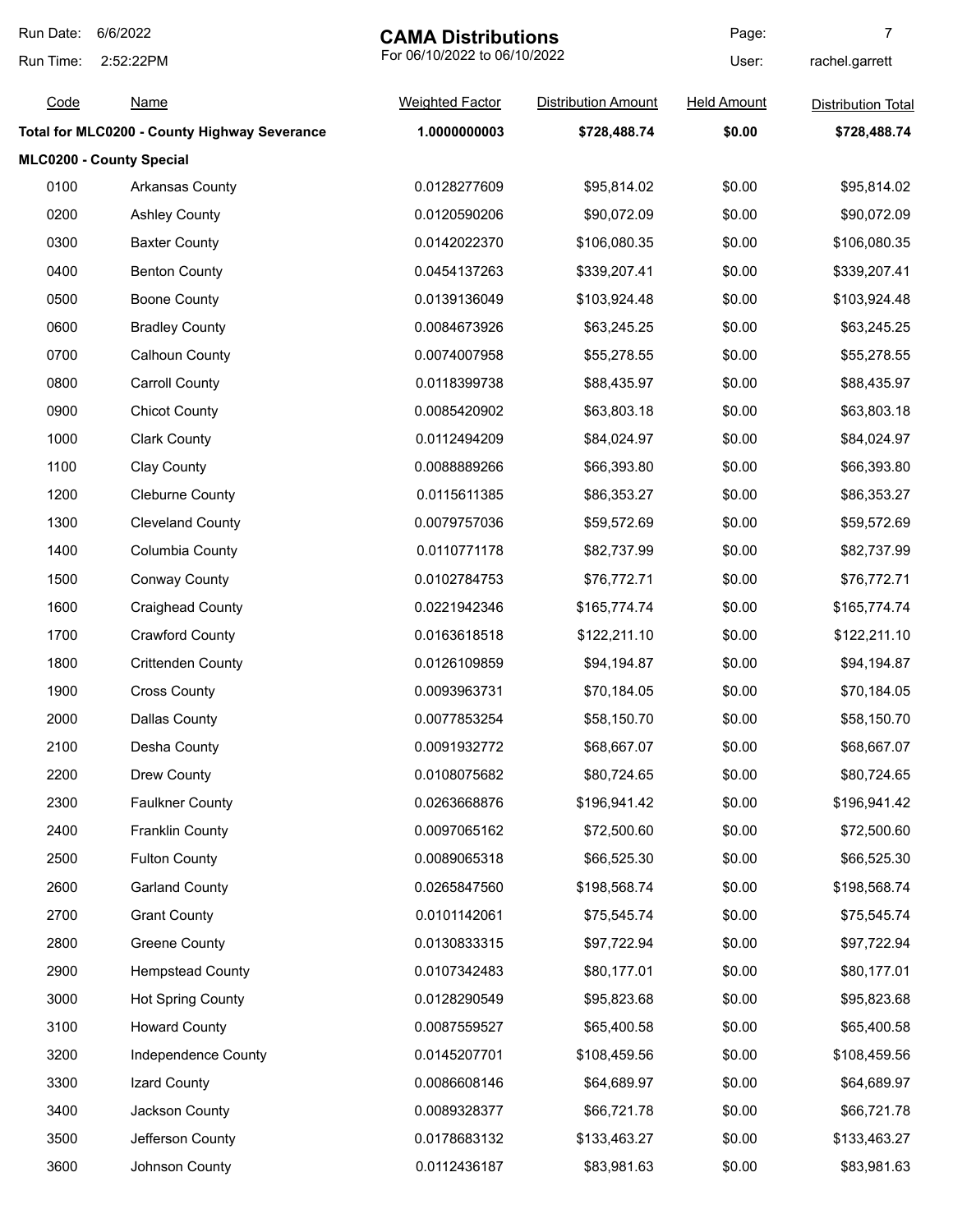| Run Date: | 6/6/2022                 | <b>CAMA Distributions</b>    |                            | Page:              | 8                         |
|-----------|--------------------------|------------------------------|----------------------------|--------------------|---------------------------|
| Run Time: | 2:52:22PM                | For 06/10/2022 to 06/10/2022 |                            | User:              | rachel.garrett            |
| Code      | <b>Name</b>              | <b>Weighted Factor</b>       | <b>Distribution Amount</b> | <b>Held Amount</b> | <b>Distribution Total</b> |
| 3700      | Lafayette County         | 0.0072293783                 | \$53,998.18                | \$0.00             | \$53,998.18               |
| 3800      | Lawrence County          | 0.0090190469                 | \$67,365.70                | \$0.00             | \$67,365.70               |
| 3900      | Lee County               | 0.0080023651                 | \$59,771.83                | \$0.00             | \$59,771.83               |
| 4000      | <b>Lincoln County</b>    | 0.0088658487                 | \$66,221.42                | \$0.00             | \$66,221.42               |
| 4100      | Little River County      | 0.0082558172                 | \$61,664.93                | \$0.00             | \$61,664.93               |
| 4200      | Logan County             | 0.0112268246                 | \$83,856.19                | \$0.00             | \$83,856.19               |
| 4300      | Lonoke County            | 0.0193750710                 | \$144,717.65               | \$0.00             | \$144,717.65              |
| 4400      | <b>Madison County</b>    | 0.0115098918                 | \$85,970.50                | \$0.00             | \$85,970.50               |
| 4500      | <b>Marion County</b>     | 0.0099569066                 | \$74,370.83                | \$0.00             | \$74,370.83               |
| 4600      | <b>Miller County</b>     | 0.0128494452                 | \$95,975.98                | \$0.00             | \$95,975.98               |
| 4700      | Mississippi County       | 0.0135498829                 | \$101,207.74               | \$0.00             | \$101,207.74              |
| 4800      | Monroe County            | 0.0076067959                 | \$56,817.22                | \$0.00             | \$56,817.22               |
| 4900      | <b>Montgomery County</b> | 0.0094354951                 | \$70,476.27                | \$0.00             | \$70,476.27               |
| 5000      | Nevada County            | 0.0078565269                 | \$58,682.53                | \$0.00             | \$58,682.53               |
| 5100      | Newton County            | 0.0093100798                 | \$69,539.51                | \$0.00             | \$69,539.51               |
| 5200      | <b>Ouachita County</b>   | 0.0110831925                 | \$82,783.36                | \$0.00             | \$82,783.36               |
| 5300      | Perry County             | 0.0082209795                 | \$61,404.72                | \$0.00             | \$61,404.72               |
| 5400      | <b>Phillips County</b>   | 0.0096252642                 | \$71,893.70                | \$0.00             | \$71,893.70               |
| 5500      | Pike County              | 0.0085438816                 | \$63,816.56                | \$0.00             | \$63,816.56               |
| 5600      | Poinsett County          | 0.0110661268                 | \$82,655.90                | \$0.00             | \$82,655.90               |
| 5700      | Polk County              | 0.0116684015                 | \$87,154.45                | \$0.00             | \$87,154.45               |
| 5800      | Pope County              | 0.0186167152                 | \$139,053.28               | \$0.00             | \$139,053.28              |
| 5900      | <b>Prairie County</b>    | 0.0082743054                 | \$61,803.03                | \$0.00             | \$61,803.03               |
| 6000      | Pulaski County           | 0.0604749306                 | \$451,703.62               | \$0.00             | \$451,703.62              |
| 6100      | Randolph County          | 0.0100784697                 | \$75,278.82                | \$0.00             | \$75,278.82               |
| 6200      | Saline County            | 0.0283557972                 | \$211,797.12               | \$0.00             | \$211,797.12              |
| 6300      | <b>Scott County</b>      | 0.0099178797                 | \$74,079.33                | \$0.00             | \$74,079.33               |
| 6400      | <b>Searcy County</b>     | 0.0083828350                 | \$62,613.66                | \$0.00             | \$62,613.66               |
| 6500      | Sebastian County         | 0.0220741239                 | \$164,877.60               | \$0.00             | \$164,877.60              |
| 6600      | Sevier County            | 0.0090360434                 | \$67,492.65                | \$0.00             | \$67,492.65               |
| 6700      | <b>Sharp County</b>      | 0.0093704189                 | \$69,990.19                | \$0.00             | \$69,990.19               |
| 6800      | St. Francis County       | 0.0099814726                 | \$74,554.32                | \$0.00             | \$74,554.32               |
| 6900      | <b>Stone County</b>      | 0.0090570236                 | \$67,649.36                | \$0.00             | \$67,649.36               |
| 7000      | <b>Union County</b>      | 0.0161277716                 | \$120,462.69               | \$0.00             | \$120,462.69              |
| 7100      | Van Buren County         | 0.0104556443                 | \$78,096.04                | \$0.00             | \$78,096.04               |
| 7200      | <b>Washington County</b> | 0.0408883111                 | \$305,405.86               | \$0.00             | \$305,405.86              |
| 7300      | <b>White County</b>      | 0.0227897482                 | \$170,222.80               | \$0.00             | \$170,222.80              |
| 7400      | <b>Woodruff County</b>   | 0.0072382288                 | \$54,064.29                | \$0.00             | \$54,064.29               |
| 7500      | Yell County              | 0.0122682186                 | \$91,634.65                | \$0.00             | \$91,634.65               |
|           |                          |                              |                            |                    |                           |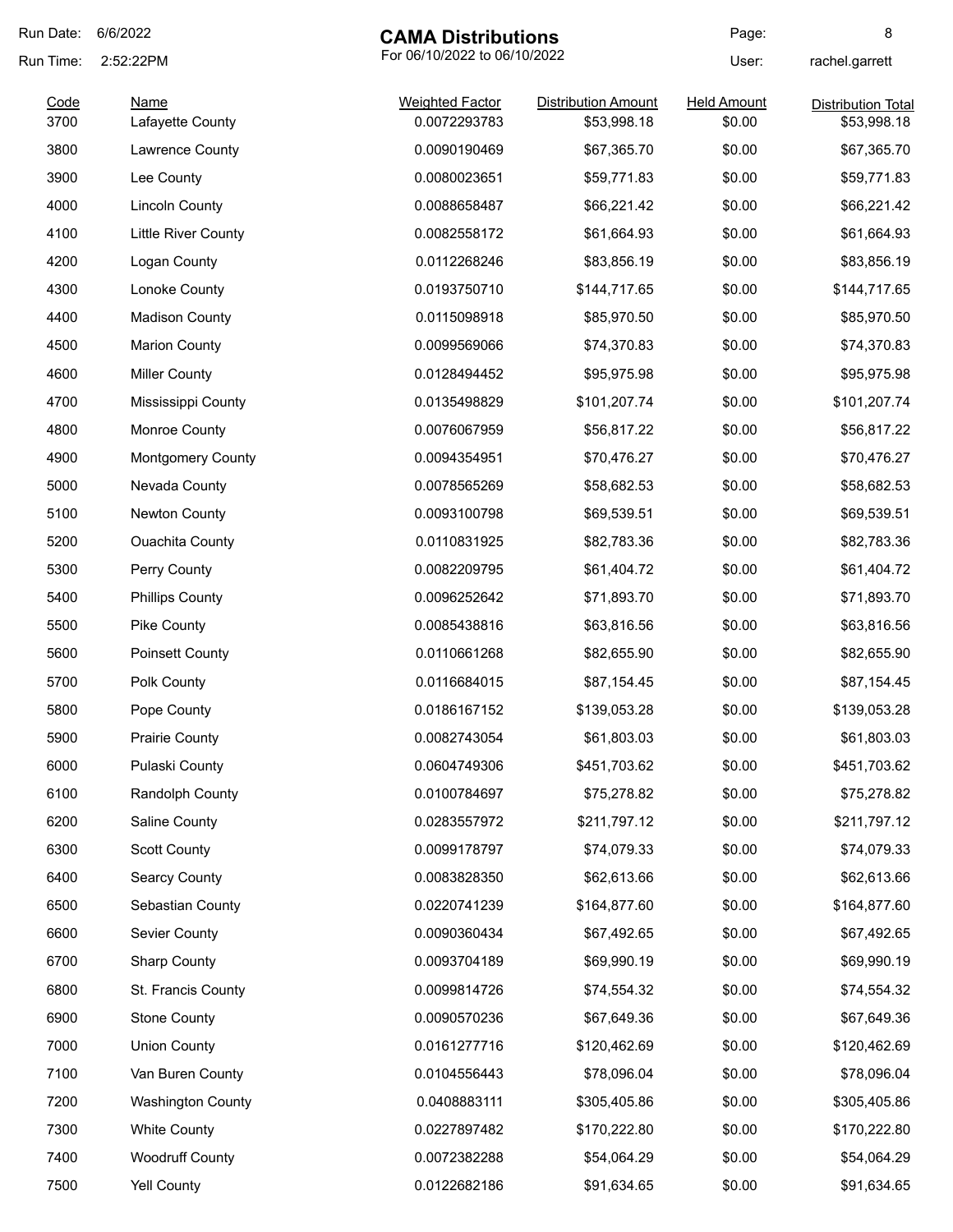| Run Date: | 6/6/2022                                  | <b>CAMA Distributions</b>    |                            | Page:              | 9                         |
|-----------|-------------------------------------------|------------------------------|----------------------------|--------------------|---------------------------|
| Run Time: | 2:52:22PM                                 | For 06/10/2022 to 06/10/2022 |                            | User:              | rachel.garrett            |
| Code      | <b>Name</b>                               | <b>Weighted Factor</b>       | <b>Distribution Amount</b> | <b>Held Amount</b> | <b>Distribution Total</b> |
|           | <b>Total for MLC0200 - County Special</b> | 1.0000000003                 | \$7,469,270.61             | \$0.00             | \$7,469,270.61            |
|           | MLC0200 - County Wholesale Fuel Tax       |                              |                            |                    |                           |
| 0100      | Arkansas County                           | 0.0128277609                 | \$13,000.72                | \$0.00             | \$13,000.72               |
| 0200      | <b>Ashley County</b>                      | 0.0120590206                 | \$12,221.62                | \$0.00             | \$12,221.62               |
| 0300      | <b>Baxter County</b>                      | 0.0142022370                 | \$14,393.73                | \$0.00             | \$14,393.73               |
| 0400      | <b>Benton County</b>                      | 0.0454137263                 | \$46,026.06                | \$0.00             | \$46,026.06               |
| 0500      | <b>Boone County</b>                       | 0.0139136049                 | \$14,101.21                | \$0.00             | \$14,101.21               |
| 0600      | <b>Bradley County</b>                     | 0.0084673926                 | \$8,581.56                 | \$0.00             | \$8,581.56                |
| 0700      | <b>Calhoun County</b>                     | 0.0074007958                 | \$7,500.58                 | \$0.00             | \$7,500.58                |
| 0800      | <b>Carroll County</b>                     | 0.0118399738                 | \$11,999.62                | \$0.00             | \$11,999.62               |
| 0900      | <b>Chicot County</b>                      | 0.0085420902                 | \$8,657.27                 | \$0.00             | \$8,657.27                |
| 1000      | <b>Clark County</b>                       | 0.0112494209                 | \$11,401.10                | \$0.00             | \$11,401.10               |
| 1100      | Clay County                               | 0.0088889266                 | \$9,008.78                 | \$0.00             | \$9,008.78                |
| 1200      | <b>Cleburne County</b>                    | 0.0115611385                 | \$11,717.02                | \$0.00             | \$11,717.02               |
| 1300      | <b>Cleveland County</b>                   | 0.0079757036                 | \$8,083.24                 | \$0.00             | \$8,083.24                |
| 1400      | Columbia County                           | 0.0110771178                 | \$11,226.48                | \$0.00             | \$11,226.48               |
| 1500      | <b>Conway County</b>                      | 0.0102784753                 | \$10,417.06                | \$0.00             | \$10,417.06               |
| 1600      | <b>Craighead County</b>                   | 0.0221942346                 | \$22,493.49                | \$0.00             | \$22,493.49               |
| 1700      | <b>Crawford County</b>                    | 0.0163618518                 | \$16,582.47                | \$0.00             | \$16,582.47               |
| 1800      | <b>Crittenden County</b>                  | 0.0126109859                 | \$12,781.03                | \$0.00             | \$12,781.03               |
| 1900      | <b>Cross County</b>                       | 0.0093963731                 | \$9,523.07                 | \$0.00             | \$9,523.07                |
| 2000      | Dallas County                             | 0.0077853254                 | \$7,890.30                 | \$0.00             | \$7,890.30                |
| 2100      | Desha County                              | 0.0091932772                 | \$9,317.23                 | \$0.00             | \$9,317.23                |
| 2200      | Drew County                               | 0.0108075682                 | \$10,953.29                | \$0.00             | \$10,953.29               |
| 2300      | <b>Faulkner County</b>                    | 0.0263668876                 | \$26,722.40                | \$0.00             | \$26,722.40               |
| 2400      | <b>Franklin County</b>                    | 0.0097065162                 | \$9,837.39                 | \$0.00             | \$9,837.39                |
| 2500      | <b>Fulton County</b>                      | 0.0089065318                 | \$9,026.62                 | \$0.00             | \$9,026.62                |
| 2600      | <b>Garland County</b>                     | 0.0265847560                 | \$26,943.21                | \$0.00             | \$26,943.21               |
| 2700      | <b>Grant County</b>                       | 0.0101142061                 | \$10,250.58                | \$0.00             | \$10,250.58               |
| 2800      | <b>Greene County</b>                      | 0.0130833315                 | \$13,259.74                | \$0.00             | \$13,259.74               |
| 2900      | <b>Hempstead County</b>                   | 0.0107342483                 | \$10,878.98                | \$0.00             | \$10,878.98               |
| 3000      | <b>Hot Spring County</b>                  | 0.0128290549                 | \$13,002.03                | \$0.00             | \$13,002.03               |
| 3100      | <b>Howard County</b>                      | 0.0087559527                 | \$8,874.01                 | \$0.00             | \$8,874.01                |
| 3200      | Independence County                       | 0.0145207701                 | \$14,716.56                | \$0.00             | \$14,716.56               |
| 3300      | Izard County                              | 0.0086608146                 | \$8,777.59                 | \$0.00             | \$8,777.59                |
| 3400      | Jackson County                            | 0.0089328377                 | \$9,053.28                 | \$0.00             | \$9,053.28                |
| 3500      | Jefferson County                          | 0.0178683132                 | \$18,109.24                | \$0.00             | \$18,109.24               |
| 3600      | Johnson County                            | 0.0112436187                 | \$11,395.22                | \$0.00             | \$11,395.22               |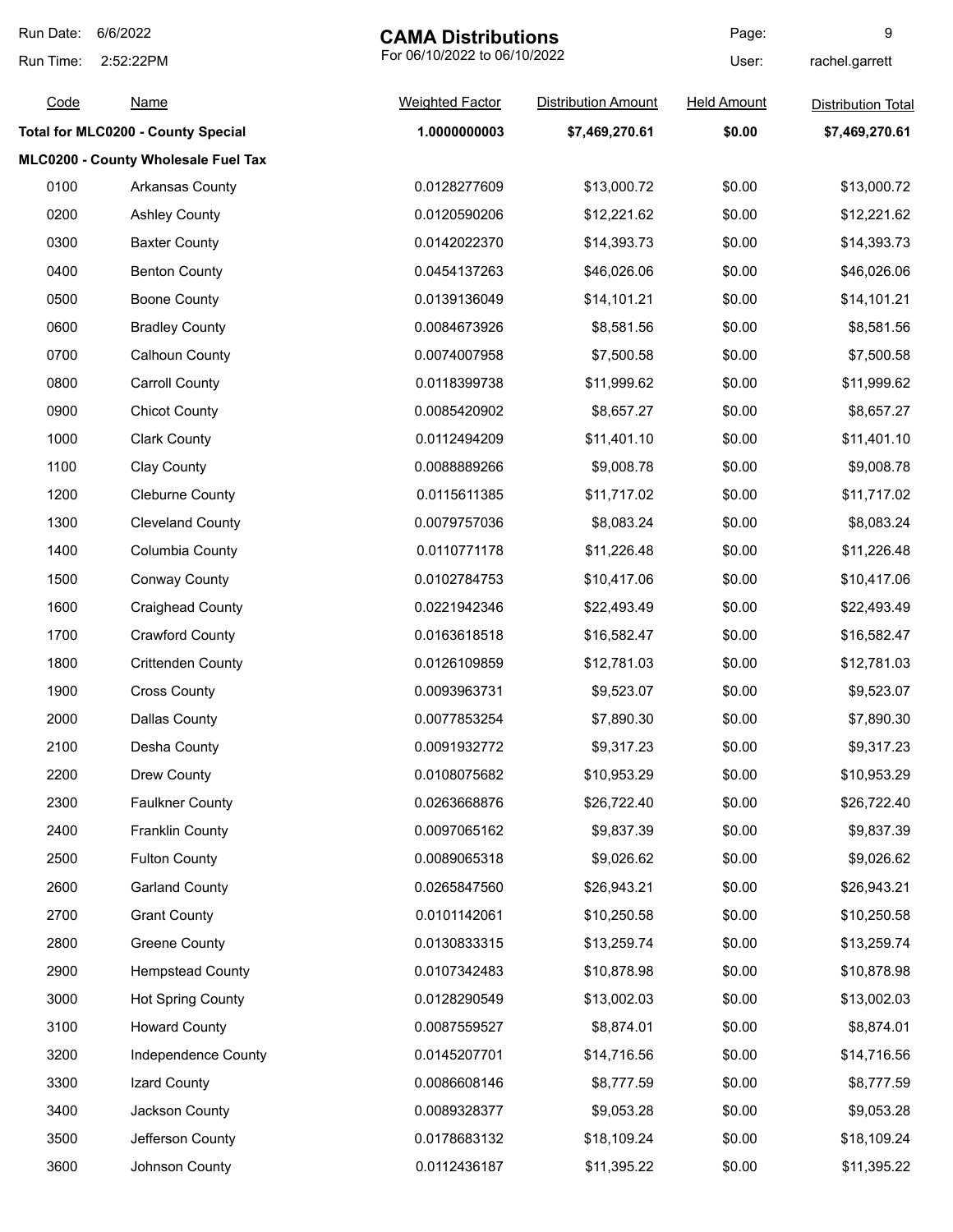| Run Date:    | 6/6/2022                        | <b>CAMA Distributions</b>              |                                          | Page:                        | 10                                      |
|--------------|---------------------------------|----------------------------------------|------------------------------------------|------------------------------|-----------------------------------------|
| Run Time:    | 2:52:22PM                       | For 06/10/2022 to 06/10/2022           |                                          | User:                        | rachel.garrett                          |
| Code<br>3700 | <b>Name</b><br>Lafayette County | <b>Weighted Factor</b><br>0.0072293783 | <b>Distribution Amount</b><br>\$7,326.86 | <b>Held Amount</b><br>\$0.00 | <b>Distribution Total</b><br>\$7,326.86 |
| 3800         | Lawrence County                 | 0.0090190469                           | \$9,140.65                               | \$0.00                       | \$9,140.65                              |
| 3900         | Lee County                      | 0.0080023651                           | \$8,110.26                               | \$0.00                       | \$8,110.26                              |
| 4000         | <b>Lincoln County</b>           | 0.0088658487                           | \$8,985.39                               | \$0.00                       | \$8,985.39                              |
| 4100         | <b>Little River County</b>      | 0.0082558172                           | \$8,367.13                               | \$0.00                       | \$8,367.13                              |
| 4200         | Logan County                    | 0.0112268246                           | \$11,378.20                              | \$0.00                       | \$11,378.20                             |
| 4300         | Lonoke County                   | 0.0193750710                           | \$19,636.31                              | \$0.00                       | \$19,636.31                             |
| 4400         | <b>Madison County</b>           | 0.0115098918                           | \$11,665.08                              | \$0.00                       | \$11,665.08                             |
| 4500         | <b>Marion County</b>            | 0.0099569066                           | \$10,091.16                              | \$0.00                       | \$10,091.16                             |
| 4600         | <b>Miller County</b>            | 0.0128494452                           | \$13,022.70                              | \$0.00                       | \$13,022.70                             |
| 4700         | Mississippi County              | 0.0135498829                           | \$13,732.58                              | \$0.00                       | \$13,732.58                             |
| 4800         | Monroe County                   | 0.0076067959                           | \$7,709.36                               | \$0.00                       | \$7,709.36                              |
| 4900         | <b>Montgomery County</b>        | 0.0094354951                           | \$9,562.72                               | \$0.00                       | \$9,562.72                              |
| 5000         | Nevada County                   | 0.0078565269                           | \$7,962.46                               | \$0.00                       | \$7,962.46                              |
| 5100         | Newton County                   | 0.0093100798                           | \$9,435.61                               | \$0.00                       | \$9,435.61                              |
| 5200         | <b>Ouachita County</b>          | 0.0110831925                           | \$11,232.63                              | \$0.00                       | \$11,232.63                             |
| 5300         | Perry County                    | 0.0082209795                           | \$8,331.83                               | \$0.00                       | \$8,331.83                              |
| 5400         | <b>Phillips County</b>          | 0.0096252642                           | \$9,755.05                               | \$0.00                       | \$9,755.05                              |
| 5500         | Pike County                     | 0.0085438816                           | \$8,659.08                               | \$0.00                       | \$8,659.08                              |
| 5600         | <b>Poinsett County</b>          | 0.0110661268                           | \$11,215.34                              | \$0.00                       | \$11,215.34                             |
| 5700         | Polk County                     | 0.0116684015                           | \$11,825.73                              | \$0.00                       | \$11,825.73                             |
| 5800         | Pope County                     | 0.0186167152                           | \$18,867.73                              | \$0.00                       | \$18,867.73                             |
| 5900         | <b>Prairie County</b>           | 0.0082743054                           | \$8,385.87                               | \$0.00                       | \$8,385.87                              |
| 6000         | Pulaski County                  | 0.0604749306                           | \$61,290.34                              | \$0.00                       | \$61,290.34                             |
| 6100         | Randolph County                 | 0.0100784697                           | \$10,214.36                              | \$0.00                       | \$10,214.36                             |
| 6200         | Saline County                   | 0.0283557972                           | \$28,738.13                              | \$0.00                       | \$28,738.13                             |
| 6300         | <b>Scott County</b>             | 0.0099178797                           | \$10,051.61                              | \$0.00                       | \$10,051.61                             |
| 6400         | <b>Searcy County</b>            | 0.0083828350                           | \$8,495.86                               | \$0.00                       | \$8,495.86                              |
| 6500         | Sebastian County                | 0.0220741239                           | \$22,371.76                              | \$0.00                       | \$22,371.76                             |
| 6600         | Sevier County                   | 0.0090360434                           | \$9,157.88                               | \$0.00                       | \$9,157.88                              |
| 6700         | <b>Sharp County</b>             | 0.0093704189                           | \$9,496.76                               | \$0.00                       | \$9,496.76                              |
| 6800         | St. Francis County              | 0.0099814726                           | \$10,116.06                              | \$0.00                       | \$10,116.06                             |
| 6900         | <b>Stone County</b>             | 0.0090570236                           | \$9,179.14                               | \$0.00                       | \$9,179.14                              |
| 7000         | <b>Union County</b>             | 0.0161277716                           | \$16,345.23                              | \$0.00                       | \$16,345.23                             |
| 7100         | Van Buren County                | 0.0104556443                           | \$10,596.62                              | \$0.00                       | \$10,596.62                             |
| 7200         | <b>Washington County</b>        | 0.0408883111                           | \$41,439.63                              | \$0.00                       | \$41,439.63                             |
| 7300         | <b>White County</b>             | 0.0227897482                           | \$23,097.03                              | \$0.00                       | \$23,097.03                             |
| 7400         | <b>Woodruff County</b>          | 0.0072382288                           | \$7,335.83                               | \$0.00                       | \$7,335.83                              |
| 7500         | Yell County                     | 0.0122682186                           | \$12,433.69                              | \$0.00                       | \$12,433.69                             |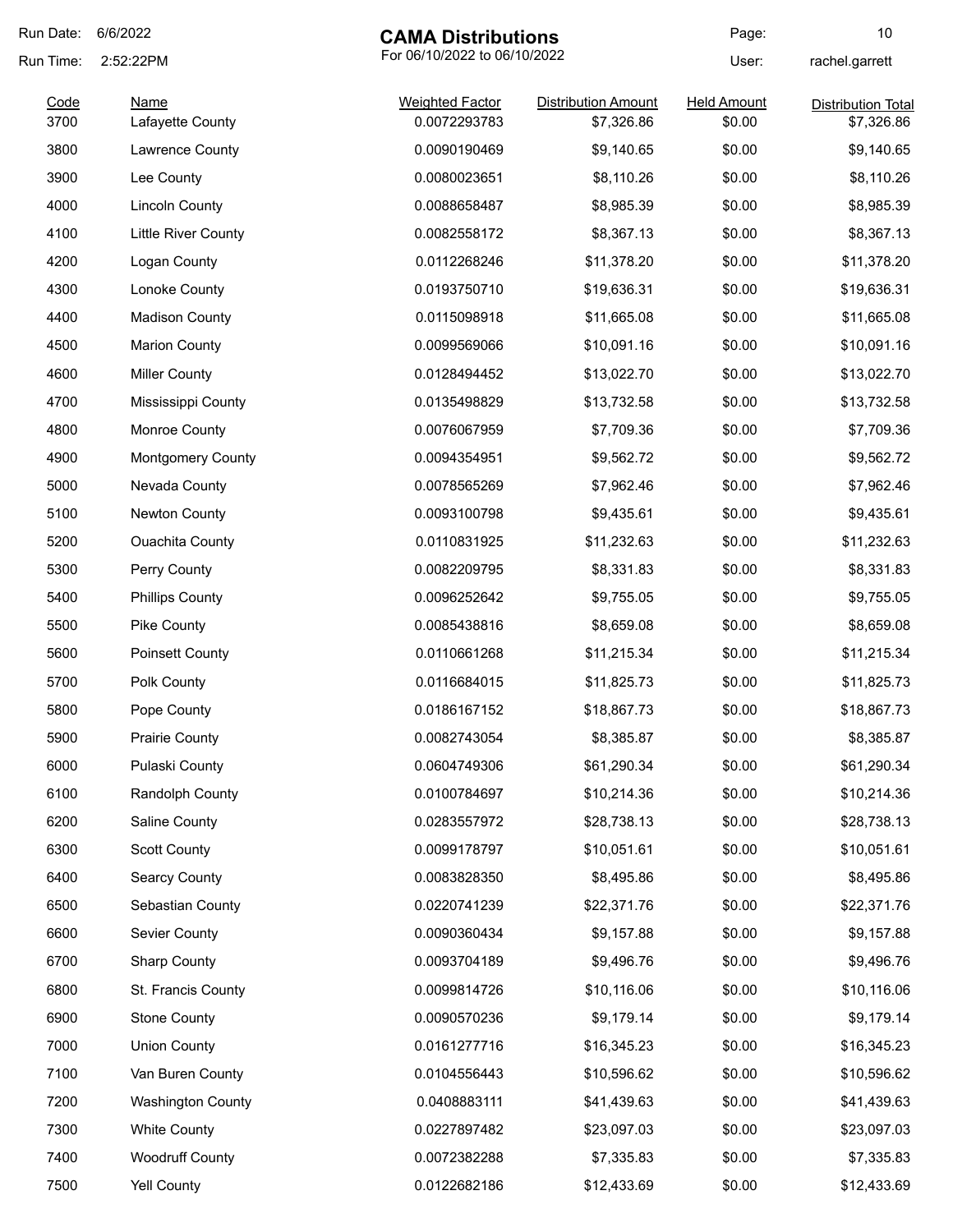| Run Date: | 6/6/2022                                      | <b>CAMA Distributions</b>    |                            | Page:              | 11                        |
|-----------|-----------------------------------------------|------------------------------|----------------------------|--------------------|---------------------------|
| Run Time: | 2:52:22PM                                     | For 06/10/2022 to 06/10/2022 |                            | User:              | rachel.garrett            |
| Code      | <b>Name</b>                                   | <b>Weighted Factor</b>       | <b>Distribution Amount</b> | <b>Held Amount</b> | <b>Distribution Total</b> |
|           | Total for MLC0200 - County Wholesale Fuel Tax | 1.0000000003                 | \$1,013,483.44             | \$0.00             | \$1,013,483.44            |
|           | MLC0200 - Real Estate Transfer                |                              |                            |                    |                           |
| 0100      | Arkansas County                               | 0.0035955797                 | \$914.76                   | \$0.00             | \$914.76                  |
| 0200      | <b>Ashley County</b>                          | 0.0024237274                 | \$616.62                   | \$0.00             | \$616.62                  |
| 0300      | <b>Baxter County</b>                          | 0.0124466888                 | \$3,166.58                 | \$0.00             | \$3,166.58                |
| 0400      | <b>Benton County</b>                          | 0.1750873881                 | \$44,544.17                | \$0.00             | \$44,544.17               |
| 0500      | <b>Boone County</b>                           | 0.0105173431                 | \$2,675.73                 | \$0.00             | \$2,675.73                |
| 0600      | <b>Bradley County</b>                         | 0.0017642725                 | \$448.85                   | \$0.00             | \$448.85                  |
| 0700      | Calhoun County                                | 0.0003490000                 | \$88.79                    | \$0.00             | \$88.79                   |
| 0800      | <b>Carroll County</b>                         | 0.0103785124                 | \$2,640.41                 | \$0.00             | \$2,640.41                |
| 0900      | <b>Chicot County</b>                          | 0.0023089303                 | \$587.42                   | \$0.00             | \$587.42                  |
| 1000      | <b>Clark County</b>                           | 0.0022033505                 | \$560.56                   | \$0.00             | \$560.56                  |
| 1100      | Clay County                                   | 0.0028079207                 | \$714.37                   | \$0.00             | \$714.37                  |
| 1200      | <b>Cleburne County</b>                        | 0.0102274175                 | \$2,601.97                 | \$0.00             | \$2,601.97                |
| 1300      | <b>Cleveland County</b>                       | 0.0021706710                 | \$552.24                   | \$0.00             | \$552.24                  |
| 1400      | Columbia County                               | 0.0025812592                 | \$656.70                   | \$0.00             | \$656.70                  |
| 1500      | <b>Conway County</b>                          | 0.0024911812                 | \$633.78                   | \$0.00             | \$633.78                  |
| 1600      | <b>Craighead County</b>                       | 0.0574634979                 | \$14,619.35                | \$0.00             | \$14,619.35               |
| 1700      | <b>Crawford County</b>                        | 0.0124684751                 | \$3,172.12                 | \$0.00             | \$3,172.12                |
| 1800      | <b>Crittenden County</b>                      | 0.0064671835                 | \$1,645.32                 | \$0.00             | \$1,645.32                |
| 1900      | <b>Cross County</b>                           | 0.0017894105                 | \$455.25                   | \$0.00             | \$455.25                  |
| 2000      | Dallas County                                 | 0.0003825174                 | \$97.32                    | \$0.00             | \$97.32                   |
| 2100      | Desha County                                  | 0.0030308114                 | \$771.07                   | \$0.00             | \$771.07                  |
| 2200      | Drew County                                   | 0.0013901344                 | \$353.67                   | \$0.00             | \$353.67                  |
| 2300      | <b>Faulkner County</b>                        | 0.0419156112                 | \$10,663.80                | \$0.00             | \$10,663.80               |
| 2400      | <b>Franklin County</b>                        | 0.0027165858                 | \$691.13                   | \$0.00             | \$691.13                  |
| 2500      | <b>Fulton County</b>                          | 0.0038620431                 | \$982.55                   | \$0.00             | \$982.55                  |
| 2600      | <b>Garland County</b>                         | 0.0402791238                 | \$10,247.46                | \$0.00             | \$10,247.46               |
| 2700      | <b>Grant County</b>                           | 0.0064386937                 | \$1,638.08                 | \$0.00             | \$1,638.08                |
| 2800      | Greene County                                 | 0.0084501570                 | \$2,149.81                 | \$0.00             | \$2,149.81                |
| 2900      | <b>Hempstead County</b>                       | 0.0037602340                 | \$956.65                   | \$0.00             | \$956.65                  |
| 3000      | <b>Hot Spring County</b>                      | 0.0044645185                 | \$1,135.82                 | \$0.00             | \$1,135.82                |
| 3100      | <b>Howard County</b>                          | 0.0020801740                 | \$529.22                   | \$0.00             | \$529.22                  |
| 3200      | Independence County                           | 0.0057897129                 | \$1,472.97                 | \$0.00             | \$1,472.97                |
| 3300      | Izard County                                  | 0.0037832772                 | \$962.51                   | \$0.00             | \$962.51                  |
| 3400      | Jackson County                                | 0.0015849543                 | \$403.23                   | \$0.00             | \$403.23                  |
| 3500      | Jefferson County                              | 0.0079930634                 | \$2,033.52                 | \$0.00             | \$2,033.52                |
| 3600      | Johnson County                                | 0.0036081488                 | \$917.95                   | \$0.00             | \$917.95                  |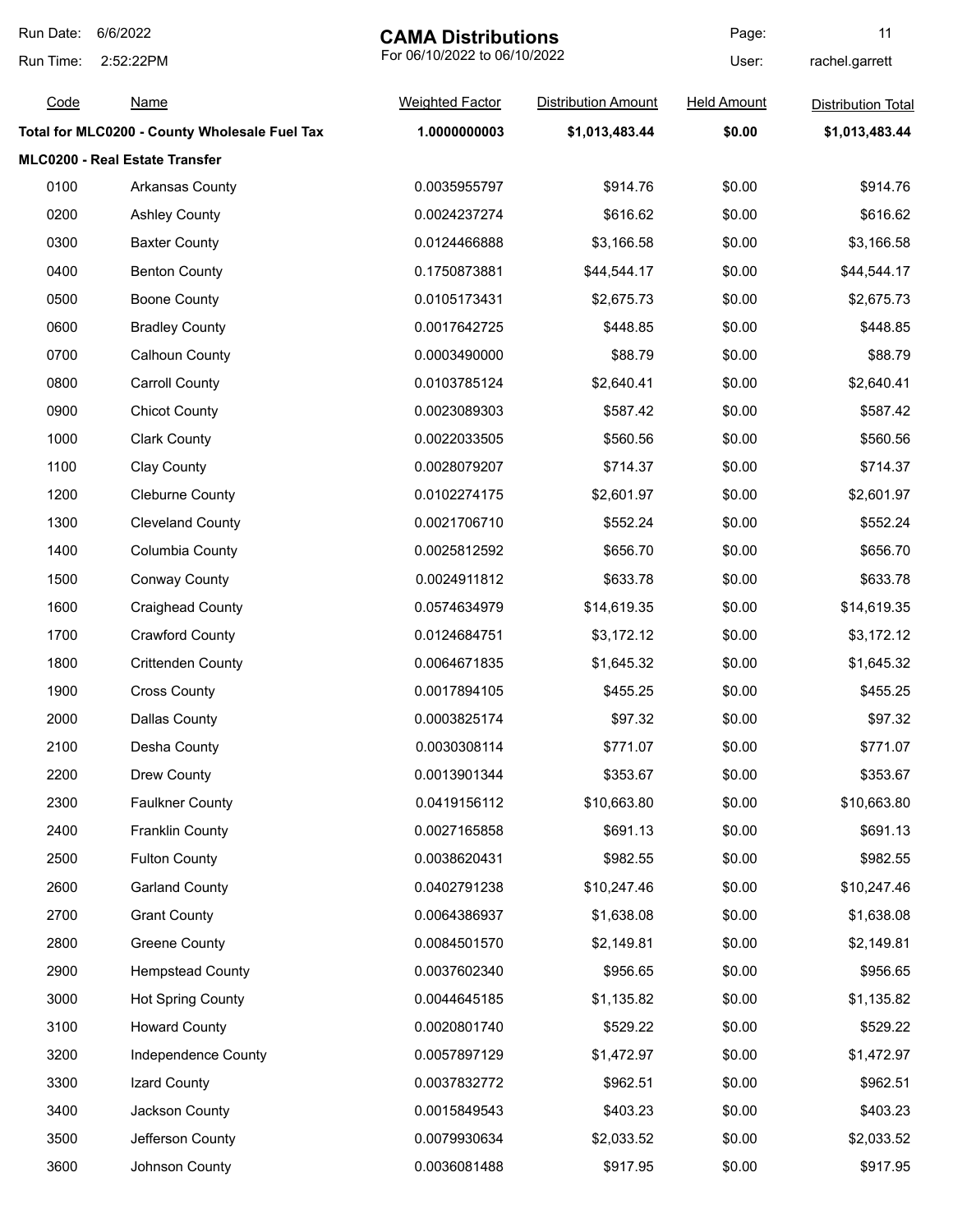| Run Date: | 6/6/2022                 | <b>CAMA Distributions</b>    |                            | Page:              | 12                        |
|-----------|--------------------------|------------------------------|----------------------------|--------------------|---------------------------|
| Run Time: | 2:52:22PM                | For 06/10/2022 to 06/10/2022 |                            | User:              | rachel.garrett            |
| Code      | Name                     | <b>Weighted Factor</b>       | <b>Distribution Amount</b> | <b>Held Amount</b> | <b>Distribution Total</b> |
| 3700      | Lafayette County         | 0.0014425054                 | \$366.99                   | \$0.00             | \$366.99                  |
| 3800      | Lawrence County          | 0.0019800408                 | \$503.74                   | \$0.00             | \$503.74                  |
| 3900      | Lee County               | 0.0005727287                 | \$145.71                   | \$0.00             | \$145.71                  |
| 4000      | <b>Lincoln County</b>    | 0.0008630732                 | \$219.58                   | \$0.00             | \$219.58                  |
| 4100      | Little River County      | 0.0021589399                 | \$549.26                   | \$0.00             | \$549.26                  |
| 4200      | Logan County             | 0.0031514741                 | \$801.77                   | \$0.00             | \$801.77                  |
| 4300      | Lonoke County            | 0.0129251497                 | \$3,288.30                 | \$0.00             | \$3,288.30                |
| 4400      | <b>Madison County</b>    | 0.0217402275                 | \$5,530.96                 | \$0.00             | \$5,530.96                |
| 4500      | <b>Marion County</b>     | 0.0065279338                 | \$1,660.78                 | \$0.00             | \$1,660.78                |
| 4600      | <b>Miller County</b>     | 0.0049521968                 | \$1,259.89                 | \$0.00             | \$1,259.89                |
| 4700      | Mississippi County       | 0.0069221823                 | \$1,761.08                 | \$0.00             | \$1,761.08                |
| 4800      | Monroe County            | 0.0093278941                 | \$2,373.12                 | \$0.00             | \$2,373.12                |
| 4900      | <b>Montgomery County</b> | 0.0009971428                 | \$253.68                   | \$0.00             | \$253.68                  |
| 5000      | Nevada County            | 0.0032767454                 | \$833.64                   | \$0.00             | \$833.64                  |
| 5100      | Newton County            | 0.0005396302                 | \$137.29                   | \$0.00             | \$137.29                  |
| 5200      | <b>Ouachita County</b>   | 0.0058332856                 | \$1,484.05                 | \$0.00             | \$1,484.05                |
| 5300      | Perry County             | 0.0019322785                 | \$491.59                   | \$0.00             | \$491.59                  |
| 5400      | <b>Phillips County</b>   | 0.0011064934                 | \$281.50                   | \$0.00             | \$281.50                  |
| 5500      | <b>Pike County</b>       | 0.0024786122                 | \$630.59                   | \$0.00             | \$630.59                  |
| 5600      | <b>Poinsett County</b>   | 0.0022594921                 | \$574.84                   | \$0.00             | \$574.84                  |
| 5700      | Polk County              | 0.0029076350                 | \$739.73                   | \$0.00             | \$739.73                  |
| 5800      | Pope County              | 0.0045101860                 | \$1,147.44                 | \$0.00             | \$1,147.44                |
| 5900      | <b>Prairie County</b>    | 0.0027224513                 | \$692.62                   | \$0.00             | \$692.62                  |
| 6000      | Pulaski County           | 0.1924644873                 | \$48,965.11                | \$0.00             | \$48,965.11               |
| 6100      | Randolph County          | 0.0056573192                 | \$1,439.28                 | \$0.00             | \$1,439.28                |
| 6200      | Saline County            | 0.0451864910                 | \$11,495.94                | \$0.00             | \$11,495.94               |
| 6300      | <b>Scott County</b>      | 0.0032872196                 | \$836.31                   | \$0.00             | \$836.31                  |
| 6400      | <b>Searcy County</b>     | 0.0016105114                 | \$409.73                   | \$0.00             | \$409.73                  |
| 6500      | Sebastian County         | 0.0333485241                 | \$8,484.23                 | \$0.00             | \$8,484.23                |
| 6600      | Sevier County            | 0.0010478379                 | \$266.58                   | \$0.00             | \$266.58                  |
| 6700      | <b>Sharp County</b>      | 0.0062970827                 | \$1,602.05                 | \$0.00             | \$1,602.05                |
| 6800      | St. Francis County       | 0.0009221476                 | \$234.60                   | \$0.00             | \$234.60                  |
| 6900      | <b>Stone County</b>      | 0.0041301824                 | \$1,050.76                 | \$0.00             | \$1,050.76                |
| 7000      | <b>Union County</b>      | 0.0060121847                 | \$1,529.57                 | \$0.00             | \$1,529.57                |
| 7100      | Van Buren County         | 0.0074961679                 | \$1,907.11                 | \$0.00             | \$1,907.11                |
| 7200      | <b>Washington County</b> | 0.1086462529                 | \$27,640.81                | \$0.00             | \$27,640.81               |
| 7300      | <b>White County</b>      | 0.0164939155                 | \$4,196.24                 | \$0.00             | \$4,196.24                |
| 7400      | <b>Woodruff County</b>   | 0.0022502749                 | \$572.49                   | \$0.00             | \$572.49                  |
|           |                          |                              |                            |                    |                           |
| 7500      | Yell County              | 0.0029495317                 | \$750.39                   | \$0.00             | \$750.39                  |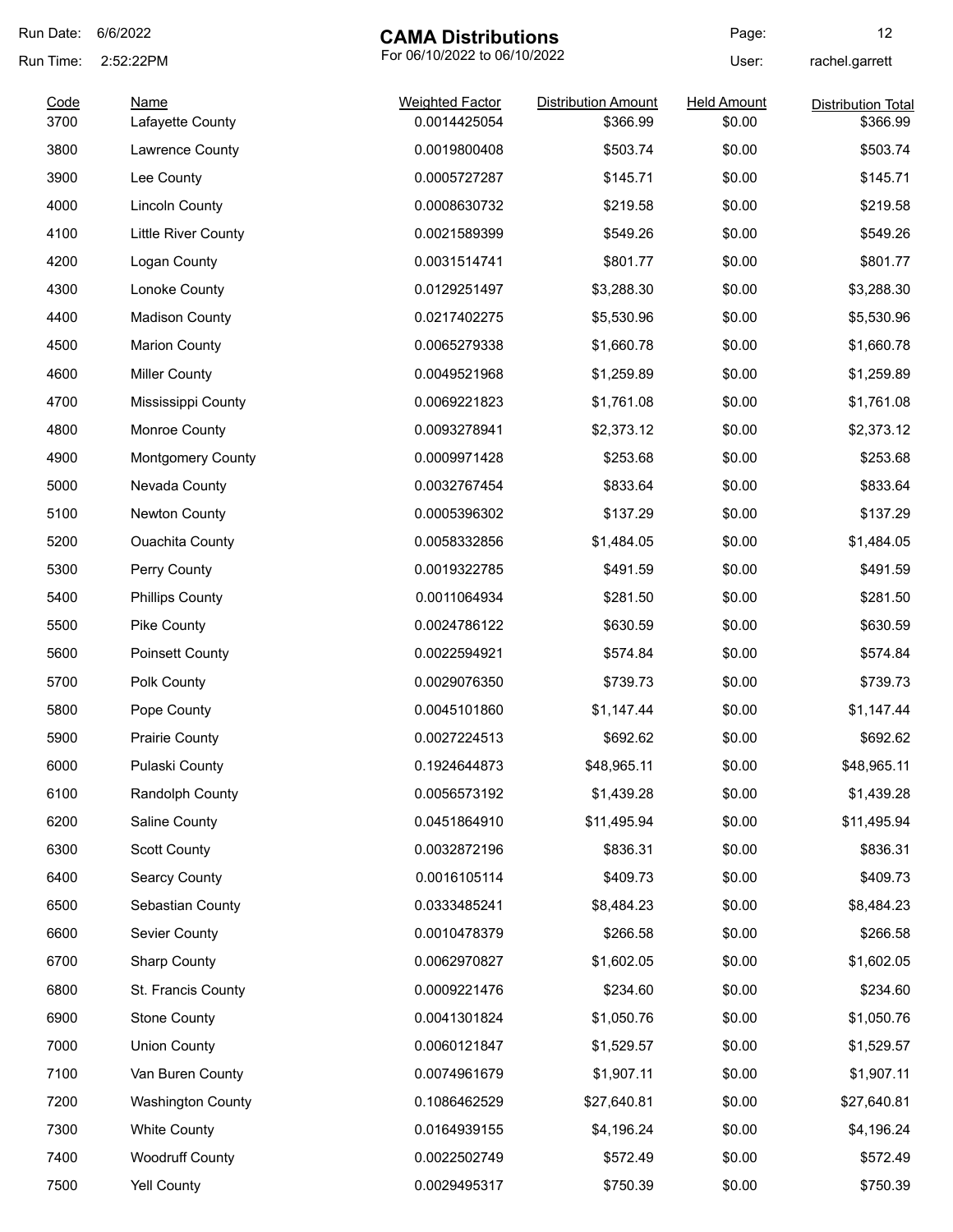| Run Date: | 6/6/2022                                 | <b>CAMA Distributions</b>    |                            | Page:              | 13                        |
|-----------|------------------------------------------|------------------------------|----------------------------|--------------------|---------------------------|
| Run Time: | 2:52:22PM                                | For 06/10/2022 to 06/10/2022 |                            | User:              | rachel.garrett            |
| Code      | <u>Name</u>                              | <b>Weighted Factor</b>       | <b>Distribution Amount</b> | <b>Held Amount</b> | <b>Distribution Total</b> |
|           | Total for MLC0200 - Real Estate Transfer | 0.9999999999                 | \$254,411.10               | \$0.00             | \$254,411.10              |
|           | MLM0100 - Municipal General              |                              |                            |                    |                           |
| 5301      | Adona                                    | 0.0000743100                 | \$143.71                   | \$0.00             | \$143.71                  |
| 6207      | Alexander                                | 0.0016881842                 | \$3,264.80                 | \$0.00             | \$3,264.80                |
| 3802      | Alicia                                   | 0.0000713177                 | \$137.92                   | \$0.00             | \$137.92                  |
| 1701      | Alma                                     | 0.0029050732                 | \$5,618.15                 | \$0.00             | \$5,618.15                |
| 0105      | Almyra                                   | 0.0001276736                 | \$246.91                   | \$0.00             | \$246.91                  |
| 0502      | Alpena                                   | 0.0001865232                 | \$360.72                   | \$0.00             | \$360.72                  |
| 3505      | Altheimer                                | 0.0003471126                 | \$671.28                   | \$0.00             | \$671.28                  |
| 2404      | Altus                                    | 0.0003316521                 | \$641.39                   | \$0.00             | \$641.39                  |
| 3404      | Amagon                                   | 0.0000344120                 | \$66.55                    | \$0.00             | \$66.55                   |
| 1004      | Amity                                    | 0.0003396317                 | \$656.82                   | \$0.00             | \$656.82                  |
| 1812      | Anthonyville                             | 0.0000673279                 | \$130.21                   | \$0.00             | \$130.21                  |
| 5501      | Antoine                                  | 0.0000563559                 | \$108.99                   | \$0.00             | \$108.99                  |
| 1002      | Arkadelphia                              | 0.0051767656                 | \$10,011.40                | \$0.00             | \$10,011.40               |
| 2102      | Arkansas City                            | 0.0001875206                 | \$362.65                   | \$0.00             | \$362.65                  |
| 6702      | Ash Flat                                 | 0.0005670503                 | \$1,096.62                 | \$0.00             | \$1,096.62                |
| 4101      | Ashdown                                  | 0.0021250673                 | \$4,109.69                 | \$0.00             | \$4,109.69                |
| 5802      | Atkins                                   | 0.0014258548                 | \$2,757.47                 | \$0.00             | \$2,757.47                |
| 3902      | Aubrey                                   | 0.0000538623                 | \$104.16                   | \$0.00             | \$104.16                  |
| 7402      | Augusta                                  | 0.0009964526                 | \$1,927.05                 | \$0.00             | \$1,927.05                |
| 4302      | Austin                                   | 0.0017255885                 | \$3,337.13                 | \$0.00             | \$3,337.13                |
| 0413      | Avoca                                    | 0.0002428791                 | \$469.71                   | \$0.00             | \$469.71                  |
| 7317      | <b>Bald Knob</b>                         | 0.0012577845                 | \$2,432.44                 | \$0.00             | \$2,432.44                |
| 0601      | Banks                                    | 0.0000433891                 | \$83.91                    | \$0.00             | \$83.91                   |
| 6504      | <b>Barling</b>                           | 0.0023849030                 | \$4,612.19                 | \$0.00             | \$4,612.19                |
| 4703      | <b>Bassett</b>                           | 0.0000618419                 | \$119.60                   | \$0.00             | \$119.60                  |
| 3201      | Batesville                               | 0.0055812316                 | \$10,793.60                | \$0.00             | \$10,793.60               |
| 6204      | <b>Bauxite</b>                           | 0.0003136980                 | \$606.66                   | \$0.00             | \$606.66                  |
| 1601      | Bay                                      | 0.0009356081                 | \$1,809.38                 | \$0.00             | \$1,809.38                |
| 5204      | Bearden                                  | 0.0003870106                 | \$748.44                   | \$0.00             | \$748.44                  |
| 0804      | Beaver                                   | 0.0000334146                 | \$64.62                    | \$0.00             | \$64.62                   |
| 7302      | Beebe                                    | 0.0042077429                 | \$8,137.39                 | \$0.00             | \$8,137.39                |
| 3405      | Beedeville                               | 0.0000418929                 | \$81.02                    | \$0.00             | \$81.02                   |
| 0423      | <b>Bella Vista</b>                       | 0.0150136177                 | \$29,034.98                | \$0.00             | \$29,034.98               |
| 0503      | Bellefonte                               | 0.0002049760                 | \$396.41                   | \$0.00             | \$396.41                  |
| 7506      | <b>Belleville</b>                        | 0.0001556022                 | \$300.92                   | \$0.00             | \$300.92                  |
| 6602      | Ben Lomond                               | 0.0000698215                 | \$135.03                   | \$0.00             | \$135.03                  |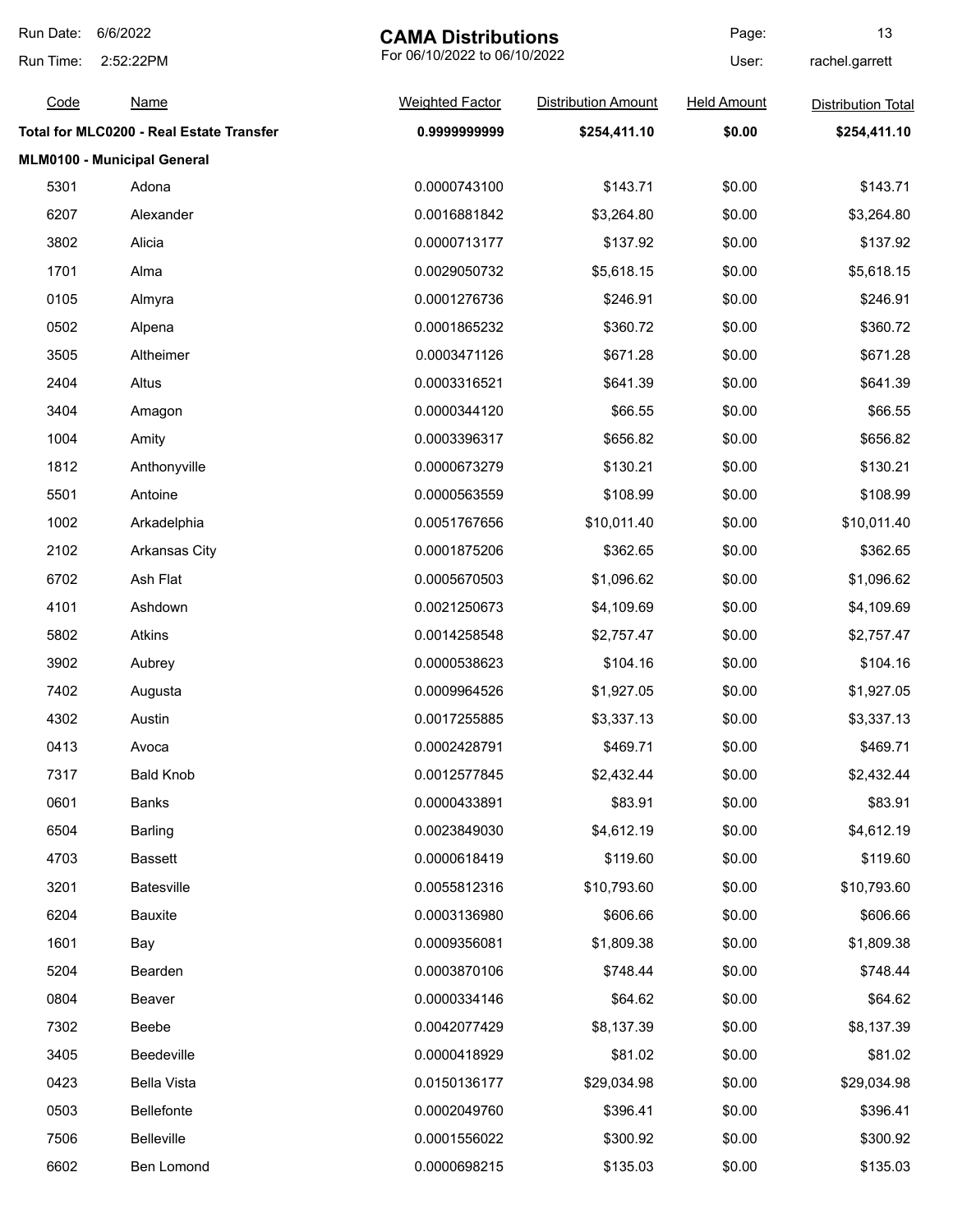| Run Date:    | 6/6/2022             | <b>CAMA Distributions</b>              |                            | Page:                        | 14                                       |
|--------------|----------------------|----------------------------------------|----------------------------|------------------------------|------------------------------------------|
| Run Time:    | 2:52:22PM            | For 06/10/2022 to 06/10/2022           |                            | User:                        | rachel.garrett                           |
| Code<br>6203 | Name<br>Benton       | <b>Weighted Factor</b><br>0.0174623575 | <b>Distribution Amount</b> | <b>Held Amount</b><br>\$0.00 | <b>Distribution Total</b><br>\$33,770.62 |
| 0403         | Bentonville          | 0.0270129414                           | \$33,770.62                | \$0.00                       |                                          |
|              |                      |                                        | \$52,240.59                |                              | \$52,240.59                              |
| 0504         | Bergman              | 0.0002124569                           | \$410.87                   | \$0.00                       | \$410.87                                 |
| 0802         | Berryville           | 0.0028337555                           | \$5,480.23                 | \$0.00                       | \$5,480.23                               |
| 0306         | <b>Big Flat</b>      | 0.0000438878                           | \$84.88                    | \$0.00                       | \$84.88                                  |
| 5302         | <b>Bigelow</b>       | 0.0001755512                           | \$339.50                   | \$0.00                       | \$339.50                                 |
| 6101         | <b>Biggers</b>       | 0.0001521111                           | \$294.17                   | \$0.00                       | \$294.17                                 |
| 4704         | Birdsong             | 0.0000159592                           | \$30.86                    | \$0.00                       | \$30.86                                  |
| 5902         | <b>Biscoe</b>        | 0.0001521111                           | \$294.17                   | \$0.00                       | \$294.17                                 |
| 1602         | <b>Black Oak</b>     | 0.0001162029                           | \$224.73                   | \$0.00                       | \$224.73                                 |
| 3803         | <b>Black Rock</b>    | 0.0002942478                           | \$569.05                   | \$0.00                       | \$569.05                                 |
| 4901         | <b>Black Springs</b> | 0.0000478776                           | \$92.59                    | \$0.00                       | \$92.59                                  |
| 2902         | <b>Blevins</b>       | 0.0001436328                           | \$277.77                   | \$0.00                       | \$277.77                                 |
| 0805         | <b>Blue Eye</b>      | 0.0000229414                           | \$44.37                    | \$0.00                       | \$44.37                                  |
| 4201         | <b>Blue Mountain</b> | 0.0000438878                           | \$84.88                    | \$0.00                       | \$84.88                                  |
| 5002         | <b>Bluff City</b>    | 0.0000588496                           | \$113.81                   | \$0.00                       | \$113.81                                 |
| 4705         | Blytheville          | 0.0066859075                           | \$12,929.94                | \$0.00                       | \$12,929.94                              |
| 5003         | <b>Bodcaw</b>        | 0.0000603457                           | \$116.70                   | \$0.00                       | \$116.70                                 |
| 6506         | Bonanza              | 0.0002927516                           | \$566.16                   | \$0.00                       | \$566.16                                 |
| 1603         | Bono                 | 0.0012014285                           | \$2,323.45                 | \$0.00                       | \$2,323.45                               |
| 4210         | Booneville           | 0.0018996436                           | \$3,673.74                 | \$0.00                       | \$3,673.74                               |
| 7303         | <b>Bradford</b>      | 0.0003381356                           | \$653.92                   | \$0.00                       | \$653.92                                 |
| 3701         | <b>Bradley</b>       | 0.0002019836                           | \$390.62                   | \$0.00                       | \$390.62                                 |
| 2402         | <b>Branch</b>        | 0.0001476226                           | \$285.49                   | \$0.00                       | \$285.49                                 |
| 0309         | <b>Briarcliff</b>    | 0.0001176991                           | \$227.62                   | \$0.00                       | \$227.62                                 |
| 4802         | <b>Brinkley</b>      | 0.0013465575                           | \$2,604.12                 | \$0.00                       | \$2,604.12                               |
| 1604         | Brookland            | 0.0020268184                           | \$3,919.68                 | \$0.00                       | \$3,919.68                               |
| 6201         | <b>Bryant</b>        | 0.0103051549                           | \$19,929.24                | \$0.00                       | \$19,929.24                              |
| 3703         | <b>Buckner</b>       | 0.0000822896                           | \$159.14                   | \$0.00                       | \$159.14                                 |
| 4501         | <b>Bull Shoals</b>   | 0.0009735112                           | \$1,882.68                 | \$0.00                       | \$1,882.68                               |
| 4706         | <b>Burdette</b>      | 0.0000698215                           | \$135.03                   | \$0.00                       | \$135.03                                 |
| 4311         | Cabot                | 0.0132506248                           | \$25,625.51                | \$0.00                       | \$25,625.51                              |
| 1001         | Caddo Valley         | 0.0002967414                           | \$573.87                   | \$0.00                       | \$573.87                                 |
| 6806         | Caldwell             | 0.0002249250                           | \$434.98                   | \$0.00                       | \$434.98                                 |
| 5004         | Cale                 | 0.0000364069                           | \$70.41                    | \$0.00                       | \$70.41                                  |
| 3303         | Calico Rock          |                                        | \$856.47                   | \$0.00                       | \$856.47                                 |
| 7001         | Calion               | 0.0004428678<br>0.0002139530           |                            | \$0.00                       |                                          |
|              |                      |                                        | \$413.77                   |                              | \$413.77                                 |
| 5201         | Camden               | 0.0052924698                           | \$10,235.16                | \$0.00                       | \$10,235.16                              |
| 6003         | Cammack Village      | 0.0003880081                           | \$750.37                   | \$0.00                       | \$750.37                                 |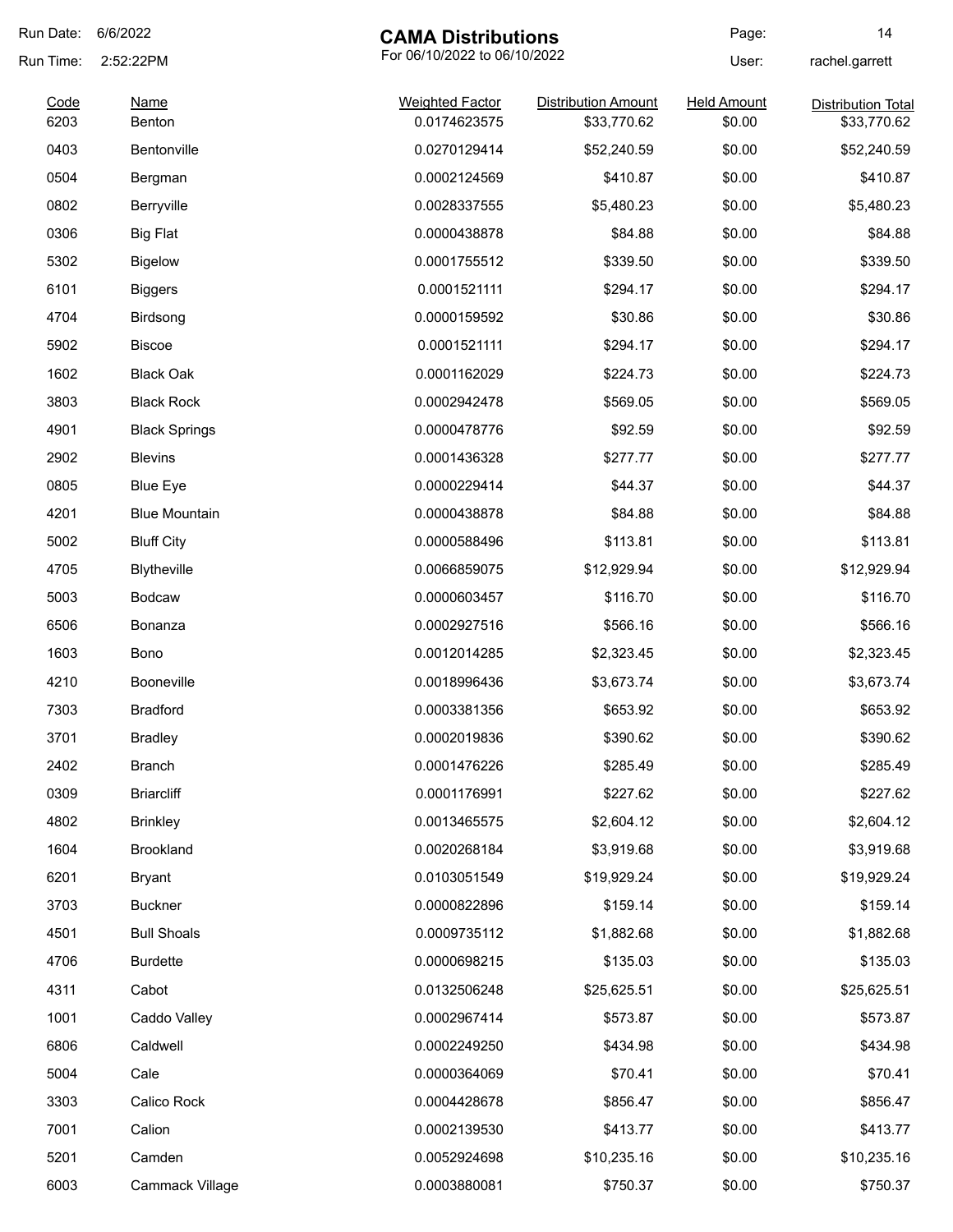| Run Date:    | 6/6/2022                        | <b>CAMA Distributions</b>              |                                        | Page:                        | 15                                    |
|--------------|---------------------------------|----------------------------------------|----------------------------------------|------------------------------|---------------------------------------|
| Run Time:    | 2:52:22PM                       | For 06/10/2022 to 06/10/2022           |                                        | User:                        | rachel.garrett                        |
| Code<br>3406 | Name<br><b>Campbell Station</b> | <b>Weighted Factor</b><br>0.0001157042 | <b>Distribution Amount</b><br>\$223.76 | <b>Held Amount</b><br>\$0.00 | <b>Distribution Total</b><br>\$223.76 |
| 1605         | Caraway                         | 0.0005650554                           | \$1,092.77                             | \$0.00                       | \$1,092.77                            |
| 4304         | Carlisle                        | 0.0010139079                           | \$1,960.81                             | \$0.00                       | \$1,960.81                            |
| 2003         | Carthage                        | 0.0001107170                           | \$214.12                               | \$0.00                       | \$214.12                              |
| 5303         | Casa                            | 0.0000598470                           | \$115.74                               | \$0.00                       | \$115.74                              |
| 1606         | Cash                            | 0.0001396430                           | \$270.06                               | \$0.00                       | \$270.06                              |
| 4203         | Caulksville                     | 0.0000768037                           | \$148.53                               | \$0.00                       | \$148.53                              |
| 6703         | Cave City                       | 0.0009585495                           | \$1,853.75                             | \$0.00                       | \$1,853.75                            |
| 0411         | Cave Springs                    | 0.0027404939                           | \$5,299.87                             | \$0.00                       | \$5,299.87                            |
| 1710         | Cedarville                      | 0.0007101844                           | \$1,373.43                             | \$0.00                       | \$1,373.43                            |
| 0409         | Centerton                       | 0.0088733154                           | \$17,160.19                            | \$0.00                       | \$17,160.19                           |
| 6507         | Central City                    | 0.0002299122                           | \$444.63                               | \$0.00                       | \$444.63                              |
| 2405         | Charleston                      | 0.0012907003                           | \$2,496.10                             | \$0.00                       | \$2,496.10                            |
| 6708         | Cherokee Village                | 0.0023839055                           | \$4,610.26                             | \$0.00                       | \$4,610.26                            |
| 1901         | <b>Cherry Valley</b>            | 0.0002867669                           | \$554.58                               | \$0.00                       | \$554.58                              |
| 1708         | Chester                         | 0.0000718164                           | \$138.89                               | \$0.00                       | \$138.89                              |
| 5205         | Chidester                       | 0.0001261774                           | \$244.02                               | \$0.00                       | \$244.02                              |
| 4801         | Clarendon                       | 0.0007610544                           | \$1,471.81                             | \$0.00                       | \$1,471.81                            |
| 1813         | Clarkedale                      | 0.0001675716                           | \$324.07                               | \$0.00                       | \$324.07                              |
| 3601         | Clarksville                     | 0.0046785393                           | \$9,047.87                             | \$0.00                       | \$9,047.87                            |
| 7103         | Clinton                         | 0.0012513010                           | \$2,419.90                             | \$0.00                       | \$2,419.90                            |
| 3602         | Coal Hill                       | 0.0004089545                           | \$790.88                               | \$0.00                       | \$790.88                              |
| 6807         | Colt                            | 0.0001461264                           | \$282.60                               | \$0.00                       | \$282.60                              |
| 1201         | Concord                         | 0.0000947578                           | \$183.25                               | \$0.00                       | \$183.25                              |
| 2301         | Conway                          | 0.0319852298                           | \$61,856.54                            | \$0.00                       | \$61,856.54                           |
| 1101         | Corning                         | 0.0016093856                           | \$3,112.41                             | \$0.00                       | \$3,112.41                            |
| 0302         | Cotter                          | 0.0004418704                           | \$854.54                               | \$0.00                       | \$854.54                              |
| 7401         | <b>Cotton Plant</b>             | 0.0002638255                           | \$0.00                                 | \$0.00                       | \$0.00                                |
| 5702         | Cove                            | 0.0001590933                           | \$307.67                               | \$0.00                       | \$307.67                              |
| 4305         | Coy                             | 0.0000433891                           | \$83.91                                | \$0.00                       | \$83.91                               |
| 1804         | Crawfordsville                  | 0.0002304110                           | \$445.59                               | \$0.00                       | \$445.59                              |
| 0201         | Crossett                        | 0.0024048520                           | \$4,650.77                             | \$0.00                       | \$4,650.77                            |
| 3203         | Cushman                         | 0.0002159479                           | \$417.62                               | \$0.00                       | \$417.62                              |
| 5502         | Daisy                           | 0.0000438878                           | \$84.88                                | \$0.00                       | \$84.88                               |
| 7102         | Damascus                        | 0.0001905130                           | \$368.43                               | \$0.00                       | \$368.43                              |
| 7504         | Danville                        | 0.0010114143                           | \$1,955.98                             | \$0.00                       | \$1,955.98                            |
| 7502         | Dardanelle                      | 0.0022527409                           | \$4,356.60                             | \$0.00                       | \$4,356.60                            |
| 1104         | Datto                           | 0.0000324171                           | \$62.69                                | \$0.00                       | \$62.69                               |
| 0405         | Decatur                         | 0.0008842394                           | \$1,710.04                             | \$0.00                       | \$1,710.04                            |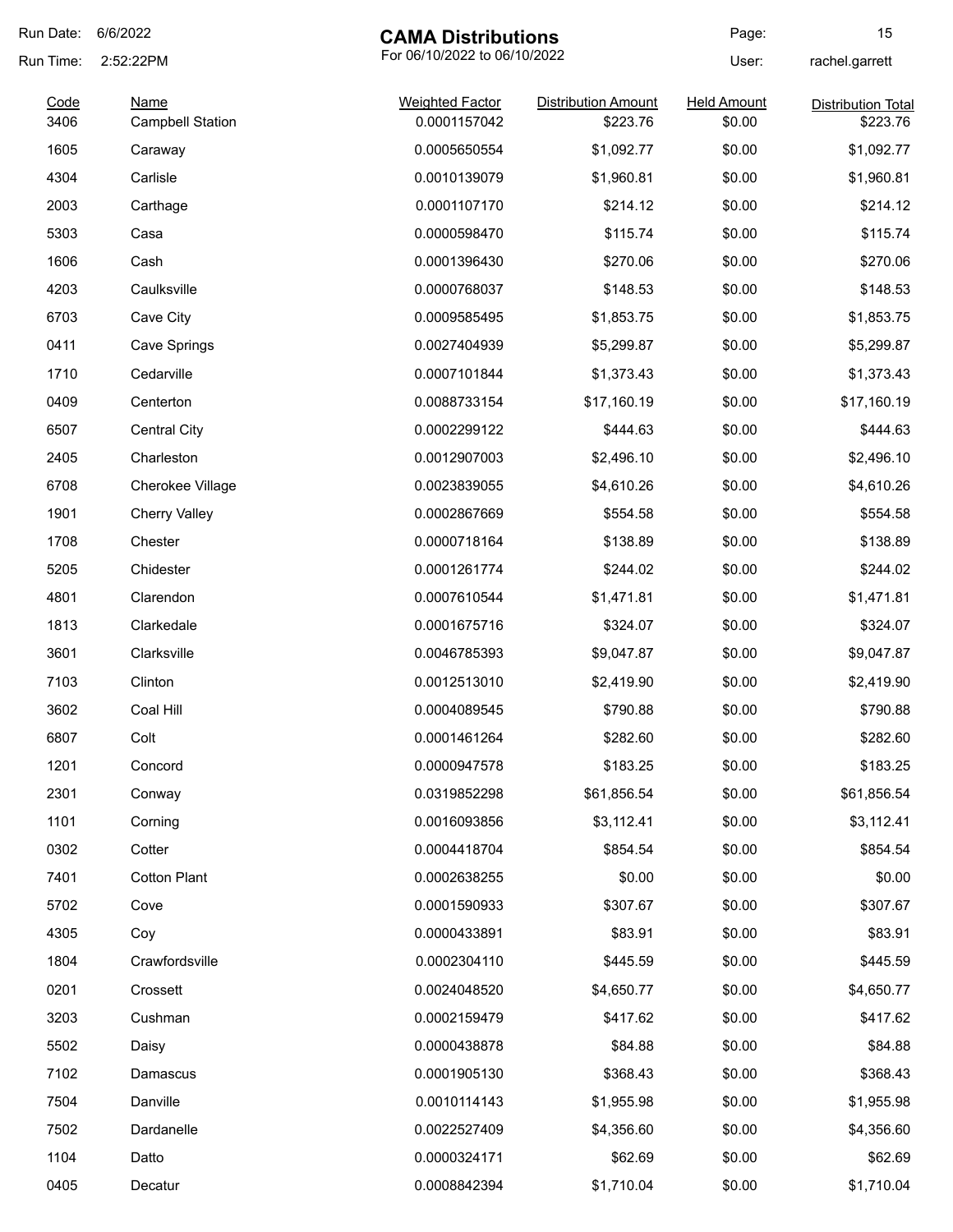| Run Date:    | 6/6/2022                  | <b>CAMA Distributions</b>              |                                       | Page:                        | 16                                   |
|--------------|---------------------------|----------------------------------------|---------------------------------------|------------------------------|--------------------------------------|
| Run Time:    | 2:52:22PM                 | For 06/10/2022 to 06/10/2022           |                                       | User:                        | rachel.garrett                       |
| Code<br>2801 | <b>Name</b><br>Delaplaine | <b>Weighted Factor</b><br>0.0000319184 | <b>Distribution Amount</b><br>\$61.73 | <b>Held Amount</b><br>\$0.00 | <b>Distribution Total</b><br>\$61.73 |
| 5503         | Delight                   | 0.0001436328                           | \$277.77                              | \$0.00                       | \$277.77                             |
| 4707         | Dell                      | 0.0000967527                           | \$187.11                              | \$0.00                       | \$187.11                             |
| 2406         | Denning                   | 0.0000997450                           | \$192.90                              | \$0.00                       | \$192.90                             |
| 6601         | <b>DeQueen</b>            | 0.0030447162                           | \$5,888.21                            | \$0.00                       | \$5,888.21                           |
| 0903         | Dermott                   | 0.0010079232                           | \$0.00                                | \$0.00                       | \$0.00                               |
| 5903         | Des Arc                   | 0.0009500711                           | \$1,837.35                            | \$0.00                       | \$1,837.35                           |
| 5904         | DeValls Bluff             | 0.0002593370                           | \$501.53                              | \$0.00                       | \$501.53                             |
| 0102         | <b>DeWitt</b>             | 0.0015241036                           | \$2,947.48                            | \$0.00                       | \$2,947.48                           |
| 0515         | Diamond City              | 0.0003775348                           | \$730.12                              | \$0.00                       | \$730.12                             |
| 3407         | Diaz                      | 0.0006104394                           | \$1,180.53                            | \$0.00                       | \$1,180.53                           |
| 3102         | Dierks                    | 0.0004568321                           | \$883.47                              | \$0.00                       | \$883.47                             |
| 3004         | Donaldson                 | 0.0001371494                           | \$265.23                              | \$0.00                       | \$265.23                             |
| 5803         | Dover                     | 0.0006667953                           | \$1,289.52                            | \$0.00                       | \$1,289.52                           |
| 2103         | Dumas                     | 0.0019953988                           | \$3,858.92                            | \$0.00                       | \$3,858.92                           |
| 1707         | Dyer                      | 0.0003850157                           | \$744.59                              | \$0.00                       | \$744.59                             |
| 4708         | <b>Dyess</b>              | 0.0001690678                           | \$326.96                              | \$0.00                       | \$326.96                             |
| 1803         | Earle                     | 0.0009131655                           | \$1,765.98                            | \$0.00                       | \$1,765.98                           |
| 5203         | East Camden               | 0.0003979826                           | \$769.66                              | \$0.00                       | \$769.66                             |
| 1805         | Edmondson                 | 0.0001211902                           | \$234.37                              | \$0.00                       | \$234.37                             |
| 1607         | Egypt                     | 0.0000563559                           | \$108.99                              | \$0.00                       | \$108.99                             |
| 7002         | El Dorado                 | 0.0088553613                           | \$17,125.47                           | \$0.00                       | \$17,125.47                          |
| 5401         | Elaine                    | 0.0002538510                           | \$490.92                              | \$0.00                       | \$490.92                             |
| 7202         | Elkins                    | 0.0017964075                           | \$3,474.09                            | \$0.00                       | \$3,474.09                           |
| 7203         | Elm Springs               | 0.0011774897                           | \$2,277.16                            | \$0.00                       | \$2,277.16                           |
| 1401         | Emerson                   | 0.0001461264                           | \$282.60                              | \$0.00                       | \$282.60                             |
| 5005         | Emmet                     | 0.0002069709                           | \$400.26                              | \$0.00                       | \$400.26                             |
| 4306         | England                   | 0.0012353418                           | \$2,389.04                            | \$0.00                       | \$2,389.04                           |
| 2306         | Enola                     | 0.0001585946                           | \$306.71                              | \$0.00                       | \$306.71                             |
| 4717         | Etowah                    | 0.0001266762                           | \$244.98                              | \$0.00                       | \$244.98                             |
| 0902         | Eudora                    | 0.0008617968                           | \$1,666.64                            | \$0.00                       | \$1,666.64                           |
| 0801         | Eureka Springs            | 0.0010802384                           | \$2,089.08                            | \$0.00                       | \$2,089.08                           |
| 6704         | <b>Evening Shade</b>      | 0.0002094645                           | \$405.09                              | \$0.00                       | \$405.09                             |
| 0506         | Everton                   | 0.0000518674                           | \$100.31                              | \$0.00                       | \$100.31                             |
| 7104         | <b>Fairfield Bay</b>      | 0.0010513123                           | \$2,033.14                            | \$0.00                       | \$2,033.14                           |
| 4806         | Fargo                     | 0.0000284273                           | \$54.98                               | \$0.00                       | \$54.98                              |
| 7216         | Farmington                | 0.0037823305                           | \$7,314.69                            | \$0.00                       | \$7,314.69                           |
| 7214         | Fayetteville              | 0.0468547159                           | \$90,612.79                           | \$0.00                       | \$90,612.79                          |
| 7003         | Felsenthal                | 0.0000423916                           | \$81.98                               | \$0.00                       | \$81.98                              |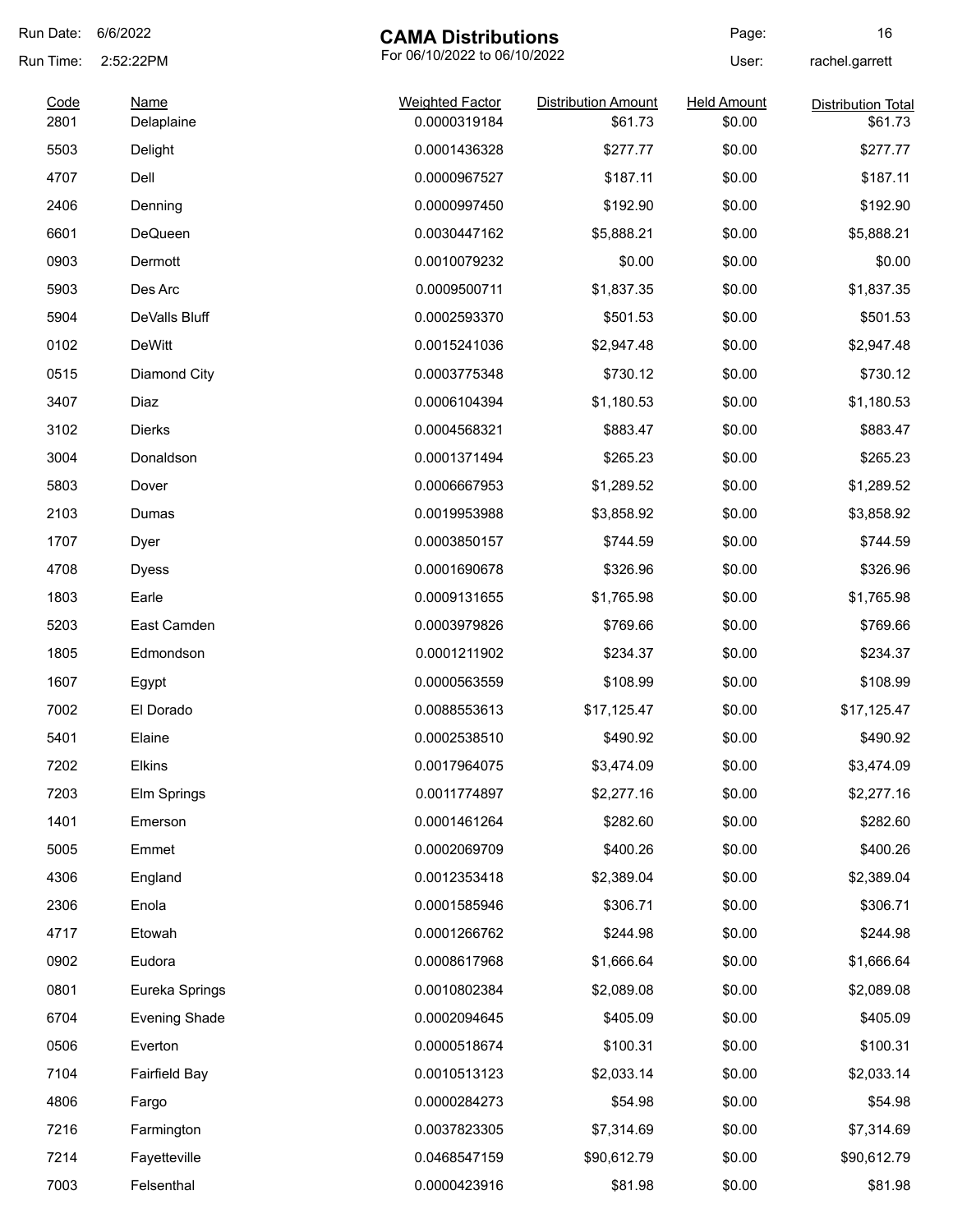| Run Date:    | 6/6/2022<br><b>CAMA Distributions</b>     |                                        | Page:                                  | 17                           |                                       |
|--------------|-------------------------------------------|----------------------------------------|----------------------------------------|------------------------------|---------------------------------------|
| Run Time:    | For 06/10/2022 to 06/10/2022<br>2:52:22PM |                                        |                                        | User:                        | rachel.garrett                        |
| Code<br>6902 | <b>Name</b>                               | <b>Weighted Factor</b><br>0.0000787986 | <b>Distribution Amount</b><br>\$152.39 | <b>Held Amount</b><br>\$0.00 | <b>Distribution Total</b><br>\$152.39 |
|              | <b>Fifty Six</b><br>Fisher                |                                        | \$173.61                               |                              | \$173.61                              |
| 5602         |                                           | 0.0000897705<br>0.0006707851           |                                        | \$0.00                       |                                       |
| 4502         | Flippin                                   |                                        | \$1,297.24                             | \$0.00                       | \$1,297.24                            |
| 2002         | Fordyce                                   | 0.0016936701                           | \$3,275.40                             | \$0.00                       | \$3,275.40                            |
| 4107         | Foreman                                   | 0.0004872543                           | \$942.31                               | \$0.00                       | \$942.31                              |
| 6802         | <b>Forrest City</b>                       | 0.0064909060                           | \$12,552.83                            | \$0.00                       | \$12,552.83                           |
| 6501         | Fort Smith                                | 0.0444573448                           | \$85,976.49                            | \$0.00                       | \$85,976.49                           |
| 4602         | Fouke                                     | 0.0004029698                           | \$779.31                               | \$0.00                       | \$779.31                              |
| 0202         | <b>Fountain Hill</b>                      | 0.0000538623                           | \$104.16                               | \$0.00                       | \$104.16                              |
| 2605         | Fountain Lake                             | 0.0002368944                           | \$458.13                               | \$0.00                       | \$458.13                              |
| 5304         | Fourche                                   | 0.0000279286                           | \$54.01                                | \$0.00                       | \$54.01                               |
| 3305         | Franklin                                  | 0.0000952565                           | \$184.22                               | \$0.00                       | \$184.22                              |
| 3005         | Friendship                                | 0.0000787986                           | \$152.39                               | \$0.00                       | \$152.39                              |
| 2904         | Fulton                                    | 0.0000573534                           | \$110.92                               | \$0.00                       | \$110.92                              |
| 0414         | Garfield                                  | 0.0002957439                           | \$571.94                               | \$0.00                       | \$571.94                              |
| 4601         | Garland                                   | 0.0000972514                           | \$188.08                               | \$0.00                       | \$188.08                              |
| 7306         | Garner                                    | 0.0001052310                           | \$203.51                               | \$0.00                       | \$203.51                              |
| 0303         | Gassville                                 | 0.0010827320                           | \$2,093.91                             | \$0.00                       | \$2,093.91                            |
| 0415         | Gateway                                   | 0.0002174441                           | \$420.52                               | \$0.00                       | \$420.52                              |
| 0406         | Gentry                                    | 0.0018901678                           | \$3,655.41                             | \$0.00                       | \$3,655.41                            |
| 7307         | Georgetown                                | 0.0000403967                           | \$78.12                                | \$0.00                       | \$78.12                               |
| 6401         | Gilbert                                   | 0.0000129669                           | \$25.08                                | \$0.00                       | \$25.08                               |
| 0104         | Gillett                                   | 0.0002812809                           | \$543.97                               | \$0.00                       | \$543.97                              |
| 6603         | Gillham                                   | 0.0000782998                           | \$151.42                               | \$0.00                       | \$151.42                              |
| 1806         | Gilmore                                   | 0.0000877756                           | \$169.75                               | \$0.00                       | \$169.75                              |
| 5504         | Glenwood                                  | 0.0010313633                           | \$1,994.56                             | \$0.00                       | \$1,994.56                            |
| 7205         | Goshen                                    | 0.0010483200                           | \$2,027.36                             | \$0.00                       | \$2,027.36                            |
| 4709         | Gosnell                                   | 0.0014512898                           | \$2,806.66                             | \$0.00                       | \$2,806.66                            |
| 4002         | Gould                                     | 0.0003306547                           | \$639.46                               | \$0.00                       | \$639.46                              |
| 4003         | Grady                                     | 0.0001521111                           | \$294.17                               | \$0.00                       | \$294.17                              |
| 5703         | Grannis                                   | 0.0002473676                           | \$478.39                               | \$0.00                       | \$478.39                              |
| 0407         | Gravette                                  | 0.0017689776                           | \$3,421.04                             | \$0.00                       | \$3,421.04                            |
| 0803         | Green Forest                              | 0.0014822107                           | \$2,866.46                             | \$0.00                       | \$2,866.46                            |
| 2303         | Greenbrier                                | 0.0028462236                           | \$5,504.34                             | \$0.00                       | \$5,504.34                            |
| 7206         | Greenland                                 | 0.0006049534                           | \$1,169.93                             | \$0.00                       | \$1,169.93                            |
| 1105         | Greenway                                  | 0.0000867782                           | \$167.82                               | \$0.00                       | \$167.82                              |
| 6505         | Greenwood                                 | 0.0047458672                           | \$9,178.08                             | \$0.00                       | \$9,178.08                            |
|              |                                           |                                        |                                        |                              |                                       |
| 1202         | <b>Greers Ferry</b>                       | 0.0004094532                           | \$791.85                               | \$0.00                       | \$791.85                              |
| 7308         | Griffithville                             | 0.0000773024                           | \$149.50                               | \$0.00                       | \$149.50                              |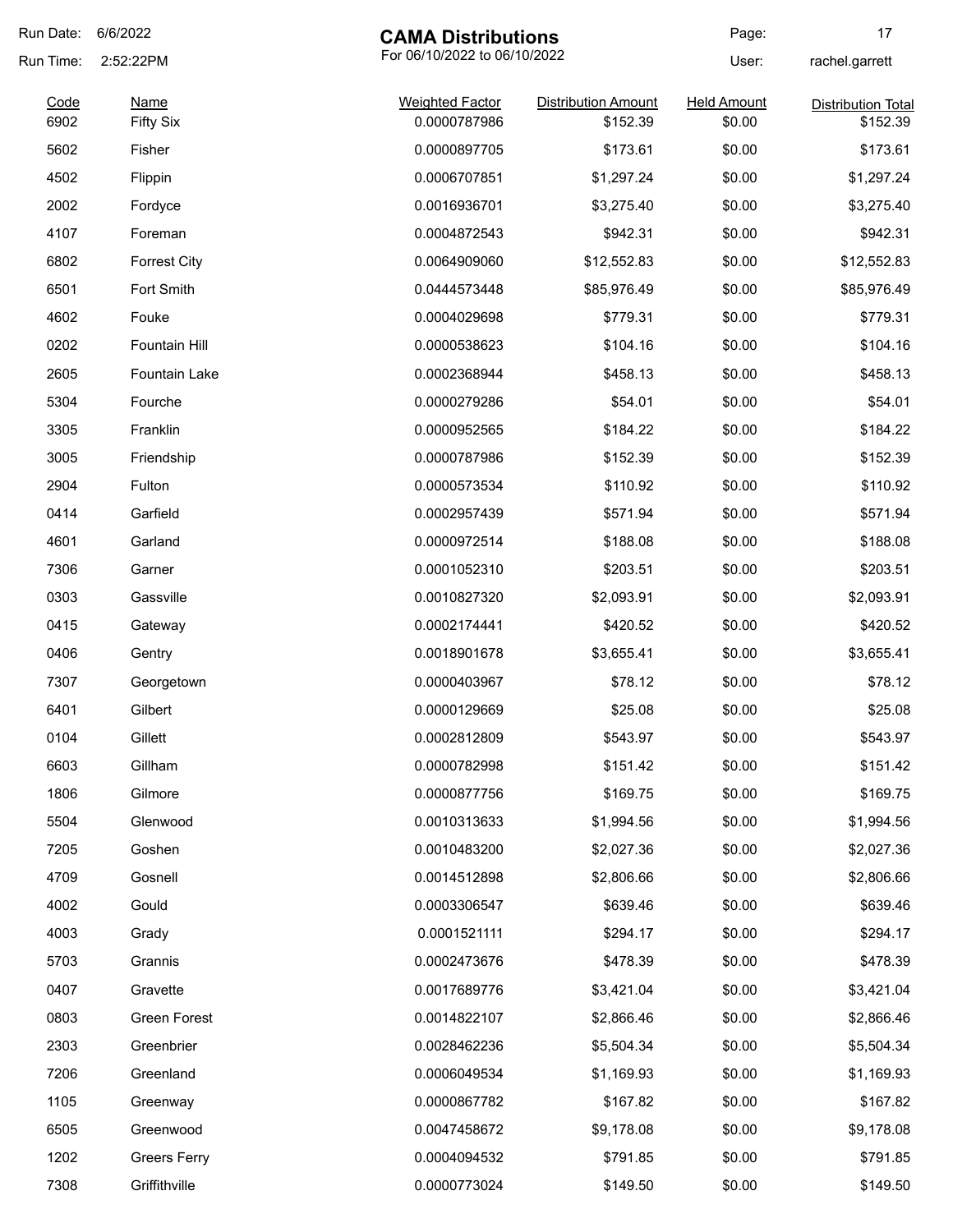| Run Date:    | 6/6/2022              | <b>CAMA Distributions</b>              |                                        | Page:                        | 18                                    |
|--------------|-----------------------|----------------------------------------|----------------------------------------|------------------------------|---------------------------------------|
| Run Time:    | 2:52:22PM             | For 06/10/2022 to 06/10/2022           |                                        | User:                        | rachel.garrett                        |
| Code<br>3403 | <b>Name</b><br>Grubbs | <b>Weighted Factor</b><br>0.0001501162 | <b>Distribution Amount</b><br>\$290.31 | <b>Held Amount</b><br>\$0.00 | <b>Distribution Total</b><br>\$290.31 |
| 3307         | Guion                 | 0.0000339133                           | \$65.59                                | \$0.00                       | \$65.59                               |
| 1005         |                       | 0.0000453840                           |                                        |                              | \$87.77                               |
|              | <b>Gum Springs</b>    |                                        | \$87.77                                | \$0.00                       |                                       |
| 1003         | Gurdon                | 0.0009176540                           | \$1,774.66                             | \$0.00                       | \$1,774.66                            |
| 2307         | Guy                   | 0.0003750412                           | \$725.30                               | \$0.00                       | \$725.30                              |
| 6509         | Hackett               | 0.0003910004                           | \$756.16                               | \$0.00                       | \$756.16                              |
| 0203         | Hamburg               | 0.0012647666                           | \$2,445.94                             | \$0.00                       | \$2,445.94                            |
| 0701         | Hampton               | 0.0005889942                           | \$1,139.06                             | \$0.00                       | \$1,139.06                            |
| 6701         | Hardy                 | 0.0003705527                           | \$716.62                               | \$0.00                       | \$716.62                              |
| 0702         | Harrell               | 0.0001047323                           | \$202.54                               | \$0.00                       | \$202.54                              |
| 5603         | Harrisburg            | 0.0011031797                           | \$2,133.45                             | \$0.00                       | \$2,133.45                            |
| 0512         | Harrison              | 0.0065178371                           | \$12,604.91                            | \$0.00                       | \$12,604.91                           |
| 6510         | Hartford              | 0.0002488638                           | \$481.28                               | \$0.00                       | \$481.28                              |
| 3603         | Hartman               | 0.0002573421                           | \$497.68                               | \$0.00                       | \$497.68                              |
| 6205         | Haskell               | 0.0019729561                           | \$3,815.52                             | \$0.00                       | \$3,815.52                            |
| 5704         | Hatfield              | 0.0001720601                           | \$332.75                               | \$0.00                       | \$332.75                              |
| 7507         | Havana                | 0.0001191953                           | \$230.51                               | \$0.00                       | \$230.51                              |
| 3903         | Haynes                | 0.0000608445                           | \$117.67                               | \$0.00                       | \$117.67                              |
| 5901         | Hazen                 | 0.0007386117                           | \$1,428.41                             | \$0.00                       | \$1,428.41                            |
| 1203         | <b>Heber Springs</b>  | 0.0034756146                           | \$6,721.52                             | \$0.00                       | \$6,721.52                            |
| 5804         | Hector                | 0.0002049760                           | \$396.41                               | \$0.00                       | \$396.41                              |
| 5407         | Helena-West Helena    | 0.0047473634                           | \$9,180.97                             | \$0.00                       | \$9,180.97                            |
| 0602         | Hermitage             | 0.0002618306                           | \$506.36                               | \$0.00                       | \$506.36                              |
| 1902         | <b>Hickory Ridge</b>  | 0.0001137093                           | \$219.90                               | \$0.00                       | \$219.90                              |
| 1204         | Higden                | 0.0000568547                           | \$109.95                               | \$0.00                       | \$109.95                              |
| 7309         | Higginson             | 0.0003516011                           | \$679.96                               | \$0.00                       | \$679.96                              |
| 0416         | Highfill              | 0.0007914766                           | \$1,530.64                             | \$0.00                       | \$1,530.64                            |
| 6709         | Highland              | 0.0004897480                           | \$947.13                               | \$0.00                       | \$947.13                              |
| 4402         | Hindsville            | 0.0000448853                           | \$86.80                                | \$0.00                       | \$86.80                               |
| 0814         | Holiday Island        | 0.0011964413                           | \$2,313.81                             | \$0.00                       | \$2,313.81                            |
| 2313         | Holland               | 0.0002922529                           | \$565.19                               | \$0.00                       | \$565.19                              |
| 4803         | <b>Holly Grove</b>    | 0.0002294135                           | \$443.66                               | \$0.00                       | \$443.66                              |
| 2901         | Hope                  | 0.0044645863                           | \$8,634.11                             | \$0.00                       | \$8,634.11                            |
| 6604         | Horatio               |                                        | \$887.33                               |                              | \$887.33                              |
|              |                       | 0.0004588270                           |                                        | \$0.00                       |                                       |
| 3301         | Horseshoe Bend        | 0.0012168890                           | \$2,353.35                             | \$0.00                       | \$2,353.35                            |
| 1807         | Horseshoe Lake        | 0.0001316634                           | \$254.63                               | \$0.00                       | \$254.63                              |
| 2601         | <b>Hot Springs</b>    | 0.0189166396                           | \$36,583.07                            | \$0.00                       | \$36,583.07                           |
| 5305         | Houston               | 0.0000713177                           | \$137.92                               | \$0.00                       | \$137.92                              |
| 3805         | Hoxie                 | 0.0012956876                           | \$2,505.74                             | \$0.00                       | \$2,505.74                            |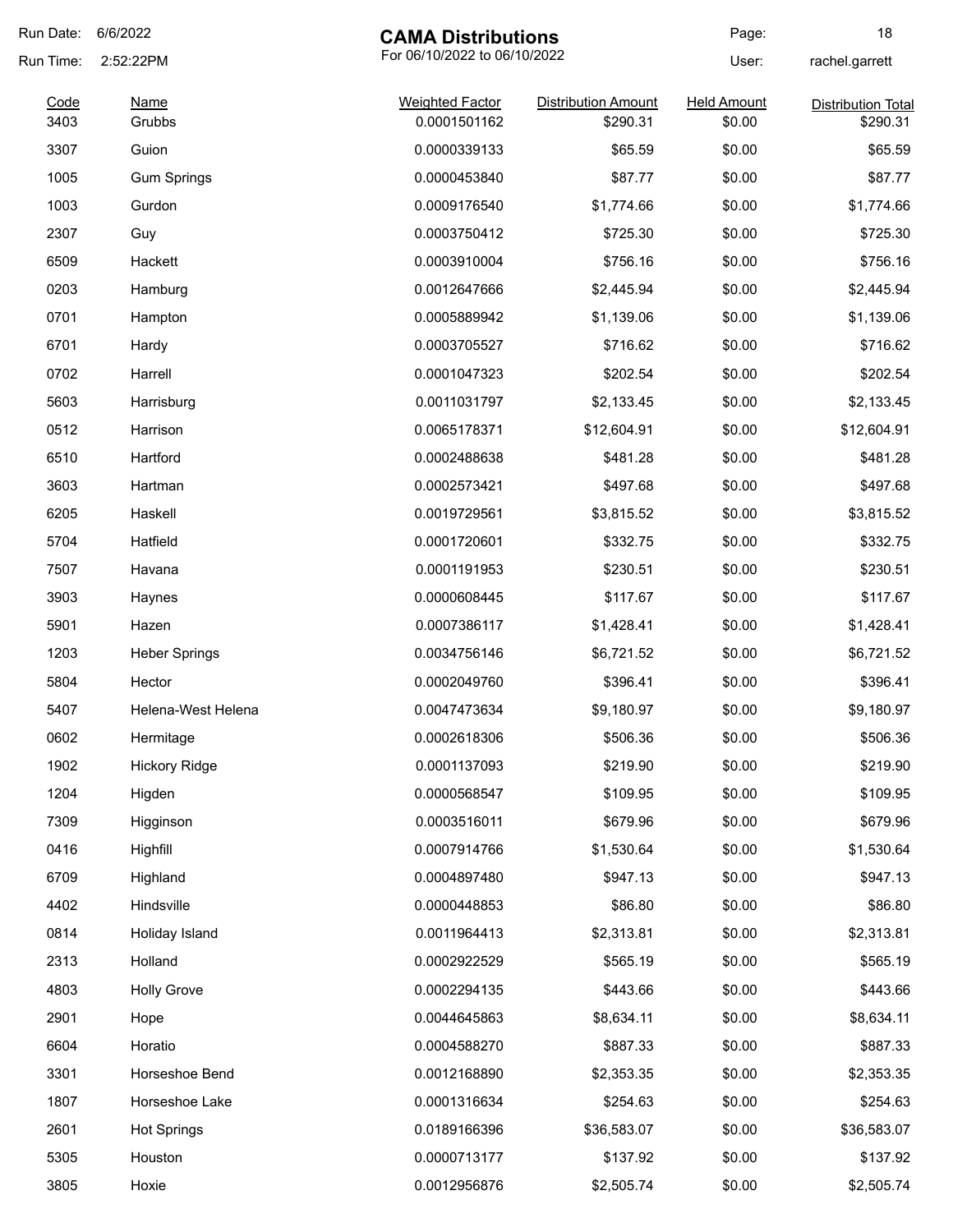| Run Date: | 6/6/2022                                  | <b>CAMA Distributions</b> |                            | Page:              | 19                        |
|-----------|-------------------------------------------|---------------------------|----------------------------|--------------------|---------------------------|
| Run Time: | For 06/10/2022 to 06/10/2022<br>2:52:22PM |                           |                            | User:              | rachel.garrett            |
| Code      | Name                                      | <b>Weighted Factor</b>    | <b>Distribution Amount</b> | <b>Held Amount</b> | <b>Distribution Total</b> |
| 6801      | Hughes                                    | 0.0005266536              | \$1,018.50                 | \$0.00             | \$1,018.50                |
| 4307      | Humnoke                                   | 0.0001092208              | \$211.22                   | \$0.00             | \$211.22                  |
| 0103      | Humphrey                                  | 0.0002309097              | \$0.00                     | \$0.00             | \$0.00                    |
| 7403      | Hunter                                    | 0.0000513687              | \$99.34                    | \$0.00             | \$99.34                   |
| 6502      | Huntington                                | 0.0002443753              | \$472.60                   | \$0.00             | \$472.60                  |
| 4401      | Huntsville                                | 0.0014358293              | \$2,776.76                 | \$0.00             | \$2,776.76                |
| 7004      | Huttig                                    | 0.0002234288              | \$432.09                   | \$0.00             | \$432.09                  |
| 3806      | Imboden                                   | 0.0003191840              | \$617.27                   | \$0.00             | \$617.27                  |
| 3408      | Jacksonport                               | 0.0000748088              | \$144.67                   | \$0.00             | \$144.67                  |
| 6004      | Jacksonville                              | 0.0147009171              | \$28,430.25                | \$0.00             | \$28,430.25               |
| 5101      | Jasper                                    | 0.0002728026              | \$527.58                   | \$0.00             | \$527.58                  |
| 1808      | Jennette                                  | 0.0000588496              | \$113.81                   | \$0.00             | \$113.81                  |
| 1809      | Jericho                                   | 0.0000488751              | \$94.52                    | \$0.00             | \$94.52                   |
| 7207      | Johnson                                   | 0.0017998986              | \$3,480.84                 | \$0.00             | \$3,480.84                |
| 4710      | Joiner                                    | 0.0002483651              | \$480.32                   | \$0.00             | \$480.32                  |
| 1611      | Jonesboro                                 | 0.0391878163              | \$75,785.70                | \$0.00             | \$75,785.70               |
| 7310      | Judsonia                                  | 0.0009246362              | \$1,788.16                 | \$0.00             | \$1,788.16                |
| 7005      | Junction City                             | 0.0002508587              | \$485.14                   | \$0.00             | \$485.14                  |
| 4702      | Keiser                                    | 0.0003745425              | \$724.33                   | \$0.00             | \$724.33                  |
| 7305      | Kensett                                   | 0.0006982150              | \$1,350.28                 | \$0.00             | \$1,350.28                |
| 4308      | Keo                                       | 0.0001032361              | \$199.65                   | \$0.00             | \$199.65                  |
| 1705      | Kibler                                    | 0.0005012186              | \$969.31                   | \$0.00             | \$969.31                  |
| 1302      | Kingsland                                 | 0.0001730576              | \$334.68                   | \$0.00             | \$334.68                  |
| 1106      | Knobel                                    | 0.0000733126              | \$141.78                   | \$0.00             | \$141.78                  |
| 3604      | Knoxville                                 | 0.0003291585              | \$636.56                   | \$0.00             | \$636.56                  |
| 2802      | Lafe                                      | 0.0002084671              | \$403.16                   | \$0.00             | \$403.16                  |
| 3904      | LaGrange                                  | 0.0000259337              | \$50.15                    | \$0.00             | \$50.15                   |
| 1609      | Lake City                                 | 0.0011600344              | \$2,243.40                 | \$0.00             | \$2,243.40                |
| 5403      | Lake View                                 | 0.0001630831              | \$0.00                     | \$0.00             | \$0.00                    |
| 0901      | Lake Village                              | 0.0010298671              | \$1,991.67                 | \$0.00             | \$1,991.67                |
| 0305      | Lakeview                                  | 0.0003865119              | \$747.48                   | \$0.00             | \$747.48                  |
| 3605      | Lamar                                     | 0.0008573083              | \$1,657.96                 | \$0.00             | \$1,657.96                |
| 6511      | Lavaca                                    | 0.0012218763              | \$2,363.00                 | \$0.00             | \$2,363.00                |
| 4711      | Leachville                                | 0.0010169003              | \$1,966.59                 | \$0.00             | \$1,966.59                |
|           |                                           |                           |                            |                    |                           |
| 0507      | Lead Hill                                 | 0.0001366507              | \$264.27                   | \$0.00             | \$264.27                  |
| 2703      | Leola                                     | 0.0002294135              | \$443.66                   | \$0.00             | \$443.66                  |
| 5601      | Lepanto                                   | 0.0008637917              | \$1,670.50                 | \$0.00             | \$1,670.50                |
| 6402      | Leslie                                    | 0.0001870219              | \$361.68                   | \$0.00             | \$361.68                  |
| 7311      | Letona                                    | 0.0001196940              | \$231.48                   | \$0.00             | \$231.48                  |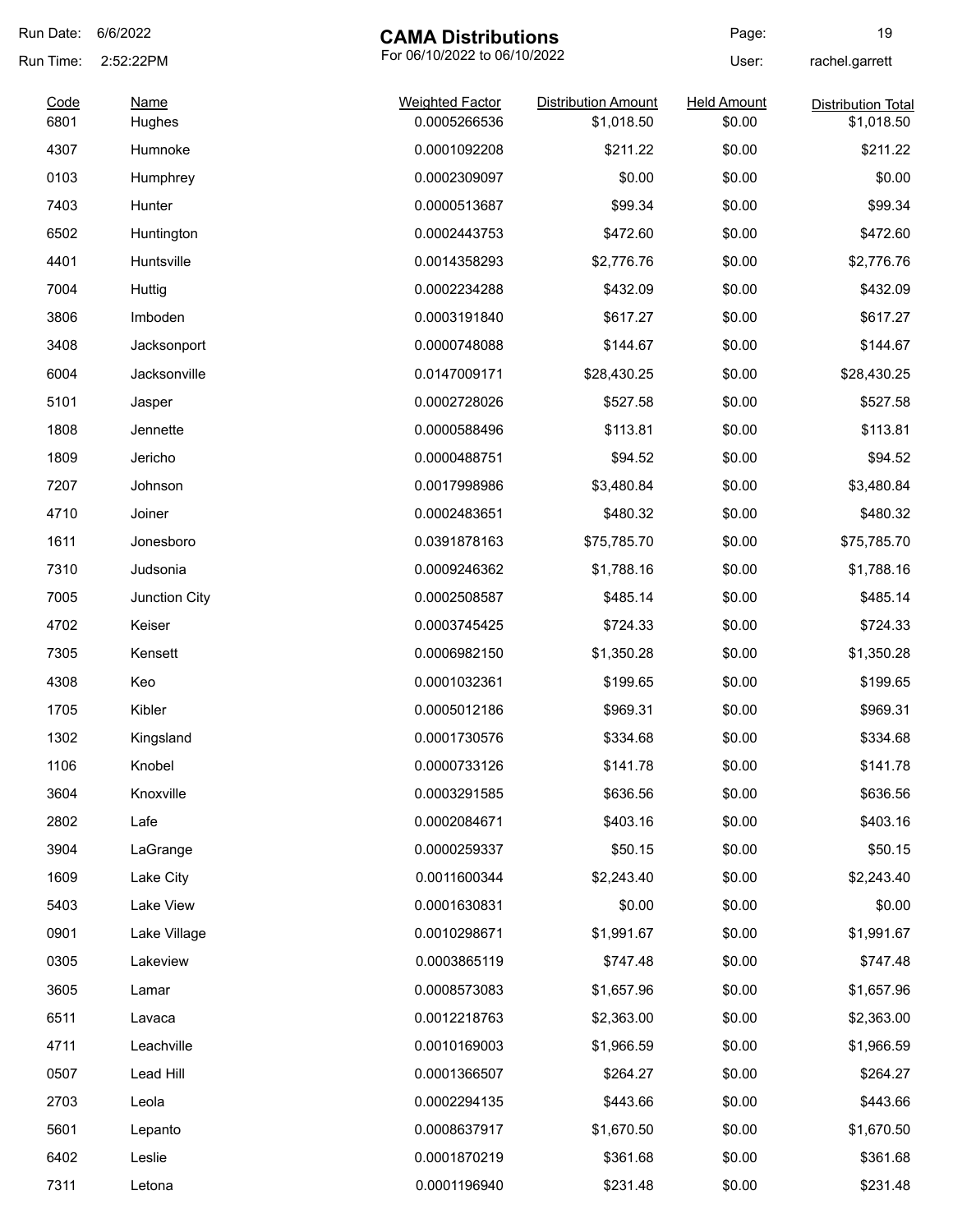| Run Date:    | 6/6/2022                                  | <b>CAMA Distributions</b>              |                                        | Page:                        | 20                                    |
|--------------|-------------------------------------------|----------------------------------------|----------------------------------------|------------------------------|---------------------------------------|
| Run Time:    | For 06/10/2022 to 06/10/2022<br>2:52:22PM |                                        | User:                                  | rachel.garrett               |                                       |
| Code<br>3704 | Name<br>Lewisville                        | <b>Weighted Factor</b><br>0.0004563334 | <b>Distribution Amount</b><br>\$882.51 | <b>Held Amount</b><br>\$0.00 | <b>Distribution Total</b><br>\$882.51 |
| 5404         | Lexa                                      | 0.0001032361                           | \$199.65                               | \$0.00                       | \$199.65                              |
| 7215         | Lincoln                                   | 0.0011440752                           | \$2,212.54                             | \$0.00                       | \$2,212.54                            |
| 0417         | <b>Little Flock</b>                       | 0.0015236049                           | \$2,946.51                             | \$0.00                       | \$2,946.51                            |
| 6005         | Little Rock                               | 0.1010371984                           | \$195,396.81                           | \$0.00                       | \$195,396.81                          |
| 6605         | Lockesburg                                | 0.0002962427                           | \$572.91                               | \$0.00                       | \$572.91                              |
| 5805         | London                                    | 0.0004668066                           | \$902.76                               | \$0.00                       | \$902.76                              |
| 4309         | Lonoke                                    | 0.0021325481                           | \$4,124.16                             | \$0.00                       | \$4,124.16                            |
| 2602         | Lonsdale                                  | 0.0000513687                           | \$99.34                                | \$0.00                       | \$99.34                               |
| 5206         | Louann                                    | 0.0000763049                           | \$147.57                               | \$0.00                       | \$147.57                              |
| 0408         | Lowell                                    | 0.0049069554                           | \$9,489.61                             | \$0.00                       | \$9,489.61                            |
| 4712         | Luxora                                    | 0.0004697990                           | \$908.55                               | \$0.00                       | \$908.55                              |
| 3807         | Lynn                                      | 0.0001286711                           | \$248.84                               | \$0.00                       | \$248.84                              |
| 6805         | Madison                                   | 0.0003785323                           | \$732.05                               | \$0.00                       | \$732.05                              |
| 4204         | Magazine                                  | 0.0003690565                           | \$713.72                               | \$0.00                       | \$713.72                              |
| 3204         | Magness                                   | 0.0001097195                           | \$212.19                               | \$0.00                       | \$212.19                              |
| 1403         | Magnolia                                  | 0.0055667686                           | \$10,765.63                            | \$0.00                       | \$10,765.63                           |
| 3001         | Malvern                                   | 0.0054196447                           | \$10,481.10                            | \$0.00                       | \$10,481.10                           |
| 2501         | <b>Mammoth Spring</b>                     | 0.0004633155                           | \$896.01                               | \$0.00                       | \$896.01                              |
| 4713         | Manila                                    | 0.0018363055                           | \$3,551.25                             | \$0.00                       | \$3,551.25                            |
| 6503         | Mansfield                                 | 0.0005251574                           | \$1,015.61                             | \$0.00                       | \$1,015.61                            |
| 3901         | Marianna                                  | 0.0017829419                           | \$3,448.05                             | \$0.00                       | \$3,448.05                            |
| 4714         | Marie                                     | 0.0000538623                           | \$104.16                               | \$0.00                       | \$104.16                              |
| 1801         | Marion                                    | 0.0068584663                           | \$13,263.65                            | \$0.00                       | \$13,263.65                           |
| 5604         | <b>Marked Tree</b>                        | 0.0011400854                           | \$2,204.82                             | \$0.00                       | \$2,204.82                            |
| 2803         | Marmaduke                                 | 0.0006044547                           | \$1,168.96                             | \$0.00                       | \$1,168.96                            |
| 6403         | Marshall                                  | 0.0006628055                           | \$1,281.81                             | \$0.00                       | \$1,281.81                            |
| 5405         | Marvell                                   | 0.0004264099                           | \$824.64                               | \$0.00                       | \$824.64                              |
| 6006         | Maumelle                                  | 0.0096009552                           | \$18,567.38                            | \$0.00                       | \$18,567.38                           |
| 2302         | Mayflower                                 | 0.0009894704                           | \$1,913.55                             | \$0.00                       | \$1,913.55                            |
| 6102         | Maynard                                   | 0.0001890168                           | \$365.54                               | \$0.00                       | \$365.54                              |
| 2905         | McCaskill                                 | 0.0000284273                           | \$54.98                                | \$0.00                       | \$54.98                               |
| 7404         | McCrory                                   | 0.0007894817                           | \$1,526.79                             | \$0.00                       | \$1,526.79                            |
| 1107         | McDougal                                  | 0.0000668292                           | \$129.24                               | \$0.00                       | \$129.24                              |
| 2101         | McGehee                                   | 0.0019195926                           | \$3,712.32                             | \$0.00                       | \$3,712.32                            |
| 2911         | McNab                                     | 0.0000149618                           | \$28.93                                | \$0.00                       | \$28.93                               |
| 1402         | McNeil                                    | 0.0001900142                           | \$367.47                               | \$0.00                       | \$367.47                              |
| 7312         | McRae                                     | 0.0003072146                           | \$594.13                               | \$0.00                       | \$594.13                              |
| 3302         | Melbourne                                 | 0.0009126668                           | \$1,765.02                             | \$0.00                       | \$1,765.02                            |
|              |                                           |                                        |                                        |                              |                                       |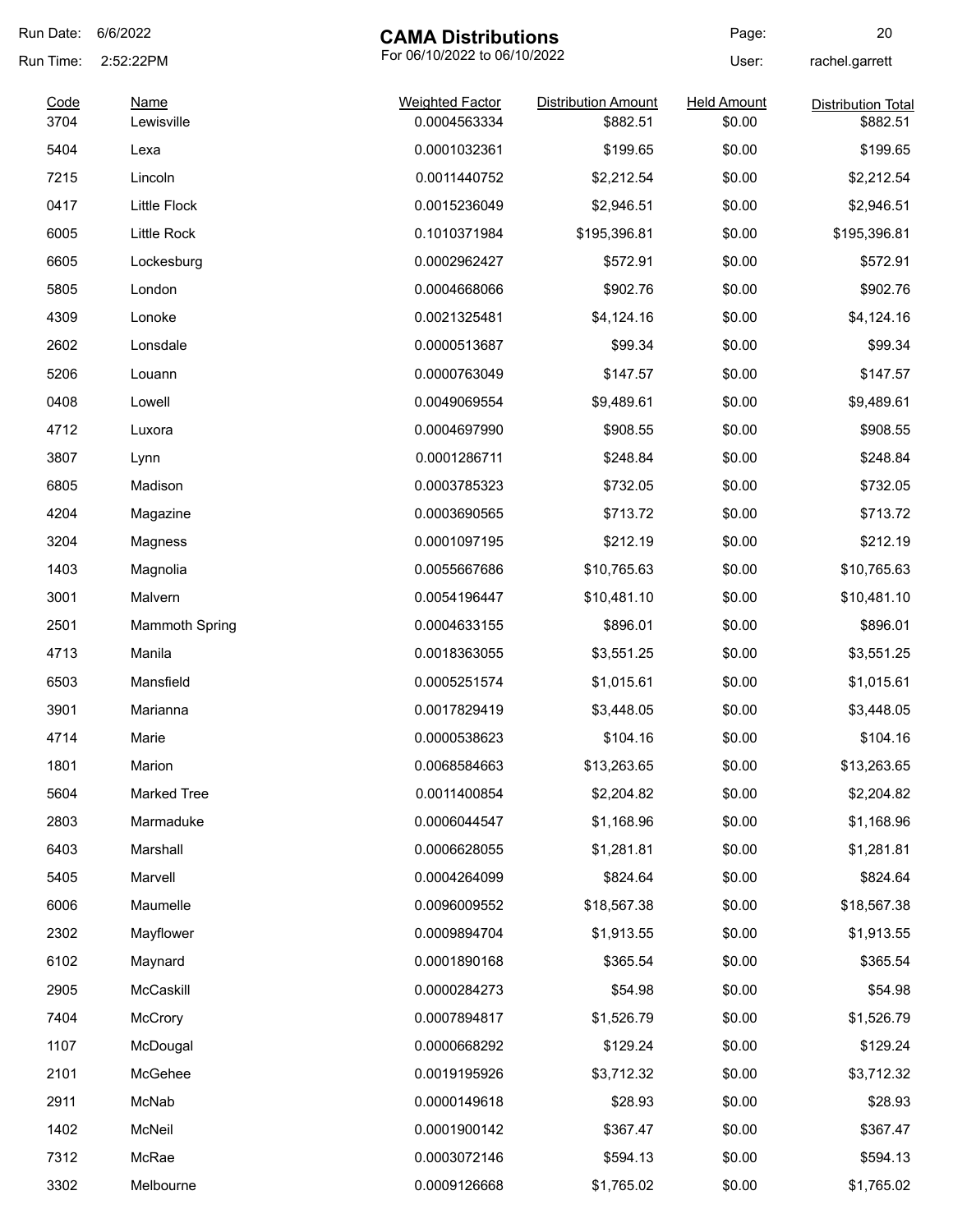| Run Date: | 6/6/2022                                  | <b>CAMA Distributions</b> |                     | Page:              | 21                        |
|-----------|-------------------------------------------|---------------------------|---------------------|--------------------|---------------------------|
| Run Time: | For 06/10/2022 to 06/10/2022<br>2:52:22PM |                           | User:               | rachel.garrett     |                           |
| Code      | <b>Name</b>                               | <b>Weighted Factor</b>    | Distribution Amount | <b>Held Amount</b> | <b>Distribution Total</b> |
| 5701      | Mena                                      | 0.0027873741              | \$5,390.53          | \$0.00             | \$5,390.53                |
| 1502      | Menifee                                   | 0.0001366507              | \$264.27            | \$0.00             | \$264.27                  |
| 6512      | Midland                                   | 0.0001132106              | \$218.94            | \$0.00             | \$218.94                  |
| 3007      | Midway                                    | 0.0001880193              | \$363.61            | \$0.00             | \$363.61                  |
| 3103      | <b>Mineral Springs</b>                    | 0.0005411166              | \$1,046.47          | \$0.00             | \$1,046.47                |
| 3808      | Minturn                                   | 0.0000433891              | \$83.91             | \$0.00             | \$83.91                   |
| 2104      | Mitchellville                             | 0.0001461264              | \$282.60            | \$0.00             | \$282.60                  |
| 1610      | Monette                                   | 0.0007510799              | \$1,452.52          | \$0.00             | \$1,452.52                |
| 2201      | Monticello                                | 0.0042102365              | \$8,142.22          | \$0.00             | \$8,142.22                |
| 0204      | Montrose                                  | 0.0001211902              | \$234.37            | \$0.00             | \$234.37                  |
| 3205      | Moorefield                                | 0.0000628394              | \$121.53            | \$0.00             | \$121.53                  |
| 3905      | Moro                                      | 0.0000882743              | \$170.71            | \$0.00             | \$170.71                  |
| 1501      | Morrilton                                 | 0.0034870853              | \$6,743.71          | \$0.00             | \$6,743.71                |
| 4205      | Morrison Bluff                            | 0.0000389006              | \$75.23             | \$0.00             | \$75.23                   |
| 4905      | Mount Ida                                 | 0.0004967301              | \$960.63            | \$0.00             | \$960.63                  |
| 3309      | Mount Pleasant                            | 0.0001760499              | \$340.46            | \$0.00             | \$340.46                  |
| 2308      | Mount Vernon                              | 0.0000718164              | \$138.89            | \$0.00             | \$138.89                  |
| 0301      | Mountain Home                             | 0.0063961482              | \$12,369.57         | \$0.00             | \$12,369.57               |
| 2603      | <b>Mountain Pine</b>                      | 0.0002917541              | \$564.23            | \$0.00             | \$564.23                  |
| 6901      | <b>Mountain View</b>                      | 0.0014348319              | \$2,774.84          | \$0.00             | \$2,774.84                |
| 1704      | Mountainburg                              | 0.0002633268              | \$509.25            | \$0.00             | \$509.25                  |
| 1703      | Mulberry                                  | 0.0007695327              | \$1,488.21          | \$0.00             | \$1,488.21                |
| 5505      | Murfreesboro                              | 0.0007455939              | \$1,441.91          | \$0.00             | \$1,441.91                |
| 3101      | Nashville                                 | 0.0020712050              | \$4,005.52          | \$0.00             | \$4,005.52                |
| 3206      | Newark                                    | 0.0005884955              | \$1,138.10          | \$0.00             | \$1,138.10                |
| 3401      | Newport                                   | 0.0039922937              | \$7,720.74          | \$0.00             | \$7,720.74                |
| 1108      | Nimmons                                   | 0.0000344120              | \$66.55             | \$0.00             | \$66.55                   |
| 0304      | Norfork                                   | 0.0002319071              | \$448.49            | \$0.00             | \$448.49                  |
| 4903      | Norman                                    | 0.0001511137              | \$0.00              | \$0.00             | \$0.00                    |
| 7006      | Norphlet                                  | 0.0003820234              | \$738.80            | \$0.00             | \$738.80                  |
| 6001      | North Little Rock                         | 0.0322131471              | \$62,297.32         | \$0.00             | \$62,297.32               |
| 0813      | Oak Grove                                 | 0.0001925079              | \$372.29            | \$0.00             | \$372.29                  |
| 2804      | Oak Grove Heights                         | 0.0005505924              | \$1,064.80          | \$0.00             | \$1,064.80                |
| 2906      | Oakhaven                                  | 0.0000324171              | \$62.69             | \$0.00             | \$62.69                   |
| 4904      | Oden                                      | 0.0000897705              | \$173.61            | \$0.00             | \$173.61                  |
| 4103      |                                           | 0.0000653330              | \$126.35            | \$0.00             | \$126.35                  |
| 3207      | Ogden                                     |                           |                     | \$0.00             | \$217.97                  |
|           | Oil Trough                                | 0.0001127119              | \$217.97            |                    |                           |
| 6103      | O'Kean                                    | 0.0000957552              | \$185.18            | \$0.00             | \$185.18                  |
| 1006      | Okolona                                   | 0.0000483763              | \$93.56             | \$0.00             | \$93.56                   |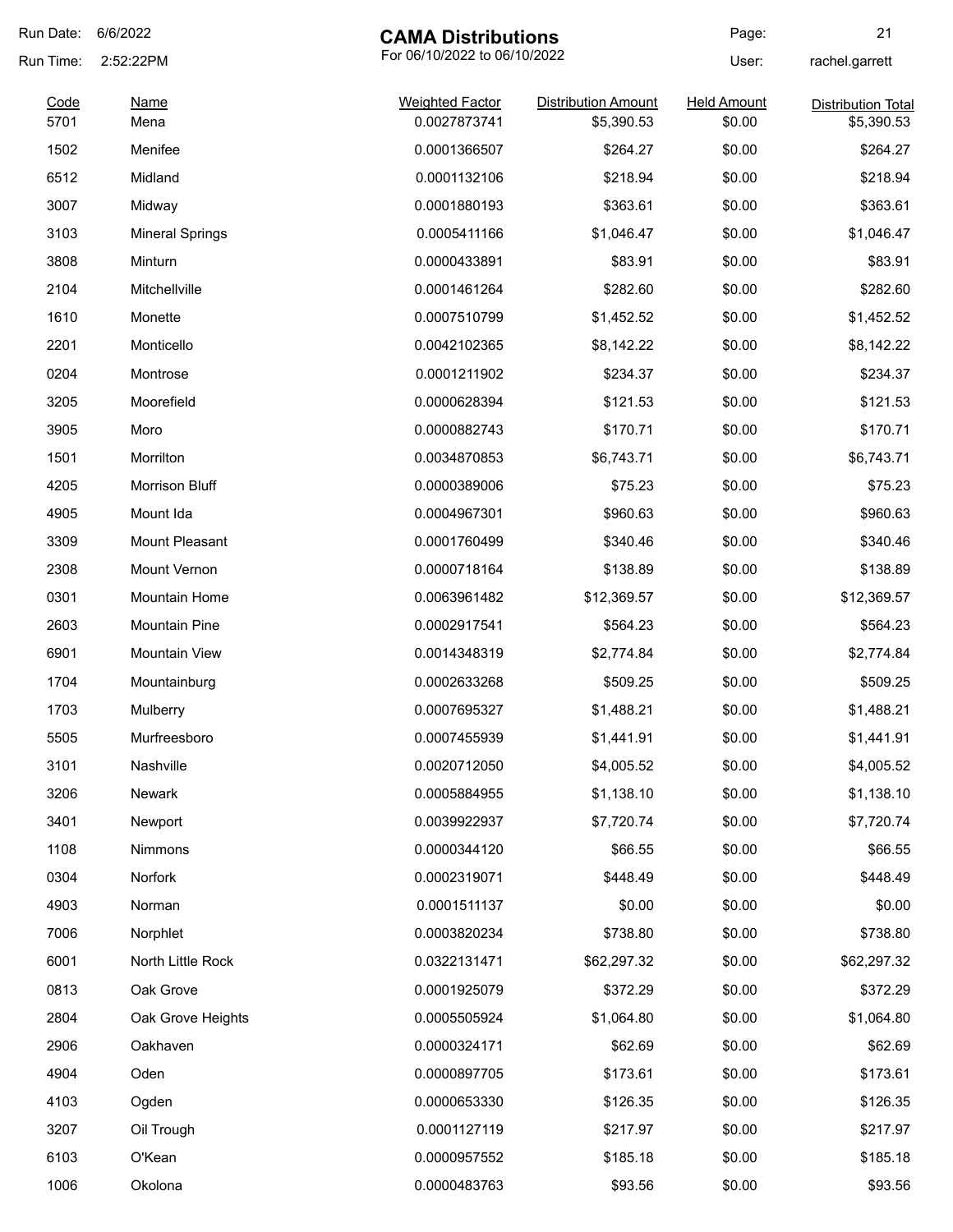| Run Date: | 6/6/2022<br><b>CAMA Distributions</b>     |                        | Page:                      | 22                 |                           |
|-----------|-------------------------------------------|------------------------|----------------------------|--------------------|---------------------------|
| Run Time: | For 06/10/2022 to 06/10/2022<br>2:52:22PM |                        |                            | User:              | rachel.garrett            |
| Code      | <b>Name</b>                               | <b>Weighted Factor</b> | <b>Distribution Amount</b> | <b>Held Amount</b> | <b>Distribution Total</b> |
| 7503      | Ola                                       | 0.0004658092           | \$900.83                   | \$0.00             | \$900.83                  |
| 0508      | Omaha                                     | 0.0000638368           | \$123.45                   | \$0.00             | \$123.45                  |
| 1503      | Oppelo                                    | 0.0003675603           | \$710.83                   | \$0.00             | \$710.83                  |
| 4701      | Osceola                                   | 0.0034791057           | \$6,728.28                 | \$0.00             | \$6,728.28                |
| 3306      | Oxford                                    | 0.0002857694           | \$552.65                   | \$0.00             | \$552.65                  |
| 2907      | Ozan                                      | 0.0000249363           | \$48.22                    | \$0.00             | \$48.22                   |
| 2407      | Ozark                                     | 0.0017664840           | \$3,416.22                 | \$0.00             | \$3,416.22                |
| 6804      | Palestine                                 | 0.0002523549           | \$488.03                   | \$0.00             | \$488.03                  |
| 7313      | Pangburn                                  | 0.0002493625           | \$482.24                   | \$0.00             | \$482.24                  |
| 2805      | Paragould                                 | 0.0147308406           | \$28,488.11                | \$0.00             | \$28,488.11               |
| 4206      | Paris                                     | 0.0015839506           | \$3,063.22                 | \$0.00             | \$3,063.22                |
| 0205      | Parkdale                                  | 0.0000857807           | \$165.89                   | \$0.00             | \$165.89                  |
| 1903      | Parkin                                    | 0.0003959877           | \$765.80                   | \$0.00             | \$765.80                  |
| 2908      | Patmos                                    | 0.0000284273           | \$54.98                    | \$0.00             | \$54.98                   |
| 7405      | Patterson                                 | 0.0001546048           | \$298.99                   | \$0.00             | \$298.99                  |
| 0410      | Pea Ridge                                 | 0.0032711373           | \$6,326.08                 | \$0.00             | \$6,326.08                |
| 1109      | Peach Orchard                             | 0.0000523661           | \$101.27                   | \$0.00             | \$101.27                  |
| 3002      | Perla                                     | 0.0001281723           | \$247.87                   | \$0.00             | \$247.87                  |
| 5306      | Perry                                     | 0.0001306660           | \$252.70                   | \$0.00             | \$252.70                  |
| 2909      | Perrytown                                 | 0.0001157042           | \$223.76                   | \$0.00             | \$223.76                  |
| 5307      | Perryville                                | 0.0006847494           | \$1,324.24                 | \$0.00             | \$1,324.24                |
| 1103      | Piggott                                   | 0.0018063820           | \$3,493.38                 | \$0.00             | \$3,493.38                |
| 6404      | Pindall                                   | 0.0000473789           | \$91.63                    | \$0.00             | \$91.63                   |
| 3501      | Pine Bluff                                | 0.0205739028           | \$39,788.07                | \$0.00             | \$39,788.07               |
| 3304      | Pineville                                 | 0.0000768037           | \$148.53                   | \$0.00             | \$148.53                  |
| 7501      | Plainview                                 | 0.0002329046           | \$450.42                   | \$0.00             | \$450.42                  |
| 3208      | <b>Pleasant Plains</b>                    | 0.0001755512           | \$339.50                   | \$0.00             | \$339.50                  |
| 1504      | Plumerville                               | 0.0003660642           | \$707.93                   | \$0.00             | \$707.93                  |
| 6104      | Pocahontas                                | 0.0036761020           | \$7,109.25                 | \$0.00             | \$7,109.25                |
| 1110      | Pollard                                   | 0.0000962539           | \$186.15                   | \$0.00             | \$186.15                  |
| 3809      | Portia                                    | 0.0002114594           | \$408.94                   | \$0.00             | \$408.94                  |
| 0206      | Portland                                  | 0.0001620856           | \$313.46                   | \$0.00             | \$313.46                  |
| 5806      | Pottsville                                | 0.0015659965           | \$3,028.50                 | \$0.00             | \$3,028.50                |
| 3810      | Powhatan                                  | 0.0000518674           | \$100.31                   | \$0.00             | \$100.31                  |
| 2704      | Poyen                                     | 0.0001311647           | \$253.66                   | \$0.00             | \$253.66                  |
| 7209      | Prairie Grove                             | 0.0035135177           | \$6,794.83                 | \$0.00             | \$6,794.83                |
| 2705      | Prattsville                               | 0.0001441315           | \$278.74                   | \$0.00             | \$278.74                  |
| 5001      | Prescott                                  | 0.0015465463           | \$2,990.88                 | \$0.00             | \$2,990.88                |
| 4503      | Pyatt                                     | 0.0000902692           | \$174.57                   | \$0.00             | \$174.57                  |
|           |                                           |                        |                            |                    |                           |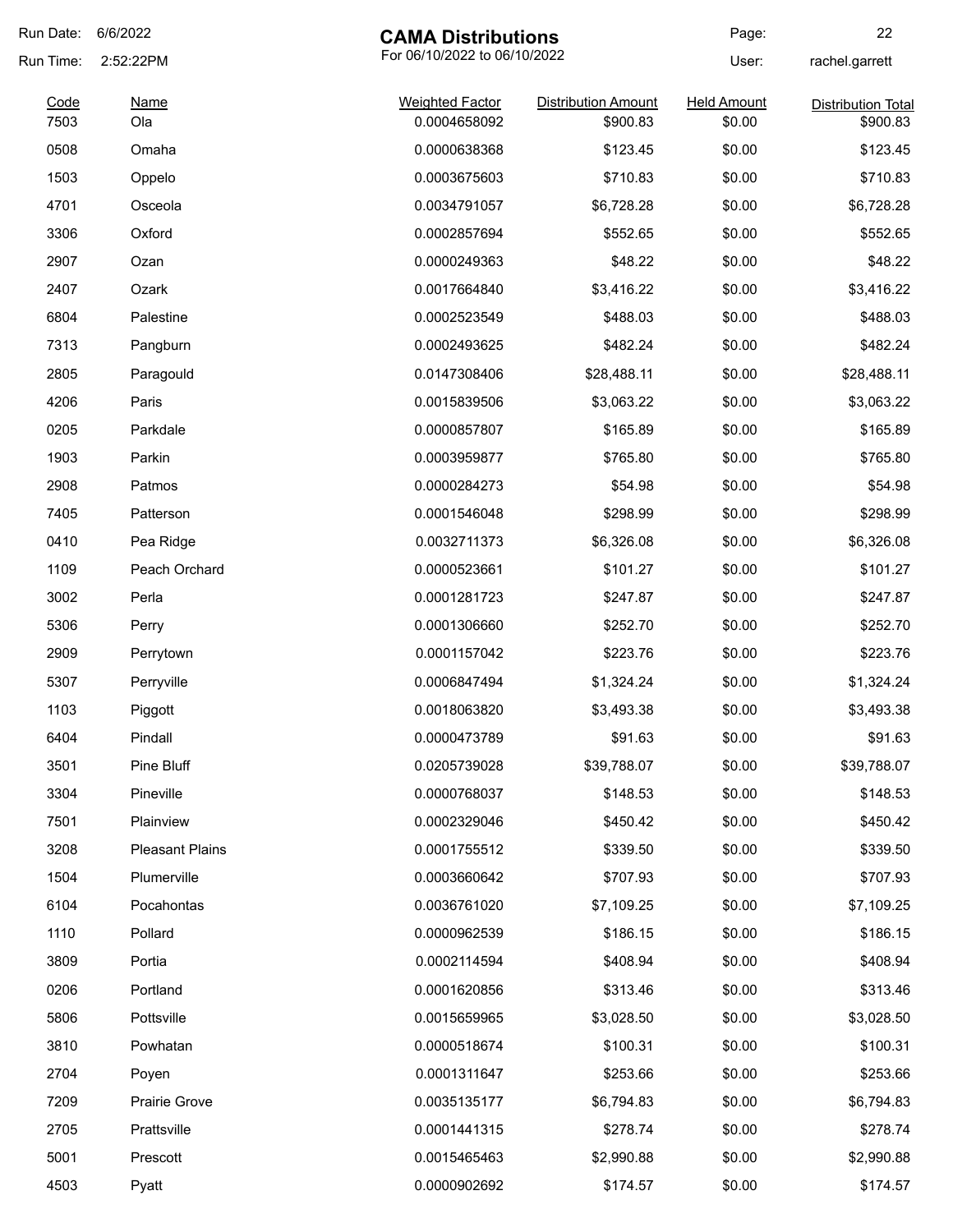| Run Date:    | 6/6/2022               | <b>CAMA Distributions</b>              |                                        | Page:                        | 23                                    |
|--------------|------------------------|----------------------------------------|----------------------------------------|------------------------------|---------------------------------------|
| Run Time:    | 2:52:22PM              | For 06/10/2022 to 06/10/2022           |                                        | User:                        | rachel.garrett                        |
| Code<br>1205 | <b>Name</b><br>Quitman | <b>Weighted Factor</b><br>0.0003461152 | <b>Distribution Amount</b><br>\$669.36 | <b>Held Amount</b><br>\$0.00 | <b>Distribution Total</b><br>\$669.36 |
| 4207         | Ratcliff               | 0.0000832871                           | \$161.07                               | \$0.00                       | \$161.07                              |
| 3811         | Ravenden               | 0.0002124569                           | \$410.87                               | \$0.00                       | \$410.87                              |
| 6105         | Ravenden Springs       | 0.0000593483                           | \$114.77                               | \$0.00                       | \$114.77                              |
| 1102         | Rector                 | 0.0009286260                           | \$1,795.88                             | \$0.00                       | \$1,795.88                            |
| 3504         | Redfield               | 0.0007505811                           | \$1,451.56                             | \$0.00                       | \$1,451.56                            |
| 2105         | Reed                   | 0.0000648343                           | \$125.38                               | \$0.00                       | \$125.38                              |
| 6106         | Reyno                  | 0.0001950015                           | \$377.12                               | \$0.00                       | \$377.12                              |
| 1301         | Rison                  | 0.0004822671                           | \$932.66                               | \$0.00                       | \$932.66                              |
| 3003         | Rockport               | 0.0003371381                           | \$651.99                               | \$0.00                       | \$651.99                              |
| 4804         | Roe                    | 0.0000339133                           | \$65.59                                | \$0.00                       | \$65.59                               |
| 0402         | Rogers                 | 0.0348648680                           | \$67,425.50                            | \$0.00                       | \$67,425.50                           |
| 3906         | Rondo                  | 0.0000812922                           | \$157.21                               | \$0.00                       | \$157.21                              |
| 7301         | Rose Bud               | 0.0002463702                           | \$476.46                               | \$0.00                       | \$476.46                              |
| 5006         | Rosston                | 0.0001356532                           | \$262.34                               | \$0.00                       | \$262.34                              |
| 1709         | Rudy                   | 0.0000648343                           | \$125.38                               | \$0.00                       | \$125.38                              |
| 7314         | Russell                | 0.0000917654                           | \$177.47                               | \$0.00                       | \$177.47                              |
| 5801         | Russellville           | 0.0144331018                           | \$27,912.31                            | \$0.00                       | \$27,912.31                           |
| 2502         | Salem                  | 0.0007810034                           | \$1,510.39                             | \$0.00                       | \$1,510.39                            |
| 0307         | Salesville             | 0.0002358969                           | \$456.20                               | \$0.00                       | \$456.20                              |
| 4208         | Scranton               | 0.0001221876                           | \$236.30                               | \$0.00                       | \$236.30                              |
| 7315         | Searcy                 | 0.0114392555                           | \$22,122.49                            | \$0.00                       | \$22,122.49                           |
| 3812         | Sedgwick               | 0.0000812922                           | \$157.21                               | \$0.00                       | \$157.21                              |
| 6202         | Shannon Hills          | 0.0022392753                           | \$4,330.56                             | \$0.00                       | \$4,330.56                            |
| 2701         | Sheridan               | 0.0024537270                           | \$4,745.29                             | \$0.00                       | \$4,745.29                            |
| 3507         | Sherrill               | 0.0000264324                           | \$51.12                                | \$0.00                       | \$51.12                               |
| 6007         | Sherwood               | 0.0163237683                           | \$31,568.69                            | \$0.00                       | \$31,568.69                           |
| 7101         | Shirley                | 0.0001236838                           | \$239.19                               | \$0.00                       | \$239.19                              |
| 6705         | Sidney                 | 0.0000957552                           | \$185.18                               | \$0.00                       | \$185.18                              |
| 0401         | Siloam Springs         | 0.0086214592                           | \$16,673.12                            | \$0.00                       | \$16,673.12                           |
| 7007         | Smackover              | 0.0008129218                           | \$1,572.12                             | \$0.00                       | \$1,572.12                            |
| 3813         | Smithville             | 0.0000433891                           | \$83.91                                | \$0.00                       | \$83.91                               |
| 0509         | South Lead Hill        | 0.0000428904                           | \$82.95                                | \$0.00                       | \$82.95                               |
| 3210         | Southside              | 0.0021340443                           | \$4,127.05                             | \$0.00                       | \$4,127.05                            |
| 2001         | Sparkman               | 0.0001770474                           | \$342.39                               | \$0.00                       | \$342.39                              |
| 7210         | Springdale             | 0.0434768514                           | \$84,080.30                            | \$0.00                       | \$84,080.30                           |
| 0421         | Springtown             | 0.0000413942                           | \$80.05                                | \$0.00                       | \$80.05                               |
| 0106         | St. Charles            | 0.0001032361                           | \$199.65                               | \$0.00                       | \$199.65                              |
| 1113         | St. Francis            | 0.0001087221                           | \$210.26                               | \$0.00                       | \$210.26                              |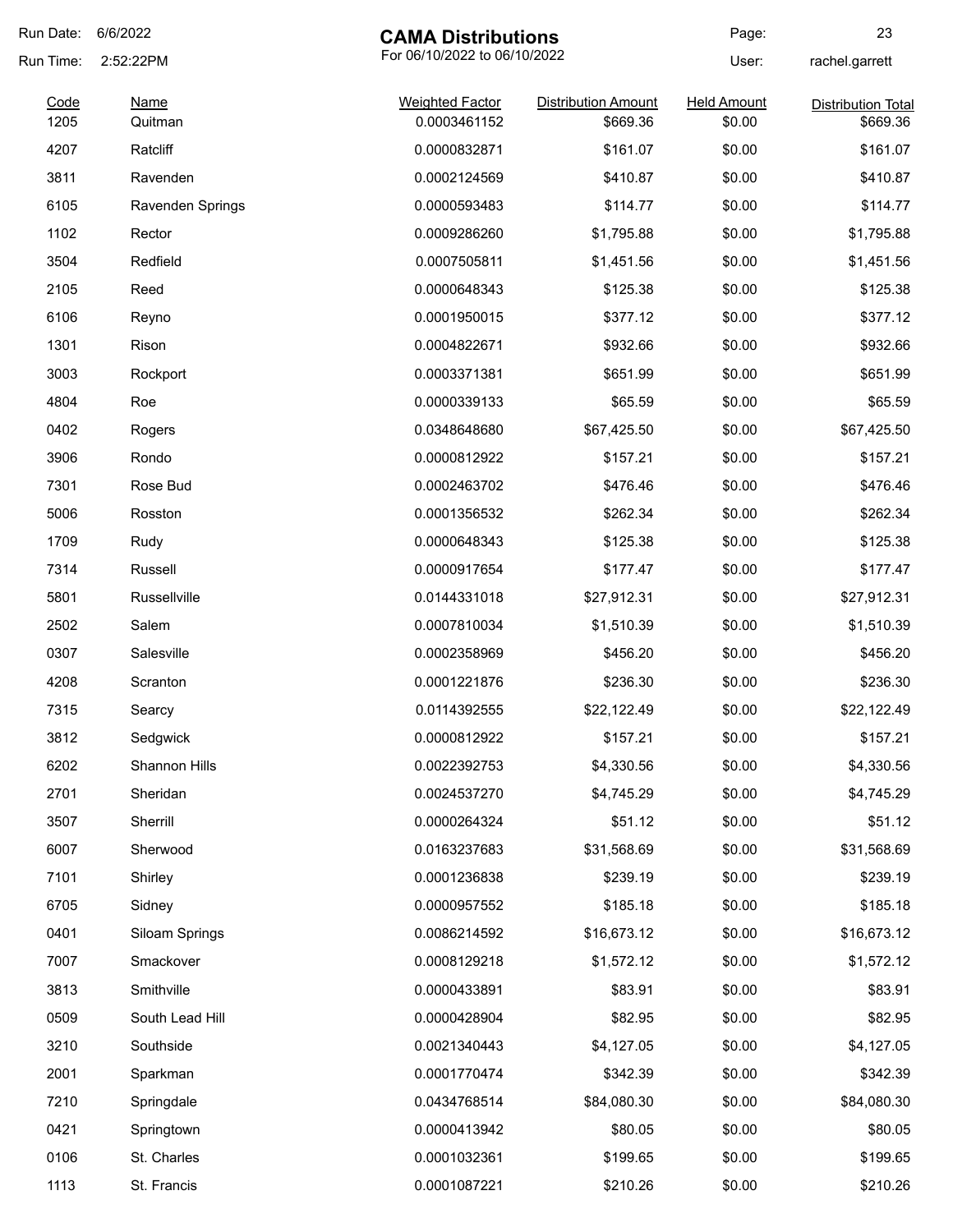| Run Date: | 6/6/2022                                  | <b>CAMA Distributions</b> |                            | Page:              | 24                        |
|-----------|-------------------------------------------|---------------------------|----------------------------|--------------------|---------------------------|
| Run Time: | For 06/10/2022 to 06/10/2022<br>2:52:22PM |                           |                            | User:              | rachel.garrett            |
| Code      | <b>Name</b>                               | <b>Weighted Factor</b>    | <b>Distribution Amount</b> | <b>Held Amount</b> | <b>Distribution Total</b> |
| 6405      | St. Joe                                   | 0.0000643355              | \$124.42                   | \$0.00             | \$124.42                  |
| 4403      | St. Paul                                  | 0.0000553585              | \$107.06                   | \$0.00             | \$107.06                  |
| 3702      | Stamps                                    | 0.0006273961              | \$1,213.33                 | \$0.00             | \$1,213.33                |
| 4001      | <b>Star City</b>                          | 0.0010837294              | \$2,095.83                 | \$0.00             | \$2,095.83                |
| 5202      | Stephens                                  | 0.0003840183              | \$742.66                   | \$0.00             | \$742.66                  |
| 3814      | Strawberry                                | 0.0001336583              | \$258.48                   | \$0.00             | \$258.48                  |
| 7008      | Strong                                    | 0.0002044773              | \$395.44                   | \$0.00             | \$395.44                  |
| 0101      | Stuttgart                                 | 0.0041214635              | \$7,970.54                 | \$0.00             | \$7,970.54                |
| 4209      | Subiaco                                   | 0.0001999887              | \$386.76                   | \$0.00             | \$386.76                  |
| 1112      | <b>Success</b>                            | 0.0000488751              | \$94.52                    | \$0.00             | \$94.52                   |
| 3209      | Sulphur Rock                              | 0.0003037235              | \$587.37                   | \$0.00             | \$587.37                  |
| 0412      | <b>Sulphur Springs</b>                    | 0.0002398867              | \$463.92                   | \$0.00             | \$463.92                  |
| 4504      | Summit                                    | 0.0002713064              | \$524.68                   | \$0.00             | \$524.68                  |
| 1810      | Sunset                                    | 0.0000917654              | \$177.47                   | \$0.00             | \$177.47                  |
| 3409      | Swifton                                   | 0.0003655654              | \$706.97                   | \$0.00             | \$706.97                  |
| 1404      | Taylor                                    | 0.0002887618              | \$558.44                   | \$0.00             | \$558.44                  |
| 4610      | Texarkana                                 | 0.0146560319              | \$28,343.44                | \$0.00             | \$28,343.44               |
| 0703      | Thornton                                  | 0.0001690678              | \$326.96                   | \$0.00             | \$326.96                  |
| 2203      | Tillar                                    | 0.0000857807              | \$165.89                   | \$0.00             | \$165.89                  |
| 0704      | Tinsman                                   | 0.0000249363              | \$48.22                    | \$0.00             | \$48.22                   |
| 3104      | Tollette                                  | 0.0000922641              | \$178.43                   | \$0.00             | \$178.43                  |
| 7211      | Tontitown                                 | 0.0021450163              | \$4,148.27                 | \$0.00             | \$4,148.27                |
| 6206      | Traskwood                                 | 0.0002468689              | \$477.42                   | \$0.00             | \$477.42                  |
| 5605      | Trumann                                   | 0.0036900663              | \$7,136.25                 | \$0.00             | \$7,136.25                |
| 3402      | Tuckerman                                 | 0.0008513236              | \$1,646.38                 | \$0.00             | \$1,646.38                |
| 2706      | Tull                                      | 0.0002413829              | \$466.81                   | \$0.00             | \$466.81                  |
| 3410      | Tupelo                                    | 0.0000349108              | \$67.51                    | \$0.00             | \$67.51                   |
| 1811      | Turrell                                   | 0.0002578408              | \$498.64                   | \$0.00             | \$498.64                  |
| 2311      | <b>Twin Groves</b>                        | 0.0001580958              | \$305.74                   | \$0.00             | \$305.74                  |
| 5606      | Tyronza                                   | 0.0003570871              | \$690.57                   | \$0.00             | \$690.57                  |
| 5905      | Ulm                                       | 0.0000872769              | \$168.79                   | \$0.00             | \$168.79                  |
| 0510      | <b>Valley Springs</b>                     | 0.0000912667              | \$176.50                   | \$0.00             | \$176.50                  |
| 1702      | Van Buren                                 | 0.0115793973              | \$22,393.51                | \$0.00             | \$22,393.51               |
| 5705      | Vandervoort                               | 0.0000573534              | \$110.92                   | \$0.00             | \$110.92                  |
|           |                                           |                           |                            |                    |                           |
| 4715      | Victoria                                  | 0.0000099745              | \$19.29                    | \$0.00             | \$19.29                   |
| 2304      | Vilonia                                   | 0.0021385328              | \$4,135.73                 | \$0.00             | \$4,135.73                |
| 2503      | Viola                                     | 0.0001785436              | \$345.29                   | \$0.00             | \$345.29                  |
| 3502      | Wabbaseka                                 | 0.0000897705              | \$173.61                   | \$0.00             | \$173.61                  |
| 5609      | Waldenburg                                | 0.0000264324              | \$51.12                    | \$0.00             | \$51.12                   |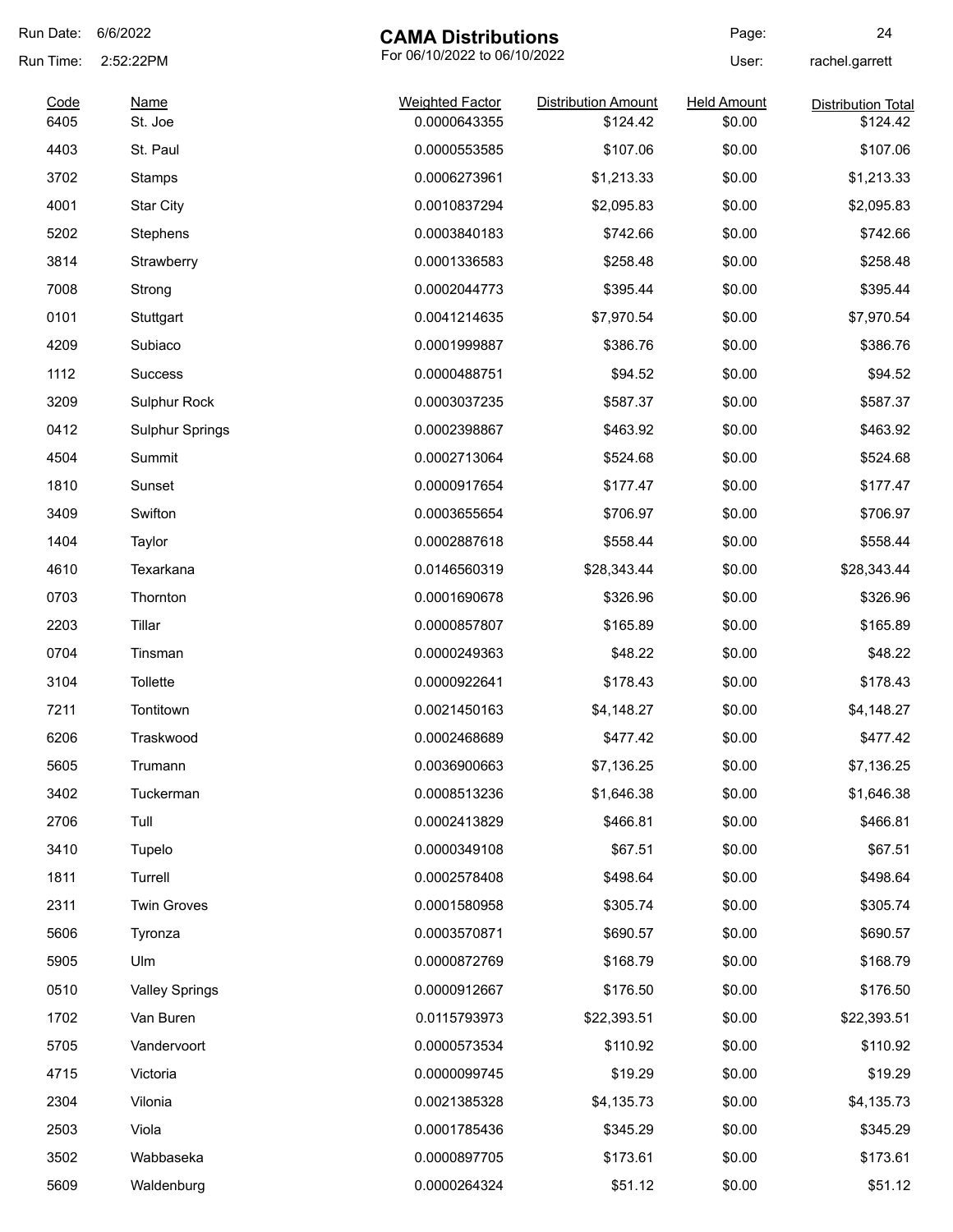| Run Date:    | 6/6/2022                                           | <b>CAMA Distributions</b>              |                                          | Page:                        | 25                                      |
|--------------|----------------------------------------------------|----------------------------------------|------------------------------------------|------------------------------|-----------------------------------------|
| Run Time:    | 2:52:22PM                                          | For 06/10/2022 to 06/10/2022           |                                          | User:                        | rachel.garrett                          |
| Code<br>1405 | <b>Name</b><br>Waldo                               | <b>Weighted Factor</b><br>0.0005740325 | <b>Distribution Amount</b><br>\$1,110.13 | <b>Held Amount</b><br>\$0.00 | <b>Distribution Total</b><br>\$1,110.13 |
| 6301         | Waldron                                            | 0.0016886829                           | \$3,265.76                               | \$0.00                       | \$3,265.76                              |
| 3801         | <b>Walnut Ridge</b>                                | 0.0026851355                           | \$5,192.81                               | \$0.00                       | \$5,192.81                              |
| 4310         | Ward                                               | 0.0030182838                           | \$5,837.09                               | \$0.00                       | \$5,837.09                              |
| 0603         | Warren                                             | 0.0027195475                           | \$5,259.36                               | \$0.00                       | \$5,259.36                              |
| 2910         | Washington                                         | 0.0000468802                           | \$90.66                                  | \$0.00                       | \$90.66                                 |
| 2106         | Watson                                             | 0.0000922641                           | \$178.43                                 | \$0.00                       | \$178.43                                |
| 5608         | Weiner                                             | 0.0003226751                           | \$624.02                                 | \$0.00                       | \$624.02                                |
| 3411         | Weldon                                             | 0.0000284273                           | \$54.98                                  | \$0.00                       | \$54.98                                 |
| 7212         | <b>West Fork</b>                                   | 0.0011625280                           | \$2,248.22                               | \$0.00                       | \$2,248.22                              |
| 1802         | <b>West Memphis</b>                                | 0.0122287372                           | \$23,649.27                              | \$0.00                       | \$23,649.27                             |
| 7316         | <b>West Point</b>                                  | 0.0000847833                           | \$163.96                                 | \$0.00                       | \$163.96                                |
| 5102         | Western Grove                                      | 0.0001765487                           | \$341.43                                 | \$0.00                       | \$341.43                                |
| 6803         | Wheatley                                           | 0.0001391443                           | \$269.09                                 | \$0.00                       | \$269.09                                |
| 1007         | <b>Whelen Springs</b>                              | 0.0000234401                           | \$45.33                                  | \$0.00                       | \$45.33                                 |
| 3503         | White Hall                                         | 0.0027833843                           | \$5,382.81                               | \$0.00                       | \$5,382.81                              |
| 5707         | Wickes                                             | 0.0003176878                           | \$614.38                                 | \$0.00                       | \$614.38                                |
| 6808         | Widener                                            | 0.0001057297                           | \$204.47                                 | \$0.00                       | \$204.47                                |
| 2403         | Wiederkehr Village                                 | 0.0000249363                           | \$48.22                                  | \$0.00                       | \$48.22                                 |
| 6706         | Williford                                          | 0.0000393993                           | \$76.19                                  | \$0.00                       | \$76.19                                 |
| 5007         | Willisville                                        | 0.0000738113                           | \$142.74                                 | \$0.00                       | \$142.74                                |
| 2204         | Wilmar                                             | 0.0001969964                           | \$380.97                                 | \$0.00                       | \$380.97                                |
| 0207         | Wilmot                                             | 0.0002074696                           | \$401.23                                 | \$0.00                       | \$401.23                                |
| 4716         | Wilson                                             | 0.0003820234                           | \$738.80                                 | \$0.00                       | \$738.80                                |
| 4104         | Wilton                                             | 0.0001431341                           | \$276.81                                 | \$0.00                       | \$276.81                                |
| 2205         | Winchester                                         | 0.0000683253                           | \$132.14                                 | \$0.00                       | \$132.14                                |
| 7213         | Winslow                                            | 0.0001820346                           | \$352.04                                 | \$0.00                       | \$352.04                                |
| 4105         | Winthrop                                           | 0.0000578521                           | \$111.88                                 | \$0.00                       | \$111.88                                |
| 2309         | Wooster                                            | 0.0005196715                           | \$1,005.00                               | \$0.00                       | \$1,005.00                              |
| 6008         | Wrightsville                                       | 0.0007690340                           | \$1,487.24                               | \$0.00                       | \$1,487.24                              |
| 1904         | Wynne                                              | 0.0041463997                           | \$8,018.76                               | \$0.00                       | \$8,018.76                              |
| 4505         | Yellville                                          | 0.0005874981                           | \$1,136.11                               | \$0.00                       | \$1,136.11                              |
| 0511         | Zinc                                               | 0.0000458827                           | \$88.73                                  | \$0.00                       | \$88.73                                 |
|              | Total for MLM0100 - Municipal General              | 1.0000000024                           | \$1,930,396.00                           | \$0.00                       | \$1,930,396.00                          |
|              | MLM0200 - Municipal Four Lane Highway Construction |                                        |                                          |                              |                                         |
| 5301         | Adona                                              | 0.0000743100                           | \$344.41                                 | \$0.00                       | \$344.41                                |
| 6207         | Alexander                                          | 0.0016881842                           | \$7,824.30                               | \$0.00                       | \$7,824.30                              |
| 3802         | Alicia                                             | 0.0000713177                           | \$330.54                                 | \$0.00                       | \$330.54                                |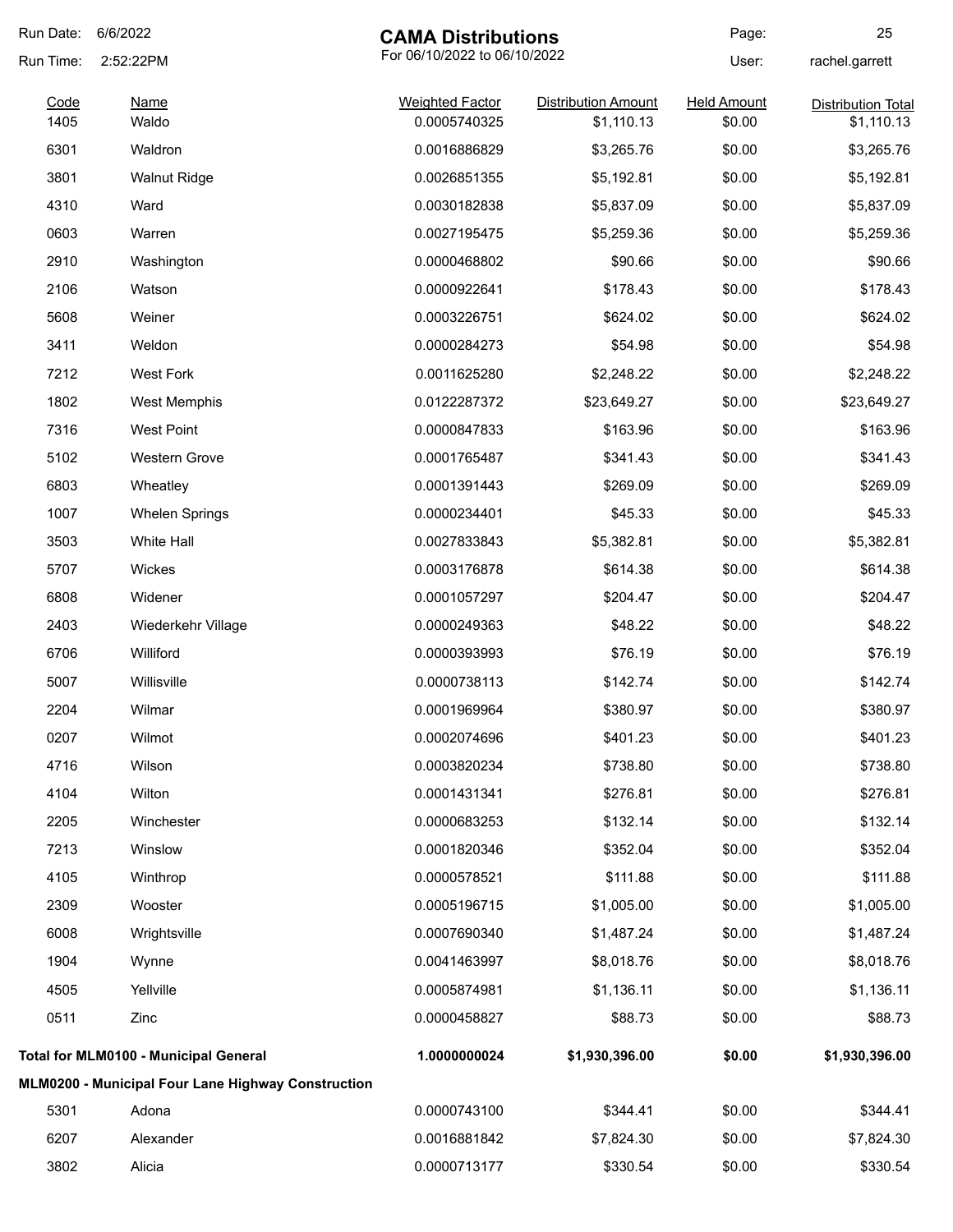| Run Date:    | 6/6/2022                                  | <b>CAMA Distributions</b>              |                            | Page:                        | 26                                       |
|--------------|-------------------------------------------|----------------------------------------|----------------------------|------------------------------|------------------------------------------|
| Run Time:    | For 06/10/2022 to 06/10/2022<br>2:52:22PM |                                        | User:                      | rachel.garrett               |                                          |
| Code<br>1701 | <b>Name</b>                               | <b>Weighted Factor</b><br>0.0029050732 | <b>Distribution Amount</b> | <b>Held Amount</b><br>\$0.00 | <b>Distribution Total</b><br>\$13,464.26 |
|              | Alma                                      |                                        | \$13,464.26                |                              |                                          |
| 0105         | Almyra                                    | 0.0001276736                           | \$591.73                   | \$0.00                       | \$591.73                                 |
| 0502         | Alpena                                    | 0.0001865232                           | \$864.49                   | \$0.00                       | \$864.49                                 |
| 3505         | Altheimer                                 | 0.0003471126                           | \$1,608.78                 | \$0.00                       | \$1,608.78                               |
| 2404         | Altus                                     | 0.0003316521                           | \$1,537.12                 | \$0.00                       | \$1,537.12                               |
| 3404         | Amagon                                    | 0.0000344120                           | \$159.49                   | \$0.00                       | \$159.49                                 |
| 1004         | Amity                                     | 0.0003396317                           | \$1,574.11                 | \$0.00                       | \$1,574.11                               |
| 1812         | Anthonyville                              | 0.0000673279                           | \$312.05                   | \$0.00                       | \$312.05                                 |
| 5501         | Antoine                                   | 0.0000563559                           | \$261.20                   | \$0.00                       | \$261.20                                 |
| 1002         | Arkadelphia                               | 0.0051767656                           | \$23,992.97                | \$0.00                       | \$23,992.97                              |
| 2102         | <b>Arkansas City</b>                      | 0.0001875206                           | \$869.11                   | \$0.00                       | \$869.11                                 |
| 6702         | Ash Flat                                  | 0.0005670503                           | \$2,628.13                 | \$0.00                       | \$2,628.13                               |
| 4101         | Ashdown                                   | 0.0021250673                           | \$9,849.14                 | \$0.00                       | \$9,849.14                               |
| 5802         | Atkins                                    | 0.0014258548                           | \$6,608.47                 | \$0.00                       | \$6,608.47                               |
| 3902         | Aubrey                                    | 0.0000538623                           | \$249.64                   | \$0.00                       | \$249.64                                 |
| 7402         | Augusta                                   | 0.0009964526                           | \$4,618.30                 | \$0.00                       | \$4,618.30                               |
| 4302         | Austin                                    | 0.0017255885                           | \$7,997.66                 | \$0.00                       | \$7,997.66                               |
| 0413         | Avoca                                     | 0.0002428791                           | \$1,125.68                 | \$0.00                       | \$1,125.68                               |
| 7317         | <b>Bald Knob</b>                          | 0.0012577845                           | \$5,829.51                 | \$0.00                       | \$5,829.51                               |
| 0601         | Banks                                     | 0.0000433891                           | \$201.10                   | \$0.00                       | \$201.10                                 |
| 6504         | Barling                                   | 0.0023849030                           | \$11,053.41                | \$0.00                       | \$11,053.41                              |
| 4703         | <b>Bassett</b>                            | 0.0000618419                           | \$286.62                   | \$0.00                       | \$286.62                                 |
| 3201         | Batesville                                | 0.0055812316                           | \$25,867.57                | \$0.00                       | \$25,867.57                              |
| 6204         | Bauxite                                   | 0.0003136980                           | \$1,453.91                 | \$0.00                       | \$1,453.91                               |
| 1601         | Bay                                       | 0.0009356081                           | \$4,336.30                 | \$0.00                       | \$4,336.30                               |
| 5204         | Bearden                                   | 0.0003870106                           | \$1,793.69                 | \$0.00                       | \$1,793.69                               |
| 0804         | Beaver                                    | 0.0000334146                           | \$154.87                   | \$0.00                       | \$154.87                                 |
| 7302         | Beebe                                     | 0.0042077429                           | \$19,501.80                | \$0.00                       | \$19,501.80                              |
| 3405         | Beedeville                                | 0.0000418929                           | \$194.16                   | \$0.00                       | \$194.16                                 |
| 0423         | <b>Bella Vista</b>                        | 0.0150136177                           | \$69,584.24                | \$0.00                       | \$69,584.24                              |
| 0503         | Bellefonte                                | 0.0002049760                           | \$950.01                   | \$0.00                       | \$950.01                                 |
| 7506         | Belleville                                | 0.0001556022                           | \$721.18                   | \$0.00                       | \$721.18                                 |
| 6602         | Ben Lomond                                | 0.0000698215                           | \$323.60                   | \$0.00                       | \$323.60                                 |
| 6203         | Benton                                    | 0.0174623575                           | \$80,933.52                | \$0.00                       | \$80,933.52                              |
| 0403         | Bentonville                               | 0.0270129414                           | \$125,198.01               | \$0.00                       | \$125,198.01                             |
|              |                                           |                                        |                            |                              |                                          |
| 0504         | Bergman                                   | 0.0002124569                           | \$984.68                   | \$0.00                       | \$984.68                                 |
| 0802         | Berryville                                | 0.0028337555                           | \$13,133.73                | \$0.00                       | \$13,133.73                              |
| 0306         | <b>Big Flat</b>                           | 0.0000438878                           | \$203.41                   | \$0.00                       | \$203.41                                 |
| 5302         | <b>Bigelow</b>                            | 0.0001755512                           | \$813.63                   | \$0.00                       | \$813.63                                 |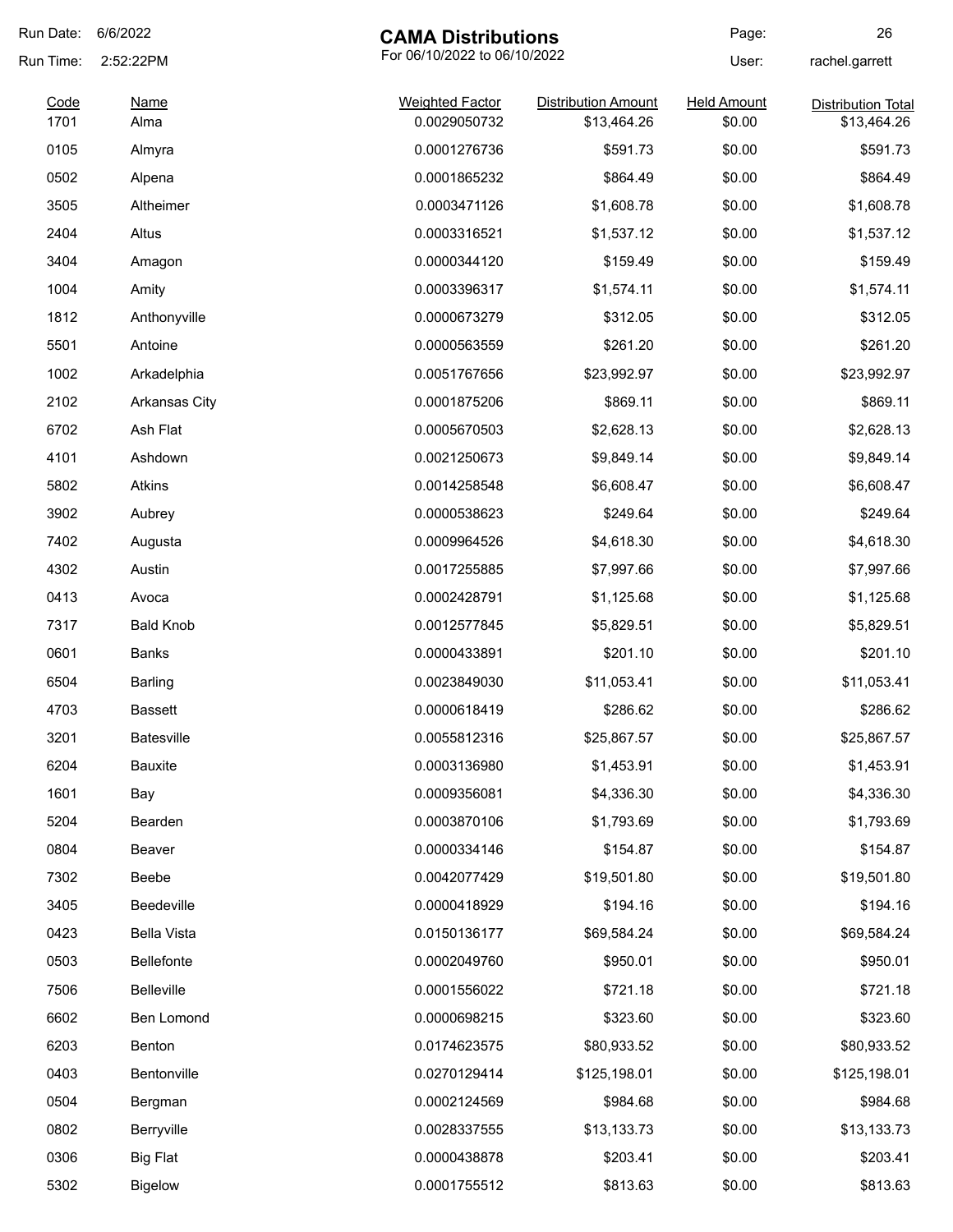| Run Date:    | 6/6/2022                                  | <b>CAMA Distributions</b>              |                                        | Page:                        | 27                                    |
|--------------|-------------------------------------------|----------------------------------------|----------------------------------------|------------------------------|---------------------------------------|
| Run Time:    | For 06/10/2022 to 06/10/2022<br>2:52:22PM |                                        |                                        | User:                        | rachel.garrett                        |
| Code<br>6101 | <b>Name</b>                               | <b>Weighted Factor</b><br>0.0001521111 | <b>Distribution Amount</b><br>\$705.00 | <b>Held Amount</b><br>\$0.00 | <b>Distribution Total</b><br>\$705.00 |
| 4704         | <b>Biggers</b><br>Birdsong                | 0.0000159592                           | \$73.97                                | \$0.00                       | \$73.97                               |
| 5902         | <b>Biscoe</b>                             | 0.0001521111                           | \$705.00                               | \$0.00                       | \$705.00                              |
| 1602         | <b>Black Oak</b>                          | 0.0001162029                           | \$538.57                               | \$0.00                       | \$538.57                              |
| 3803         | <b>Black Rock</b>                         | 0.0002942478                           | \$1,363.76                             | \$0.00                       | \$1,363.76                            |
| 4901         | <b>Black Springs</b>                      | 0.0000478776                           | \$221.90                               | \$0.00                       | \$221.90                              |
| 2902         | <b>Blevins</b>                            |                                        | \$665.70                               | \$0.00                       | \$665.70                              |
| 0805         |                                           | 0.0001436328<br>0.0000229414           | \$106.33                               | \$0.00                       | \$106.33                              |
|              | <b>Blue Eye</b>                           |                                        |                                        |                              |                                       |
| 4201         | <b>Blue Mountain</b>                      | 0.0000438878                           | \$203.41                               | \$0.00                       | \$203.41                              |
| 5002         | <b>Bluff City</b>                         | 0.0000588496                           | \$272.75                               | \$0.00                       | \$272.75                              |
| 4705         | Blytheville                               | 0.0066859075                           | \$30,987.46                            | \$0.00                       | \$30,987.46                           |
| 5003         | Bodcaw                                    | 0.0000603457                           | \$279.69                               | \$0.00                       | \$279.69                              |
| 6506         | Bonanza                                   | 0.0002927516                           | \$1,356.83                             | \$0.00                       | \$1,356.83                            |
| 1603         | Bono                                      | 0.0012014285                           | \$5,568.31                             | \$0.00                       | \$5,568.31                            |
| 4210         | <b>Booneville</b>                         | 0.0018996436                           | \$8,804.36                             | \$0.00                       | \$8,804.36                            |
| 7303         | <b>Bradford</b>                           | 0.0003381356                           | \$1,567.17                             | \$0.00                       | \$1,567.17                            |
| 3701         | <b>Bradley</b>                            | 0.0002019836                           | \$936.14                               | \$0.00                       | \$936.14                              |
| 2402         | <b>Branch</b>                             | 0.0001476226                           | \$684.19                               | \$0.00                       | \$684.19                              |
| 0309         | <b>Briarcliff</b>                         | 0.0001176991                           | \$545.50                               | \$0.00                       | \$545.50                              |
| 4802         | <b>Brinkley</b>                           | 0.0013465575                           | \$6,240.95                             | \$0.00                       | \$6,240.95                            |
| 1604         | <b>Brookland</b>                          | 0.0020268184                           | \$9,393.78                             | \$0.00                       | \$9,393.78                            |
| 6201         | <b>Bryant</b>                             | 0.0103051549                           | \$47,761.73                            | \$0.00                       | \$47,761.73                           |
| 3703         | <b>Buckner</b>                            | 0.0000822896                           | \$381.39                               | \$0.00                       | \$381.39                              |
| 4501         | <b>Bull Shoals</b>                        | 0.0009735112                           | \$4,511.97                             | \$0.00                       | \$4,511.97                            |
| 4706         | <b>Burdette</b>                           | 0.0000698215                           | \$323.60                               | \$0.00                       | \$323.60                              |
| 4311         | Cabot                                     | 0.0132506248                           | \$61,413.23                            | \$0.00                       | \$61,413.23                           |
| 1001         | Caddo Valley                              | 0.0002967414                           | \$1,375.32                             | \$0.00                       | \$1,375.32                            |
| 6806         | Caldwell                                  | 0.0002249250                           | \$1,042.47                             | \$0.00                       | \$1,042.47                            |
| 5004         | Cale                                      | 0.0000364069                           | \$168.74                               | \$0.00                       | \$168.74                              |
| 3303         | Calico Rock                               | 0.0004428678                           | \$2,052.58                             | \$0.00                       | \$2,052.58                            |
| 7001         | Calion                                    | 0.0002139530                           | \$991.62                               | \$0.00                       | \$991.62                              |
| 5201         | Camden                                    | 0.0052924698                           | \$24,529.23                            | \$0.00                       | \$24,529.23                           |
| 6003         | Cammack Village                           | 0.0003880081                           | \$1,798.32                             | \$0.00                       | \$1,798.32                            |
| 3406         | <b>Campbell Station</b>                   | 0.0001157042                           | \$536.26                               | \$0.00                       | \$536.26                              |
| 1605         | Caraway                                   | 0.0005650554                           | \$2,618.89                             | \$0.00                       | \$2,618.89                            |
| 4304         | Carlisle                                  | 0.0010139079                           | \$4,699.20                             | \$0.00                       | \$4,699.20                            |
| 2003         | Carthage                                  | 0.0001107170                           | \$513.14                               | \$0.00                       | \$513.14                              |
| 5303         | Casa                                      | 0.0000598470                           | \$277.38                               | \$0.00                       | \$277.38                              |
|              |                                           |                                        |                                        |                              |                                       |
| 1606         | Cash                                      | 0.0001396430                           | \$647.21                               | \$0.00                       | \$647.21                              |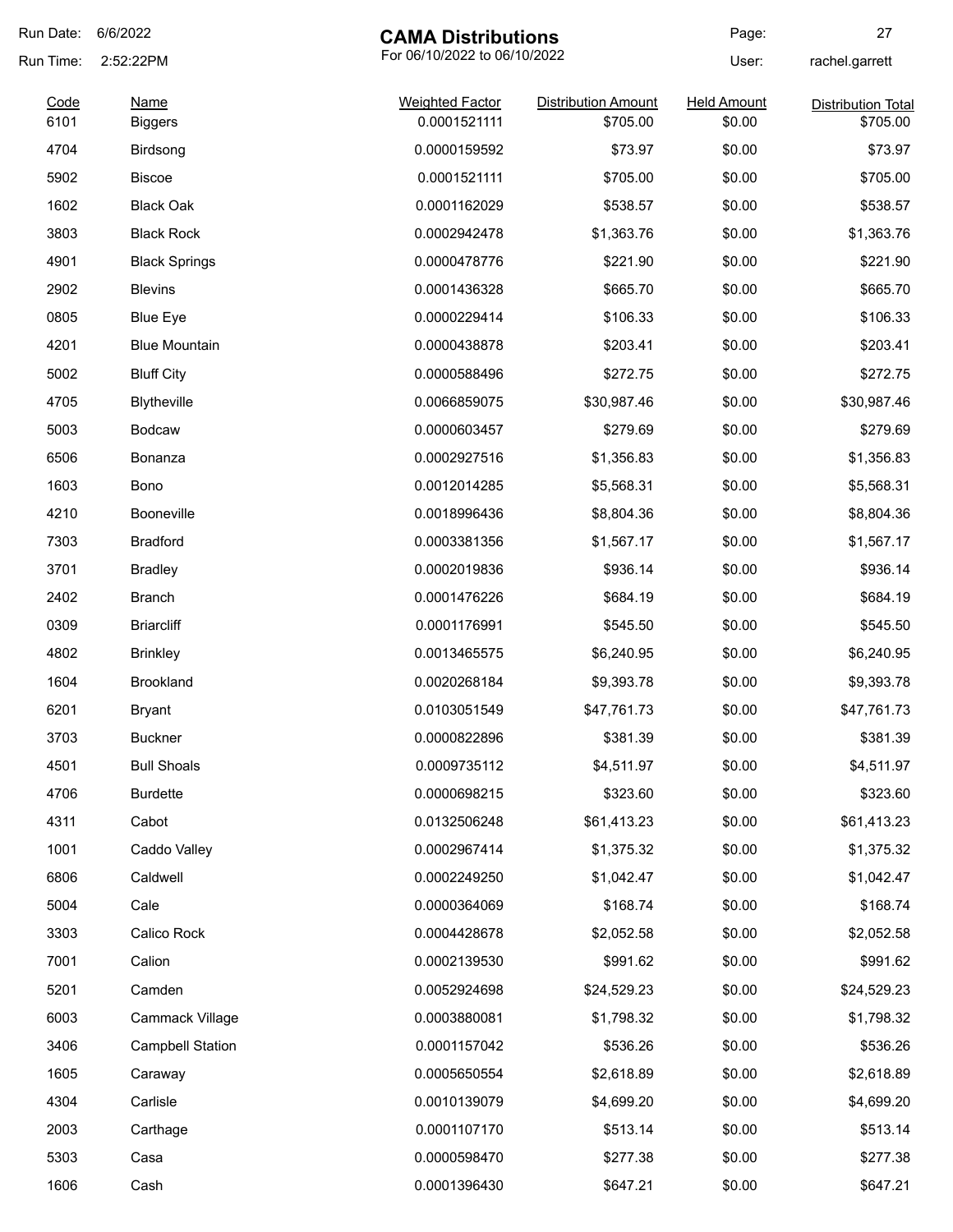| Run Date:    | 6/6/2022             | <b>CAMA Distributions</b>              |                                        | Page:                        | 28                                    |
|--------------|----------------------|----------------------------------------|----------------------------------------|------------------------------|---------------------------------------|
| Run Time:    | 2:52:22PM            | For 06/10/2022 to 06/10/2022           |                                        | User:                        | rachel.garrett                        |
| Code<br>4203 | Name<br>Caulksville  | <b>Weighted Factor</b><br>0.0000768037 | <b>Distribution Amount</b><br>\$355.97 | <b>Held Amount</b><br>\$0.00 | <b>Distribution Total</b><br>\$355.97 |
| 6703         | Cave City            | 0.0009585495                           | \$4,442.63                             | \$0.00                       | \$4,442.63                            |
| 0411         | Cave Springs         | 0.0027404939                           | \$12,701.48                            | \$0.00                       | \$12,701.48                           |
| 1710         | Cedarville           | 0.0007101844                           | \$3,291.52                             | \$0.00                       | \$3,291.52                            |
| 0409         | Centerton            | 0.0088733154                           | \$41,125.53                            | \$0.00                       | \$41,125.53                           |
| 6507         | <b>Central City</b>  | 0.0002299122                           | \$1,065.58                             | \$0.00                       | \$1,065.58                            |
| 2405         | Charleston           | 0.0012907003                           | \$5,982.06                             | \$0.00                       | \$5,982.06                            |
| 6708         | Cherokee Village     | 0.0023839055                           | \$11,048.79                            | \$0.00                       | \$11,048.79                           |
| 1901         | <b>Cherry Valley</b> | 0.0002867669                           | \$1,329.09                             | \$0.00                       | \$1,329.09                            |
| 1708         | Chester              | 0.0000718164                           | \$332.85                               | \$0.00                       | \$332.85                              |
| 5205         | Chidester            | 0.0001261774                           | \$584.80                               | \$0.00                       | \$584.80                              |
| 4801         | Clarendon            | 0.0007610544                           | \$3,527.29                             | \$0.00                       | \$3,527.29                            |
| 1813         | Clarkedale           | 0.0001675716                           | \$776.65                               | \$0.00                       | \$776.65                              |
| 3601         | Clarksville          | 0.0046785393                           | \$21,683.82                            | \$0.00                       | \$21,683.82                           |
| 7103         | Clinton              | 0.0012513010                           | \$5,799.46                             | \$0.00                       | \$5,799.46                            |
| 3602         | Coal Hill            | 0.0004089545                           | \$1,895.40                             | \$0.00                       | \$1,895.40                            |
| 6807         | Colt                 | 0.0001461264                           | \$677.26                               | \$0.00                       | \$677.26                              |
| 1201         | Concord              | 0.0000947578                           | \$439.18                               | \$0.00                       | \$439.18                              |
| 2301         | Conway               | 0.0319852298                           | \$148,243.29                           | \$0.00                       | \$148,243.29                          |
| 1101         | Corning              | 0.0016093856                           | \$7,459.09                             | \$0.00                       | \$7,459.09                            |
| 0302         | Cotter               | 0.0004418704                           | \$2,047.96                             | \$0.00                       | \$2,047.96                            |
| 7401         | <b>Cotton Plant</b>  | 0.0002638255                           | \$1,222.76                             | \$0.00                       | \$1,222.76                            |
| 5702         | Cove                 | 0.0001590933                           | \$737.36                               | \$0.00                       | \$737.36                              |
| 4305         | Coy                  | 0.0000433891                           | \$201.10                               | \$0.00                       | \$201.10                              |
| 1804         | Crawfordsville       | 0.0002304110                           | \$1,067.90                             | \$0.00                       | \$1,067.90                            |
| 0201         | Crossett             | 0.0024048520                           | \$11,145.87                            | \$0.00                       | \$11,145.87                           |
| 3203         | Cushman              | 0.0002159479                           | \$1,000.86                             | \$0.00                       | \$1,000.86                            |
| 5502         | Daisy                | 0.0000438878                           | \$203.41                               | \$0.00                       | \$203.41                              |
| 7102         | Damascus             | 0.0001905130                           | \$882.98                               | \$0.00                       | \$882.98                              |
| 7504         | Danville             | 0.0010114143                           | \$4,687.64                             | \$0.00                       | \$4,687.64                            |
| 7502         | Dardanelle           | 0.0022527409                           | \$10,440.87                            | \$0.00                       | \$10,440.87                           |
| 1104         | Datto                | 0.0000324171                           | \$150.25                               | \$0.00                       | \$150.25                              |
| 0405         | Decatur              | 0.0008842394                           | \$4,098.22                             | \$0.00                       | \$4,098.22                            |
| 2801         | Delaplaine           | 0.0000319184                           | \$147.93                               | \$0.00                       | \$147.93                              |
| 5503         | Delight              | 0.0001436328                           | \$665.70                               | \$0.00                       | \$665.70                              |
| 4707         | Dell                 | 0.0000967527                           | \$448.42                               | \$0.00                       | \$448.42                              |
| 2406         | Denning              | 0.0000997450                           | \$462.29                               | \$0.00                       | \$462.29                              |
| 6601         | DeQueen              | 0.0030447162                           | \$14,111.47                            | \$0.00                       | \$14,111.47                           |
| 0903         | Dermott              | 0.0010079232                           | \$4,671.46                             | \$0.00                       | \$4,671.46                            |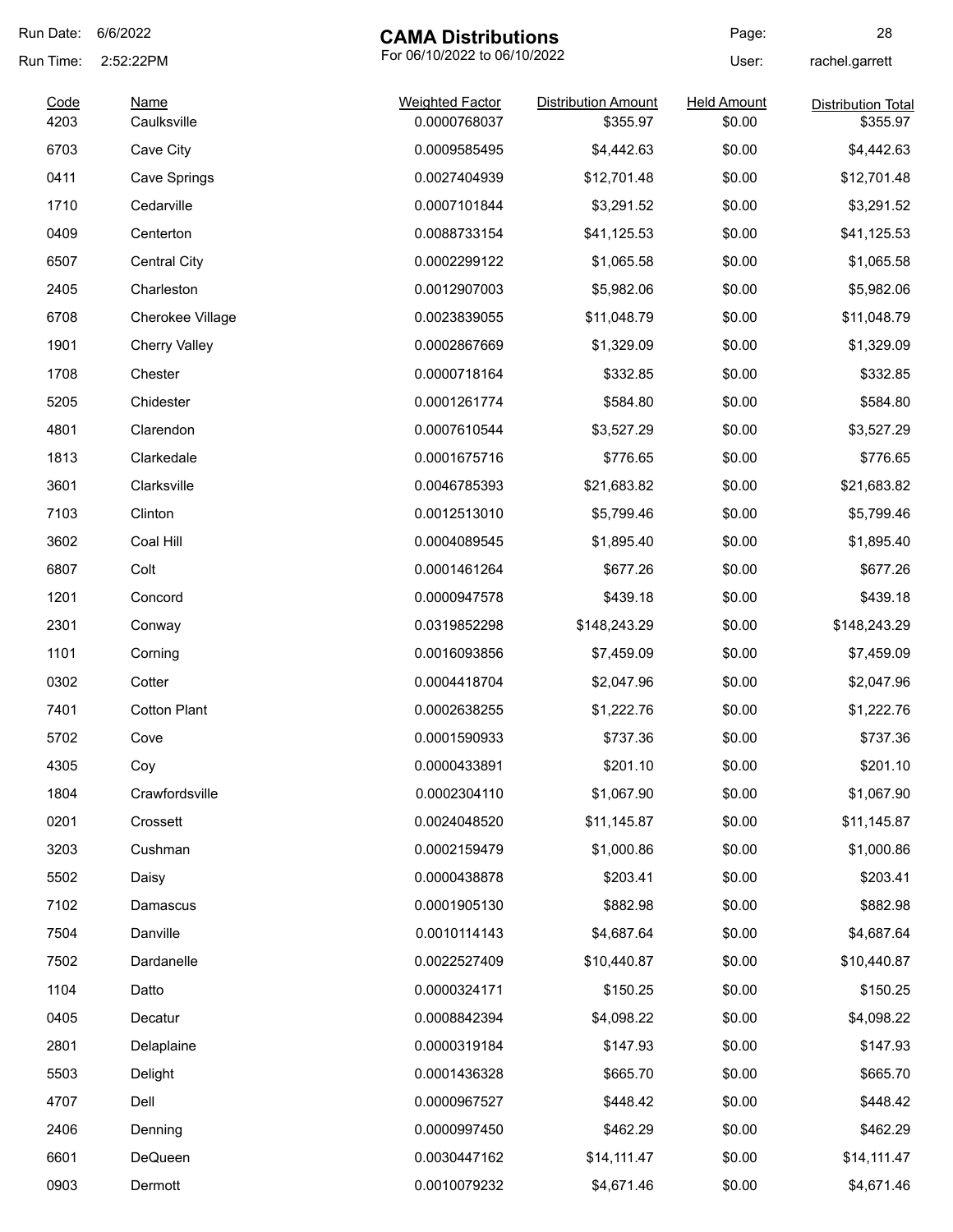| Run Date: | 6/6/2022             | <b>CAMA Distributions</b>    |                            | Page:              | 29                        |
|-----------|----------------------|------------------------------|----------------------------|--------------------|---------------------------|
| Run Time: | 2:52:22PM            | For 06/10/2022 to 06/10/2022 |                            | User:              | rachel.garrett            |
| Code      | <b>Name</b>          | <b>Weighted Factor</b>       | <b>Distribution Amount</b> | <b>Held Amount</b> | <b>Distribution Total</b> |
| 5903      | Des Arc              | 0.0009500711                 | \$4,403.33                 | \$0.00             | \$4,403.33                |
| 5904      | DeValls Bluff        | 0.0002593370                 | \$1,201.96                 | \$0.00             | \$1,201.96                |
| 0102      | <b>DeWitt</b>        | 0.0015241036                 | \$7,063.83                 | \$0.00             | \$7,063.83                |
| 0515      | Diamond City         | 0.0003775348                 | \$1,749.78                 | \$0.00             | \$1,749.78                |
| 3407      | Diaz                 | 0.0006104394                 | \$2,829.23                 | \$0.00             | \$2,829.23                |
| 3102      | Dierks               | 0.0004568321                 | \$2,117.30                 | \$0.00             | \$2,117.30                |
| 3004      | Donaldson            | 0.0001371494                 | \$635.65                   | \$0.00             | \$635.65                  |
| 5803      | Dover                | 0.0006667953                 | \$3,090.42                 | \$0.00             | \$3,090.42                |
| 2103      | Dumas                | 0.0019953988                 | \$9,248.16                 | \$0.00             | \$9,248.16                |
| 1707      | Dyer                 | 0.0003850157                 | \$1,784.45                 | \$0.00             | \$1,784.45                |
| 4708      | <b>Dyess</b>         | 0.0001690678                 | \$783.59                   | \$0.00             | \$783.59                  |
| 1803      | Earle                | 0.0009131655                 | \$4,232.29                 | \$0.00             | \$4,232.29                |
| 5203      | East Camden          | 0.0003979826                 | \$1,844.55                 | \$0.00             | \$1,844.55                |
| 1805      | Edmondson            | 0.0001211902                 | \$561.69                   | \$0.00             | \$561.69                  |
| 1607      | Egypt                | 0.0000563559                 | \$261.20                   | \$0.00             | \$261.20                  |
| 7002      | El Dorado            | 0.0088553613                 | \$41,042.31                | \$0.00             | \$41,042.31               |
| 5401      | Elaine               | 0.0002538510                 | \$1,176.53                 | \$0.00             | \$1,176.53                |
| 7202      | Elkins               | 0.0017964075                 | \$8,325.89                 | \$0.00             | \$8,325.89                |
| 7203      | Elm Springs          | 0.0011774897                 | \$5,457.36                 | \$0.00             | \$5,457.36                |
| 1401      | Emerson              | 0.0001461264                 | \$677.26                   | \$0.00             | \$677.26                  |
| 5005      | Emmet                | 0.0002069709                 | \$959.26                   | \$0.00             | \$959.26                  |
| 4306      | England              | 0.0012353418                 | \$5,725.49                 | \$0.00             | \$5,725.49                |
| 2306      | Enola                | 0.0001585946                 | \$735.04                   | \$0.00             | \$735.04                  |
| 4717      | Etowah               | 0.0001266762                 | \$587.11                   | \$0.00             | \$587.11                  |
| 0902      | Eudora               | 0.0008617968                 | \$3,994.21                 | \$0.00             | \$3,994.21                |
| 0801      | Eureka Springs       | 0.0010802384                 | \$5,006.63                 | \$0.00             | \$5,006.63                |
| 6704      | <b>Evening Shade</b> | 0.0002094645                 | \$970.81                   | \$0.00             | \$970.81                  |
| 0506      | Everton              | 0.0000518674                 | \$240.39                   | \$0.00             | \$240.39                  |
| 7104      | <b>Fairfield Bay</b> | 0.0010513123                 | \$4,872.56                 | \$0.00             | \$4,872.56                |
| 4806      | Fargo                | 0.0000284273                 | \$131.75                   | \$0.00             | \$131.75                  |
| 7216      | Farmington           | 0.0037823305                 | \$17,530.13                | \$0.00             | \$17,530.13               |
| 7214      | Fayetteville         | 0.0468547159                 | \$217,159.52               | \$0.00             | \$217,159.52              |
| 7003      | Felsenthal           | 0.0000423916                 | \$196.47                   | \$0.00             | \$196.47                  |
| 6902      | <b>Fifty Six</b>     | 0.0000787986                 | \$365.21                   | \$0.00             | \$365.21                  |
| 5602      | Fisher               | 0.0000897705                 | \$416.06                   | \$0.00             | \$416.06                  |
| 4502      | Flippin              | 0.0006707851                 | \$3,108.92                 | \$0.00             | \$3,108.92                |
| 2002      | Fordyce              | 0.0016936701                 | \$7,849.72                 | \$0.00             | \$7,849.72                |
| 4107      | Foreman              | 0.0004872543                 | \$2,258.30                 | \$0.00             | \$2,258.30                |
| 6802      | <b>Forrest City</b>  | 0.0064909060                 | \$30,083.67                | \$0.00             | \$30,083.67               |
|           |                      |                              |                            |                    |                           |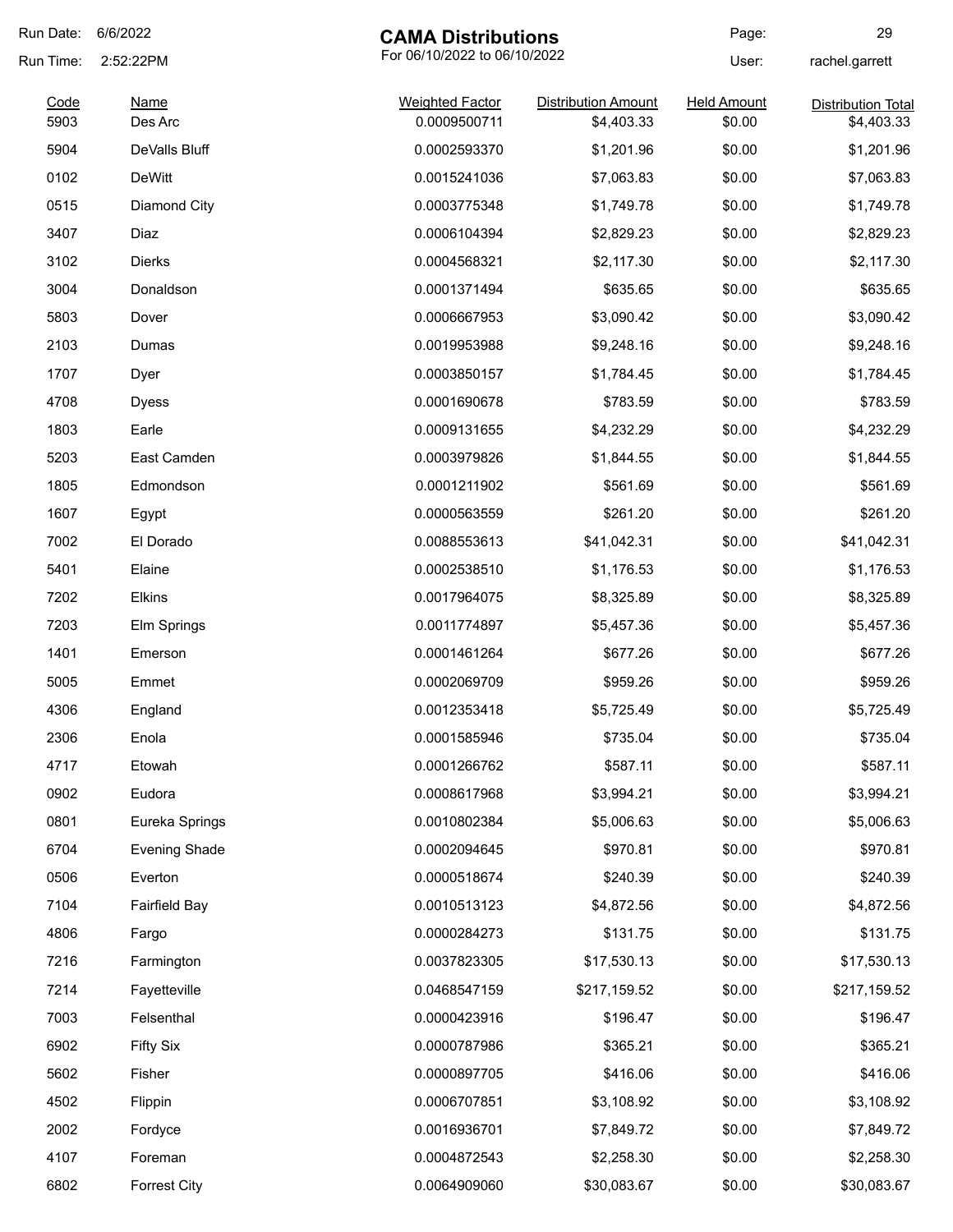| Run Date:    | 6/6/2022                  | <b>CAMA Distributions</b>              |                                            | Page:                        | 30                                        |
|--------------|---------------------------|----------------------------------------|--------------------------------------------|------------------------------|-------------------------------------------|
| Run Time:    | 2:52:22PM                 | For 06/10/2022 to 06/10/2022           |                                            | User:                        | rachel.garrett                            |
| Code<br>6501 | <b>Name</b><br>Fort Smith | <b>Weighted Factor</b><br>0.0444573448 | <b>Distribution Amount</b><br>\$206,048.32 | <b>Held Amount</b><br>\$0.00 | <b>Distribution Total</b><br>\$206,048.32 |
| 4602         | Fouke                     | 0.0004029698                           | \$1,867.66                                 | \$0.00                       | \$1,867.66                                |
| 0202         | Fountain Hill             | 0.0000538623                           | \$249.64                                   | \$0.00                       | \$249.64                                  |
| 2605         | Fountain Lake             | 0.0002368944                           | \$1,097.94                                 | \$0.00                       |                                           |
|              |                           |                                        |                                            |                              | \$1,097.94<br>\$129.44                    |
| 5304         | Fourche                   | 0.0000279286                           | \$129.44                                   | \$0.00                       |                                           |
| 3305         | Franklin                  | 0.0000952565                           | \$441.49                                   | \$0.00                       | \$441.49                                  |
| 3005         | Friendship                | 0.0000787986                           | \$365.21                                   | \$0.00                       | \$365.21                                  |
| 2904         | Fulton                    | 0.0000573534                           | \$265.82                                   | \$0.00                       | \$265.82                                  |
| 0414         | Garfield                  | 0.0002957439                           | \$1,370.70                                 | \$0.00                       | \$1,370.70                                |
| 4601         | Garland                   | 0.0000972514                           | \$450.74                                   | \$0.00                       | \$450.74                                  |
| 7306         | Garner                    | 0.0001052310                           | \$487.72                                   | \$0.00                       | \$487.72                                  |
| 0303         | Gassville                 | 0.0010827320                           | \$5,018.18                                 | \$0.00                       | \$5,018.18                                |
| 0415         | Gateway                   | 0.0002174441                           | \$1,007.80                                 | \$0.00                       | \$1,007.80                                |
| 0406         | Gentry                    | 0.0018901678                           | \$8,760.44                                 | \$0.00                       | \$8,760.44                                |
| 7307         | Georgetown                | 0.0000403967                           | \$187.23                                   | \$0.00                       | \$187.23                                  |
| 6401         | Gilbert                   | 0.0000129669                           | \$60.10                                    | \$0.00                       | \$60.10                                   |
| 0104         | Gillett                   | 0.0002812809                           | \$1,303.66                                 | \$0.00                       | \$1,303.66                                |
| 6603         | Gillham                   | 0.0000782998                           | \$362.90                                   | \$0.00                       | \$362.90                                  |
| 1806         | Gilmore                   | 0.0000877756                           | \$406.82                                   | \$0.00                       | \$406.82                                  |
| 5504         | Glenwood                  | 0.0010313633                           | \$4,780.10                                 | \$0.00                       | \$4,780.10                                |
| 7205         | Goshen                    | 0.0010483200                           | \$4,858.69                                 | \$0.00                       | \$4,858.69                                |
| 4709         | Gosnell                   | 0.0014512898                           | \$6,726.35                                 | \$0.00                       | \$6,726.35                                |
| 4002         | Gould                     | 0.0003306547                           | \$1,532.50                                 | \$0.00                       | \$1,532.50                                |
| 4003         | Grady                     | 0.0001521111                           | \$705.00                                   | \$0.00                       | \$705.00                                  |
| 5703         | Grannis                   | 0.0002473676                           | \$1,146.49                                 | \$0.00                       | \$1,146.49                                |
| 0407         | Gravette                  | 0.0017689776                           | \$8,198.75                                 | \$0.00                       | \$8,198.75                                |
| 0803         | Green Forest              | 0.0014822107                           | \$6,869.66                                 | \$0.00                       | \$6,869.66                                |
| 2303         | Greenbrier                | 0.0028462236                           | \$13,191.51                                | \$0.00                       | \$13,191.51                               |
| 7206         | Greenland                 | 0.0006049534                           | \$2,803.80                                 | \$0.00                       | \$2,803.80                                |
| 1105         | Greenway                  | 0.0000867782                           | \$402.19                                   | \$0.00                       | \$402.19                                  |
| 6505         | Greenwood                 | 0.0047458672                           | \$21,995.87                                | \$0.00                       | \$21,995.87                               |
| 1202         | <b>Greers Ferry</b>       | 0.0004094532                           | \$1,897.71                                 | \$0.00                       | \$1,897.71                                |
| 7308         | Griffithville             | 0.0000773024                           | \$358.28                                   | \$0.00                       | \$358.28                                  |
| 3403         | Grubbs                    | 0.0001501162                           | \$695.75                                   | \$0.00                       | \$695.75                                  |
| 3307         | Guion                     | 0.0000339133                           | \$157.18                                   | \$0.00                       | \$157.18                                  |
| 1005         | <b>Gum Springs</b>        | 0.0000453840                           | \$210.34                                   | \$0.00                       | \$210.34                                  |
| 1003         | Gurdon                    | 0.0009176540                           | \$4,253.09                                 | \$0.00                       | \$4,253.09                                |
| 2307         | Guy                       | 0.0003750412                           | \$1,738.22                                 | \$0.00                       | \$1,738.22                                |
| 6509         | Hackett                   | 0.0003910004                           | \$1,812.19                                 | \$0.00                       | \$1,812.19                                |
|              |                           |                                        |                                            |                              |                                           |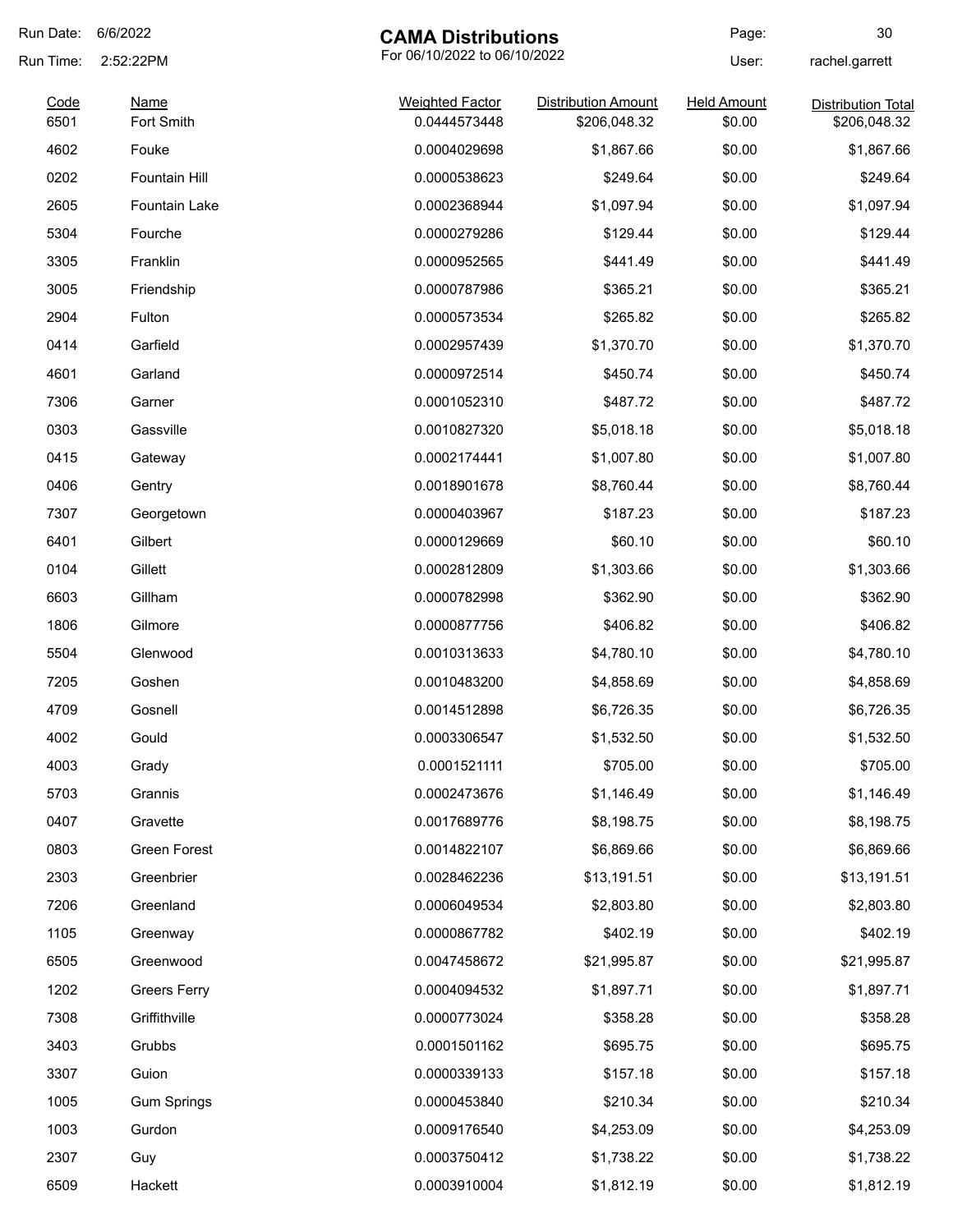| Run Date:    | 6/6/2022               | <b>CAMA Distributions</b>              |                                          | Page:                        | 31                                      |
|--------------|------------------------|----------------------------------------|------------------------------------------|------------------------------|-----------------------------------------|
| Run Time:    | 2:52:22PM              | For 06/10/2022 to 06/10/2022           |                                          | User:                        | rachel.garrett                          |
| Code<br>0203 | <b>Name</b><br>Hamburg | <b>Weighted Factor</b><br>0.0012647666 | <b>Distribution Amount</b><br>\$5,861.87 | <b>Held Amount</b><br>\$0.00 | <b>Distribution Total</b><br>\$5,861.87 |
| 0701         | Hampton                | 0.0005889942                           | \$2,729.84                               | \$0.00                       | \$2,729.84                              |
| 6701         | Hardy                  | 0.0003705527                           | \$1,717.42                               | \$0.00                       | \$1,717.42                              |
| 0702         | Harrell                | 0.0001047323                           | \$485.41                                 | \$0.00                       | \$485.41                                |
| 5603         | Harrisburg             | 0.0011031797                           | \$5,112.95                               | \$0.00                       | \$5,112.95                              |
| 0512         | Harrison               | 0.0065178371                           | \$30,208.49                              | \$0.00                       | \$30,208.49                             |
| 6510         | Hartford               | 0.0002488638                           | \$1,153.42                               | \$0.00                       | \$1,153.42                              |
| 3603         | Hartman                | 0.0002573421                           | \$1,192.71                               | \$0.00                       | \$1,192.71                              |
| 6205         | Haskell                | 0.0019729561                           | \$9,144.14                               | \$0.00                       | \$9,144.14                              |
| 5704         | Hatfield               | 0.0001720601                           | \$797.45                                 | \$0.00                       | \$797.45                                |
| 7507         | Havana                 | 0.0001191953                           | \$552.44                                 | \$0.00                       | \$552.44                                |
| 3903         | Haynes                 | 0.0000608445                           | \$282.00                                 | \$0.00                       | \$282.00                                |
| 5901         | Hazen                  | 0.0007386117                           | \$3,423.27                               | \$0.00                       | \$3,423.27                              |
| 1203         | <b>Heber Springs</b>   | 0.0034756146                           | \$16,108.58                              | \$0.00                       | \$16,108.58                             |
| 5804         | Hector                 | 0.0002049760                           | \$950.01                                 | \$0.00                       | \$950.01                                |
| 5407         | Helena-West Helena     | 0.0047473634                           | \$22,002.80                              | \$0.00                       | \$22,002.80                             |
| 0602         | Hermitage              | 0.0002618306                           | \$1,213.52                               | \$0.00                       | \$1,213.52                              |
| 1902         | <b>Hickory Ridge</b>   | 0.0001137093                           | \$527.01                                 | \$0.00                       | \$527.01                                |
| 1204         | Higden                 | 0.0000568547                           | \$263.51                                 | \$0.00                       | \$263.51                                |
| 7309         | Higginson              | 0.0003516011                           | \$1,629.58                               | \$0.00                       | \$1,629.58                              |
| 0416         | Highfill               | 0.0007914766                           | \$3,668.29                               | \$0.00                       | \$3,668.29                              |
| 6709         | Highland               | 0.0004897480                           | \$2,269.86                               | \$0.00                       | \$2,269.86                              |
| 4402         | Hindsville             | 0.0000448853                           | \$208.03                                 | \$0.00                       | \$208.03                                |
| 0814         | Holiday Island         | 0.0011964413                           | \$5,545.20                               | \$0.00                       | \$5,545.20                              |
| 2313         | Holland                | 0.0002922529                           | \$1,354.52                               | \$0.00                       | \$1,354.52                              |
| 4803         | <b>Holly Grove</b>     | 0.0002294135                           | \$1,063.27                               | \$0.00                       | \$1,063.27                              |
| 2901         | Hope                   | 0.0044645863                           | \$20,692.21                              | \$0.00                       | \$20,692.21                             |
| 6604         | Horatio                | 0.0004588270                           | \$2,126.54                               | \$0.00                       | \$2,126.54                              |
| 3301         | Horseshoe Bend         | 0.0012168890                           | \$5,639.97                               | \$0.00                       | \$5,639.97                              |
| 1807         | Horseshoe Lake         | 0.0001316634                           | \$610.23                                 | \$0.00                       | \$610.23                                |
| 2601         | <b>Hot Springs</b>     | 0.0189166396                           | \$87,673.74                              | \$0.00                       | \$87,673.74                             |
| 5305         | Houston                | 0.0000713177                           | \$330.54                                 | \$0.00                       | \$330.54                                |
| 3805         | Hoxie                  | 0.0012956876                           | \$6,005.18                               | \$0.00                       | \$6,005.18                              |
| 6801         | Hughes                 | 0.0005266536                           | \$2,440.90                               | \$0.00                       | \$2,440.90                              |
| 4307         | Humnoke                | 0.0001092208                           | \$506.21                                 | \$0.00                       | \$506.21                                |
| 0103         | Humphrey               | 0.0002309097                           | \$1,070.21                               | \$0.00                       | \$1,070.21                              |
| 7403         | Hunter                 | 0.0000513687                           | \$238.08                                 | \$0.00                       | \$238.08                                |
| 6502         | Huntington             | 0.0002443753                           | \$1,132.62                               | \$0.00                       | \$1,132.62                              |
| 4401         | Huntsville             | 0.0014358293                           | \$6,654.70                               | \$0.00                       | \$6,654.70                              |
|              |                        |                                        |                                          |                              |                                         |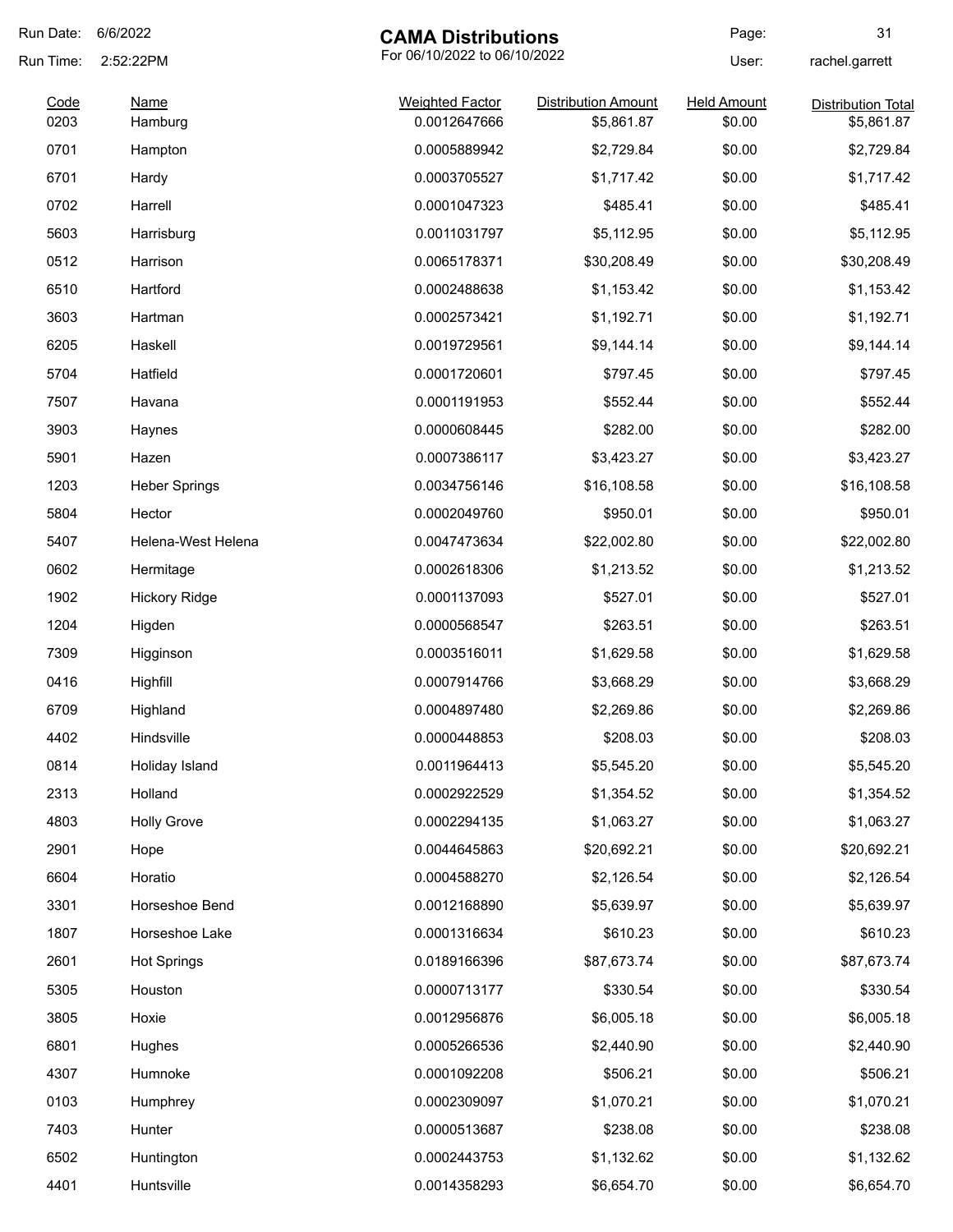| Run Date:    | 6/6/2022       | <b>CAMA Distributions</b>              |                                          | Page:                        | 32                                      |
|--------------|----------------|----------------------------------------|------------------------------------------|------------------------------|-----------------------------------------|
| Run Time:    | 2:52:22PM      | For 06/10/2022 to 06/10/2022           |                                          | User:                        | rachel.garrett                          |
| Code<br>7004 | Name<br>Huttig | <b>Weighted Factor</b><br>0.0002234288 | <b>Distribution Amount</b><br>\$1,035.53 | <b>Held Amount</b><br>\$0.00 | <b>Distribution Total</b><br>\$1,035.53 |
| 3806         | Imboden        | 0.0003191840                           | \$1,479.34                               | \$0.00                       | \$1,479.34                              |
| 3408         | Jacksonport    | 0.0000748088                           | \$346.72                                 | \$0.00                       | \$346.72                                |
| 6004         | Jacksonville   | 0.0147009171                           | \$68,134.96                              | \$0.00                       | \$68,134.96                             |
| 5101         | Jasper         | 0.0002728026                           | \$1,264.37                               | \$0.00                       | \$1,264.37                              |
| 1808         | Jennette       | 0.0000588496                           | \$272.75                                 | \$0.00                       | \$272.75                                |
| 1809         | Jericho        | 0.0000488751                           | \$226.52                                 | \$0.00                       | \$226.52                                |
| 7207         | Johnson        | 0.0017998986                           | \$8,342.07                               | \$0.00                       | \$8,342.07                              |
| 4710         | Joiner         | 0.0002483651                           | \$1,151.11                               | \$0.00                       | \$1,151.11                              |
| 1611         | Jonesboro      | 0.0391878163                           | \$181,625.42                             | \$0.00                       | \$181,625.42                            |
| 7310         | Judsonia       | 0.0009246362                           | \$4,285.45                               | \$0.00                       | \$4,285.45                              |
| 7005         | Junction City  | 0.0002508587                           | \$1,162.67                               | \$0.00                       | \$1,162.67                              |
| 4702         | Keiser         | 0.0003745425                           | \$1,735.91                               | \$0.00                       | \$1,735.91                              |
| 7305         | Kensett        | 0.0006982150                           | \$3,236.05                               | \$0.00                       | \$3,236.05                              |
| 4308         | Keo            | 0.0001032361                           | \$478.47                                 | \$0.00                       | \$478.47                                |
| 1705         | Kibler         | 0.0005012186                           | \$2,323.02                               | \$0.00                       | \$2,323.02                              |
| 1302         | Kingsland      | 0.0001730576                           | \$802.08                                 | \$0.00                       | \$802.08                                |
| 1106         | Knobel         | 0.0000733126                           | \$339.78                                 | \$0.00                       | \$339.78                                |
| 3604         | Knoxville      | 0.0003291585                           | \$1,525.56                               | \$0.00                       | \$1,525.56                              |
| 2802         | Lafe           | 0.0002084671                           | \$966.19                                 | \$0.00                       | \$966.19                                |
| 3904         | LaGrange       | 0.0000259337                           | \$120.20                                 | \$0.00                       | \$120.20                                |
| 1609         | Lake City      | 0.0011600344                           | \$5,376.46                               | \$0.00                       | \$5,376.46                              |
| 5403         | Lake View      | 0.0001630831                           | \$755.85                                 | \$0.00                       | \$755.85                                |
| 0901         | Lake Village   | 0.0010298671                           | \$4,773.17                               | \$0.00                       | \$4,773.17                              |
| 0305         | Lakeview       | 0.0003865119                           | \$1,791.38                               | \$0.00                       | \$1,791.38                              |
| 3605         | Lamar          | 0.0008573083                           | \$3,973.40                               | \$0.00                       | \$3,973.40                              |
| 6511         | Lavaca         | 0.0012218763                           | \$5,663.08                               | \$0.00                       | \$5,663.08                              |
| 4711         | Leachville     | 0.0010169003                           | \$4,713.07                               | \$0.00                       | \$4,713.07                              |
| 0507         | Lead Hill      | 0.0001366507                           | \$633.34                                 | \$0.00                       | \$633.34                                |
| 2703         | Leola          | 0.0002294135                           | \$1,063.27                               | \$0.00                       | \$1,063.27                              |
| 5601         | Lepanto        | 0.0008637917                           | \$4,003.45                               | \$0.00                       | \$4,003.45                              |
| 6402         | Leslie         | 0.0001870219                           | \$866.80                                 | \$0.00                       | \$866.80                                |
| 7311         | Letona         | 0.0001196940                           | \$554.75                                 | \$0.00                       | \$554.75                                |
| 3704         | Lewisville     | 0.0004563334                           | \$2,114.99                               | \$0.00                       | \$2,114.99                              |
| 5404         | Lexa           | 0.0001032361                           | \$478.47                                 | \$0.00                       | \$478.47                                |
| 7215         | Lincoln        | 0.0011440752                           | \$5,302.49                               | \$0.00                       | \$5,302.49                              |
| 0417         | Little Flock   | 0.0015236049                           | \$7,061.52                               | \$0.00                       | \$7,061.52                              |
| 6005         | Little Rock    | 0.1010371984                           | \$468,281.34                             | \$0.00                       | \$468,281.34                            |
| 6605         | Lockesburg     | 0.0002962427                           | \$1,373.01                               | \$0.00                       | \$1,373.01                              |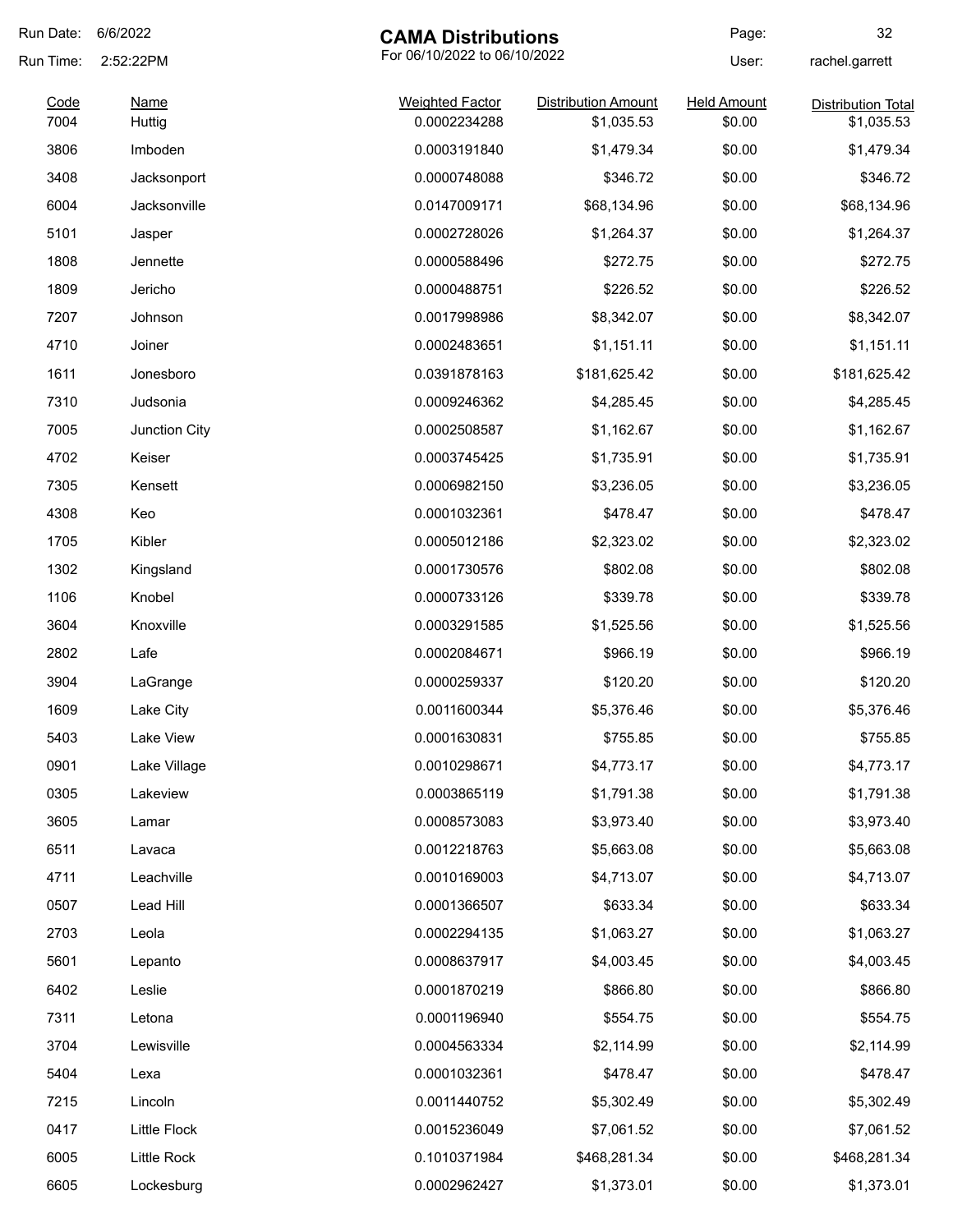| Run Date: | 6/6/2022               | <b>CAMA Distributions</b>    |                            | Page:              | 33                        |
|-----------|------------------------|------------------------------|----------------------------|--------------------|---------------------------|
| Run Time: | 2:52:22PM              | For 06/10/2022 to 06/10/2022 |                            | User:              | rachel.garrett            |
| Code      | Name                   | <b>Weighted Factor</b>       | <b>Distribution Amount</b> | <b>Held Amount</b> | <b>Distribution Total</b> |
| 5805      | London                 | 0.0004668066                 | \$2,163.53                 | \$0.00             | \$2,163.53                |
| 4309      | Lonoke                 | 0.0021325481                 | \$9,883.81                 | \$0.00             | \$9,883.81                |
| 2602      | Lonsdale               | 0.0000513687                 | \$238.08                   | \$0.00             | \$238.08                  |
| 5206      | Louann                 | 0.0000763049                 | \$353.65                   | \$0.00             | \$353.65                  |
| 0408      | Lowell                 | 0.0049069554                 | \$22,742.47                | \$0.00             | \$22,742.47               |
| 4712      | Luxora                 | 0.0004697990                 | \$2,177.40                 | \$0.00             | \$2,177.40                |
| 3807      | Lynn                   | 0.0001286711                 | \$596.36                   | \$0.00             | \$596.36                  |
| 6805      | Madison                | 0.0003785323                 | \$1,754.40                 | \$0.00             | \$1,754.40                |
| 4204      | Magazine               | 0.0003690565                 | \$1,710.48                 | \$0.00             | \$1,710.48                |
| 3204      | Magness                | 0.0001097195                 | \$508.52                   | \$0.00             | \$508.52                  |
| 1403      | Magnolia               | 0.0055667686                 | \$25,800.54                | \$0.00             | \$25,800.54               |
| 3001      | Malvern                | 0.0054196447                 | \$25,118.65                | \$0.00             | \$25,118.65               |
| 2501      | <b>Mammoth Spring</b>  | 0.0004633155                 | \$2,147.35                 | \$0.00             | \$2,147.35                |
| 4713      | Manila                 | 0.0018363055                 | \$8,510.80                 | \$0.00             | \$8,510.80                |
| 6503      | Mansfield              | 0.0005251574                 | \$2,433.97                 | \$0.00             | \$2,433.97                |
| 3901      | Marianna               | 0.0017829419                 | \$8,263.48                 | \$0.00             | \$8,263.48                |
| 4714      | Marie                  | 0.0000538623                 | \$249.64                   | \$0.00             | \$249.64                  |
| 1801      | Marion                 | 0.0068584663                 | \$31,787.22                | \$0.00             | \$31,787.22               |
| 5604      | <b>Marked Tree</b>     | 0.0011400854                 | \$5,284.00                 | \$0.00             | \$5,284.00                |
| 2803      | Marmaduke              | 0.0006044547                 | \$2,801.49                 | \$0.00             | \$2,801.49                |
| 6403      | Marshall               | 0.0006628055                 | \$3,071.93                 | \$0.00             | \$3,071.93                |
| 5405      | Marvell                | 0.0004264099                 | \$1,976.30                 | \$0.00             | \$1,976.30                |
| 6006      | Maumelle               | 0.0096009552                 | \$44,497.95                | \$0.00             | \$44,497.95               |
| 2302      | Mayflower              | 0.0009894704                 | \$4,585.94                 | \$0.00             | \$4,585.94                |
| 6102      | Maynard                | 0.0001890168                 | \$876.04                   | \$0.00             | \$876.04                  |
| 2905      | McCaskill              | 0.0000284273                 | \$131.75                   | \$0.00             | \$131.75                  |
| 7404      | <b>McCrory</b>         | 0.0007894817                 | \$3,659.04                 | \$0.00             | \$3,659.04                |
| 1107      | McDougal               | 0.0000668292                 | \$309.74                   | \$0.00             | \$309.74                  |
| 2101      | McGehee                | 0.0019195926                 | \$8,896.82                 | \$0.00             | \$8,896.82                |
| 2911      | McNab                  | 0.0000149618                 | \$69.34                    | \$0.00             | \$69.34                   |
| 1402      | McNeil                 | 0.0001900142                 | \$880.67                   | \$0.00             | \$880.67                  |
| 7312      | McRae                  | 0.0003072146                 | \$1,423.86                 | \$0.00             | \$1,423.86                |
| 3302      | Melbourne              | 0.0009126668                 | \$4,229.97                 | \$0.00             | \$4,229.97                |
| 5701      | Mena                   | 0.0027873741                 | \$12,918.76                | \$0.00             | \$12,918.76               |
| 1502      | Menifee                | 0.0001366507                 | \$633.34                   | \$0.00             | \$633.34                  |
| 6512      | Midland                | 0.0001132106                 | \$524.70                   | \$0.00             | \$524.70                  |
| 3007      | Midway                 | 0.0001880193                 | \$871.42                   | \$0.00             | \$871.42                  |
| 3103      | <b>Mineral Springs</b> | 0.0005411166                 | \$2,507.94                 | \$0.00             | \$2,507.94                |
|           |                        |                              |                            |                    |                           |
| 3808      | Minturn                | 0.0000433891                 | \$201.10                   | \$0.00             | \$201.10                  |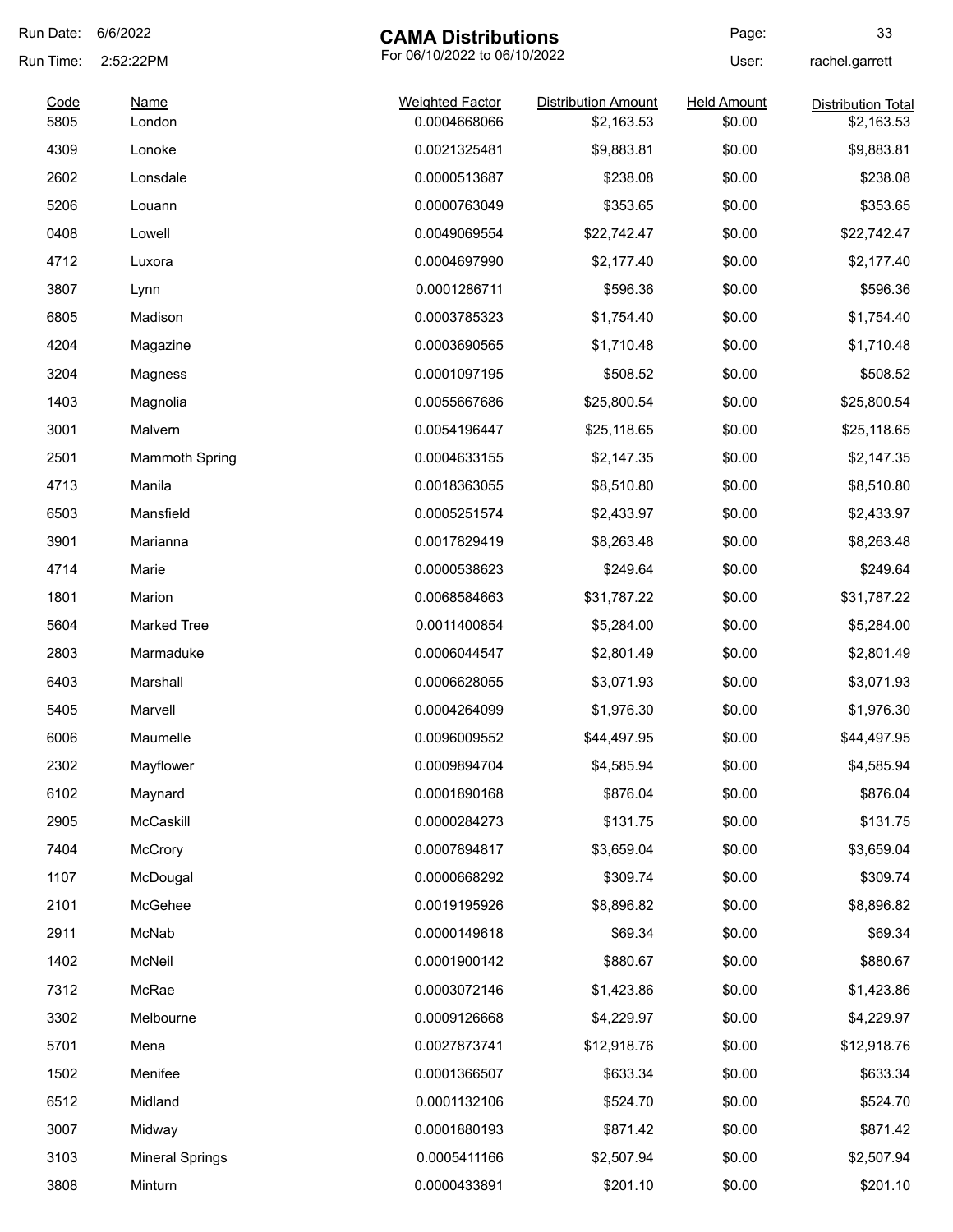| Run Date:    | 6/6/2022                     | <b>CAMA Distributions</b>              |                                        | Page:                        | 34                                    |
|--------------|------------------------------|----------------------------------------|----------------------------------------|------------------------------|---------------------------------------|
| Run Time:    | 2:52:22PM                    | For 06/10/2022 to 06/10/2022           |                                        | User:                        | rachel.garrett                        |
| Code<br>2104 | <b>Name</b><br>Mitchellville | <b>Weighted Factor</b><br>0.0001461264 | <b>Distribution Amount</b><br>\$677.26 | <b>Held Amount</b><br>\$0.00 | <b>Distribution Total</b><br>\$677.26 |
| 1610         | Monette                      | 0.0007510799                           | \$3,481.06                             | \$0.00                       | \$3,481.06                            |
| 2201         | Monticello                   | 0.0042102365                           | \$19,513.36                            | \$0.00                       | \$19,513.36                           |
| 0204         | Montrose                     | 0.0001211902                           | \$561.69                               | \$0.00                       | \$561.69                              |
| 3205         | Moorefield                   | 0.0000628394                           | \$291.24                               | \$0.00                       | \$291.24                              |
| 3905         | Moro                         | 0.0000882743                           | \$409.13                               | \$0.00                       | \$409.13                              |
| 1501         | Morrilton                    | 0.0034870853                           | \$16,161.74                            | \$0.00                       | \$16,161.74                           |
| 4205         | Morrison Bluff               | 0.0000389006                           | \$180.29                               | \$0.00                       | \$180.29                              |
| 4905         | Mount Ida                    | 0.0004967301                           | \$2,302.22                             | \$0.00                       | \$2,302.22                            |
| 3309         | Mount Pleasant               | 0.0001760499                           | \$815.95                               | \$0.00                       | \$815.95                              |
| 2308         | Mount Vernon                 | 0.0000718164                           | \$332.85                               | \$0.00                       | \$332.85                              |
| 0301         | Mountain Home                | 0.0063961482                           | \$29,644.50                            | \$0.00                       | \$29,644.50                           |
| 2603         | <b>Mountain Pine</b>         | 0.0002917541                           | \$1,352.21                             | \$0.00                       | \$1,352.21                            |
| 6901         | <b>Mountain View</b>         | 0.0014348319                           | \$6,650.08                             | \$0.00                       | \$6,650.08                            |
| 1704         | Mountainburg                 | 0.0002633268                           | \$1,220.45                             | \$0.00                       | \$1,220.45                            |
| 1703         | Mulberry                     | 0.0007695327                           | \$3,566.59                             | \$0.00                       | \$3,566.59                            |
| 5505         | Murfreesboro                 | 0.0007455939                           | \$3,455.64                             | \$0.00                       | \$3,455.64                            |
| 3101         | Nashville                    | 0.0020712050                           | \$9,599.50                             | \$0.00                       | \$9,599.50                            |
| 3206         | <b>Newark</b>                | 0.0005884955                           | \$2,727.52                             | \$0.00                       | \$2,727.52                            |
| 3401         | Newport                      | 0.0039922937                           | \$18,503.25                            | \$0.00                       | \$18,503.25                           |
| 1108         | Nimmons                      | 0.0000344120                           | \$159.49                               | \$0.00                       | \$159.49                              |
| 0304         | Norfork                      | 0.0002319071                           | \$1,074.83                             | \$0.00                       | \$1,074.83                            |
| 4903         | Norman                       | 0.0001511137                           | \$700.37                               | \$0.00                       | \$700.37                              |
| 7006         | Norphlet                     | 0.0003820234                           | \$1,770.58                             | \$0.00                       | \$1,770.58                            |
| 6001         | North Little Rock            | 0.0322131471                           | \$149,299.62                           | \$0.00                       | \$149,299.62                          |
| 0813         | Oak Grove                    | 0.0001925079                           | \$892.22                               | \$0.00                       | \$892.22                              |
| 2804         | Oak Grove Heights            | 0.0005505924                           | \$2,551.85                             | \$0.00                       | \$2,551.85                            |
| 2906         | Oakhaven                     | 0.0000324171                           | \$150.25                               | \$0.00                       | \$150.25                              |
| 4904         | Oden                         | 0.0000897705                           | \$416.06                               | \$0.00                       | \$416.06                              |
| 4103         | Ogden                        | 0.0000653330                           | \$302.80                               | \$0.00                       | \$302.80                              |
| 3207         | Oil Trough                   | 0.0001127119                           | \$522.39                               | \$0.00                       | \$522.39                              |
| 6103         | O'Kean                       | 0.0000957552                           | \$443.80                               | \$0.00                       | \$443.80                              |
| 1006         | Okolona                      | 0.0000483763                           | \$224.21                               | \$0.00                       | \$224.21                              |
| 7503         | Ola                          | 0.0004658092                           | \$2,158.91                             | \$0.00                       | \$2,158.91                            |
| 0508         | Omaha                        | 0.0000638368                           | \$295.87                               | \$0.00                       | \$295.87                              |
| 1503         | Oppelo                       | 0.0003675603                           | \$1,703.55                             | \$0.00                       | \$1,703.55                            |
| 4701         | Osceola                      | 0.0034791057                           | \$16,124.76                            | \$0.00                       | \$16,124.76                           |
| 3306         | Oxford                       | 0.0002857694                           | \$1,324.47                             | \$0.00                       | \$1,324.47                            |
| 2907         | Ozan                         | 0.0000249363                           | \$115.57                               | \$0.00                       | \$115.57                              |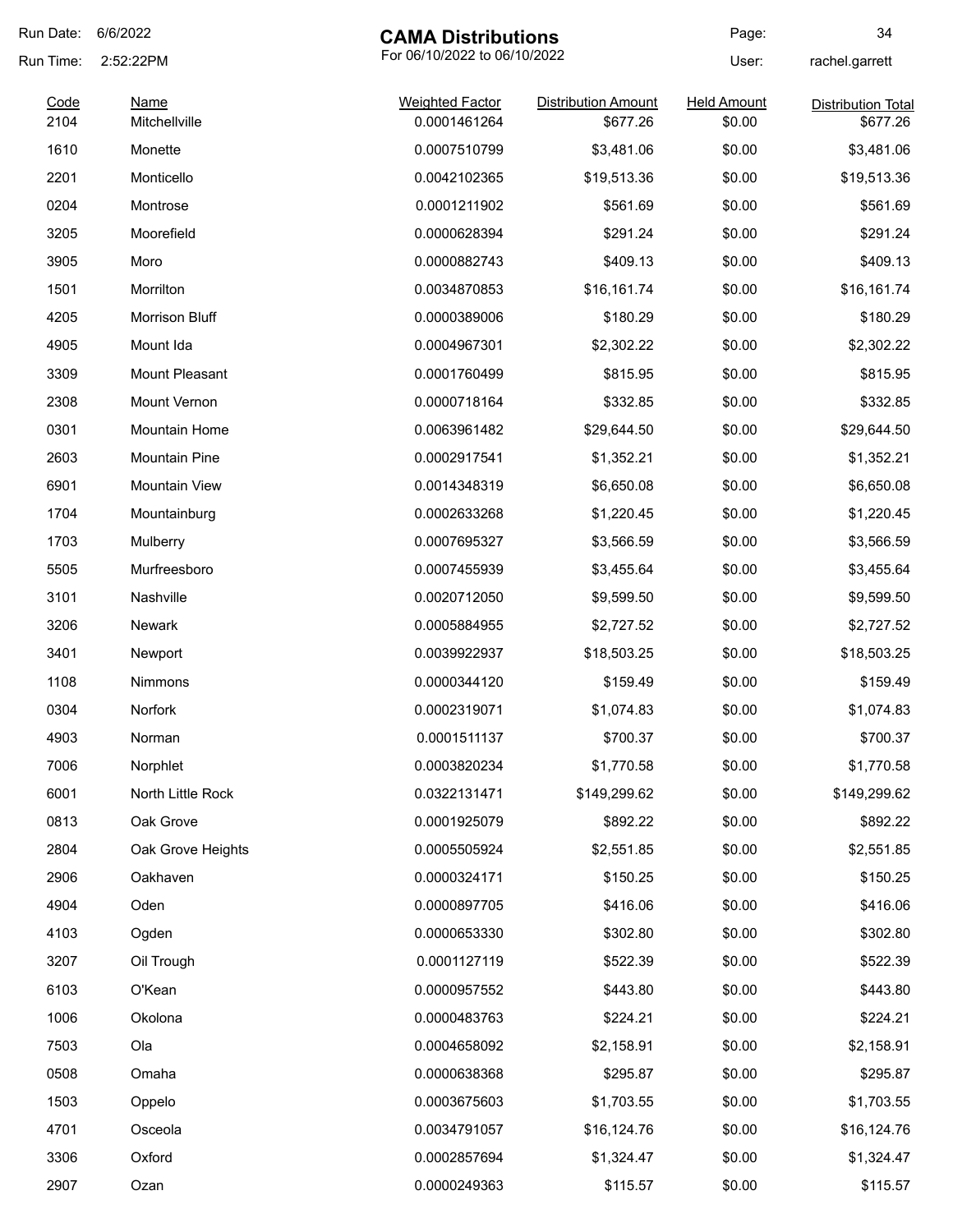| Run Date: | 6/6/2022                                  | <b>CAMA Distributions</b> |                            | Page:              | 35                        |
|-----------|-------------------------------------------|---------------------------|----------------------------|--------------------|---------------------------|
| Run Time: | For 06/10/2022 to 06/10/2022<br>2:52:22PM |                           | User:                      | rachel.garrett     |                           |
| Code      | <b>Name</b>                               | <b>Weighted Factor</b>    | <b>Distribution Amount</b> | <b>Held Amount</b> | <b>Distribution Total</b> |
| 2407      | Ozark                                     | 0.0017664840              | \$8,187.20                 | \$0.00             | \$8,187.20                |
| 6804      | Palestine                                 | 0.0002523549              | \$1,169.60                 | \$0.00             | \$1,169.60                |
| 7313      | Pangburn                                  | 0.0002493625              | \$1,155.73                 | \$0.00             | \$1,155.73                |
| 2805      | Paragould                                 | 0.0147308406              | \$68,273.65                | \$0.00             | \$68,273.65               |
| 4206      | Paris                                     | 0.0015839506              | \$7,341.20                 | \$0.00             | \$7,341.20                |
| 0205      | Parkdale                                  | 0.0000857807              | \$397.57                   | \$0.00             | \$397.57                  |
| 1903      | Parkin                                    | 0.0003959877              | \$1,835.30                 | \$0.00             | \$1,835.30                |
| 2908      | Patmos                                    | 0.0000284273              | \$131.75                   | \$0.00             | \$131.75                  |
| 7405      | Patterson                                 | 0.0001546048              | \$716.55                   | \$0.00             | \$716.55                  |
| 0410      | Pea Ridge                                 | 0.0032711373              | \$15,160.88                | \$0.00             | \$15,160.88               |
| 1109      | Peach Orchard                             | 0.0000523661              | \$242.70                   | \$0.00             | \$242.70                  |
| 3002      | Perla                                     | 0.0001281723              | \$594.05                   | \$0.00             | \$594.05                  |
| 5306      | Perry                                     | 0.0001306660              | \$605.60                   | \$0.00             | \$605.60                  |
| 2909      | Perrytown                                 | 0.0001157042              | \$536.26                   | \$0.00             | \$536.26                  |
| 5307      | Perryville                                | 0.0006847494              | \$3,173.64                 | \$0.00             | \$3,173.64                |
| 1103      | Piggott                                   | 0.0018063820              | \$8,372.11                 | \$0.00             | \$8,372.11                |
| 6404      | Pindall                                   | 0.0000473789              | \$219.59                   | \$0.00             | \$219.59                  |
| 3501      | Pine Bluff                                | 0.0205739028              | \$95,354.73                | \$0.00             | \$95,354.73               |
| 3304      | Pineville                                 | 0.0000768037              | \$355.97                   | \$0.00             | \$355.97                  |
| 7501      | Plainview                                 | 0.0002329046              | \$1,079.45                 | \$0.00             | \$1,079.45                |
| 3208      | <b>Pleasant Plains</b>                    | 0.0001755512              | \$813.63                   | \$0.00             | \$813.63                  |
| 1504      | Plumerville                               | 0.0003660642              | \$1,696.61                 | \$0.00             | \$1,696.61                |
| 6104      | Pocahontas                                | 0.0036761020              | \$17,037.78                | \$0.00             | \$17,037.78               |
| 1110      | Pollard                                   | 0.0000962539              | \$446.11                   | \$0.00             | \$446.11                  |
| 3809      | Portia                                    | 0.0002114594              | \$980.06                   | \$0.00             | \$980.06                  |
| 0206      | Portland                                  | 0.0001620856              | \$751.23                   | \$0.00             | \$751.23                  |
| 5806      | Pottsville                                | 0.0015659965              | \$7,257.99                 | \$0.00             | \$7,257.99                |
| 3810      | Powhatan                                  | 0.0000518674              | \$240.39                   | \$0.00             | \$240.39                  |
| 2704      | Poyen                                     | 0.0001311647              | \$607.91                   | \$0.00             | \$607.91                  |
| 7209      | <b>Prairie Grove</b>                      | 0.0035135177              | \$16,284.25                | \$0.00             | \$16,284.25               |
| 2705      | Prattsville                               | 0.0001441315              | \$668.01                   | \$0.00             | \$668.01                  |
| 5001      | Prescott                                  | 0.0015465463              | \$7,167.84                 | \$0.00             | \$7,167.84                |
| 4503      | Pyatt                                     | 0.0000902692              | \$418.37                   | \$0.00             | \$418.37                  |
| 1205      |                                           |                           | \$1,604.15                 | \$0.00             | \$1,604.15                |
|           | Quitman                                   | 0.0003461152              |                            |                    |                           |
| 4207      | Ratcliff                                  | 0.0000832871              | \$386.01                   | \$0.00             | \$386.01                  |
| 3811      | Ravenden                                  | 0.0002124569              | \$984.68                   | \$0.00             | \$984.68                  |
| 6105      | Ravenden Springs                          | 0.0000593483              | \$275.06                   | \$0.00             | \$275.06                  |
| 1102      | Rector                                    | 0.0009286260              | \$4,303.94                 | \$0.00             | \$4,303.94                |
| 3504      | Redfield                                  | 0.0007505811              | \$3,478.75                 | \$0.00             | \$3,478.75                |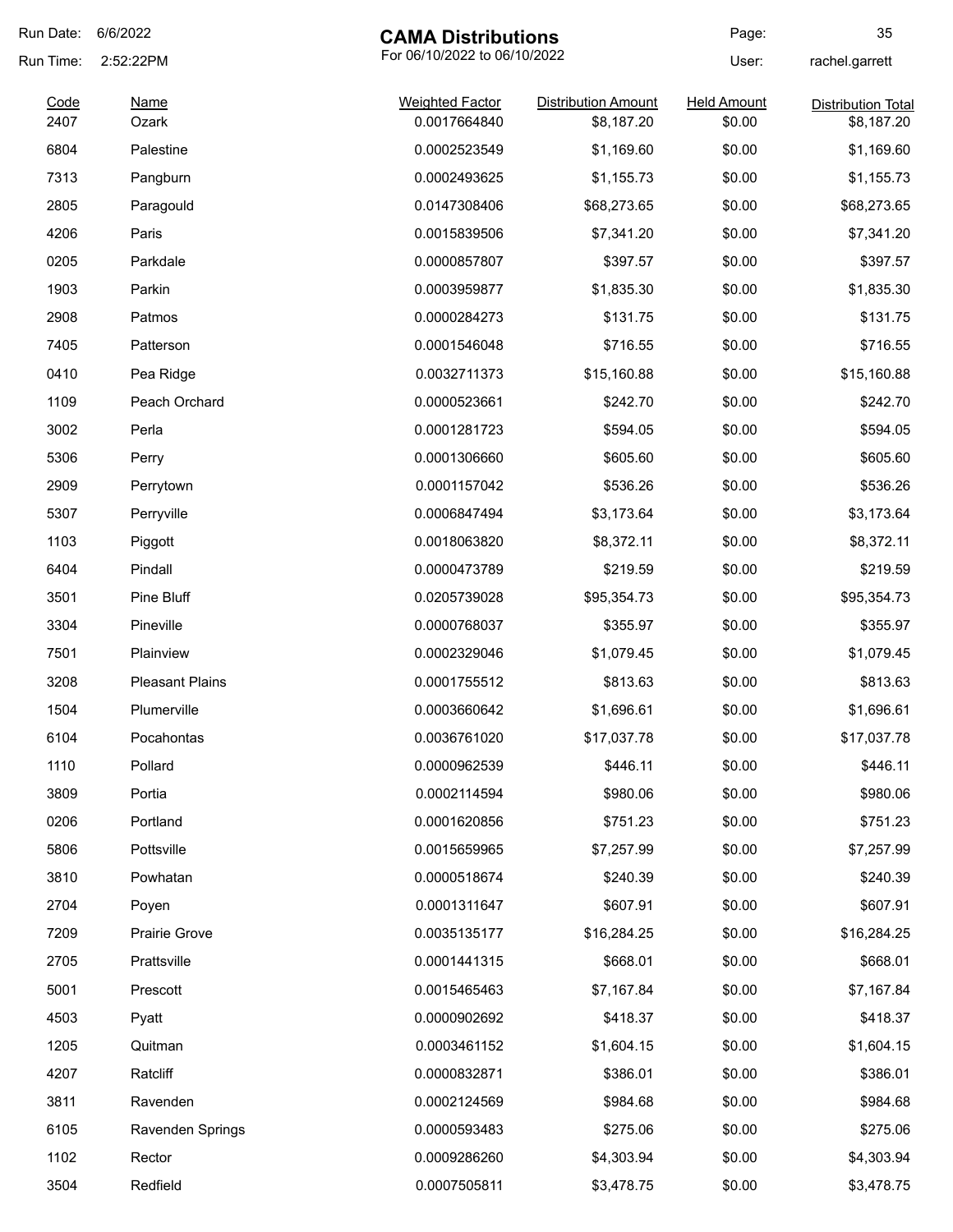| Run Date:    | 6/6/2022                                  | <b>CAMA Distributions</b>              |                                        | Page:                        | 36                                    |
|--------------|-------------------------------------------|----------------------------------------|----------------------------------------|------------------------------|---------------------------------------|
| Run Time:    | For 06/10/2022 to 06/10/2022<br>2:52:22PM |                                        | User:                                  | rachel.garrett               |                                       |
| Code<br>2105 | <b>Name</b><br>Reed                       | <b>Weighted Factor</b><br>0.0000648343 | <b>Distribution Amount</b><br>\$300.49 | <b>Held Amount</b><br>\$0.00 | <b>Distribution Total</b><br>\$300.49 |
| 6106         | Reyno                                     | 0.0001950015                           | \$903.78                               | \$0.00                       | \$903.78                              |
| 1301         | Rison                                     | 0.0004822671                           | \$2,235.18                             | \$0.00                       | \$2,235.18                            |
| 3003         | Rockport                                  | 0.0003371381                           | \$1,562.55                             | \$0.00                       | \$1,562.55                            |
| 4804         | Roe                                       | 0.0000339133                           | \$157.18                               | \$0.00                       | \$157.18                              |
| 0402         |                                           | 0.0348648680                           | \$161,589.67                           | \$0.00                       | \$161,589.67                          |
| 3906         | Rogers<br>Rondo                           | 0.0000812922                           | \$376.77                               | \$0.00                       | \$376.77                              |
| 7301         | Rose Bud                                  |                                        |                                        | \$0.00                       |                                       |
|              |                                           | 0.0002463702                           | \$1,141.86                             |                              | \$1,141.86                            |
| 5006         | Rosston                                   | 0.0001356532                           | \$628.72                               | \$0.00                       | \$628.72                              |
| 1709         | Rudy                                      | 0.0000648343                           | \$300.49                               | \$0.00                       | \$300.49                              |
| 7314         | Russell                                   | 0.0000917654                           | \$425.31                               | \$0.00                       | \$425.31                              |
| 5801         | Russellville                              | 0.0144331018                           | \$66,893.70                            | \$0.00                       | \$66,893.70                           |
| 2502         | Salem                                     | 0.0007810034                           | \$3,619.75                             | \$0.00                       | \$3,619.75                            |
| 0307         | Salesville                                | 0.0002358969                           | \$1,093.32                             | \$0.00                       | \$1,093.32                            |
| 4208         | Scranton                                  | 0.0001221876                           | \$566.31                               | \$0.00                       | \$566.31                              |
| 7315         | Searcy                                    | 0.0114392555                           | \$53,018.00                            | \$0.00                       | \$53,018.00                           |
| 3812         | Sedgwick                                  | 0.0000812922                           | \$376.77                               | \$0.00                       | \$376.77                              |
| 6202         | Shannon Hills                             | 0.0022392753                           | \$10,378.46                            | \$0.00                       | \$10,378.46                           |
| 2701         | Sheridan                                  | 0.0024537270                           | \$11,372.39                            | \$0.00                       | \$11,372.39                           |
| 3507         | Sherrill                                  | 0.0000264324                           | \$122.51                               | \$0.00                       | \$122.51                              |
| 6007         | Sherwood                                  | 0.0163237683                           | \$75,656.45                            | \$0.00                       | \$75,656.45                           |
| 7101         | Shirley                                   | 0.0001236838                           | \$573.24                               | \$0.00                       | \$573.24                              |
| 6705         | Sidney                                    | 0.0000957552                           | \$443.80                               | \$0.00                       | \$443.80                              |
| 0401         | Siloam Springs                            | 0.0086214592                           | \$39,958.24                            | \$0.00                       | \$39,958.24                           |
| 7007         | Smackover                                 | 0.0008129218                           | \$3,767.68                             | \$0.00                       | \$3,767.68                            |
| 3813         | Smithville                                | 0.0000433891                           | \$201.10                               | \$0.00                       | \$201.10                              |
| 0509         | South Lead Hill                           | 0.0000428904                           | \$198.79                               | \$0.00                       | \$198.79                              |
| 3210         | Southside                                 | 0.0021340443                           | \$9,890.74                             | \$0.00                       | \$9,890.74                            |
| 2001         | Sparkman                                  | 0.0001770474                           | \$820.57                               | \$0.00                       | \$820.57                              |
| 7210         | Springdale                                | 0.0434768514                           | \$201,503.99                           | \$0.00                       | \$201,503.99                          |
| 0421         | Springtown                                | 0.0000413942                           | \$191.85                               | \$0.00                       | \$191.85                              |
| 0106         | St. Charles                               | 0.0001032361                           | \$478.47                               | \$0.00                       | \$478.47                              |
| 1113         | St. Francis                               | 0.0001087221                           | \$503.90                               | \$0.00                       | \$503.90                              |
| 6405         | St. Joe                                   | 0.0000643355                           | \$298.18                               | \$0.00                       | \$298.18                              |
| 4403         | St. Paul                                  | 0.0000553585                           | \$256.57                               | \$0.00                       | \$256.57                              |
| 3702         | Stamps                                    | 0.0006273961                           | \$2,907.82                             | \$0.00                       | \$2,907.82                            |
| 4001         | <b>Star City</b>                          | 0.0010837294                           | \$5,022.81                             | \$0.00                       | \$5,022.81                            |
| 5202         | Stephens                                  | 0.0003840183                           | \$1,779.83                             | \$0.00                       | \$1,779.83                            |
|              |                                           |                                        |                                        |                              |                                       |
| 3814         | Strawberry                                | 0.0001336583                           | \$619.47                               | \$0.00                       | \$619.47                              |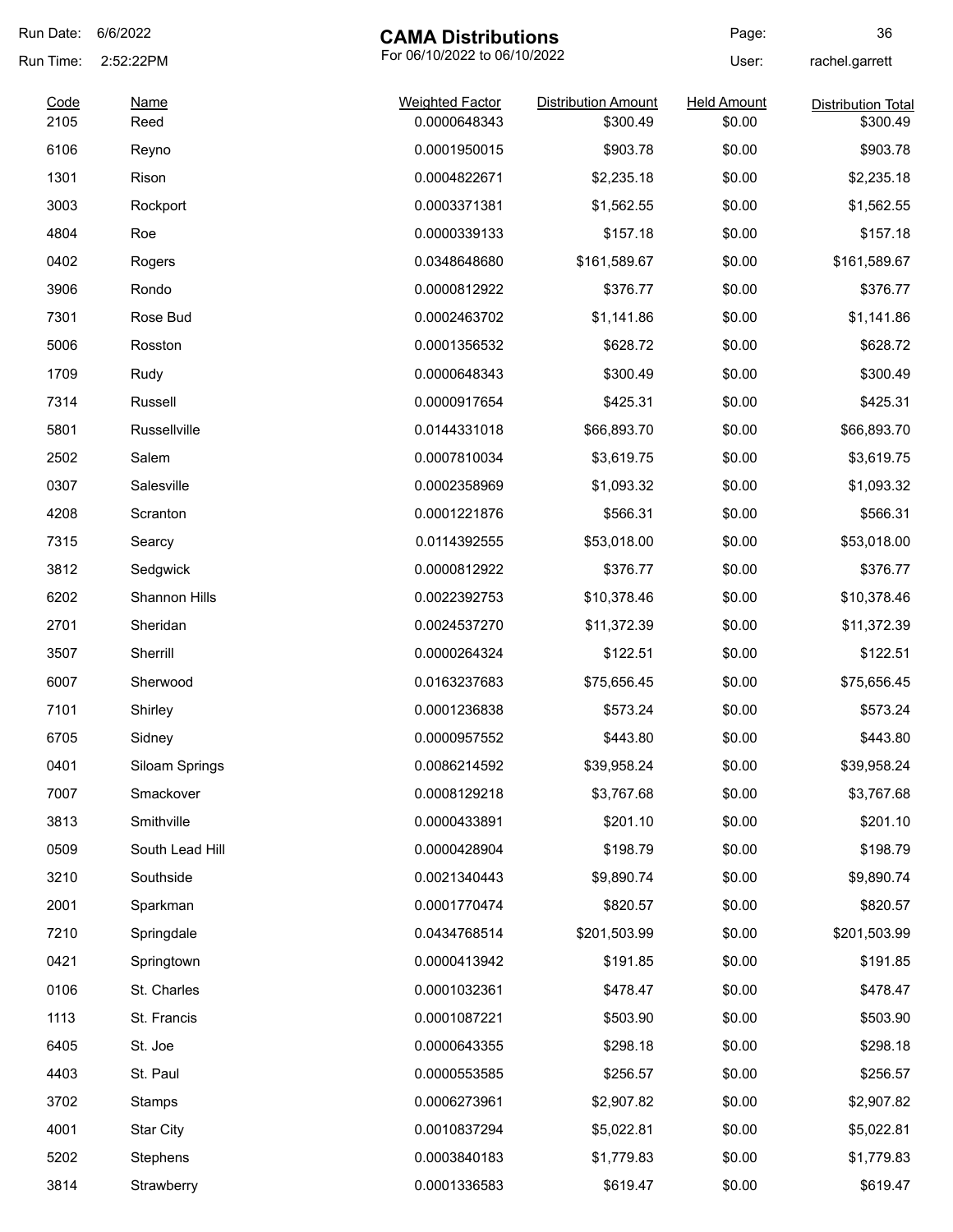| Run Date: | 6/6/2022               | <b>CAMA Distributions</b>    |                            | Page:              | 37                        |
|-----------|------------------------|------------------------------|----------------------------|--------------------|---------------------------|
| Run Time: | 2:52:22PM              | For 06/10/2022 to 06/10/2022 |                            | User:              | rachel.garrett            |
| Code      | <b>Name</b>            | <b>Weighted Factor</b>       | <b>Distribution Amount</b> | <b>Held Amount</b> | <b>Distribution Total</b> |
| 7008      | Strong                 | 0.0002044773                 | \$947.70                   | \$0.00             | \$947.70                  |
| 0101      | Stuttgart              | 0.0041214635                 | \$19,101.92                | \$0.00             | \$19,101.92               |
| 4209      | Subiaco                | 0.0001999887                 | \$926.90                   | \$0.00             | \$926.90                  |
| 1112      | <b>Success</b>         | 0.0000488751                 | \$226.52                   | \$0.00             | \$226.52                  |
| 3209      | <b>Sulphur Rock</b>    | 0.0003037235                 | \$1,407.68                 | \$0.00             | \$1,407.68                |
| 0412      | <b>Sulphur Springs</b> | 0.0002398867                 | \$1,111.81                 | \$0.00             | \$1,111.81                |
| 4504      | Summit                 | 0.0002713064                 | \$1,257.44                 | \$0.00             | \$1,257.44                |
| 1810      | Sunset                 | 0.0000917654                 | \$425.31                   | \$0.00             | \$425.31                  |
| 3409      | Swifton                | 0.0003655654                 | \$1,694.30                 | \$0.00             | \$1,694.30                |
| 1404      | Taylor                 | 0.0002887618                 | \$1,338.34                 | \$0.00             | \$1,338.34                |
| 4610      | Texarkana              | 0.0146560319                 | \$67,926.93                | \$0.00             | \$67,926.93               |
| 0703      | Thornton               | 0.0001690678                 | \$783.59                   | \$0.00             | \$783.59                  |
| 2203      | Tillar                 | 0.0000857807                 | \$397.57                   | \$0.00             | \$397.57                  |
| 0704      | Tinsman                | 0.0000249363                 | \$115.57                   | \$0.00             | \$115.57                  |
| 3104      | Tollette               | 0.0000922641                 | \$427.62                   | \$0.00             | \$427.62                  |
| 7211      | Tontitown              | 0.0021450163                 | \$9,941.60                 | \$0.00             | \$9,941.60                |
| 6206      | Traskwood              | 0.0002468689                 | \$1,144.17                 | \$0.00             | \$1,144.17                |
| 5605      | Trumann                | 0.0036900663                 | \$17,102.51                | \$0.00             | \$17,102.51               |
| 3402      | Tuckerman              | 0.0008513236                 | \$3,945.67                 | \$0.00             | \$3,945.67                |
| 2706      | Tull                   | 0.0002413829                 | \$1,118.75                 | \$0.00             | \$1,118.75                |
| 3410      | Tupelo                 | 0.0000349108                 | \$161.80                   | \$0.00             | \$161.80                  |
| 1811      | Turrell                | 0.0002578408                 | \$1,195.03                 | \$0.00             | \$1,195.03                |
| 2311      | <b>Twin Groves</b>     | 0.0001580958                 | \$732.73                   | \$0.00             | \$732.73                  |
| 5606      | Tyronza                | 0.0003570871                 | \$1,655.01                 | \$0.00             | \$1,655.01                |
| 5905      | Ulm                    | 0.0000872769                 | \$404.51                   | \$0.00             | \$404.51                  |
| 0510      | <b>Valley Springs</b>  | 0.0000912667                 | \$423.00                   | \$0.00             | \$423.00                  |
| 1702      | Van Buren              | 0.0115793973                 | \$53,667.52                | \$0.00             | \$53,667.52               |
| 5705      | Vandervoort            | 0.0000573534                 | \$265.82                   | \$0.00             | \$265.82                  |
| 4715      | Victoria               | 0.0000099745                 | \$46.23                    | \$0.00             | \$46.23                   |
| 2304      | Vilonia                | 0.0021385328                 | \$9,911.55                 | \$0.00             | \$9,911.55                |
| 2503      | Viola                  | 0.0001785436                 | \$827.50                   | \$0.00             | \$827.50                  |
| 3502      | Wabbaseka              | 0.0000897705                 | \$416.06                   | \$0.00             | \$416.06                  |
| 5609      | Waldenburg             | 0.0000264324                 | \$122.51                   | \$0.00             | \$122.51                  |
| 1405      | Waldo                  | 0.0005740325                 | \$2,660.49                 | \$0.00             | \$2,660.49                |
| 6301      | Waldron                | 0.0016886829                 | \$7,826.61                 | \$0.00             | \$7,826.61                |
| 3801      | <b>Walnut Ridge</b>    | 0.0026851355                 | \$12,444.91                | \$0.00             | \$12,444.91               |
| 4310      | Ward                   | 0.0030182838                 | \$13,988.97                | \$0.00             | \$13,988.97               |
| 0603      | Warren                 | 0.0027195475                 | \$12,604.40                | \$0.00             | \$12,604.40               |
| 2910      | Washington             | 0.0000468802                 | \$217.28                   | \$0.00             | \$217.28                  |
|           |                        |                              |                            |                    |                           |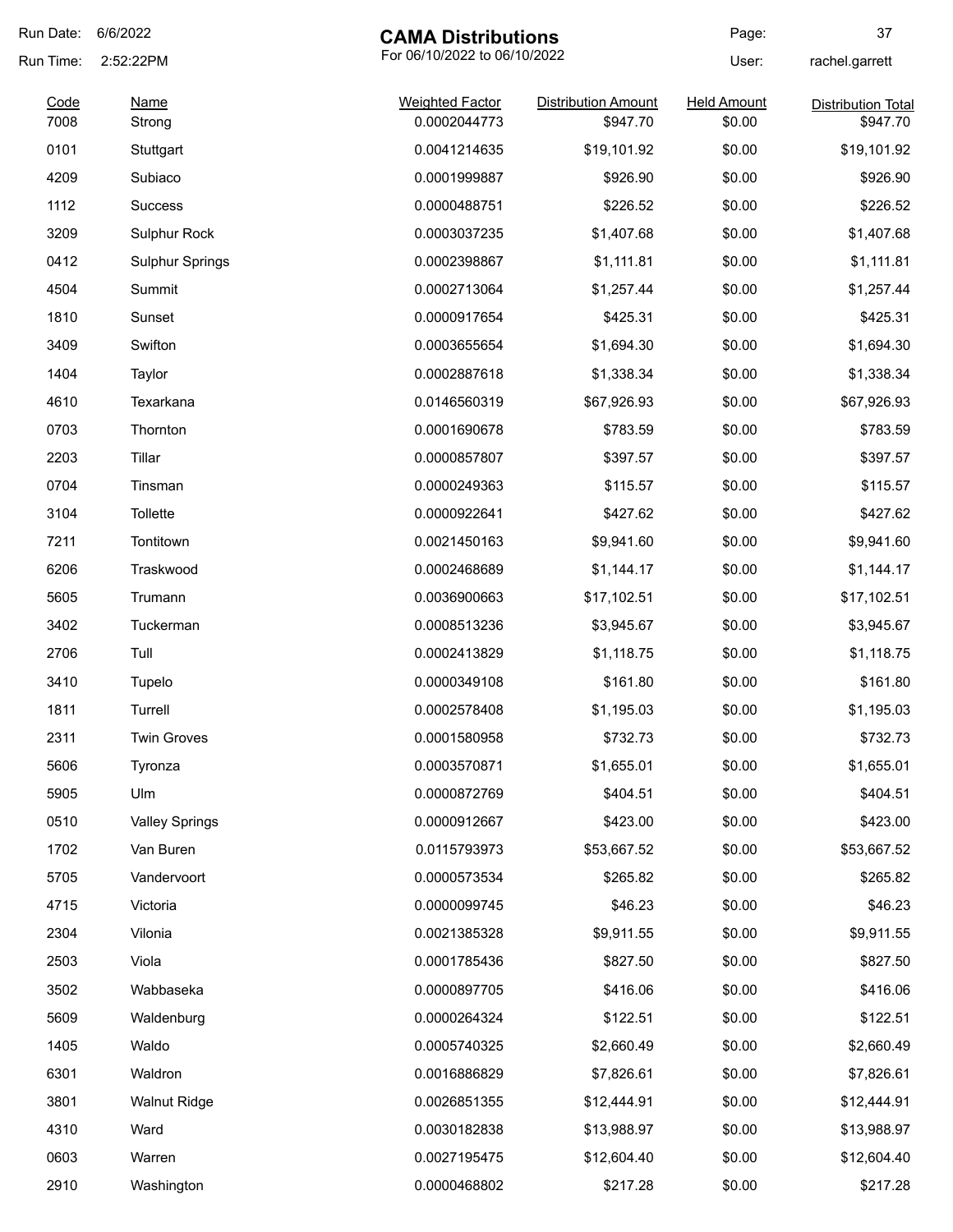| Run Date:    | 6/6/2022<br><b>CAMA Distributions</b>                                 |                                        |                                        | Page:                        | 38                                    |
|--------------|-----------------------------------------------------------------------|----------------------------------------|----------------------------------------|------------------------------|---------------------------------------|
| Run Time:    | 2:52:22PM                                                             | For 06/10/2022 to 06/10/2022           |                                        | User:                        | rachel.garrett                        |
| Code<br>2106 | <u>Name</u><br>Watson                                                 | <b>Weighted Factor</b><br>0.0000922641 | <b>Distribution Amount</b><br>\$427.62 | <b>Held Amount</b><br>\$0.00 | <b>Distribution Total</b><br>\$427.62 |
| 5608         | Weiner                                                                | 0.0003226751                           | \$1,495.52                             | \$0.00                       | \$1,495.52                            |
| 3411         | Weldon                                                                | 0.0000284273                           | \$131.75                               | \$0.00                       | \$131.75                              |
| 7212         | <b>West Fork</b>                                                      | 0.0011625280                           | \$5,388.02                             | \$0.00                       | \$5,388.02                            |
| 1802         | West Memphis                                                          | 0.0122287372                           | \$56,677.04                            | \$0.00                       | \$56,677.04                           |
| 7316         | <b>West Point</b>                                                     | 0.0000847833                           | \$392.95                               | \$0.00                       | \$392.95                              |
| 5102         | <b>Western Grove</b>                                                  | 0.0001765487                           | \$818.26                               | \$0.00                       | \$818.26                              |
| 6803         | Wheatley                                                              | 0.0001391443                           | \$644.90                               | \$0.00                       | \$644.90                              |
| 1007         | <b>Whelen Springs</b>                                                 | 0.0000234401                           | \$108.64                               | \$0.00                       | \$108.64                              |
| 3503         | <b>White Hall</b>                                                     | 0.0027833843                           | \$12,900.27                            | \$0.00                       | \$12,900.27                           |
| 5707         | Wickes                                                                | 0.0003176878                           | \$1,472.40                             | \$0.00                       | \$1,472.40                            |
| 6808         | Widener                                                               | 0.0001057297                           | \$490.03                               | \$0.00                       | \$490.03                              |
| 2403         | Wiederkehr Village                                                    | 0.0000249363                           | \$115.57                               | \$0.00                       | \$115.57                              |
| 6706         | Williford                                                             | 0.0000393993                           | \$182.61                               | \$0.00                       | \$182.61                              |
| 5007         | Willisville                                                           | 0.0000738113                           | \$342.10                               | \$0.00                       | \$342.10                              |
| 2204         | Wilmar                                                                | 0.0001969964                           | \$913.03                               | \$0.00                       | \$913.03                              |
| 0207         | Wilmot                                                                | 0.0002074696                           | \$961.57                               | \$0.00                       | \$961.57                              |
| 4716         | Wilson                                                                | 0.0003820234                           | \$1,770.58                             | \$0.00                       | \$1,770.58                            |
| 4104         | Wilton                                                                | 0.0001431341                           | \$663.39                               | \$0.00                       | \$663.39                              |
| 2205         | Winchester                                                            | 0.0000683253                           | \$316.67                               | \$0.00                       | \$316.67                              |
| 7213         | Winslow                                                               | 0.0001820346                           | \$843.68                               | \$0.00                       | \$843.68                              |
| 4105         | Winthrop                                                              | 0.0000578521                           | \$268.13                               | \$0.00                       | \$268.13                              |
| 2309         | Wooster                                                               | 0.0005196715                           | \$2,408.54                             | \$0.00                       | \$2,408.54                            |
| 6008         | Wrightsville                                                          | 0.0007690340                           | \$3,564.27                             | \$0.00                       | \$3,564.27                            |
| 1904         | Wynne                                                                 | 0.0041463997                           | \$19,217.49                            | \$0.00                       | \$19,217.49                           |
| 4505         | Yellville                                                             | 0.0005874981                           | \$2,722.85                             | \$0.00                       | \$2,722.85                            |
| 0511         | Zinc                                                                  | 0.0000458827                           | \$212.65                               | \$0.00                       | \$212.65                              |
|              | Total for MLM0200 - Municipal Four Lane                               | 1.0000000024                           | \$4,634,741.96                         | \$0.00                       | \$4,634,741.96                        |
|              | Lliabway Conctruction<br><b>MLM0200 - Municipal Highway Severance</b> |                                        |                                        |                              |                                       |
| 5301         | Adona                                                                 | 0.0000743100                           | \$54.13                                | \$0.00                       | \$54.13                               |
| 6207         | Alexander                                                             | 0.0016881842                           | \$1,229.82                             | \$0.00                       | \$1,229.82                            |
| 3802         | Alicia                                                                | 0.0000713177                           | \$51.95                                | \$0.00                       | \$51.95                               |
| 1701         | Alma                                                                  | 0.0029050732                           | \$2,116.31                             | \$0.00                       | \$2,116.31                            |
| 0105         | Almyra                                                                | 0.0001276736                           | \$93.01                                | \$0.00                       | \$93.01                               |
| 0502         | Alpena                                                                | 0.0001865232                           | \$135.88                               | \$0.00                       | \$135.88                              |
| 3505         | Altheimer                                                             | 0.0003471126                           | \$252.87                               | \$0.00                       | \$252.87                              |
| 2404         | Altus                                                                 | 0.0003316521                           | \$241.60                               | \$0.00                       | \$241.60                              |
| 3404         | Amagon                                                                | 0.0000344120                           | \$25.07                                | \$0.00                       | \$25.07                               |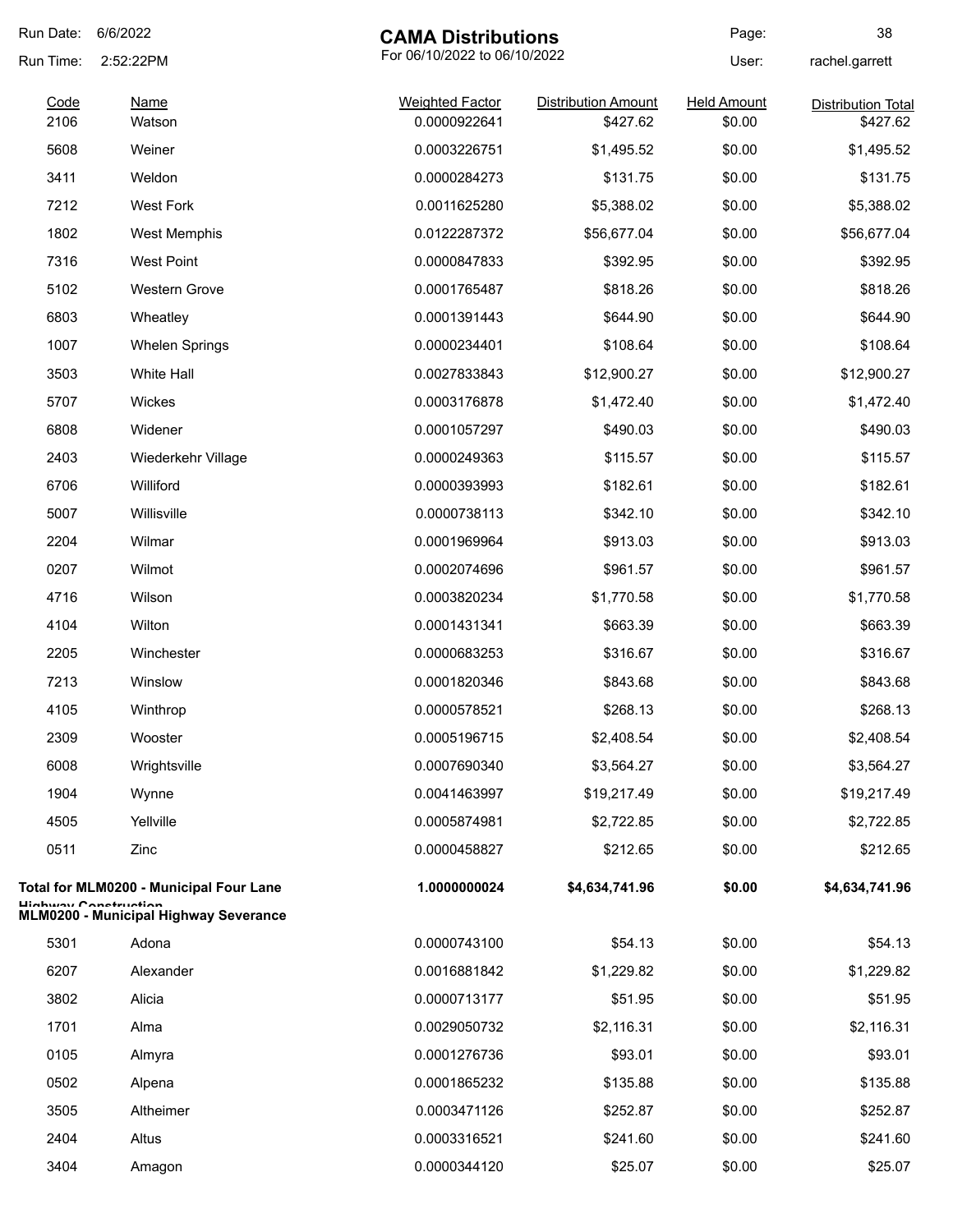| Run Date:    | 6/6/2022                                  | <b>CAMA Distributions</b>              |                                        | Page:                        | 39                        |
|--------------|-------------------------------------------|----------------------------------------|----------------------------------------|------------------------------|---------------------------|
| Run Time:    | For 06/10/2022 to 06/10/2022<br>2:52:22PM |                                        | User:                                  | rachel.garrett               |                           |
| Code<br>1004 | <b>Name</b>                               | <b>Weighted Factor</b><br>0.0003396317 | <b>Distribution Amount</b><br>\$247.42 | <b>Held Amount</b><br>\$0.00 | <b>Distribution Total</b> |
| 1812         | Amity<br>Anthonyville                     | 0.0000673279                           | \$49.05                                | \$0.00                       | \$247.42<br>\$49.05       |
| 5501         | Antoine                                   | 0.0000563559                           | \$41.05                                | \$0.00                       | \$41.05                   |
| 1002         |                                           | 0.0051767656                           | \$3,771.22                             | \$0.00                       |                           |
|              | Arkadelphia                               |                                        |                                        |                              | \$3,771.22                |
| 2102         | <b>Arkansas City</b>                      | 0.0001875206                           | \$136.61                               | \$0.00                       | \$136.61                  |
| 6702         | Ash Flat                                  | 0.0005670503                           | \$413.09                               | \$0.00                       | \$413.09                  |
| 4101         | Ashdown                                   | 0.0021250673                           | \$1,548.09                             | \$0.00                       | \$1,548.09                |
| 5802         | <b>Atkins</b>                             | 0.0014258548                           | \$1,038.72                             | \$0.00                       | \$1,038.72                |
| 3902         | Aubrey                                    | 0.0000538623                           | \$39.24                                | \$0.00                       | \$39.24                   |
| 7402         | Augusta                                   | 0.0009964526                           | \$725.90                               | \$0.00                       | \$725.90                  |
| 4302         | Austin                                    | 0.0017255885                           | \$1,257.07                             | \$0.00                       | \$1,257.07                |
| 0413         | Avoca                                     | 0.0002428791                           | \$176.93                               | \$0.00                       | \$176.93                  |
| 7317         | <b>Bald Knob</b>                          | 0.0012577845                           | \$916.28                               | \$0.00                       | \$916.28                  |
| 0601         | Banks                                     | 0.0000433891                           | \$31.61                                | \$0.00                       | \$31.61                   |
| 6504         | Barling                                   | 0.0023849030                           | \$1,737.37                             | \$0.00                       | \$1,737.37                |
| 4703         | <b>Bassett</b>                            | 0.0000618419                           | \$45.05                                | \$0.00                       | \$45.05                   |
| 3201         | <b>Batesville</b>                         | 0.0055812316                           | \$4,065.86                             | \$0.00                       | \$4,065.86                |
| 6204         | Bauxite                                   | 0.0003136980                           | \$228.53                               | \$0.00                       | \$228.53                  |
| 1601         | Bay                                       | 0.0009356081                           | \$681.58                               | \$0.00                       | \$681.58                  |
| 5204         | Bearden                                   | 0.0003870106                           | \$281.93                               | \$0.00                       | \$281.93                  |
| 0804         | Beaver                                    | 0.0000334146                           | \$24.34                                | \$0.00                       | \$24.34                   |
| 7302         | Beebe                                     | 0.0042077429                           | \$3,065.29                             | \$0.00                       | \$3,065.29                |
| 3405         | Beedeville                                | 0.0000418929                           | \$30.52                                | \$0.00                       | \$30.52                   |
| 0423         | <b>Bella Vista</b>                        | 0.0150136177                           | \$10,937.25                            | \$0.00                       | \$10,937.25               |
| 0503         | Bellefonte                                | 0.0002049760                           | \$149.32                               | \$0.00                       | \$149.32                  |
| 7506         | <b>Belleville</b>                         | 0.0001556022                           | \$113.35                               | \$0.00                       | \$113.35                  |
| 6602         | Ben Lomond                                | 0.0000698215                           | \$50.86                                | \$0.00                       | \$50.86                   |
| 6203         | Benton                                    | 0.0174623575                           | \$12,721.13                            | \$0.00                       | \$12,721.13               |
| 0403         | Bentonville                               | 0.0270129414                           | \$19,678.62                            | \$0.00                       | \$19,678.62               |
| 0504         | Bergman                                   | 0.0002124569                           | \$154.77                               | \$0.00                       | \$154.77                  |
| 0802         | Berryville                                | 0.0028337555                           | \$2,064.36                             | \$0.00                       | \$2,064.36                |
| 0306         | <b>Big Flat</b>                           | 0.0000438878                           | \$31.97                                | \$0.00                       | \$31.97                   |
| 5302         | <b>Bigelow</b>                            | 0.0001755512                           | \$127.89                               | \$0.00                       | \$127.89                  |
| 6101         | <b>Biggers</b>                            | 0.0001521111                           | \$110.81                               | \$0.00                       | \$110.81                  |
| 4704         | Birdsong                                  | 0.0000159592                           | \$11.63                                | \$0.00                       | \$11.63                   |
| 5902         | <b>Biscoe</b>                             | 0.0001521111                           | \$110.81                               | \$0.00                       | \$110.81                  |
| 1602         | <b>Black Oak</b>                          | 0.0001162029                           | \$84.65                                | \$0.00                       | \$84.65                   |
| 3803         | <b>Black Rock</b>                         | 0.0002942478                           | \$214.36                               | \$0.00                       | \$214.36                  |
|              |                                           |                                        |                                        |                              |                           |
| 4901         | <b>Black Springs</b>                      | 0.0000478776                           | \$34.88                                | \$0.00                       | \$34.88                   |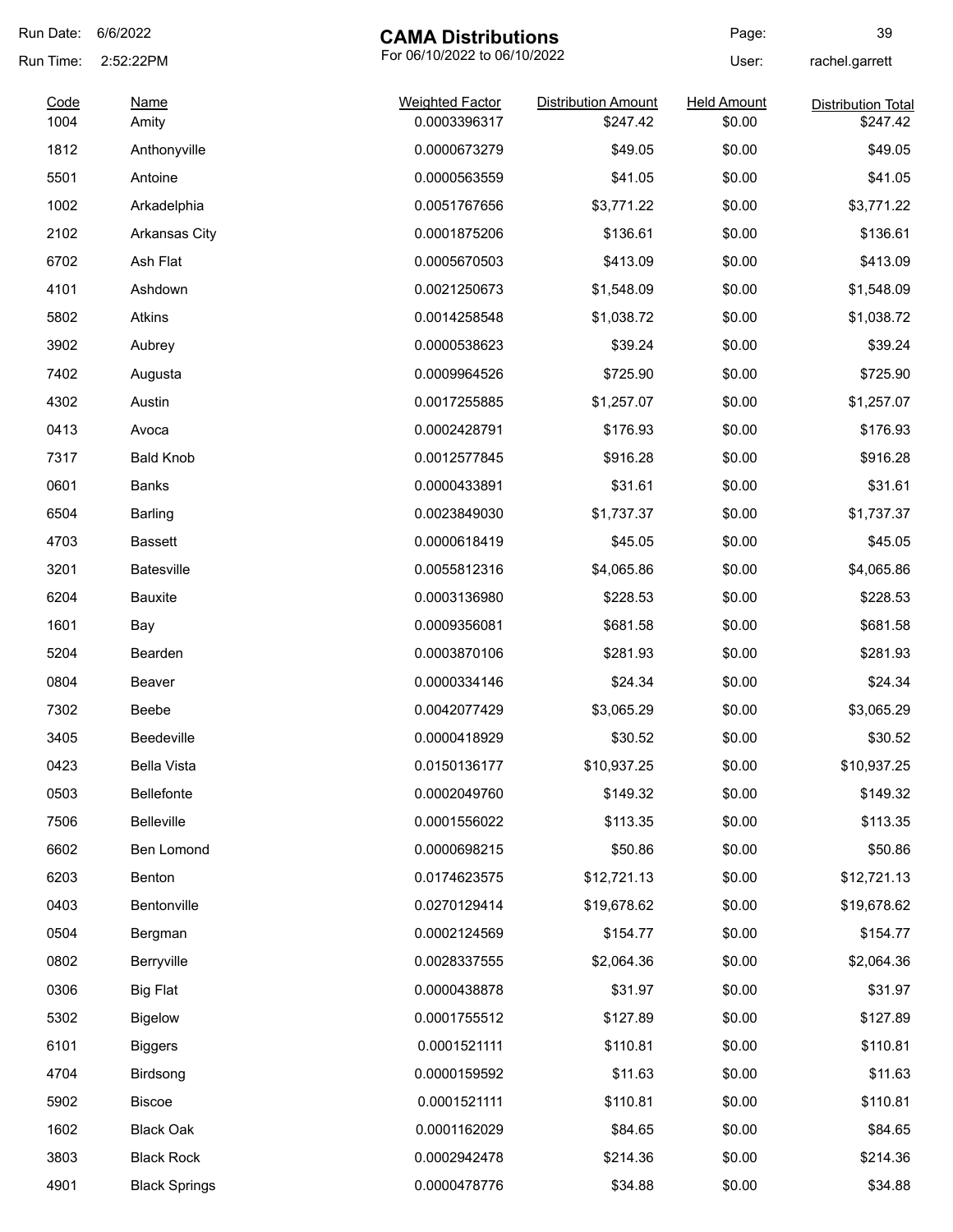| Run Date:    | 6/6/2022                      | <b>CAMA Distributions</b>              |                                        | Page:                        | 40                                    |
|--------------|-------------------------------|----------------------------------------|----------------------------------------|------------------------------|---------------------------------------|
| Run Time:    | 2:52:22PM                     | For 06/10/2022 to 06/10/2022           |                                        | User:                        | rachel.garrett                        |
| Code<br>2902 | <b>Name</b><br><b>Blevins</b> | <b>Weighted Factor</b><br>0.0001436328 | <b>Distribution Amount</b><br>\$104.63 | <b>Held Amount</b><br>\$0.00 | <b>Distribution Total</b><br>\$104.63 |
| 0805         | <b>Blue Eye</b>               | 0.0000229414                           | \$16.71                                | \$0.00                       | \$16.71                               |
| 4201         | <b>Blue Mountain</b>          | 0.0000438878                           | \$31.97                                | \$0.00                       | \$31.97                               |
| 5002         |                               | 0.0000588496                           | \$42.87                                | \$0.00                       | \$42.87                               |
|              | <b>Bluff City</b>             |                                        |                                        |                              |                                       |
| 4705         | <b>Blytheville</b>            | 0.0066859075                           | \$4,870.61                             | \$0.00                       | \$4,870.61                            |
| 5003         | <b>Bodcaw</b>                 | 0.0000603457                           | \$43.96                                | \$0.00                       | \$43.96                               |
| 6506         | Bonanza                       | 0.0002927516                           | \$213.27                               | \$0.00                       | \$213.27                              |
| 1603         | Bono                          | 0.0012014285                           | \$875.23                               | \$0.00                       | \$875.23                              |
| 4210         | <b>Booneville</b>             | 0.0018996436                           | \$1,383.87                             | \$0.00                       | \$1,383.87                            |
| 7303         | <b>Bradford</b>               | 0.0003381356                           | \$246.33                               | \$0.00                       | \$246.33                              |
| 3701         | <b>Bradley</b>                | 0.0002019836                           | \$147.14                               | \$0.00                       | \$147.14                              |
| 2402         | <b>Branch</b>                 | 0.0001476226                           | \$107.54                               | \$0.00                       | \$107.54                              |
| 0309         | <b>Briarcliff</b>             | 0.0001176991                           | \$85.74                                | \$0.00                       | \$85.74                               |
| 4802         | <b>Brinkley</b>               | 0.0013465575                           | \$980.95                               | \$0.00                       | \$980.95                              |
| 1604         | <b>Brookland</b>              | 0.0020268184                           | \$1,476.51                             | \$0.00                       | \$1,476.51                            |
| 6201         | <b>Bryant</b>                 | 0.0103051549                           | \$7,507.19                             | \$0.00                       | \$7,507.19                            |
| 3703         | <b>Buckner</b>                | 0.0000822896                           | \$59.95                                | \$0.00                       | \$59.95                               |
| 4501         | <b>Bull Shoals</b>            | 0.0009735112                           | \$709.19                               | \$0.00                       | \$709.19                              |
| 4706         | <b>Burdette</b>               | 0.0000698215                           | \$50.86                                | \$0.00                       | \$50.86                               |
| 4311         | Cabot                         | 0.0132506248                           | \$9,652.93                             | \$0.00                       | \$9,652.93                            |
| 1001         | Caddo Valley                  | 0.0002967414                           | \$216.17                               | \$0.00                       | \$216.17                              |
| 6806         | Caldwell                      | 0.0002249250                           | \$163.86                               | \$0.00                       | \$163.86                              |
| 5004         | Cale                          | 0.0000364069                           | \$26.52                                | \$0.00                       | \$26.52                               |
| 3303         | Calico Rock                   | 0.0004428678                           | \$322.62                               | \$0.00                       | \$322.62                              |
| 7001         | Calion                        | 0.0002139530                           | \$155.86                               | \$0.00                       | \$155.86                              |
| 5201         | Camden                        | 0.0052924698                           | \$3,855.50                             | \$0.00                       | \$3,855.50                            |
| 6003         | Cammack Village               | 0.0003880081                           | \$282.66                               | \$0.00                       | \$282.66                              |
| 3406         | <b>Campbell Station</b>       | 0.0001157042                           | \$84.29                                | \$0.00                       | \$84.29                               |
| 1605         | Caraway                       | 0.0005650554                           | \$411.64                               | \$0.00                       | \$411.64                              |
| 4304         | Carlisle                      | 0.0010139079                           | \$738.62                               | \$0.00                       | \$738.62                              |
| 2003         | Carthage                      | 0.0001107170                           | \$80.66                                | \$0.00                       | \$80.66                               |
| 5303         | Casa                          | 0.0000598470                           | \$43.60                                | \$0.00                       | \$43.60                               |
| 1606         | Cash                          | 0.0001396430                           | \$101.73                               | \$0.00                       | \$101.73                              |
| 4203         | Caulksville                   | 0.0000768037                           | \$55.95                                | \$0.00                       | \$55.95                               |
| 6703         | Cave City                     | 0.0009585495                           | \$698.29                               | \$0.00                       | \$698.29                              |
| 0411         | Cave Springs                  | 0.0027404939                           | \$1,996.42                             | \$0.00                       | \$1,996.42                            |
| 1710         | Cedarville                    | 0.0007101844                           | \$517.36                               | \$0.00                       | \$517.36                              |
| 0409         | Centerton                     | 0.0088733154                           | \$6,464.11                             | \$0.00                       | \$6,464.11                            |
| 6507         | Central City                  | 0.0002299122                           | \$167.49                               | \$0.00                       | \$167.49                              |
|              |                               |                                        |                                        |                              |                                       |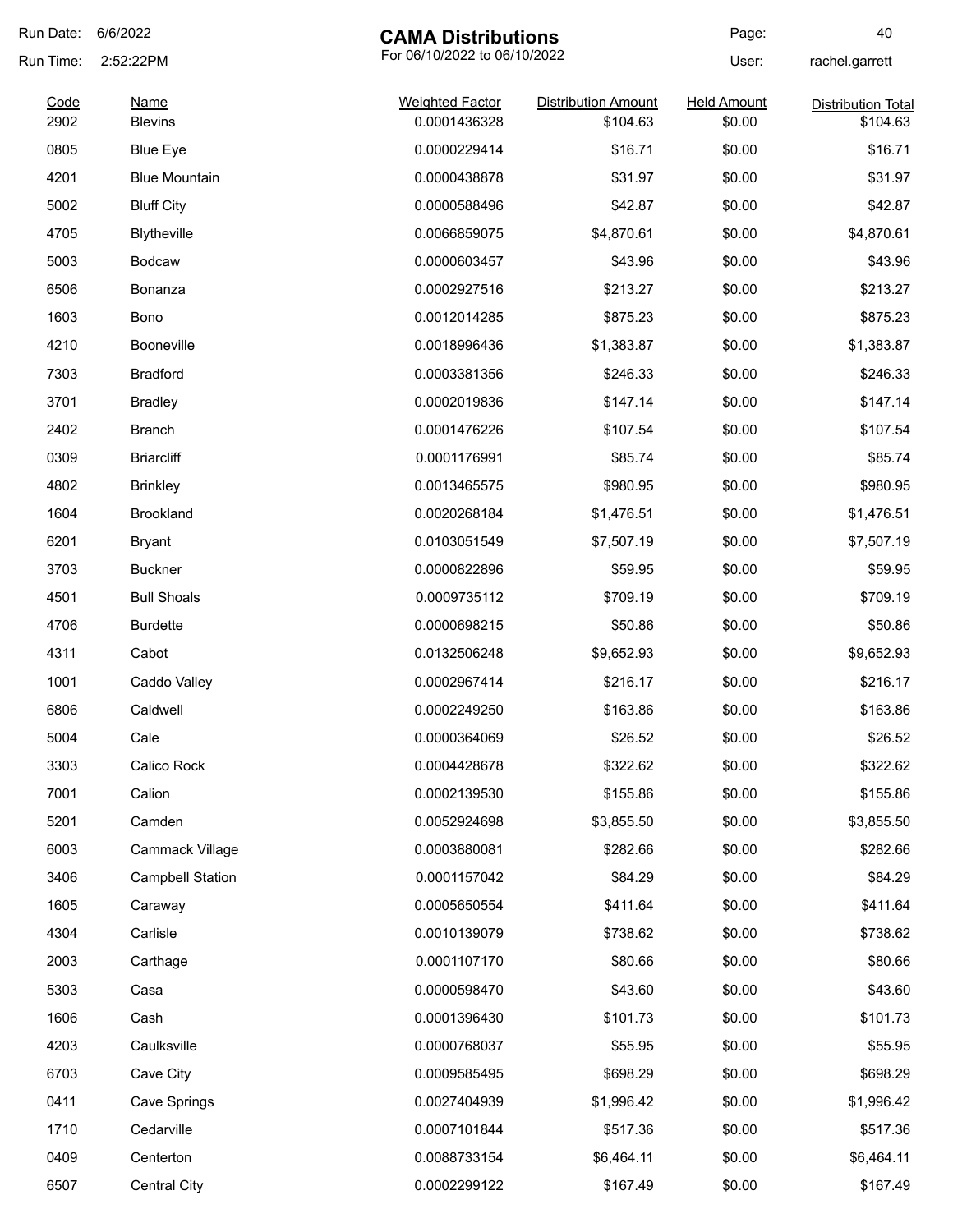| Run Date:    | 6/6/2022                  | <b>CAMA Distributions</b>              |                                        | Page:                        | 41                                    |
|--------------|---------------------------|----------------------------------------|----------------------------------------|------------------------------|---------------------------------------|
| Run Time:    | 2:52:22PM                 | For 06/10/2022 to 06/10/2022           |                                        | User:<br>rachel.garrett      |                                       |
| Code<br>2405 | <b>Name</b><br>Charleston | <b>Weighted Factor</b><br>0.0012907003 | <b>Distribution Amount</b><br>\$940.26 | <b>Held Amount</b><br>\$0.00 | <b>Distribution Total</b><br>\$940.26 |
| 6708         | Cherokee Village          | 0.0023839055                           | \$1,736.65                             | \$0.00                       | \$1,736.65                            |
| 1901         | <b>Cherry Valley</b>      | 0.0002867669                           | \$208.91                               | \$0.00                       | \$208.91                              |
| 1708         | Chester                   | 0.0000718164                           | \$52.32                                | \$0.00                       | \$52.32                               |
| 5205         | Chidester                 | 0.0001261774                           | \$91.92                                | \$0.00                       | \$91.92                               |
| 4801         | Clarendon                 | 0.0007610544                           | \$554.42                               | \$0.00                       | \$554.42                              |
| 1813         | Clarkedale                | 0.0001675716                           | \$122.07                               | \$0.00                       | \$122.07                              |
| 3601         | Clarksville               | 0.0046785393                           | \$3,408.26                             | \$0.00                       | \$3,408.26                            |
| 7103         | Clinton                   | 0.0012513010                           | \$911.56                               | \$0.00                       | \$911.56                              |
| 3602         | Coal Hill                 | 0.0004089545                           | \$297.92                               | \$0.00                       | \$297.92                              |
| 6807         | Colt                      | 0.0001461264                           | \$106.45                               | \$0.00                       | \$106.45                              |
| 1201         | Concord                   | 0.0000947578                           | \$69.03                                | \$0.00                       | \$69.03                               |
| 2301         | Conway                    | 0.0319852298                           | \$23,300.88                            | \$0.00                       | \$23,300.88                           |
| 1101         | Corning                   | 0.0016093856                           | \$1,172.42                             | \$0.00                       | \$1,172.42                            |
| 0302         | Cotter                    | 0.0004418704                           | \$321.90                               | \$0.00                       | \$321.90                              |
| 7401         | <b>Cotton Plant</b>       | 0.0002638255                           | \$192.19                               | \$0.00                       | \$192.19                              |
| 5702         | Cove                      | 0.0001590933                           | \$115.90                               | \$0.00                       | \$115.90                              |
| 4305         | Coy                       | 0.0000433891                           | \$31.61                                | \$0.00                       | \$31.61                               |
| 1804         | Crawfordsville            | 0.0002304110                           | \$167.85                               | \$0.00                       | \$167.85                              |
| 0201         | Crossett                  | 0.0024048520                           | \$1,751.91                             | \$0.00                       | \$1,751.91                            |
| 3203         | Cushman                   | 0.0002159479                           | \$157.32                               | \$0.00                       | \$157.32                              |
| 5502         | Daisy                     | 0.0000438878                           | \$31.97                                | \$0.00                       | \$31.97                               |
| 7102         | Damascus                  | 0.0001905130                           | \$138.79                               | \$0.00                       | \$138.79                              |
| 7504         | Danville                  | 0.0010114143                           | \$736.80                               | \$0.00                       | \$736.80                              |
| 7502         | Dardanelle                | 0.0022527409                           | \$1,641.10                             | \$0.00                       | \$1,641.10                            |
| 1104         | Datto                     | 0.0000324171                           | \$23.62                                | \$0.00                       | \$23.62                               |
| 0405         | Decatur                   | 0.0008842394                           | \$644.16                               | \$0.00                       | \$644.16                              |
| 2801         | Delaplaine                | 0.0000319184                           | \$23.25                                | \$0.00                       | \$23.25                               |
| 5503         | Delight                   | 0.0001436328                           | \$104.63                               | \$0.00                       | \$104.63                              |
| 4707         | Dell                      | 0.0000967527                           | \$70.48                                | \$0.00                       | \$70.48                               |
| 2406         | Denning                   | 0.0000997450                           | \$72.66                                | \$0.00                       | \$72.66                               |
| 6601         | DeQueen                   | 0.0030447162                           | \$2,218.04                             | \$0.00                       | \$2,218.04                            |
| 0903         | Dermott                   | 0.0010079232                           | \$734.26                               | \$0.00                       | \$734.26                              |
| 5903         | Des Arc                   | 0.0009500711                           | \$692.12                               | \$0.00                       | \$692.12                              |
| 5904         | DeValls Bluff             | 0.0002593370                           | \$188.92                               | \$0.00                       | \$188.92                              |
| 0102         | DeWitt                    | 0.0015241036                           | \$1,110.29                             | \$0.00                       | \$1,110.29                            |
| 0515         | Diamond City              | 0.0003775348                           | \$275.03                               | \$0.00                       | \$275.03                              |
| 3407         | Diaz                      | 0.0006104394                           | \$444.70                               | \$0.00                       | \$444.70                              |
| 3102         | <b>Dierks</b>             | 0.0004568321                           | \$332.80                               | \$0.00                       | \$332.80                              |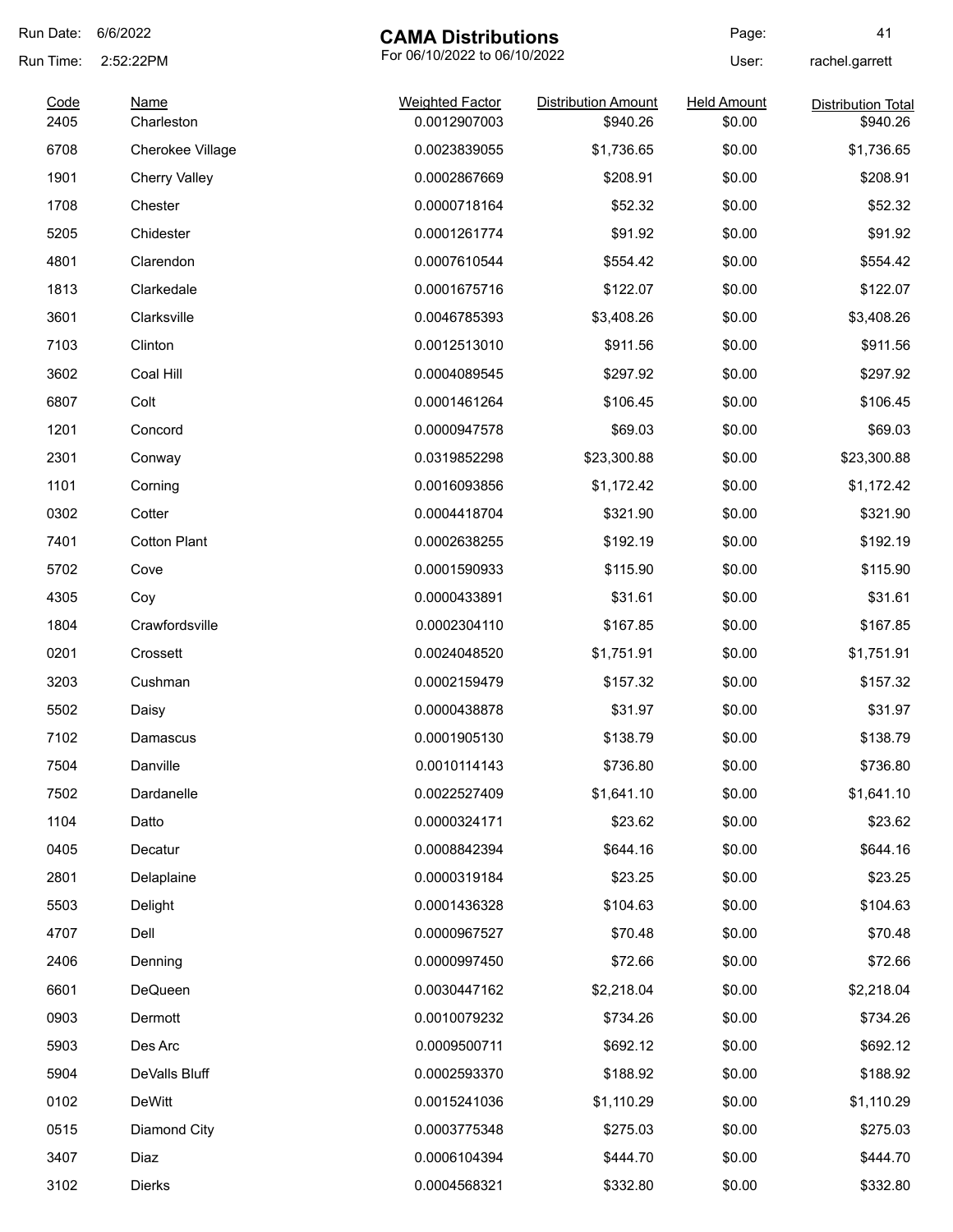| Run Date:    | 6/6/2022                 | <b>CAMA Distributions</b>              |                                       | Page:                        | 42                                   |
|--------------|--------------------------|----------------------------------------|---------------------------------------|------------------------------|--------------------------------------|
| Run Time:    | 2:52:22PM                | For 06/10/2022 to 06/10/2022           |                                       | User:                        | rachel.garrett                       |
| Code<br>3004 | <b>Name</b><br>Donaldson | <b>Weighted Factor</b><br>0.0001371494 | <b>Distribution Amount</b><br>\$99.91 | <b>Held Amount</b><br>\$0.00 | <b>Distribution Total</b><br>\$99.91 |
| 5803         | Dover                    | 0.0006667953                           | \$485.75                              | \$0.00                       | \$485.75                             |
| 2103         | Dumas                    | 0.0019953988                           | \$1,453.63                            | \$0.00                       | \$1,453.63                           |
| 1707         | Dyer                     | 0.0003850157                           | \$280.48                              | \$0.00                       | \$280.48                             |
| 4708         | <b>Dyess</b>             | 0.0001690678                           | \$123.16                              | \$0.00                       | \$123.16                             |
| 1803         | Earle                    | 0.0009131655                           | \$665.23                              | \$0.00                       | \$665.23                             |
| 5203         | East Camden              | 0.0003979826                           | \$289.93                              | \$0.00                       | \$289.93                             |
| 1805         | Edmondson                | 0.0001211902                           | \$88.29                               | \$0.00                       | \$88.29                              |
| 1607         | Egypt                    | 0.0000563559                           | \$41.05                               | \$0.00                       | \$41.05                              |
| 7002         | El Dorado                | 0.0088553613                           | \$6,451.03                            | \$0.00                       | \$6,451.03                           |
| 5401         | Elaine                   | 0.0002538510                           | \$184.93                              | \$0.00                       | \$184.93                             |
| 7202         | Elkins                   | 0.0017964075                           | \$1,308.66                            | \$0.00                       | \$1,308.66                           |
| 7203         | Elm Springs              | 0.0011774897                           | \$857.79                              | \$0.00                       | \$857.79                             |
| 1401         | Emerson                  | 0.0001461264                           | \$106.45                              | \$0.00                       | \$106.45                             |
| 5005         | Emmet                    | 0.0002069709                           | \$150.78                              | \$0.00                       | \$150.78                             |
| 4306         | England                  | 0.0012353418                           | \$899.93                              | \$0.00                       | \$899.93                             |
| 2306         | Enola                    | 0.0001585946                           | \$115.53                              | \$0.00                       | \$115.53                             |
| 4717         | Etowah                   | 0.0001266762                           | \$92.28                               | \$0.00                       | \$92.28                              |
| 0902         | Eudora                   | 0.0008617968                           | \$627.81                              | \$0.00                       | \$627.81                             |
| 0801         | Eureka Springs           | 0.0010802384                           | \$786.94                              | \$0.00                       | \$786.94                             |
| 6704         | <b>Evening Shade</b>     | 0.0002094645                           | \$152.59                              | \$0.00                       | \$152.59                             |
| 0506         | Everton                  | 0.0000518674                           | \$37.78                               | \$0.00                       | \$37.78                              |
| 7104         | <b>Fairfield Bay</b>     | 0.0010513123                           | \$765.87                              | \$0.00                       | \$765.87                             |
| 4806         | Fargo                    | 0.0000284273                           | \$20.71                               | \$0.00                       | \$20.71                              |
| 7216         | Farmington               | 0.0037823305                           | \$2,755.39                            | \$0.00                       | \$2,755.39                           |
| 7214         | Fayetteville             | 0.0468547159                           | \$34,133.13                           | \$0.00                       | \$34,133.13                          |
| 7003         | Felsenthal               | 0.0000423916                           | \$30.88                               | \$0.00                       | \$30.88                              |
| 6902         | <b>Fifty Six</b>         | 0.0000787986                           | \$57.40                               | \$0.00                       | \$57.40                              |
| 5602         | Fisher                   | 0.0000897705                           | \$65.40                               | \$0.00                       | \$65.40                              |
| 4502         | Flippin                  | 0.0006707851                           | \$488.66                              | \$0.00                       | \$488.66                             |
| 2002         | Fordyce                  | 0.0016936701                           | \$1,233.82                            | \$0.00                       | \$1,233.82                           |
| 4107         | Foreman                  | 0.0004872543                           | \$354.96                              | \$0.00                       | \$354.96                             |
| 6802         | <b>Forrest City</b>      | 0.0064909060                           | \$4,728.55                            | \$0.00                       | \$4,728.55                           |
| 6501         | Fort Smith               | 0.0444573448                           | \$32,386.68                           | \$0.00                       | \$32,386.68                          |
| 4602         | Fouke                    | 0.0004029698                           | \$293.56                              | \$0.00                       | \$293.56                             |
| 0202         | Fountain Hill            | 0.0000538623                           | \$39.24                               | \$0.00                       | \$39.24                              |
| 2605         | Fountain Lake            | 0.0002368944                           | \$172.57                              | \$0.00                       | \$172.57                             |
| 5304         | Fourche                  | 0.0000279286                           | \$20.35                               | \$0.00                       | \$20.35                              |
| 3305         | Franklin                 | 0.0000952565                           | \$69.39                               | \$0.00                       | \$69.39                              |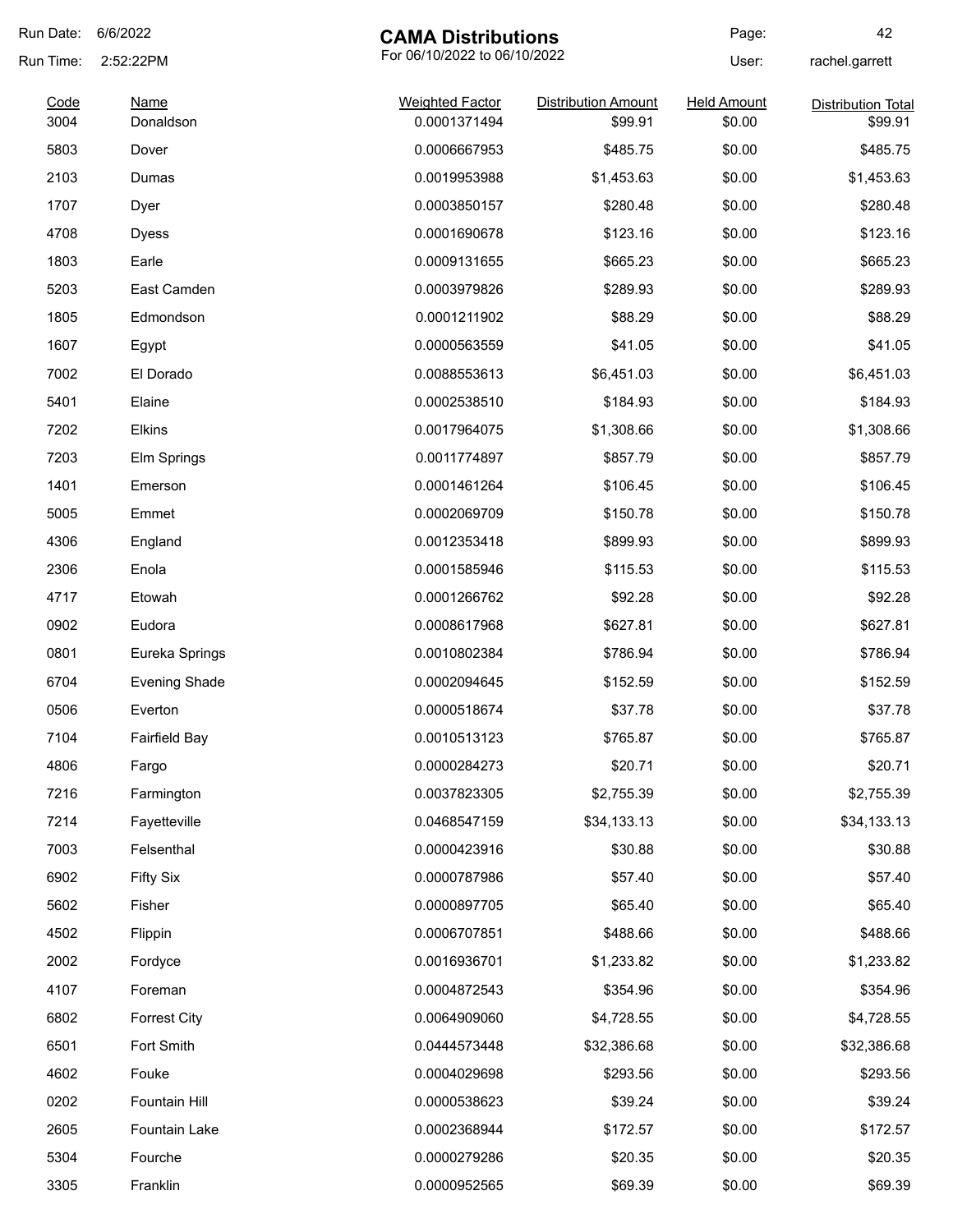| Run Date: | 6/6/2022            | <b>CAMA Distributions</b>    |                            | Page:              | 43                        |
|-----------|---------------------|------------------------------|----------------------------|--------------------|---------------------------|
| Run Time: | 2:52:22PM           | For 06/10/2022 to 06/10/2022 |                            |                    | rachel.garrett            |
| Code      | <b>Name</b>         | <b>Weighted Factor</b>       | <b>Distribution Amount</b> | <b>Held Amount</b> | <b>Distribution Total</b> |
| 3005      | Friendship          | 0.0000787986                 | \$57.40                    | \$0.00             | \$57.40                   |
| 2904      | Fulton              | 0.0000573534                 | \$41.78                    | \$0.00             | \$41.78                   |
| 0414      | Garfield            | 0.0002957439                 | \$215.45                   | \$0.00             | \$215.45                  |
| 4601      | Garland             | 0.0000972514                 | \$70.85                    | \$0.00             | \$70.85                   |
| 7306      | Garner              | 0.0001052310                 | \$76.66                    | \$0.00             | \$76.66                   |
| 0303      | Gassville           | 0.0010827320                 | \$788.76                   | \$0.00             | \$788.76                  |
| 0415      | Gateway             | 0.0002174441                 | \$158.41                   | \$0.00             | \$158.41                  |
| 0406      | Gentry              | 0.0018901678                 | \$1,376.97                 | \$0.00             | \$1,376.97                |
| 7307      | Georgetown          | 0.0000403967                 | \$29.43                    | \$0.00             | \$29.43                   |
| 6401      | Gilbert             | 0.0000129669                 | \$9.45                     | \$0.00             | \$9.45                    |
| 0104      | Gillett             | 0.0002812809                 | \$204.91                   | \$0.00             | \$204.91                  |
| 6603      | Gillham             | 0.0000782998                 | \$57.04                    | \$0.00             | \$57.04                   |
| 1806      | Gilmore             | 0.0000877756                 | \$63.94                    | \$0.00             | \$63.94                   |
| 5504      | Glenwood            | 0.0010313633                 | \$751.34                   | \$0.00             | \$751.34                  |
| 7205      | Goshen              | 0.0010483200                 | \$763.69                   | \$0.00             | \$763.69                  |
| 4709      | Gosnell             | 0.0014512898                 | \$1,057.25                 | \$0.00             | \$1,057.25                |
| 4002      | Gould               | 0.0003306547                 | \$240.88                   | \$0.00             | \$240.88                  |
| 4003      | Grady               | 0.0001521111                 | \$110.81                   | \$0.00             | \$110.81                  |
| 5703      | Grannis             | 0.0002473676                 | \$180.20                   | \$0.00             | \$180.20                  |
| 0407      | Gravette            | 0.0017689776                 | \$1,288.68                 | \$0.00             | \$1,288.68                |
| 0803      | Green Forest        | 0.0014822107                 | \$1,079.77                 | \$0.00             | \$1,079.77                |
| 2303      | Greenbrier          | 0.0028462236                 | \$2,073.44                 | \$0.00             | \$2,073.44                |
| 7206      | Greenland           | 0.0006049534                 | \$440.70                   | \$0.00             | \$440.70                  |
| 1105      | Greenway            | 0.0000867782                 | \$63.22                    | \$0.00             | \$63.22                   |
| 6505      | Greenwood           | 0.0047458672                 | \$3,457.31                 | \$0.00             | \$3,457.31                |
| 1202      | <b>Greers Ferry</b> | 0.0004094532                 | \$298.28                   | \$0.00             | \$298.28                  |
| 7308      | Griffithville       | 0.0000773024                 | \$56.31                    | \$0.00             | \$56.31                   |
| 3403      | Grubbs              | 0.0001501162                 | \$109.36                   | \$0.00             | \$109.36                  |
| 3307      | Guion               | 0.0000339133                 | \$24.71                    | \$0.00             | \$24.71                   |
| 1005      | <b>Gum Springs</b>  | 0.0000453840                 | \$33.06                    | \$0.00             | \$33.06                   |
| 1003      | Gurdon              | 0.0009176540                 | \$668.50                   | \$0.00             | \$668.50                  |
| 2307      | Guy                 | 0.0003750412                 | \$273.21                   | \$0.00             | \$273.21                  |
| 6509      | Hackett             | 0.0003910004                 | \$284.84                   | \$0.00             | \$284.84                  |
| 0203      | Hamburg             | 0.0012647666                 | \$921.37                   | \$0.00             | \$921.37                  |
| 0701      | Hampton             | 0.0005889942                 | \$429.08                   | \$0.00             | \$429.08                  |
| 6701      | Hardy               | 0.0003705527                 | \$269.94                   | \$0.00             | \$269.94                  |
| 0702      | Harrell             | 0.0001047323                 | \$76.30                    | \$0.00             | \$76.30                   |
| 5603      | Harrisburg          | 0.0011031797                 | \$803.65                   | \$0.00             | \$803.65                  |
|           |                     | 0.0065178371                 |                            |                    |                           |
| 0512      | Harrison            |                              | \$4,748.17                 | \$0.00             | \$4,748.17                |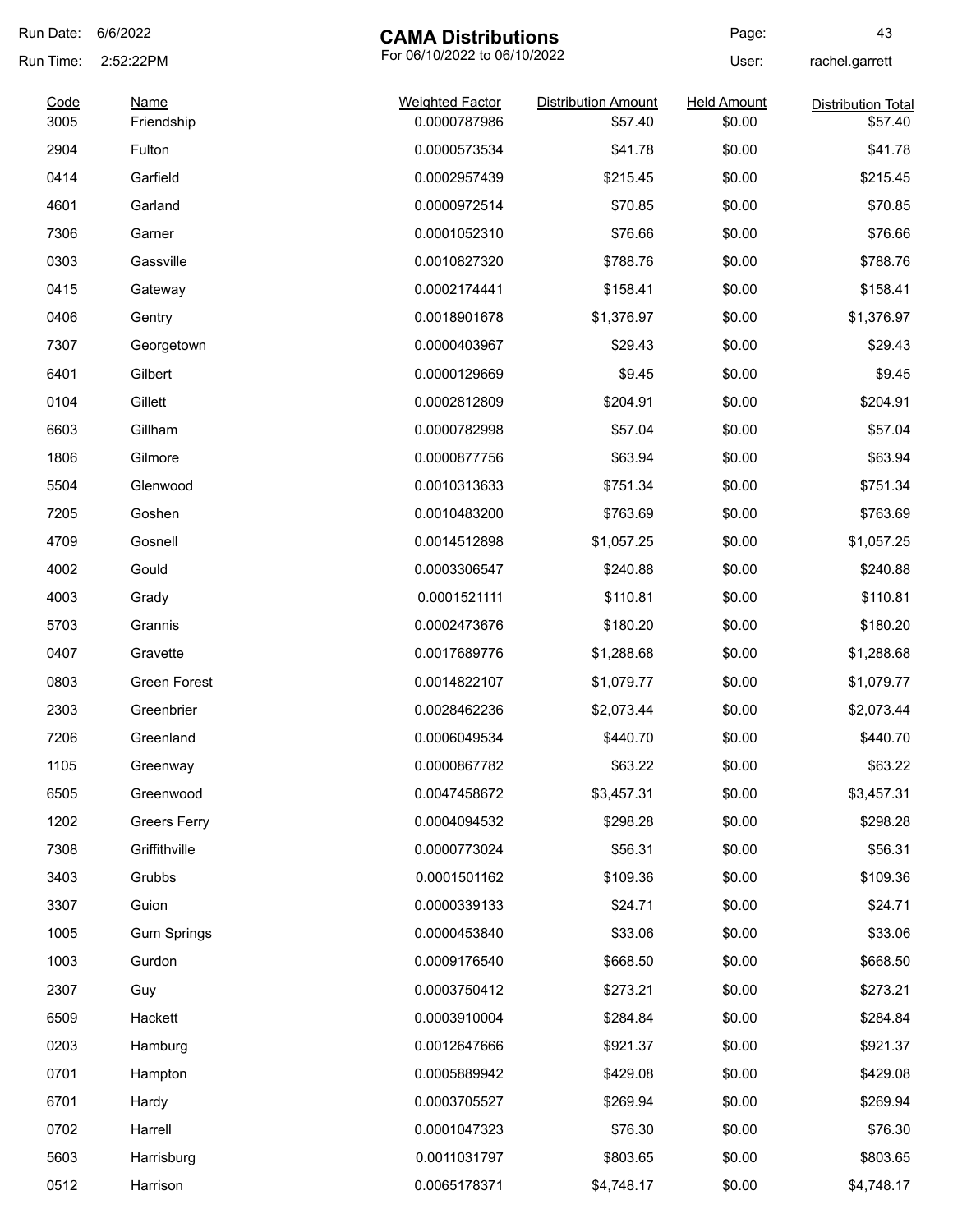| Run Date:    | 6/6/2022                | <b>CAMA Distributions</b>              |                                        | Page:                        | 44                                    |
|--------------|-------------------------|----------------------------------------|----------------------------------------|------------------------------|---------------------------------------|
| Run Time:    | 2:52:22PM               | For 06/10/2022 to 06/10/2022           |                                        | User:                        | rachel.garrett                        |
| Code<br>6510 | <b>Name</b><br>Hartford | <b>Weighted Factor</b><br>0.0002488638 | <b>Distribution Amount</b><br>\$181.29 | <b>Held Amount</b><br>\$0.00 | <b>Distribution Total</b><br>\$181.29 |
| 3603         | Hartman                 | 0.0002573421                           | \$187.47                               | \$0.00                       | \$187.47                              |
| 6205         | Haskell                 | 0.0019729561                           | \$1,437.28                             | \$0.00                       | \$1,437.28                            |
| 5704         | Hatfield                | 0.0001720601                           | \$125.34                               | \$0.00                       | \$125.34                              |
| 7507         | Havana                  | 0.0001191953                           | \$86.83                                | \$0.00                       | \$86.83                               |
| 3903         | Haynes                  | 0.0000608445                           | \$44.32                                | \$0.00                       | \$44.32                               |
| 5901         | Hazen                   | 0.0007386117                           | \$538.07                               | \$0.00                       | \$538.07                              |
| 1203         | <b>Heber Springs</b>    | 0.0034756146                           | \$2,531.95                             | \$0.00                       | \$2,531.95                            |
| 5804         | Hector                  | 0.0002049760                           | \$149.32                               | \$0.00                       | \$149.32                              |
| 5407         | Helena-West Helena      | 0.0047473634                           | \$3,458.40                             | \$0.00                       | \$3,458.40                            |
| 0602         | Hermitage               | 0.0002618306                           | \$190.74                               | \$0.00                       | \$190.74                              |
| 1902         | <b>Hickory Ridge</b>    | 0.0001137093                           | \$82.84                                | \$0.00                       | \$82.84                               |
| 1204         | Higden                  | 0.0000568547                           | \$41.42                                | \$0.00                       | \$41.42                               |
| 7309         | Higginson               | 0.0003516011                           | \$256.14                               | \$0.00                       | \$256.14                              |
| 0416         | Highfill                | 0.0007914766                           | \$576.58                               | \$0.00                       | \$576.58                              |
| 6709         | Highland                | 0.0004897480                           | \$356.78                               | \$0.00                       | \$356.78                              |
| 4402         | Hindsville              | 0.0000448853                           | \$32.70                                | \$0.00                       | \$32.70                               |
| 0814         | Holiday Island          | 0.0011964413                           | \$871.59                               | \$0.00                       | \$871.59                              |
| 2313         | Holland                 | 0.0002922529                           | \$212.90                               | \$0.00                       | \$212.90                              |
| 4803         | <b>Holly Grove</b>      | 0.0002294135                           | \$167.13                               | \$0.00                       | \$167.13                              |
| 2901         | Hope                    | 0.0044645863                           | \$3,252.40                             | \$0.00                       | \$3,252.40                            |
| 6604         | Horatio                 | 0.0004588270                           | \$334.25                               | \$0.00                       | \$334.25                              |
| 3301         | Horseshoe Bend          | 0.0012168890                           | \$886.49                               | \$0.00                       | \$886.49                              |
| 1807         | Horseshoe Lake          | 0.0001316634                           | \$95.92                                | \$0.00                       | \$95.92                               |
| 2601         | <b>Hot Springs</b>      | 0.0189166396                           | \$13,780.56                            | \$0.00                       | \$13,780.56                           |
| 5305         | Houston                 | 0.0000713177                           | \$51.95                                | \$0.00                       | \$51.95                               |
| 3805         | Hoxie                   | 0.0012956876                           | \$943.89                               | \$0.00                       | \$943.89                              |
| 6801         | Hughes                  | 0.0005266536                           | \$383.66                               | \$0.00                       | \$383.66                              |
| 4307         | Humnoke                 | 0.0001092208                           | \$79.57                                | \$0.00                       | \$79.57                               |
| 0103         | Humphrey                | 0.0002309097                           | \$168.22                               | \$0.00                       | \$168.22                              |
| 7403         | Hunter                  | 0.0000513687                           | \$37.42                                | \$0.00                       | \$37.42                               |
| 6502         | Huntington              | 0.0002443753                           | \$178.02                               | \$0.00                       | \$178.02                              |
| 4401         | Huntsville              | 0.0014358293                           | \$1,045.99                             | \$0.00                       | \$1,045.99                            |
| 7004         | Huttig                  | 0.0002234288                           | \$162.77                               | \$0.00                       | \$162.77                              |
| 3806         | Imboden                 | 0.0003191840                           | \$232.52                               | \$0.00                       | \$232.52                              |
| 3408         | Jacksonport             | 0.0000748088                           | \$54.50                                | \$0.00                       | \$54.50                               |
| 6004         | Jacksonville            | 0.0147009171                           | \$10,709.45                            | \$0.00                       | \$10,709.45                           |
| 5101         | Jasper                  | 0.0002728026                           | \$198.73                               | \$0.00                       | \$198.73                              |
| 1808         | Jennette                | 0.0000588496                           | \$42.87                                | \$0.00                       | \$42.87                               |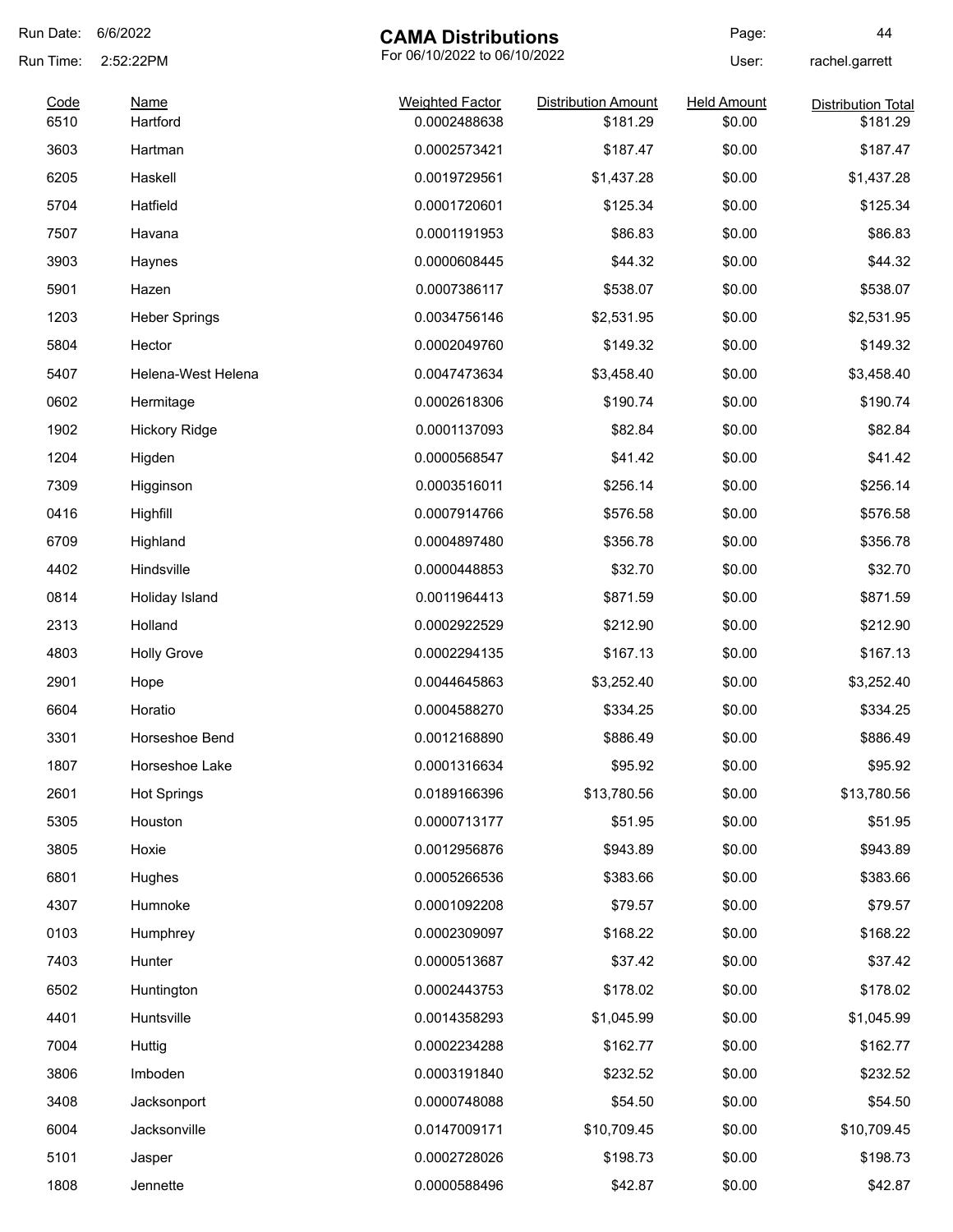| Run Date:    | 6/6/2022               | <b>CAMA Distributions</b>              |                                       | Page:                        | 45                                   |
|--------------|------------------------|----------------------------------------|---------------------------------------|------------------------------|--------------------------------------|
| Run Time:    | 2:52:22PM              | For 06/10/2022 to 06/10/2022           |                                       | User:                        | rachel.garrett                       |
| Code<br>1809 | <b>Name</b><br>Jericho | <b>Weighted Factor</b><br>0.0000488751 | <b>Distribution Amount</b><br>\$35.60 | <b>Held Amount</b><br>\$0.00 | <b>Distribution Total</b><br>\$35.60 |
|              |                        |                                        |                                       |                              |                                      |
| 7207         | Johnson                | 0.0017998986                           | \$1,311.21                            | \$0.00                       | \$1,311.21                           |
| 4710         | Joiner                 | 0.0002483651                           | \$180.93                              | \$0.00                       | \$180.93                             |
| 1611         | Jonesboro              | 0.0391878163                           | \$28,547.88                           | \$0.00                       | \$28,547.88                          |
| 7310         | Judsonia               | 0.0009246362                           | \$673.59                              | \$0.00                       | \$673.59                             |
| 7005         | Junction City          | 0.0002508587                           | \$182.75                              | \$0.00                       | \$182.75                             |
| 4702         | Keiser                 | 0.0003745425                           | \$272.85                              | \$0.00                       | \$272.85                             |
| 7305         | Kensett                | 0.0006982150                           | \$508.64                              | \$0.00                       | \$508.64                             |
| 4308         | Keo                    | 0.0001032361                           | \$75.21                               | \$0.00                       | \$75.21                              |
| 1705         | Kibler                 | 0.0005012186                           | \$365.13                              | \$0.00                       | \$365.13                             |
| 1302         | Kingsland              | 0.0001730576                           | \$126.07                              | \$0.00                       | \$126.07                             |
| 1106         | Knobel                 | 0.0000733126                           | \$53.41                               | \$0.00                       | \$53.41                              |
| 3604         | Knoxville              | 0.0003291585                           | \$239.79                              | \$0.00                       | \$239.79                             |
| 2802         | Lafe                   | 0.0002084671                           | \$151.87                              | \$0.00                       | \$151.87                             |
| 3904         | LaGrange               | 0.0000259337                           | \$18.89                               | \$0.00                       | \$18.89                              |
| 1609         | Lake City              | 0.0011600344                           | \$845.07                              | \$0.00                       | \$845.07                             |
| 5403         | Lake View              | 0.0001630831                           | \$118.80                              | \$0.00                       | \$118.80                             |
| 0901         | Lake Village           | 0.0010298671                           | \$750.25                              | \$0.00                       | \$750.25                             |
| 0305         | Lakeview               | 0.0003865119                           | \$281.57                              | \$0.00                       | \$281.57                             |
| 3605         | Lamar                  | 0.0008573083                           | \$624.54                              | \$0.00                       | \$624.54                             |
| 6511         | Lavaca                 | 0.0012218763                           | \$890.12                              | \$0.00                       | \$890.12                             |
| 4711         | Leachville             | 0.0010169003                           | \$740.80                              | \$0.00                       | \$740.80                             |
| 0507         | Lead Hill              | 0.0001366507                           | \$99.55                               | \$0.00                       | \$99.55                              |
| 2703         | Leola                  | 0.0002294135                           | \$167.13                              | \$0.00                       | \$167.13                             |
| 5601         | Lepanto                | 0.0008637917                           | \$629.26                              | \$0.00                       | \$629.26                             |
| 6402         | Leslie                 | 0.0001870219                           | \$136.24                              | \$0.00                       | \$136.24                             |
| 7311         | Letona                 | 0.0001196940                           | \$87.20                               | \$0.00                       | \$87.20                              |
| 3704         | Lewisville             | 0.0004563334                           | \$332.43                              | \$0.00                       | \$332.43                             |
|              |                        |                                        |                                       |                              |                                      |
| 5404         | Lexa                   | 0.0001032361                           | \$75.21                               | \$0.00                       | \$75.21                              |
| 7215         | Lincoln                | 0.0011440752                           | \$833.45                              | \$0.00                       | \$833.45                             |
| 0417         | Little Flock           | 0.0015236049                           | \$1,109.93                            | \$0.00                       | \$1,109.93                           |
| 6005         | Little Rock            | 0.1010371984                           | \$73,604.46                           | \$0.00                       | \$73,604.46                          |
| 6605         | Lockesburg             | 0.0002962427                           | \$215.81                              | \$0.00                       | \$215.81                             |
| 5805         | London                 | 0.0004668066                           | \$340.06                              | \$0.00                       | \$340.06                             |
| 4309         | Lonoke                 | 0.0021325481                           | \$1,553.54                            | \$0.00                       | \$1,553.54                           |
| 2602         | Lonsdale               | 0.0000513687                           | \$37.42                               | \$0.00                       | \$37.42                              |
| 5206         | Louann                 | 0.0000763049                           | \$55.59                               | \$0.00                       | \$55.59                              |
| 0408         | Lowell                 | 0.0049069554                           | \$3,574.66                            | \$0.00                       | \$3,574.66                           |
| 4712         | Luxora                 | 0.0004697990                           | \$342.24                              | \$0.00                       | \$342.24                             |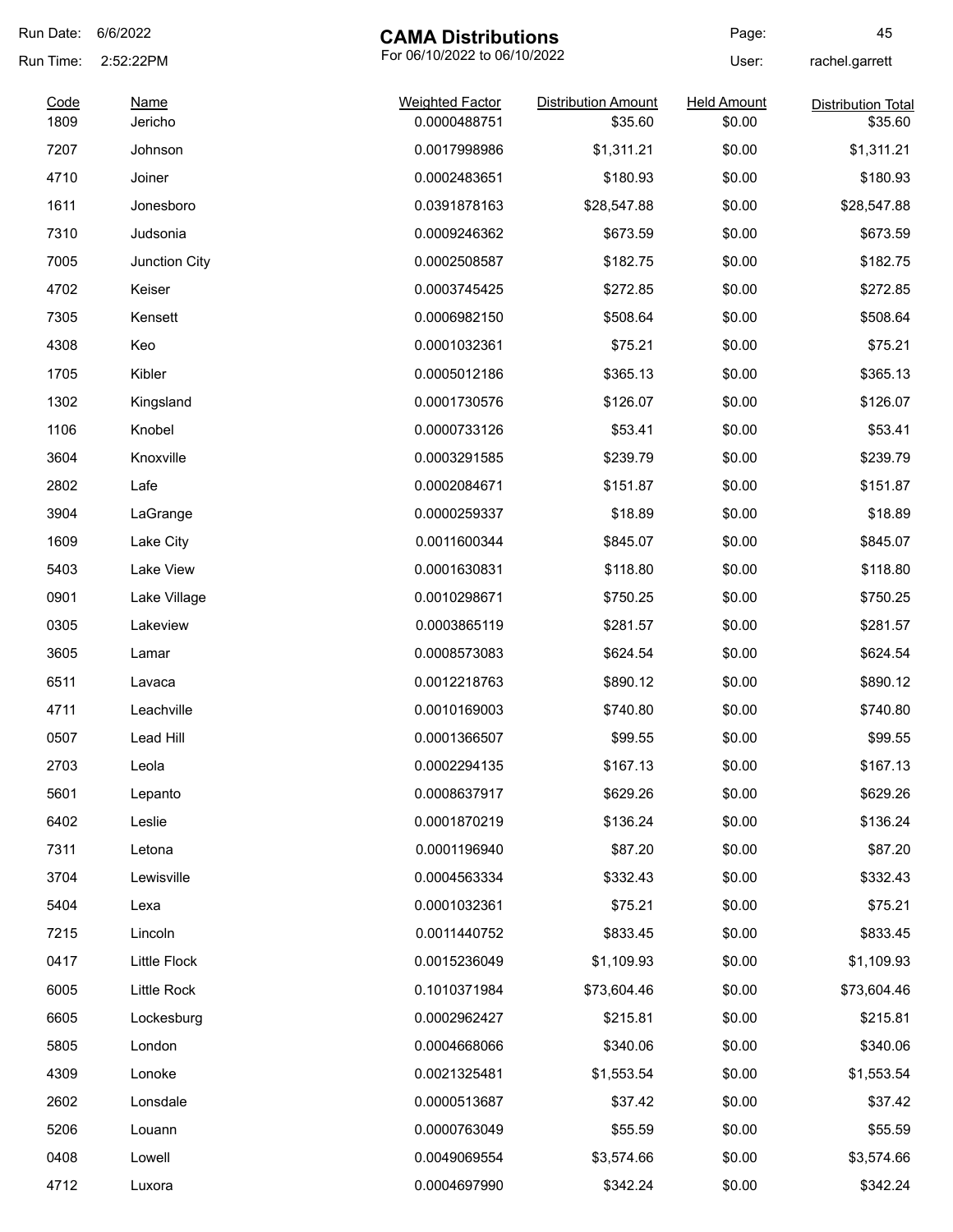| Run Date:    | 6/6/2022               | <b>CAMA Distributions</b>              |                                       | Page:                        | 46                                   |
|--------------|------------------------|----------------------------------------|---------------------------------------|------------------------------|--------------------------------------|
| Run Time:    | 2:52:22PM              | For 06/10/2022 to 06/10/2022           |                                       | User:                        | rachel.garrett                       |
| Code<br>3807 | <b>Name</b><br>Lynn    | <b>Weighted Factor</b><br>0.0001286711 | <b>Distribution Amount</b><br>\$93.74 | <b>Held Amount</b><br>\$0.00 | <b>Distribution Total</b><br>\$93.74 |
| 6805         | Madison                | 0.0003785323                           | \$275.76                              | \$0.00                       | \$275.76                             |
| 4204         | Magazine               | 0.0003690565                           | \$268.85                              | \$0.00                       | \$268.85                             |
| 3204         | Magness                | 0.0001097195                           | \$79.93                               | \$0.00                       | \$79.93                              |
| 1403         |                        | 0.0055667686                           |                                       | \$0.00                       |                                      |
|              | Magnolia               |                                        | \$4,055.33                            |                              | \$4,055.33                           |
| 3001         | Malvern                | 0.0054196447                           | \$3,948.15                            | \$0.00                       | \$3,948.15                           |
| 2501         | <b>Mammoth Spring</b>  | 0.0004633155                           | \$337.52                              | \$0.00                       | \$337.52                             |
| 4713         | Manila                 | 0.0018363055                           | \$1,337.73                            | \$0.00                       | \$1,337.73                           |
| 6503         | Mansfield              | 0.0005251574                           | \$382.57                              | \$0.00                       | \$382.57                             |
| 3901         | Marianna               | 0.0017829419                           | \$1,298.85                            | \$0.00                       | \$1,298.85                           |
| 4714         | Marie                  | 0.0000538623                           | \$39.24                               | \$0.00                       | \$39.24                              |
| 1801         | Marion                 | 0.0068584663                           | \$4,996.32                            | \$0.00                       | \$4,996.32                           |
| 5604         | <b>Marked Tree</b>     | 0.0011400854                           | \$830.54                              | \$0.00                       | \$830.54                             |
| 2803         | Marmaduke              | 0.0006044547                           | \$440.34                              | \$0.00                       | \$440.34                             |
| 6403         | Marshall               | 0.0006628055                           | \$482.85                              | \$0.00                       | \$482.85                             |
| 5405         | Marvell                | 0.0004264099                           | \$310.63                              | \$0.00                       | \$310.63                             |
| 6006         | Maumelle               | 0.0096009552                           | \$6,994.19                            | \$0.00                       | \$6,994.19                           |
| 2302         | Mayflower              | 0.0009894704                           | \$720.82                              | \$0.00                       | \$720.82                             |
| 6102         | Maynard                | 0.0001890168                           | \$137.70                              | \$0.00                       | \$137.70                             |
| 2905         | McCaskill              | 0.0000284273                           | \$20.71                               | \$0.00                       | \$20.71                              |
| 7404         | <b>McCrory</b>         | 0.0007894817                           | \$575.13                              | \$0.00                       | \$575.13                             |
| 1107         | McDougal               | 0.0000668292                           | \$48.68                               | \$0.00                       | \$48.68                              |
| 2101         | McGehee                | 0.0019195926                           | \$1,398.40                            | \$0.00                       | \$1,398.40                           |
| 2911         | McNab                  | 0.0000149618                           | \$10.90                               | \$0.00                       | \$10.90                              |
| 1402         | McNeil                 | 0.0001900142                           | \$138.42                              | \$0.00                       | \$138.42                             |
| 7312         | McRae                  | 0.0003072146                           | \$223.80                              | \$0.00                       | \$223.80                             |
| 3302         | Melbourne              | 0.0009126668                           | \$664.87                              | \$0.00                       | \$664.87                             |
| 5701         | Mena                   | 0.0027873741                           | \$2,030.57                            | \$0.00                       | \$2,030.57                           |
| 1502         | Menifee                | 0.0001366507                           | \$99.55                               | \$0.00                       | \$99.55                              |
| 6512         | Midland                | 0.0001132106                           | \$82.47                               | \$0.00                       | \$82.47                              |
| 3007         | Midway                 | 0.0001880193                           | \$136.97                              | \$0.00                       | \$136.97                             |
| 3103         | <b>Mineral Springs</b> | 0.0005411166                           | \$394.20                              | \$0.00                       | \$394.20                             |
| 3808         | Minturn                | 0.0000433891                           | \$31.61                               | \$0.00                       | \$31.61                              |
| 2104         | Mitchellville          | 0.0001461264                           | \$106.45                              | \$0.00                       | \$106.45                             |
| 1610         | Monette                | 0.0007510799                           | \$547.15                              | \$0.00                       |                                      |
|              |                        |                                        |                                       |                              | \$547.15                             |
| 2201         | Monticello             | 0.0042102365                           | \$3,067.11                            | \$0.00                       | \$3,067.11                           |
| 0204         | Montrose               | 0.0001211902                           | \$88.29                               | \$0.00                       | \$88.29                              |
| 3205         | Moorefield             | 0.0000628394                           | \$45.78                               | \$0.00                       | \$45.78                              |
| 3905         | Moro                   | 0.0000882743                           | \$64.31                               | \$0.00                       | \$64.31                              |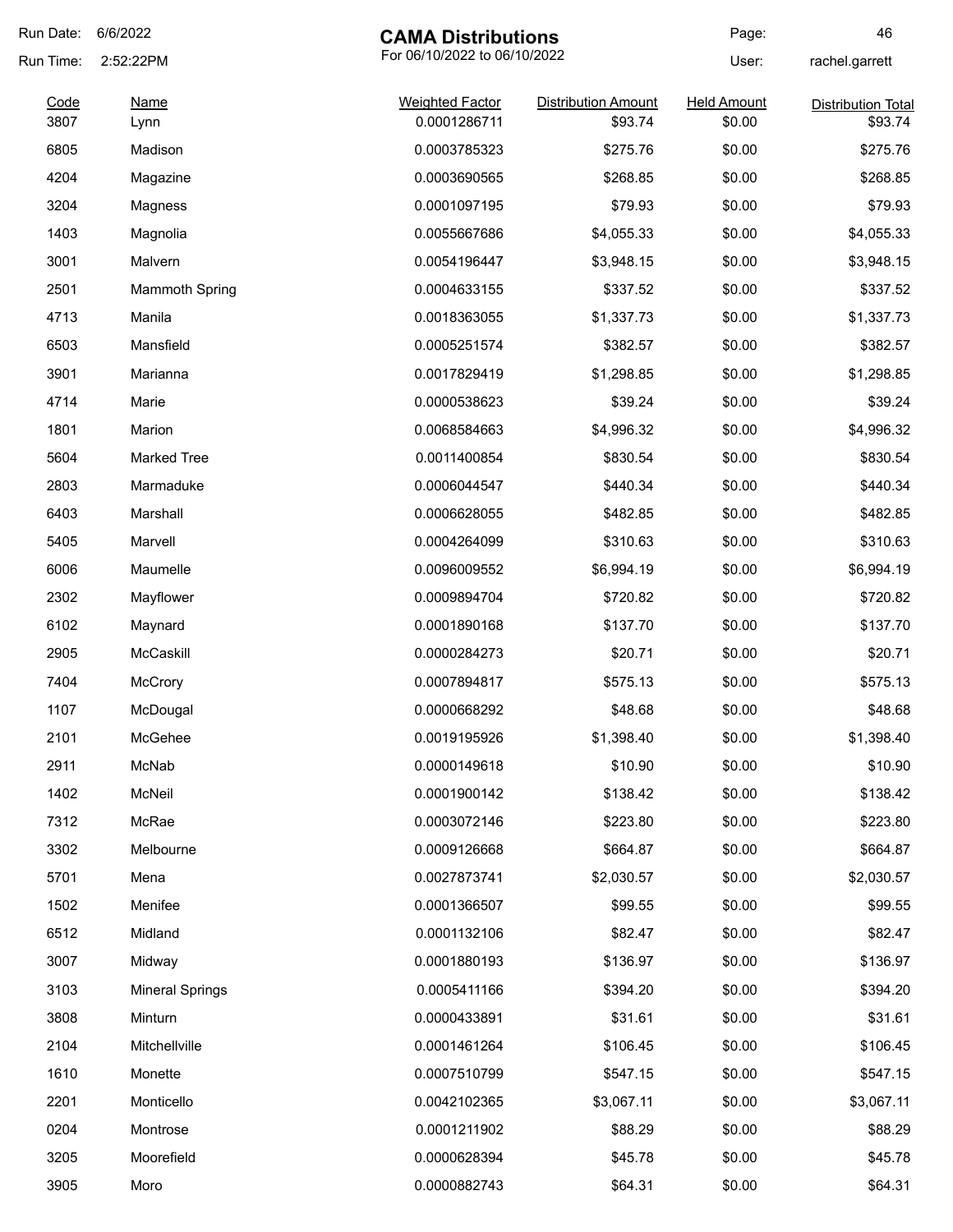| Run Date:    | 6/6/2022                 | <b>CAMA Distributions</b>              |                                          | Page:                        | 47                                      |
|--------------|--------------------------|----------------------------------------|------------------------------------------|------------------------------|-----------------------------------------|
| Run Time:    | 2:52:22PM                | For 06/10/2022 to 06/10/2022           |                                          | User:                        | rachel.garrett                          |
| Code<br>1501 | <b>Name</b><br>Morrilton | <b>Weighted Factor</b><br>0.0034870853 | <b>Distribution Amount</b><br>\$2,540.30 | <b>Held Amount</b><br>\$0.00 | <b>Distribution Total</b><br>\$2,540.30 |
| 4205         | Morrison Bluff           | 0.0000389006                           | \$28.34                                  | \$0.00                       | \$28.34                                 |
| 4905         | Mount Ida                | 0.0004967301                           | \$361.86                                 | \$0.00                       | \$361.86                                |
| 3309         | Mount Pleasant           | 0.0001760499                           | \$128.25                                 | \$0.00                       | \$128.25                                |
| 2308         | Mount Vernon             | 0.0000718164                           | \$52.32                                  | \$0.00                       | \$52.32                                 |
| 0301         | Mountain Home            | 0.0063961482                           | \$4,659.52                               | \$0.00                       | \$4,659.52                              |
| 2603         | <b>Mountain Pine</b>     | 0.0002917541                           | \$212.54                                 | \$0.00                       | \$212.54                                |
| 6901         | <b>Mountain View</b>     | 0.0014348319                           | \$1,045.26                               | \$0.00                       | \$1,045.26                              |
| 1704         | Mountainburg             | 0.0002633268                           | \$191.83                                 | \$0.00                       | \$191.83                                |
| 1703         | Mulberry                 | 0.0007695327                           | \$560.60                                 | \$0.00                       | \$560.60                                |
| 5505         | Murfreesboro             | 0.0007455939                           | \$543.16                                 | \$0.00                       | \$543.16                                |
| 3101         | Nashville                | 0.0020712050                           | \$1,508.85                               | \$0.00                       | \$1,508.85                              |
| 3206         | <b>Newark</b>            | 0.0005884955                           | \$428.71                                 | \$0.00                       | \$428.71                                |
| 3401         | Newport                  | 0.0039922937                           | \$2,908.34                               | \$0.00                       | \$2,908.34                              |
| 1108         | Nimmons                  | 0.0000344120                           | \$25.07                                  | \$0.00                       | \$25.07                                 |
| 0304         | Norfork                  | 0.0002319071                           | \$168.94                                 | \$0.00                       | \$168.94                                |
| 4903         | Norman                   | 0.0001511137                           | \$110.08                                 | \$0.00                       | \$110.08                                |
| 7006         | Norphlet                 | 0.0003820234                           | \$278.30                                 | \$0.00                       | \$278.30                                |
| 6001         | North Little Rock        | 0.0322131471                           | \$23,466.91                              | \$0.00                       | \$23,466.91                             |
| 0813         | Oak Grove                | 0.0001925079                           | \$140.24                                 | \$0.00                       | \$140.24                                |
| 2804         | Oak Grove Heights        | 0.0005505924                           | \$401.10                                 | \$0.00                       | \$401.10                                |
| 2906         | Oakhaven                 | 0.0000324171                           | \$23.62                                  | \$0.00                       | \$23.62                                 |
| 4904         | Oden                     | 0.0000897705                           | \$65.40                                  | \$0.00                       | \$65.40                                 |
| 4103         | Ogden                    | 0.0000653330                           | \$47.59                                  | \$0.00                       | \$47.59                                 |
| 3207         | Oil Trough               | 0.0001127119                           | \$82.11                                  | \$0.00                       | \$82.11                                 |
| 6103         | O'Kean                   | 0.0000957552                           | \$69.76                                  | \$0.00                       | \$69.76                                 |
| 1006         | Okolona                  | 0.0000483763                           | \$35.24                                  | \$0.00                       | \$35.24                                 |
| 7503         | Ola                      | 0.0004658092                           | \$339.34                                 | \$0.00                       | \$339.34                                |
| 0508         | Omaha                    | 0.0000638368                           | \$46.50                                  | \$0.00                       | \$46.50                                 |
| 1503         | Oppelo                   | 0.0003675603                           | \$267.76                                 | \$0.00                       | \$267.76                                |
| 4701         | Osceola                  | 0.0034791057                           | \$2,534.49                               | \$0.00                       | \$2,534.49                              |
| 3306         | Oxford                   | 0.0002857694                           | \$208.18                                 | \$0.00                       | \$208.18                                |
| 2907         | Ozan                     | 0.0000249363                           | \$18.17                                  | \$0.00                       | \$18.17                                 |
| 2407         | Ozark                    | 0.0017664840                           | \$1,286.86                               | \$0.00                       | \$1,286.86                              |
| 6804         | Palestine                | 0.0002523549                           | \$183.84                                 | \$0.00                       | \$183.84                                |
| 7313         | Pangburn                 | 0.0002493625                           | \$181.66                                 | \$0.00                       | \$181.66                                |
| 2805         | Paragould                | 0.0147308406                           | \$10,731.25                              | \$0.00                       | \$10,731.25                             |
| 4206         | Paris                    | 0.0015839506                           | \$1,153.89                               | \$0.00                       | \$1,153.89                              |
| 0205         | Parkdale                 | 0.0000857807                           | \$62.49                                  | \$0.00                       | \$62.49                                 |
|              |                          |                                        |                                          |                              |                                         |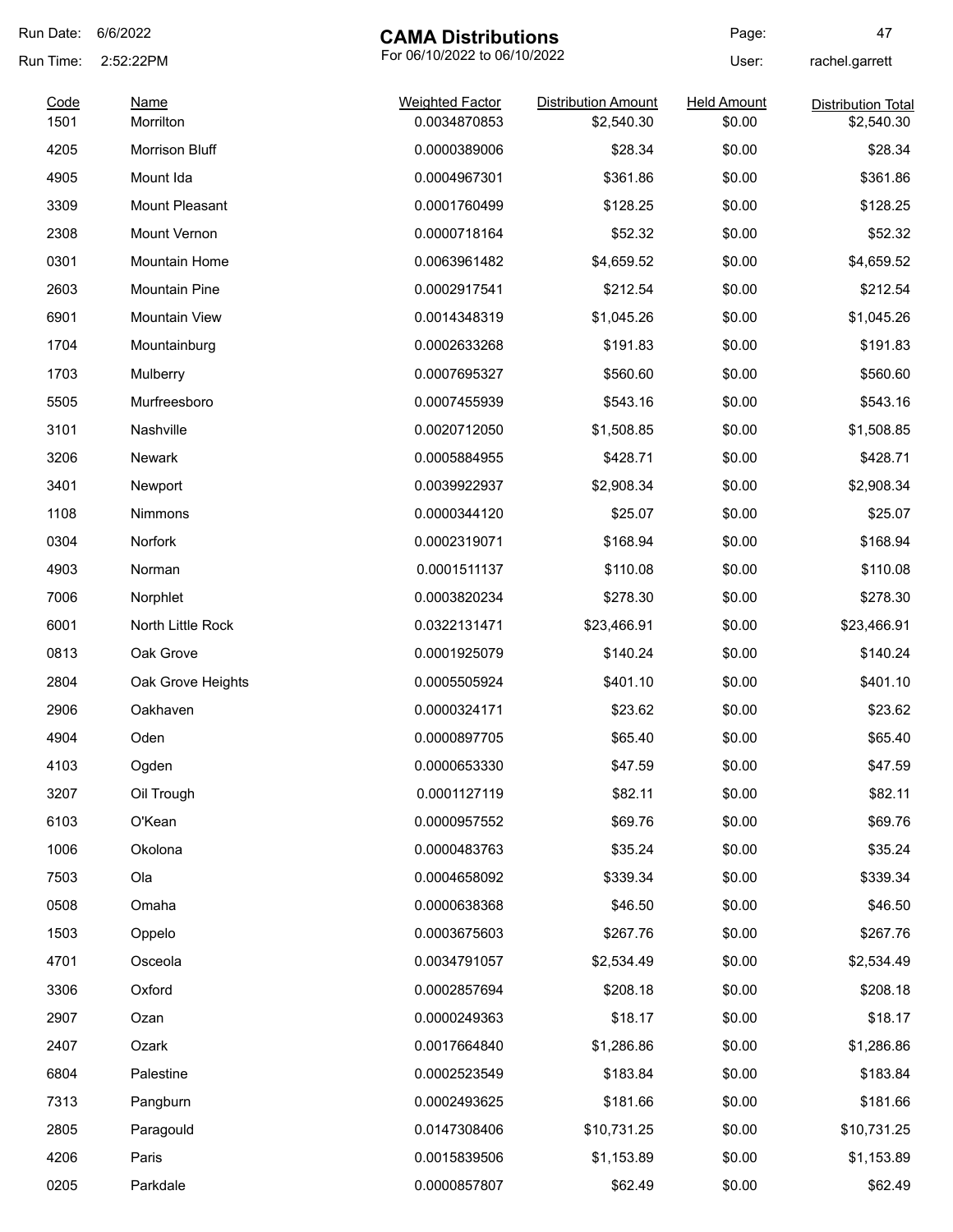| Run Date: | 6/6/2022               | <b>CAMA Distributions</b>    |                            | Page:              | 48                        |
|-----------|------------------------|------------------------------|----------------------------|--------------------|---------------------------|
| Run Time: | 2:52:22PM              | For 06/10/2022 to 06/10/2022 |                            | User:              | rachel.garrett            |
| Code      | <u>Name</u>            | <b>Weighted Factor</b>       | <b>Distribution Amount</b> | <b>Held Amount</b> | <b>Distribution Total</b> |
| 1903      | Parkin                 | 0.0003959877                 | \$288.47                   | \$0.00             | \$288.47                  |
| 2908      | Patmos                 | 0.0000284273                 | \$20.71                    | \$0.00             | \$20.71                   |
| 7405      | Patterson              | 0.0001546048                 | \$112.63                   | \$0.00             | \$112.63                  |
| 0410      | Pea Ridge              | 0.0032711373                 | \$2,382.99                 | \$0.00             | \$2,382.99                |
| 1109      | Peach Orchard          | 0.0000523661                 | \$38.15                    | \$0.00             | \$38.15                   |
| 3002      | Perla                  | 0.0001281723                 | \$93.37                    | \$0.00             | \$93.37                   |
| 5306      | Perry                  | 0.0001306660                 | \$95.19                    | \$0.00             | \$95.19                   |
| 2909      | Perrytown              | 0.0001157042                 | \$84.29                    | \$0.00             | \$84.29                   |
| 5307      | Perryville             | 0.0006847494                 | \$498.83                   | \$0.00             | \$498.83                  |
| 1103      | Piggott                | 0.0018063820                 | \$1,315.93                 | \$0.00             | \$1,315.93                |
| 6404      | Pindall                | 0.0000473789                 | \$34.51                    | \$0.00             | \$34.51                   |
| 3501      | Pine Bluff             | 0.0205739028                 | \$14,987.86                | \$0.00             | \$14,987.86               |
| 3304      | Pineville              | 0.0000768037                 | \$55.95                    | \$0.00             | \$55.95                   |
| 7501      | Plainview              | 0.0002329046                 | \$169.67                   | \$0.00             | \$169.67                  |
| 3208      | <b>Pleasant Plains</b> | 0.0001755512                 | \$127.89                   | \$0.00             | \$127.89                  |
| 1504      | Plumerville            | 0.0003660642                 | \$266.67                   | \$0.00             | \$266.67                  |
| 6104      | Pocahontas             | 0.0036761020                 | \$2,678.00                 | \$0.00             | \$2,678.00                |
| 1110      | Pollard                | 0.0000962539                 | \$70.12                    | \$0.00             | \$70.12                   |
| 3809      | Portia                 | 0.0002114594                 | \$154.05                   | \$0.00             | \$154.05                  |
| 0206      | Portland               | 0.0001620856                 | \$118.08                   | \$0.00             | \$118.08                  |
| 5806      | Pottsville             | 0.0015659965                 | \$1,140.81                 | \$0.00             | \$1,140.81                |
| 3810      | Powhatan               | 0.0000518674                 | \$37.78                    | \$0.00             | \$37.78                   |
| 2704      | Poyen                  | 0.0001311647                 | \$95.55                    | \$0.00             | \$95.55                   |
| 7209      | Prairie Grove          | 0.0035135177                 | \$2,559.56                 | \$0.00             | \$2,559.56                |
| 2705      | Prattsville            | 0.0001441315                 | \$105.00                   | \$0.00             | \$105.00                  |
| 5001      | Prescott               | 0.0015465463                 | \$1,126.64                 | \$0.00             | \$1,126.64                |
| 4503      | Pyatt                  | 0.0000902692                 | \$65.76                    | \$0.00             | \$65.76                   |
| 1205      | Quitman                | 0.0003461152                 | \$252.14                   | \$0.00             | \$252.14                  |
| 4207      | Ratcliff               | 0.0000832871                 | \$60.67                    | \$0.00             | \$60.67                   |
| 3811      | Ravenden               | 0.0002124569                 | \$154.77                   | \$0.00             | \$154.77                  |
| 6105      | Ravenden Springs       | 0.0000593483                 | \$43.23                    | \$0.00             | \$43.23                   |
| 1102      | Rector                 | 0.0009286260                 | \$676.49                   | \$0.00             | \$676.49                  |
| 3504      |                        |                              |                            |                    |                           |
|           | Redfield               | 0.0007505811                 | \$546.79                   | \$0.00             | \$546.79                  |
| 2105      | Reed                   | 0.0000648343                 | \$47.23                    | \$0.00             | \$47.23                   |
| 6106      | Reyno                  | 0.0001950015                 | \$142.06                   | \$0.00             | \$142.06                  |
| 1301      | Rison                  | 0.0004822671                 | \$351.33                   | \$0.00             | \$351.33                  |
| 3003      | Rockport               | 0.0003371381                 | \$245.60                   | \$0.00             | \$245.60                  |
| 4804      | Roe                    | 0.0000339133                 | \$24.71                    | \$0.00             | \$24.71                   |
| 0402      | Rogers                 | 0.0348648680                 | \$25,398.66                | \$0.00             | \$25,398.66               |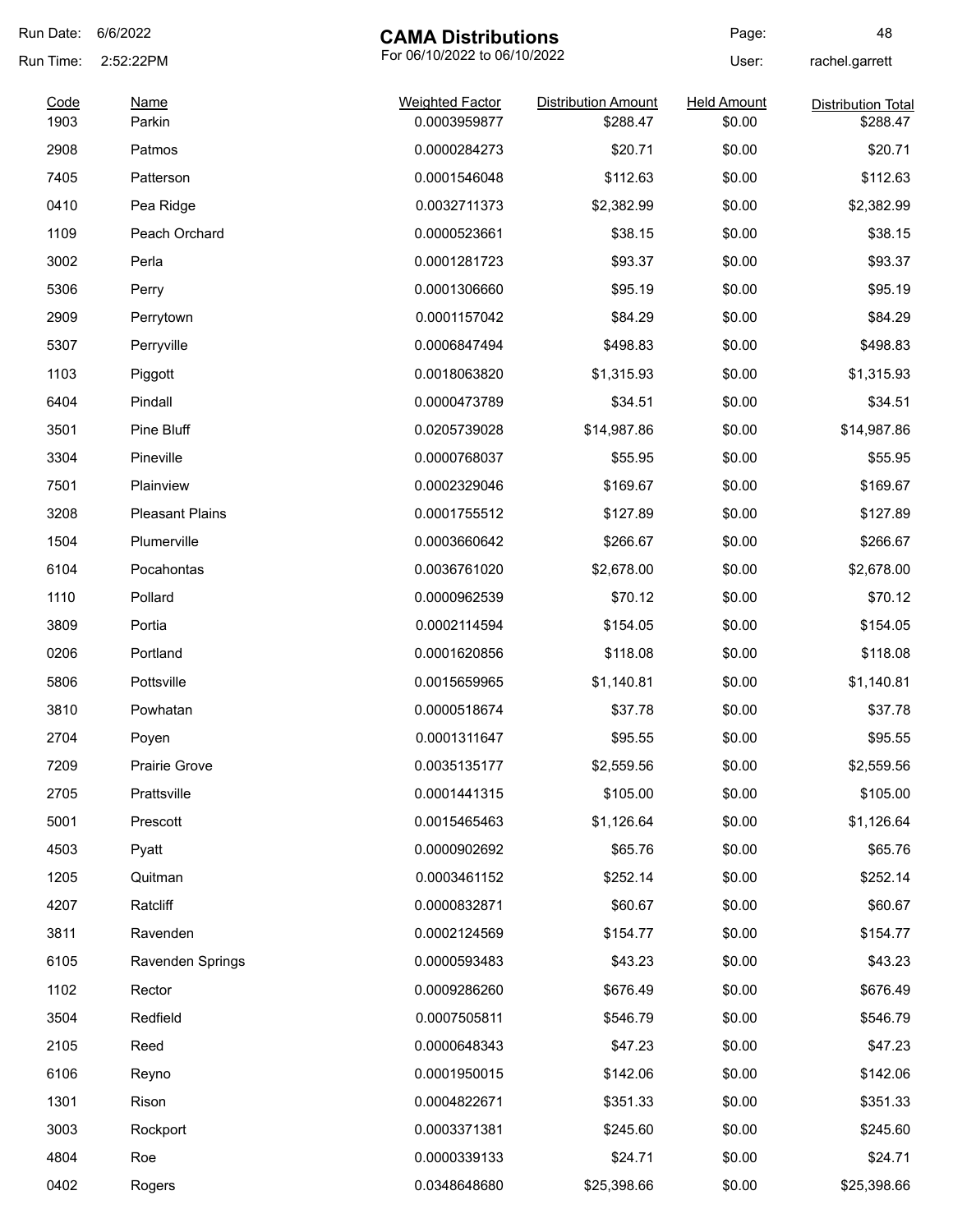| Run Date:    | 6/6/2022               | <b>CAMA Distributions</b>              |                                       | Page:                        | 49                                   |
|--------------|------------------------|----------------------------------------|---------------------------------------|------------------------------|--------------------------------------|
| Run Time:    | 2:52:22PM              | For 06/10/2022 to 06/10/2022           |                                       | User:                        | rachel.garrett                       |
| Code<br>3906 | Name<br>Rondo          | <b>Weighted Factor</b><br>0.0000812922 | <b>Distribution Amount</b><br>\$59.22 | <b>Held Amount</b><br>\$0.00 | <b>Distribution Total</b><br>\$59.22 |
| 7301         | Rose Bud               | 0.0002463702                           | \$179.48                              | \$0.00                       | \$179.48                             |
| 5006         | Rosston                | 0.0001356532                           | \$98.82                               | \$0.00                       | \$98.82                              |
| 1709         | Rudy                   | 0.0000648343                           | \$47.23                               | \$0.00                       | \$47.23                              |
| 7314         | Russell                | 0.0000917654                           | \$66.85                               | \$0.00                       | \$66.85                              |
| 5801         | Russellville           | 0.0144331018                           | \$10,514.35                           | \$0.00                       | \$10,514.35                          |
| 2502         | Salem                  | 0.0007810034                           | \$568.95                              | \$0.00                       | \$568.95                             |
| 0307         | Salesville             | 0.0002358969                           | \$171.85                              | \$0.00                       | \$171.85                             |
| 4208         | Scranton               | 0.0001221876                           | \$89.01                               | \$0.00                       | \$89.01                              |
| 7315         | Searcy                 | 0.0114392555                           | \$8,333.37                            | \$0.00                       | \$8,333.37                           |
| 3812         | Sedgwick               | 0.0000812922                           | \$59.22                               | \$0.00                       | \$59.22                              |
| 6202         | Shannon Hills          | 0.0022392753                           | \$1,631.29                            | \$0.00                       | \$1,631.29                           |
| 2701         | Sheridan               | 0.0024537270                           | \$1,787.51                            | \$0.00                       | \$1,787.51                           |
| 3507         | Sherrill               | 0.0000264324                           | \$19.26                               | \$0.00                       | \$19.26                              |
| 6007         | Sherwood               | 0.0163237683                           | \$11,891.68                           | \$0.00                       | \$11,891.68                          |
| 7101         | Shirley                | 0.0001236838                           | \$90.10                               | \$0.00                       | \$90.10                              |
| 6705         | Sidney                 | 0.0000957552                           | \$69.76                               | \$0.00                       | \$69.76                              |
| 0401         | Siloam Springs         | 0.0086214592                           | \$6,280.64                            | \$0.00                       | \$6,280.64                           |
| 7007         | Smackover              | 0.0008129218                           | \$592.20                              | \$0.00                       | \$592.20                             |
| 3813         | Smithville             | 0.0000433891                           | \$31.61                               | \$0.00                       | \$31.61                              |
| 0509         | South Lead Hill        | 0.0000428904                           | \$31.25                               | \$0.00                       | \$31.25                              |
| 3210         | Southside              | 0.0021340443                           | \$1,554.63                            | \$0.00                       | \$1,554.63                           |
| 2001         | Sparkman               | 0.0001770474                           | \$128.98                              | \$0.00                       | \$128.98                             |
| 7210         | Springdale             | 0.0434768514                           | \$31,672.40                           | \$0.00                       | \$31,672.40                          |
| 0421         | Springtown             | 0.0000413942                           | \$30.16                               | \$0.00                       | \$30.16                              |
| 0106         | St. Charles            | 0.0001032361                           | \$75.21                               | \$0.00                       | \$75.21                              |
| 1113         | St. Francis            | 0.0001087221                           | \$79.20                               | \$0.00                       | \$79.20                              |
| 6405         | St. Joe                | 0.0000643355                           | \$46.87                               | \$0.00                       | \$46.87                              |
| 4403         | St. Paul               | 0.0000553585                           | \$40.33                               | \$0.00                       | \$40.33                              |
| 3702         | Stamps                 | 0.0006273961                           | \$457.05                              | \$0.00                       | \$457.05                             |
| 4001         | <b>Star City</b>       | 0.0010837294                           | \$789.48                              | \$0.00                       | \$789.48                             |
| 5202         | Stephens               | 0.0003840183                           | \$279.75                              | \$0.00                       | \$279.75                             |
| 3814         | Strawberry             | 0.0001336583                           | \$97.37                               | \$0.00                       | \$97.37                              |
| 7008         | Strong                 | 0.0002044773                           | \$148.96                              | \$0.00                       | \$148.96                             |
| 0101         | Stuttgart              | 0.0041214635                           | \$3,002.44                            | \$0.00                       | \$3,002.44                           |
| 4209         | Subiaco                | 0.0001999887                           | \$145.69                              | \$0.00                       | \$145.69                             |
| 1112         | <b>Success</b>         | 0.0000488751                           | \$35.60                               | \$0.00                       | \$35.60                              |
| 3209         | Sulphur Rock           | 0.0003037235                           | \$221.26                              | \$0.00                       | \$221.26                             |
| 0412         | <b>Sulphur Springs</b> | 0.0002398867                           | \$174.75                              | \$0.00                       | \$174.75                             |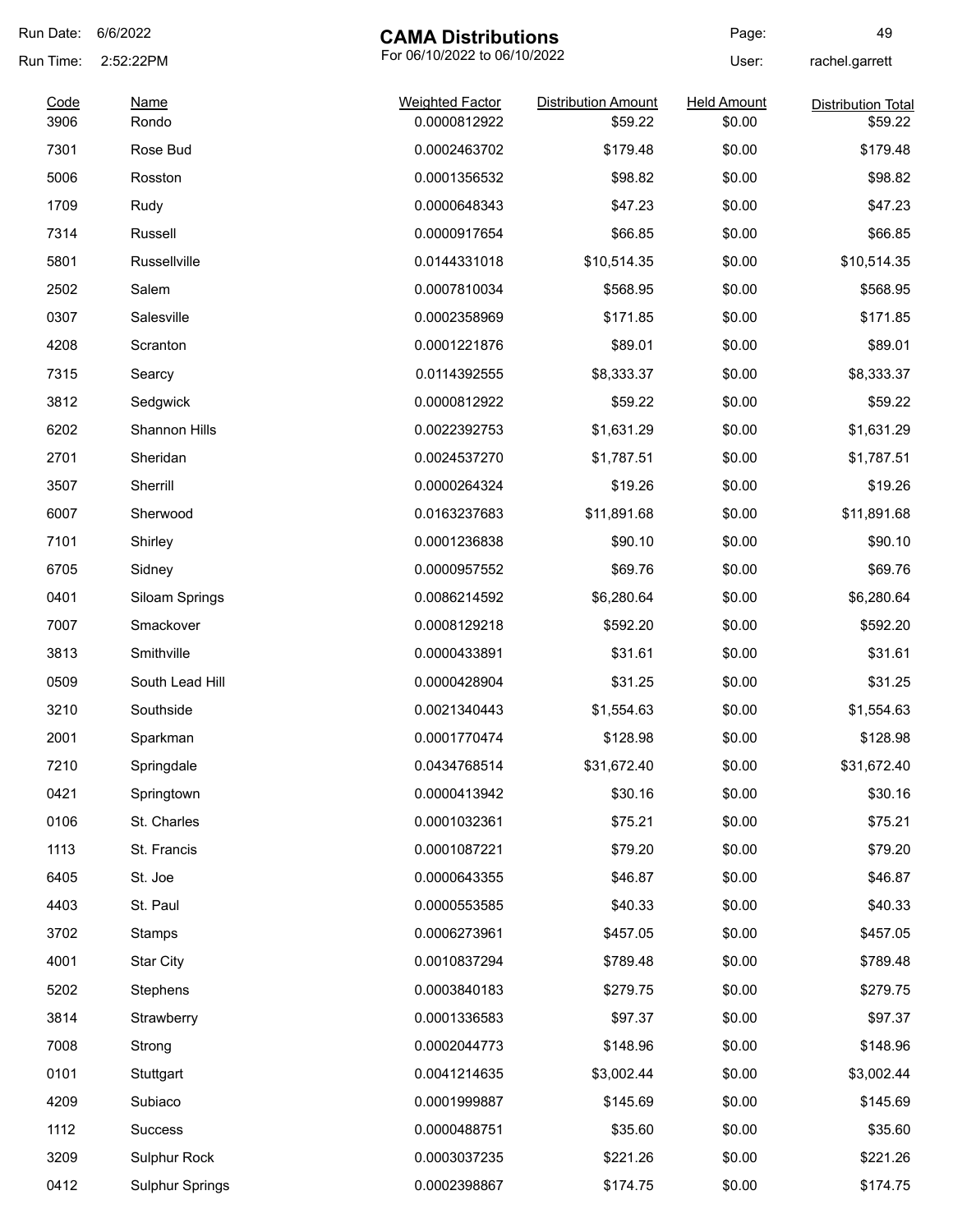| Run Date: | 6/6/2022<br><b>CAMA Distributions</b>     |                        | Page:                      | 50                 |                           |
|-----------|-------------------------------------------|------------------------|----------------------------|--------------------|---------------------------|
| Run Time: | For 06/10/2022 to 06/10/2022<br>2:52:22PM |                        |                            | User:              | rachel.garrett            |
| Code      | <b>Name</b>                               | <b>Weighted Factor</b> | <b>Distribution Amount</b> | <b>Held Amount</b> | <b>Distribution Total</b> |
| 4504      | Summit                                    | 0.0002713064           | \$197.64                   | \$0.00             | \$197.64                  |
| 1810      | Sunset                                    | 0.0000917654           | \$66.85                    | \$0.00             | \$66.85                   |
| 3409      | Swifton                                   | 0.0003655654           | \$266.31                   | \$0.00             | \$266.31                  |
| 1404      | Taylor                                    | 0.0002887618           | \$210.36                   | \$0.00             | \$210.36                  |
| 4610      | Texarkana                                 | 0.0146560319           | \$10,676.75                | \$0.00             | \$10,676.75               |
| 0703      | Thornton                                  | 0.0001690678           | \$123.16                   | \$0.00             | \$123.16                  |
| 2203      | Tillar                                    | 0.0000857807           | \$62.49                    | \$0.00             | \$62.49                   |
| 0704      | Tinsman                                   | 0.0000249363           | \$18.17                    | \$0.00             | \$18.17                   |
| 3104      | <b>Tollette</b>                           | 0.0000922641           | \$67.21                    | \$0.00             | \$67.21                   |
| 7211      | Tontitown                                 | 0.0021450163           | \$1,562.62                 | \$0.00             | \$1,562.62                |
| 6206      | Traskwood                                 | 0.0002468689           | \$179.84                   | \$0.00             | \$179.84                  |
| 5605      | Trumann                                   | 0.0036900663           | \$2,688.17                 | \$0.00             | \$2,688.17                |
| 3402      | Tuckerman                                 | 0.0008513236           | \$620.18                   | \$0.00             | \$620.18                  |
| 2706      | Tull                                      | 0.0002413829           | \$175.84                   | \$0.00             | \$175.84                  |
| 3410      | Tupelo                                    | 0.0000349108           | \$25.43                    | \$0.00             | \$25.43                   |
| 1811      | Turrell                                   | 0.0002578408           | \$187.83                   | \$0.00             | \$187.83                  |
| 2311      | <b>Twin Groves</b>                        | 0.0001580958           | \$115.17                   | \$0.00             | \$115.17                  |
| 5606      | Tyronza                                   | 0.0003570871           | \$260.13                   | \$0.00             | \$260.13                  |
| 5905      | Ulm                                       | 0.0000872769           | \$63.58                    | \$0.00             | \$63.58                   |
| 0510      | <b>Valley Springs</b>                     | 0.0000912667           | \$66.49                    | \$0.00             | \$66.49                   |
| 1702      | Van Buren                                 | 0.0115793973           | \$8,435.46                 | \$0.00             | \$8,435.46                |
| 5705      | Vandervoort                               | 0.0000573534           | \$41.78                    | \$0.00             | \$41.78                   |
| 4715      | Victoria                                  | 0.0000099745           | \$7.27                     | \$0.00             | \$7.27                    |
| 2304      | Vilonia                                   | 0.0021385328           | \$1,557.90                 | \$0.00             | \$1,557.90                |
| 2503      | Viola                                     | 0.0001785436           | \$130.07                   | \$0.00             | \$130.07                  |
| 3502      | Wabbaseka                                 | 0.0000897705           | \$65.40                    | \$0.00             | \$65.40                   |
| 5609      | Waldenburg                                | 0.0000264324           | \$19.26                    | \$0.00             | \$19.26                   |
| 1405      | Waldo                                     | 0.0005740325           | \$418.18                   | \$0.00             | \$418.18                  |
| 6301      | Waldron                                   | 0.0016886829           | \$1,230.19                 | \$0.00             | \$1,230.19                |
| 3801      | <b>Walnut Ridge</b>                       | 0.0026851355           | \$1,956.09                 | \$0.00             | \$1,956.09                |
| 4310      | Ward                                      | 0.0030182838           | \$2,198.79                 | \$0.00             | \$2,198.79                |
| 0603      | Warren                                    | 0.0027195475           | \$1,981.16                 | \$0.00             | \$1,981.16                |
| 2910      | Washington                                | 0.0000468802           | \$34.15                    | \$0.00             | \$34.15                   |
| 2106      | Watson                                    | 0.0000922641           | \$67.21                    | \$0.00             | \$67.21                   |
| 5608      | Weiner                                    | 0.0003226751           | \$235.07                   | \$0.00             | \$235.07                  |
| 3411      | Weldon                                    | 0.0000284273           | \$20.71                    | \$0.00             | \$20.71                   |
| 7212      | West Fork                                 | 0.0011625280           | \$846.89                   | \$0.00             | \$846.89                  |
|           |                                           |                        |                            |                    |                           |
| 1802      | West Memphis                              | 0.0122287372           | \$8,908.50                 | \$0.00             | \$8,908.50                |
| 7316      | <b>West Point</b>                         | 0.0000847833           | \$61.76                    | \$0.00             | \$61.76                   |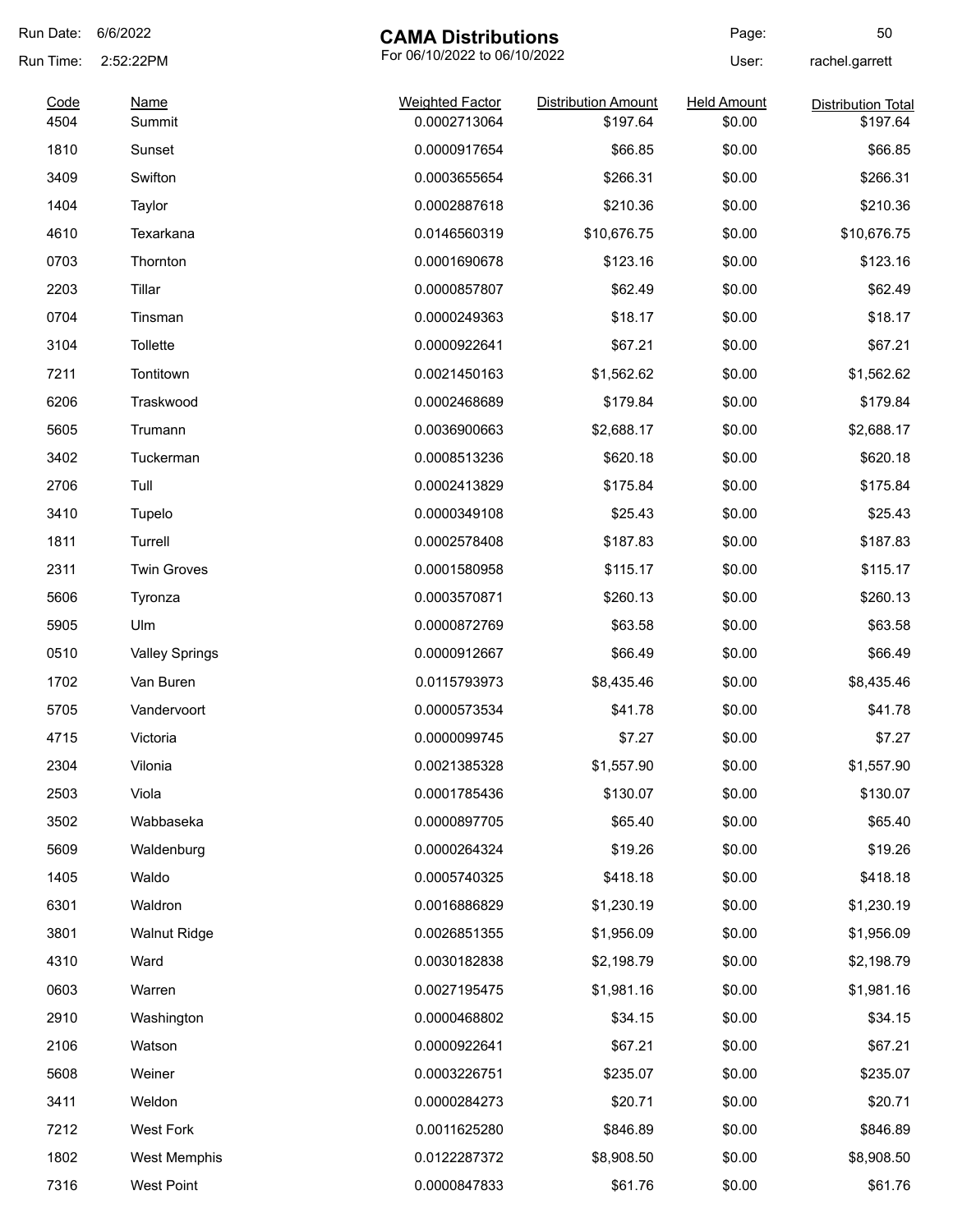| 6/6/2022<br>Run Date: |                                       | <b>CAMA Distributions</b>              |                                        | Page:                        | 51                                    |
|-----------------------|---------------------------------------|----------------------------------------|----------------------------------------|------------------------------|---------------------------------------|
| Run Time:             | 2:52:22PM                             | For 06/10/2022 to 06/10/2022           |                                        | User:                        | rachel.garrett                        |
| Code<br>5102          | <b>Name</b><br><b>Western Grove</b>   | <b>Weighted Factor</b><br>0.0001765487 | <b>Distribution Amount</b><br>\$128.61 | <b>Held Amount</b><br>\$0.00 | <b>Distribution Total</b><br>\$128.61 |
| 6803                  | Wheatley                              | 0.0001391443                           | \$101.37                               | \$0.00                       | \$101.37                              |
| 1007                  | <b>Whelen Springs</b>                 | 0.0000234401                           | \$17.08                                | \$0.00                       | \$17.08                               |
| 3503                  | <b>White Hall</b>                     | 0.0027833843                           | \$2,027.66                             | \$0.00                       | \$2,027.66                            |
| 5707                  | Wickes                                | 0.0003176878                           | \$231.43                               | \$0.00                       | \$231.43                              |
| 6808                  | Widener                               | 0.0001057297                           | \$77.02                                | \$0.00                       | \$77.02                               |
| 2403                  | Wiederkehr Village                    | 0.0000249363                           | \$18.17                                | \$0.00                       | \$18.17                               |
| 6706                  | Williford                             | 0.0000393993                           | \$28.70                                | \$0.00                       | \$28.70                               |
| 5007                  | Willisville                           | 0.0000738113                           | \$53.77                                | \$0.00                       | \$53.77                               |
| 2204                  | Wilmar                                | 0.0001969964                           | \$143.51                               | \$0.00                       | \$143.51                              |
| 0207                  | Wilmot                                | 0.0002074696                           | \$151.14                               | \$0.00                       | \$151.14                              |
| 4716                  | Wilson                                | 0.0003820234                           | \$278.30                               | \$0.00                       | \$278.30                              |
| 4104                  | Wilton                                | 0.0001431341                           | \$104.27                               | \$0.00                       | \$104.27                              |
| 2205                  | Winchester                            | 0.0000683253                           | \$49.77                                | \$0.00                       | \$49.77                               |
| 7213                  | Winslow                               | 0.0001820346                           | \$132.61                               | \$0.00                       | \$132.61                              |
| 4105                  | Winthrop                              | 0.0000578521                           | \$42.14                                | \$0.00                       | \$42.14                               |
| 2309                  | Wooster                               | 0.0005196715                           | \$378.57                               | \$0.00                       | \$378.57                              |
| 6008                  | Wrightsville                          | 0.0007690340                           | \$560.23                               | \$0.00                       | \$560.23                              |
| 1904                  | Wynne                                 | 0.0041463997                           | \$3,020.61                             | \$0.00                       | \$3,020.61                            |
| 4505                  | Yellville                             | 0.0005874981                           | \$428.02                               | \$0.00                       | \$428.02                              |
| 0511                  | Zinc                                  | 0.0000458827                           | \$33.43                                | \$0.00                       | \$33.43                               |
|                       | Total for MLM0200 - Municipal Highway | 1.0000000024                           | \$728,488.74                           | \$0.00                       | \$728,488.74                          |
| <b>CAUSESDAS</b>      | <b>MLM0200 - Municipal Special</b>    |                                        |                                        |                              |                                       |
| 5301                  | Adona                                 | 0.0000743100                           | \$555.04                               | \$0.00                       | \$555.04                              |
| 6207                  | Alexander                             | 0.0016881842                           | \$12,609.50                            | \$0.00                       | \$12,609.50                           |
| 3802                  | Alicia                                | 0.0000713177                           | \$532.69                               | \$0.00                       | \$532.69                              |
| 1701                  | Alma                                  | 0.0029050732                           | \$21,698.78                            | \$0.00                       | \$21,698.78                           |
| 0105                  | Almyra                                | 0.0001276736                           | \$953.63                               | \$0.00                       | \$953.63                              |
| 0502                  | Alpena                                | 0.0001865232                           | \$1,393.19                             | \$0.00                       | \$1,393.19                            |
| 3505                  | Altheimer                             | 0.0003471126                           | \$2,592.68                             | \$0.00                       | \$2,592.68                            |
| 2404                  | Altus                                 | 0.0003316521                           | \$2,477.20                             | \$0.00                       | \$2,477.20                            |
| 3404                  | Amagon                                | 0.0000344120                           | \$257.03                               | \$0.00                       | \$257.03                              |
| 1004                  | Amity                                 | 0.0003396317                           | \$2,536.80                             | \$0.00                       | \$2,536.80                            |
| 1812                  | Anthonyville                          | 0.0000673279                           | \$502.89                               | \$0.00                       | \$502.89                              |
| 5501                  | Antoine                               | 0.0000563559                           | \$420.94                               | \$0.00                       | \$420.94                              |
| 1002                  | Arkadelphia                           | 0.0051767656                           | \$38,666.66                            | \$0.00                       | \$38,666.66                           |
| 2102                  | Arkansas City                         | 0.0001875206                           | \$1,400.64                             | \$0.00                       | \$1,400.64                            |
| 6702                  | Ash Flat                              | 0.0005670503                           | \$4,235.45                             | \$0.00                       | \$4,235.45                            |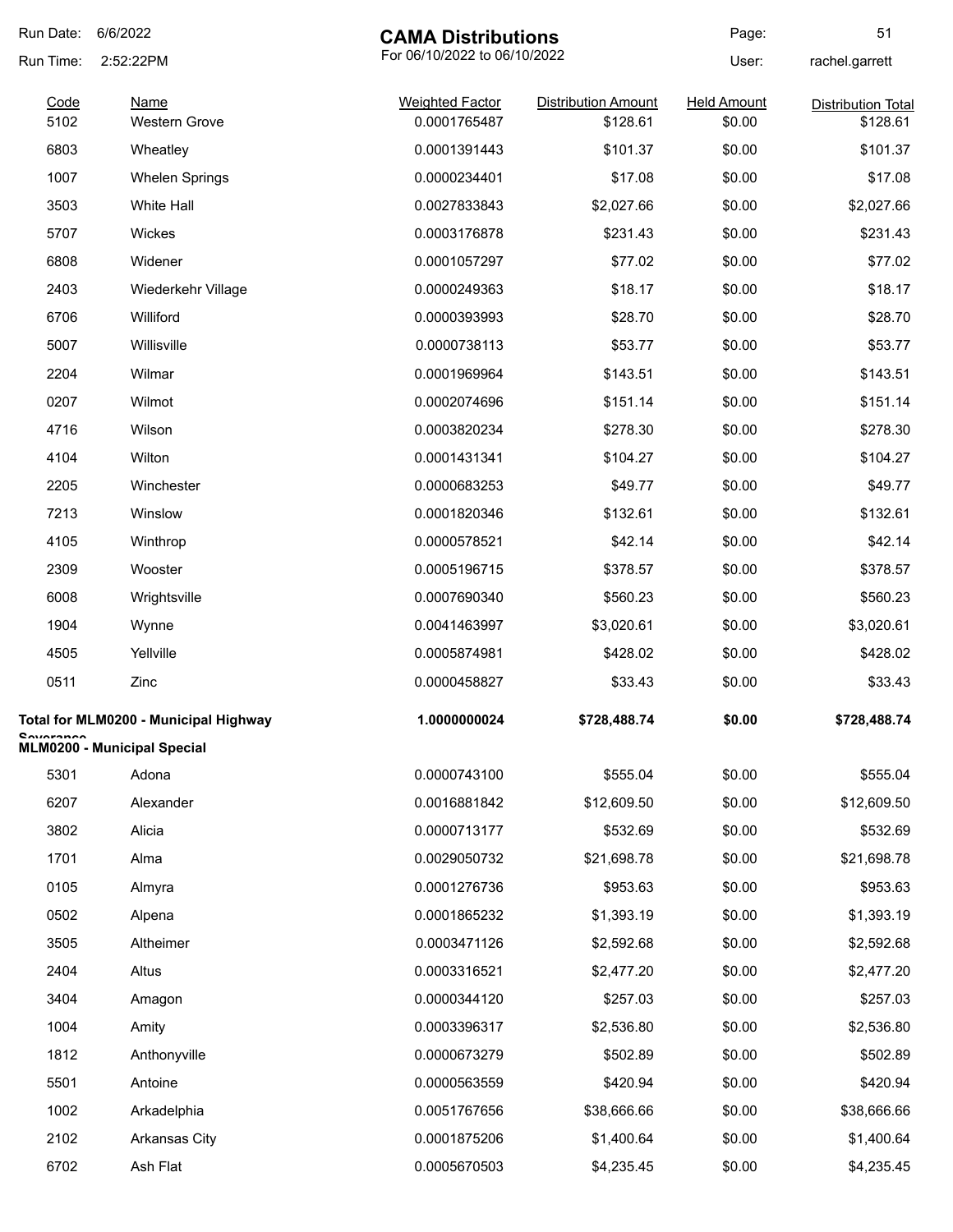| Run Date: | 6/6/2022             | <b>CAMA Distributions</b>    |                            | Page:              | 52                        |
|-----------|----------------------|------------------------------|----------------------------|--------------------|---------------------------|
| Run Time: | 2:52:22PM            | For 06/10/2022 to 06/10/2022 |                            | User:              | rachel.garrett            |
| Code      | <b>Name</b>          | <b>Weighted Factor</b>       | <b>Distribution Amount</b> | <b>Held Amount</b> | <b>Distribution Total</b> |
| 4101      | Ashdown              | 0.0021250673                 | \$15,872.70                | \$0.00             | \$15,872.70               |
| 5802      | Atkins               | 0.0014258548                 | \$10,650.10                | \$0.00             | \$10,650.10               |
| 3902      | Aubrey               | 0.0000538623                 | \$402.31                   | \$0.00             | \$402.31                  |
| 7402      | Augusta              | 0.0009964526                 | \$7,442.77                 | \$0.00             | \$7,442.77                |
| 4302      | Austin               | 0.0017255885                 | \$12,888.89                | \$0.00             | \$12,888.89               |
| 0413      | Avoca                | 0.0002428791                 | \$1,814.13                 | \$0.00             | \$1,814.13                |
| 7317      | <b>Bald Knob</b>     | 0.0012577845                 | \$9,394.73                 | \$0.00             | \$9,394.73                |
| 0601      | Banks                | 0.0000433891                 | \$324.08                   | \$0.00             | \$324.08                  |
| 6504      | <b>Barling</b>       | 0.0023849030                 | \$17,813.49                | \$0.00             | \$17,813.49               |
| 4703      | <b>Bassett</b>       | 0.0000618419                 | \$461.91                   | \$0.00             | \$461.91                  |
| 3201      | <b>Batesville</b>    | 0.0055812316                 | \$41,687.73                | \$0.00             | \$41,687.73               |
| 6204      | Bauxite              | 0.0003136980                 | \$2,343.10                 | \$0.00             | \$2,343.10                |
| 1601      | Bay                  | 0.0009356081                 | \$6,988.31                 | \$0.00             | \$6,988.31                |
| 5204      | Bearden              | 0.0003870106                 | \$2,890.69                 | \$0.00             | \$2,890.69                |
| 0804      | Beaver               | 0.0000334146                 | \$249.58                   | \$0.00             | \$249.58                  |
| 7302      | Beebe                | 0.0042077429                 | \$31,428.77                | \$0.00             | \$31,428.77               |
| 3405      | <b>Beedeville</b>    | 0.0000418929                 | \$312.91                   | \$0.00             | \$312.91                  |
| 0423      | <b>Bella Vista</b>   | 0.0150136177                 | \$112,140.77               | \$0.00             | \$112,140.77              |
| 0503      | <b>Bellefonte</b>    | 0.0002049760                 | \$1,531.02                 | \$0.00             | \$1,531.02                |
| 7506      | Belleville           | 0.0001556022                 | \$1,162.23                 | \$0.00             | \$1,162.23                |
| 6602      | Ben Lomond           | 0.0000698215                 | \$521.52                   | \$0.00             | \$521.52                  |
| 6203      | Benton               | 0.0174623575                 | \$130,431.07               | \$0.00             | \$130,431.07              |
| 0403      | Bentonville          | 0.0270129414                 | \$201,766.97               | \$0.00             | \$201,766.97              |
| 0504      | Bergman              | 0.0002124569                 | \$1,586.90                 | \$0.00             | \$1,586.90                |
| 0802      | Berryville           | 0.0028337555                 | \$21,166.09                | \$0.00             | \$21,166.09               |
| 0306      | <b>Big Flat</b>      | 0.0000438878                 | \$327.81                   | \$0.00             | \$327.81                  |
| 5302      | <b>Bigelow</b>       | 0.0001755512                 | \$1,311.24                 | \$0.00             | \$1,311.24                |
| 6101      | <b>Biggers</b>       | 0.0001521111                 | \$1,136.16                 | \$0.00             | \$1,136.16                |
| 4704      | Birdsong             | 0.0000159592                 | \$119.20                   | \$0.00             | \$119.20                  |
| 5902      | <b>Biscoe</b>        | 0.0001521111                 | \$1,136.16                 | \$0.00             | \$1,136.16                |
| 1602      | <b>Black Oak</b>     | 0.0001162029                 | \$867.95                   | \$0.00             | \$867.95                  |
| 3803      | <b>Black Rock</b>    | 0.0002942478                 | \$2,197.82                 | \$0.00             | \$2,197.82                |
| 4901      | <b>Black Springs</b> | 0.0000478776                 | \$357.61                   | \$0.00             | \$357.61                  |
| 2902      | <b>Blevins</b>       | 0.0001436328                 | \$1,072.83                 | \$0.00             | \$1,072.83                |
| 0805      | <b>Blue Eye</b>      | 0.0000229414                 | \$171.36                   | \$0.00             | \$171.36                  |
| 4201      | <b>Blue Mountain</b> | 0.0000438878                 | \$327.81                   | \$0.00             | \$327.81                  |
| 5002      |                      | 0.0000588496                 | \$439.56                   |                    | \$439.56                  |
|           | <b>Bluff City</b>    |                              |                            | \$0.00             |                           |
| 4705      | Blytheville          | 0.0066859075                 | \$49,938.85                | \$0.00             | \$49,938.85               |
| 5003      | Bodcaw               | 0.0000603457                 | \$450.74                   | \$0.00             | \$450.74                  |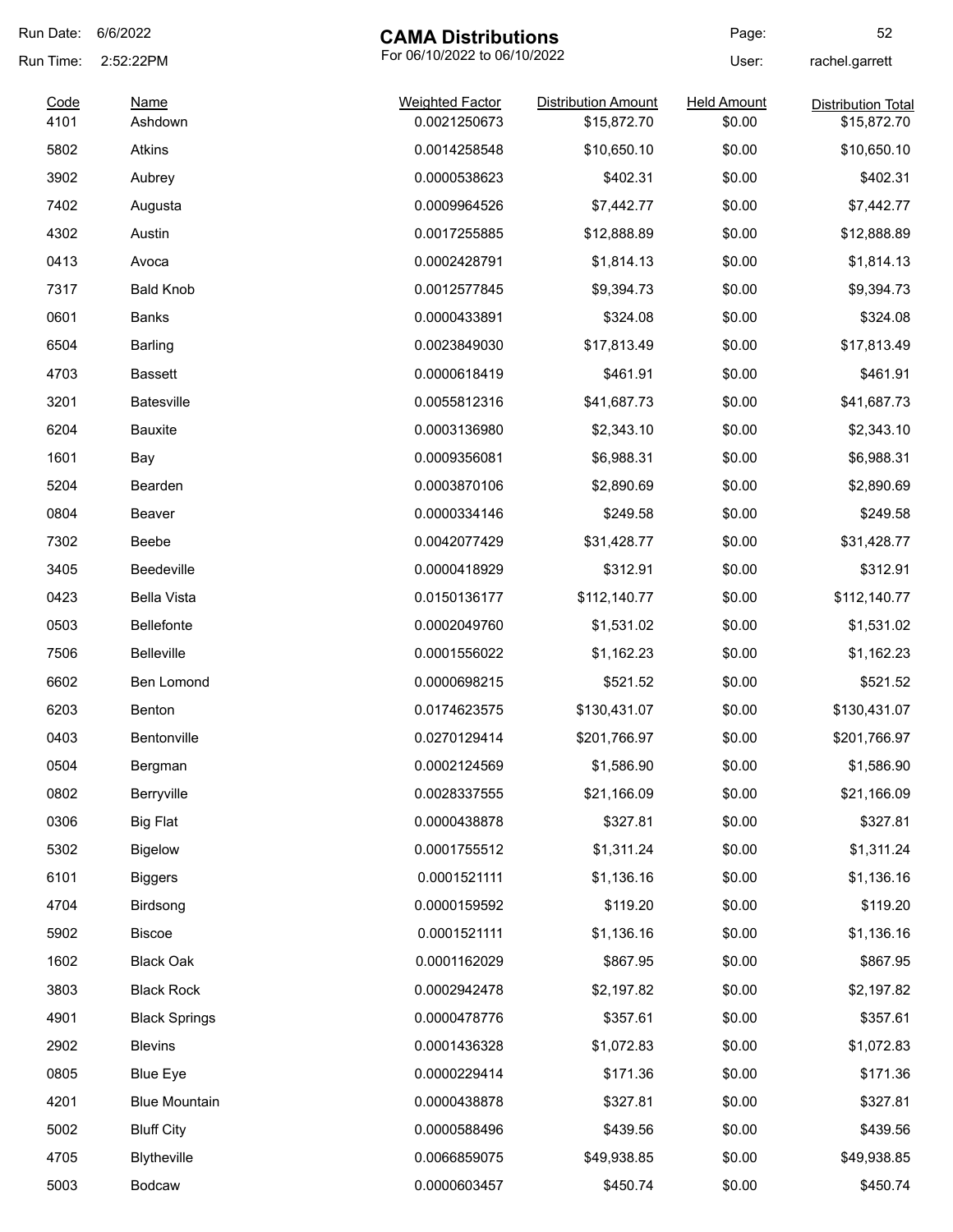| Run Date:    | 6/6/2022                | <b>CAMA Distributions</b>              |                                          | Page:                        | 53                                      |
|--------------|-------------------------|----------------------------------------|------------------------------------------|------------------------------|-----------------------------------------|
| Run Time:    | 2:52:22PM               | For 06/10/2022 to 06/10/2022           |                                          | User:                        | rachel.garrett                          |
| Code<br>6506 | Name<br>Bonanza         | <b>Weighted Factor</b><br>0.0002927516 | <b>Distribution Amount</b><br>\$2,186.64 | <b>Held Amount</b><br>\$0.00 | <b>Distribution Total</b><br>\$2,186.64 |
| 1603         | <b>Bono</b>             | 0.0012014285                           | \$8,973.79                               | \$0.00                       | \$8,973.79                              |
| 4210         | <b>Booneville</b>       | 0.0018996436                           | \$14,188.95                              | \$0.00                       | \$14,188.95                             |
| 7303         | <b>Bradford</b>         | 0.0003381356                           | \$2,525.63                               | \$0.00                       | \$2,525.63                              |
| 3701         | <b>Bradley</b>          | 0.0002019836                           | \$1,508.67                               | \$0.00                       | \$1,508.67                              |
| 2402         | Branch                  | 0.0001476226                           | \$1,102.63                               | \$0.00                       | \$1,102.63                              |
| 0309         | <b>Briarcliff</b>       | 0.0001176991                           | \$879.13                                 | \$0.00                       | \$879.13                                |
| 4802         | <b>Brinkley</b>         | 0.0013465575                           | \$10,057.80                              | \$0.00                       | \$10,057.80                             |
| 1604         | <b>Brookland</b>        | 0.0020268184                           | \$15,138.86                              | \$0.00                       | \$15,138.86                             |
| 6201         | Bryant                  | 0.0103051549                           | \$76,971.99                              | \$0.00                       | \$76,971.99                             |
| 3703         | <b>Buckner</b>          | 0.0000822896                           | \$614.64                                 | \$0.00                       | \$614.64                                |
| 4501         | <b>Bull Shoals</b>      | 0.0009735112                           | \$7,271.42                               | \$0.00                       | \$7,271.42                              |
| 4706         | <b>Burdette</b>         | 0.0000698215                           | \$521.52                                 | \$0.00                       | \$521.52                                |
| 4311         | Cabot                   | 0.0132506248                           | \$98,972.50                              | \$0.00                       | \$98,972.50                             |
| 1001         | Caddo Valley            | 0.0002967414                           | \$2,216.44                               | \$0.00                       | \$2,216.44                              |
| 6806         | Caldwell                | 0.0002249250                           | \$1,680.03                               | \$0.00                       | \$1,680.03                              |
| 5004         | Cale                    | 0.0000364069                           | \$271.93                                 | \$0.00                       | \$271.93                                |
| 3303         | Calico Rock             | 0.0004428678                           | \$3,307.90                               | \$0.00                       | \$3,307.90                              |
| 7001         | Calion                  | 0.0002139530                           | \$1,598.07                               | \$0.00                       | \$1,598.07                              |
| 5201         | Camden                  | 0.0052924698                           | \$39,530.89                              | \$0.00                       | \$39,530.89                             |
| 6003         | Cammack Village         | 0.0003880081                           | \$2,898.14                               | \$0.00                       | \$2,898.14                              |
| 3406         | <b>Campbell Station</b> | 0.0001157042                           | \$864.23                                 | \$0.00                       | \$864.23                                |
| 1605         | Caraway                 | 0.0005650554                           | \$4,220.55                               | \$0.00                       | \$4,220.55                              |
| 4304         | Carlisle                | 0.0010139079                           | \$7,573.15                               | \$0.00                       | \$7,573.15                              |
| 2003         | Carthage                | 0.0001107170                           | \$826.97                                 | \$0.00                       | \$826.97                                |
| 5303         | Casa                    | 0.0000598470                           | \$447.01                                 | \$0.00                       | \$447.01                                |
| 1606         | Cash                    | 0.0001396430                           | \$1,043.03                               | \$0.00                       | \$1,043.03                              |
| 4203         | Caulksville             | 0.0000768037                           | \$573.67                                 | \$0.00                       | \$573.67                                |
| 6703         | Cave City               | 0.0009585495                           | \$7,159.67                               | \$0.00                       | \$7,159.67                              |
| 0411         | Cave Springs            | 0.0027404939                           | \$20,469.49                              | \$0.00                       | \$20,469.49                             |
| 1710         | Cedarville              | 0.0007101844                           | \$5,304.56                               | \$0.00                       | \$5,304.56                              |
| 0409         | Centerton               | 0.0088733154                           | \$66,277.19                              | \$0.00                       | \$66,277.19                             |
| 6507         | <b>Central City</b>     | 0.0002299122                           | \$1,717.28                               | \$0.00                       | \$1,717.28                              |
| 2405         | Charleston              | 0.0012907003                           | \$9,640.59                               | \$0.00                       | \$9,640.59                              |
| 6708         | Cherokee Village        | 0.0023839055                           | \$17,806.04                              | \$0.00                       | \$17,806.04                             |
| 1901         | <b>Cherry Valley</b>    | 0.0002867669                           | \$2,141.94                               | \$0.00                       | \$2,141.94                              |
| 1708         | Chester                 | 0.0000718164                           | \$536.42                                 | \$0.00                       | \$536.42                                |
| 5205         | Chidester               | 0.0001261774                           | \$942.45                                 | \$0.00                       | \$942.45                                |
| 4801         | Clarendon               | 0.0007610544                           | \$5,684.52                               | \$0.00                       | \$5,684.52                              |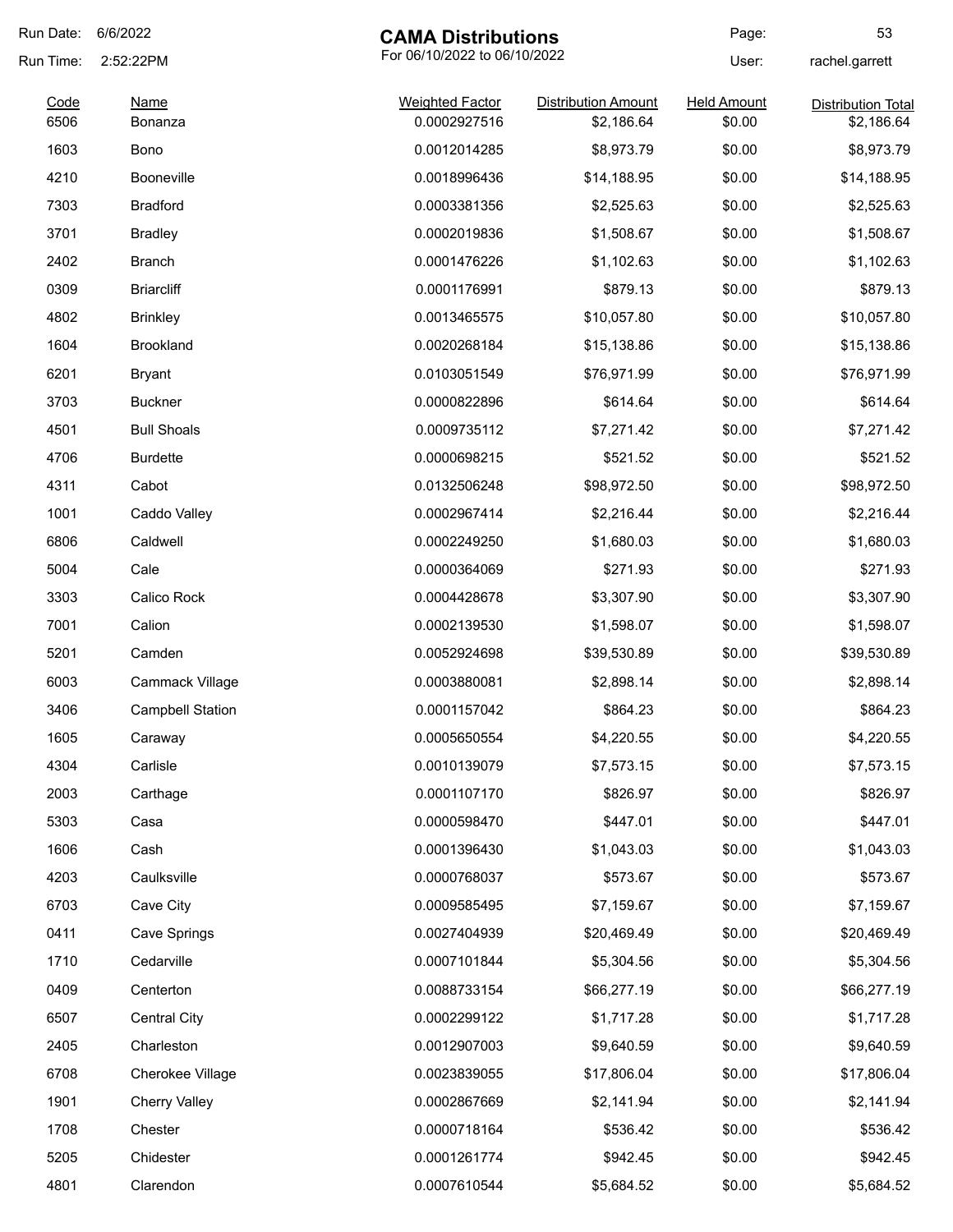| Run Date:    | 6/6/2022<br><b>CAMA Distributions</b> |                                        | Page:                                    | 54                           |                                         |
|--------------|---------------------------------------|----------------------------------------|------------------------------------------|------------------------------|-----------------------------------------|
| Run Time:    | 2:52:22PM                             | For 06/10/2022 to 06/10/2022           |                                          | User:                        | rachel.garrett                          |
| Code<br>1813 | Name<br>Clarkedale                    | <b>Weighted Factor</b><br>0.0001675716 | <b>Distribution Amount</b><br>\$1,251.64 | <b>Held Amount</b><br>\$0.00 | <b>Distribution Total</b><br>\$1,251.64 |
| 3601         | Clarksville                           | 0.0046785393                           | \$34,945.28                              | \$0.00                       | \$34,945.28                             |
| 7103         | Clinton                               | 0.0012513010                           | \$9,346.31                               | \$0.00                       | \$9,346.31                              |
| 3602         | Coal Hill                             | 0.0004089545                           | \$3,054.59                               | \$0.00                       | \$3,054.59                              |
| 6807         | Colt                                  | 0.0001461264                           | \$1,091.46                               | \$0.00                       | \$1,091.46                              |
| 1201         | Concord                               | 0.0000947578                           | \$707.77                                 | \$0.00                       | \$707.77                                |
| 2301         | Conway                                | 0.0319852298                           | \$238,906.34                             | \$0.00                       | \$238,906.34                            |
| 1101         |                                       | 0.0016093856                           | \$12,020.94                              | \$0.00                       |                                         |
|              | Corning                               |                                        |                                          |                              | \$12,020.94                             |
| 0302         | Cotter                                | 0.0004418704                           | \$3,300.45                               | \$0.00                       | \$3,300.45                              |
| 7401         | <b>Cotton Plant</b>                   | 0.0002638255                           | \$1,970.58                               | \$0.00                       | \$1,970.58                              |
| 5702         | Cove                                  | 0.0001590933                           | \$1,188.31                               | \$0.00                       | \$1,188.31                              |
| 4305         | Coy                                   | 0.0000433891                           | \$324.08                                 | \$0.00                       | \$324.08                                |
| 1804         | Crawfordsville                        | 0.0002304110                           | \$1,721.00                               | \$0.00                       | \$1,721.00                              |
| 0201         | Crossett                              | 0.0024048520                           | \$17,962.49                              | \$0.00                       | \$17,962.49                             |
| 3203         | Cushman                               | 0.0002159479                           | \$1,612.97                               | \$0.00                       | \$1,612.97                              |
| 5502         | Daisy                                 | 0.0000438878                           | \$327.81                                 | \$0.00                       | \$327.81                                |
| 7102         | Damascus                              | 0.0001905130                           | \$1,422.99                               | \$0.00                       | \$1,422.99                              |
| 7504         | Danville                              | 0.0010114143                           | \$7,554.53                               | \$0.00                       | \$7,554.53                              |
| 7502         | Dardanelle                            | 0.0022527409                           | \$16,826.33                              | \$0.00                       | \$16,826.33                             |
| 1104         | Datto                                 | 0.0000324171                           | \$242.13                                 | \$0.00                       | \$242.13                                |
| 0405         | Decatur                               | 0.0008842394                           | \$6,604.62                               | \$0.00                       | \$6,604.62                              |
| 2801         | Delaplaine                            | 0.0000319184                           | \$238.41                                 | \$0.00                       | \$238.41                                |
| 5503         | Delight                               | 0.0001436328                           | \$1,072.83                               | \$0.00                       | \$1,072.83                              |
| 4707         | Dell                                  | 0.0000967527                           | \$722.67                                 | \$0.00                       | \$722.67                                |
| 2406         | Denning                               | 0.0000997450                           | \$745.02                                 | \$0.00                       | \$745.02                                |
| 6601         | DeQueen                               | 0.0030447162                           | \$22,741.81                              | \$0.00                       | \$22,741.81                             |
| 0903         | Dermott                               | 0.0010079232                           | \$7,528.45                               | \$0.00                       | \$7,528.45                              |
| 5903         | Des Arc                               | 0.0009500711                           | \$7,096.34                               | \$0.00                       | \$7,096.34                              |
| 5904         | DeValls Bluff                         | 0.0002593370                           | \$1,937.06                               | \$0.00                       | \$1,937.06                              |
| 0102         | <b>DeWitt</b>                         | 0.0015241036                           | \$11,383.94                              | \$0.00                       | \$11,383.94                             |
| 0515         | Diamond City                          | 0.0003775348                           | \$2,819.91                               | \$0.00                       | \$2,819.91                              |
| 3407         | Diaz                                  | 0.0006104394                           | \$4,559.54                               | \$0.00                       | \$4,559.54                              |
| 3102         | <b>Dierks</b>                         | 0.0004568321                           | \$3,412.20                               | \$0.00                       | \$3,412.20                              |
| 3004         | Donaldson                             | 0.0001371494                           | \$1,024.41                               | \$0.00                       | \$1,024.41                              |
| 5803         | Dover                                 | 0.0006667953                           | \$4,980.47                               | \$0.00                       | \$4,980.47                              |
| 2103         | Dumas                                 | 0.0019953988                           | \$14,904.17                              | \$0.00                       | \$14,904.17                             |
| 1707         | Dyer                                  | 0.0003850157                           | \$2,875.79                               | \$0.00                       | \$2,875.79                              |
| 4708         | <b>Dyess</b>                          | 0.0001690678                           | \$1,262.81                               | \$0.00                       | \$1,262.81                              |
|              |                                       |                                        |                                          |                              |                                         |
| 1803         | Earle                                 | 0.0009131655                           | \$6,820.68                               | \$0.00                       | \$6,820.68                              |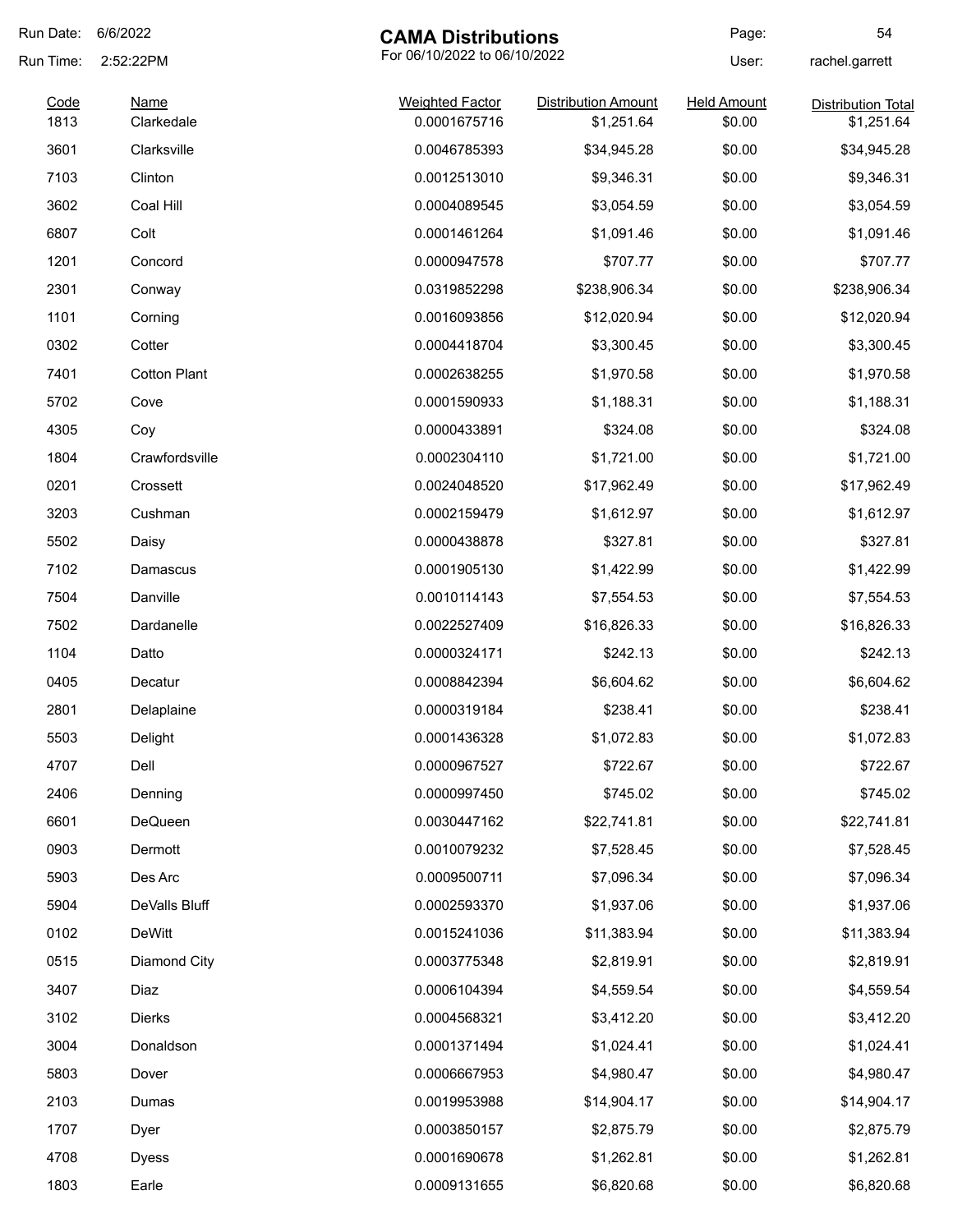| Run Date:    | 6/6/2022                   | <b>CAMA Distributions</b>              |                                          | Page:                        | 55                                      |
|--------------|----------------------------|----------------------------------------|------------------------------------------|------------------------------|-----------------------------------------|
| Run Time:    | 2:52:22PM                  | For 06/10/2022 to 06/10/2022           |                                          | User:                        | rachel.garrett                          |
| Code<br>5203 | <b>Name</b><br>East Camden | <b>Weighted Factor</b><br>0.0003979826 | <b>Distribution Amount</b><br>\$2,972.64 | <b>Held Amount</b><br>\$0.00 | <b>Distribution Total</b><br>\$2,972.64 |
| 1805         | Edmondson                  | 0.0001211902                           | \$905.20                                 | \$0.00                       | \$905.20                                |
| 1607         | Egypt                      | 0.0000563559                           | \$420.94                                 | \$0.00                       | \$420.94                                |
| 7002         | El Dorado                  | 0.0088553613                           | \$66,143.09                              | \$0.00                       | \$66,143.09                             |
| 5401         | Elaine                     | 0.0002538510                           | \$1,896.08                               | \$0.00                       | \$1,896.08                              |
| 7202         | Elkins                     | 0.0017964075                           | \$13,417.85                              | \$0.00                       | \$13,417.85                             |
| 7203         | Elm Springs                | 0.0011774897                           | \$8,794.99                               | \$0.00                       | \$8,794.99                              |
| 1401         | Emerson                    | 0.0001461264                           | \$1,091.46                               | \$0.00                       | \$1,091.46                              |
| 5005         | Emmet                      | 0.0002069709                           | \$1,545.92                               | \$0.00                       | \$1,545.92                              |
| 4306         | England                    | 0.0012353418                           | \$9,227.10                               | \$0.00                       | \$9,227.10                              |
| 2306         | Enola                      | 0.0001585946                           | \$1,184.59                               | \$0.00                       | \$1,184.59                              |
| 4717         | Etowah                     | 0.0001266762                           | \$946.18                                 | \$0.00                       | \$946.18                                |
| 0902         | Eudora                     | 0.0008617968                           | \$6,436.99                               | \$0.00                       | \$6,436.99                              |
| 0801         | Eureka Springs             | 0.0010802384                           | \$8,068.59                               | \$0.00                       | \$8,068.59                              |
| 6704         | <b>Evening Shade</b>       | 0.0002094645                           | \$1,564.55                               | \$0.00                       | \$1,564.55                              |
| 0506         | Everton                    | 0.0000518674                           | \$387.41                                 | \$0.00                       | \$387.41                                |
| 7104         | <b>Fairfield Bay</b>       | 0.0010513123                           | \$7,852.54                               | \$0.00                       | \$7,852.54                              |
| 4806         | Fargo                      | 0.0000284273                           | \$212.33                                 | \$0.00                       | \$212.33                                |
| 7216         | Farmington                 | 0.0037823305                           | \$28,251.25                              | \$0.00                       | \$28,251.25                             |
| 7214         | Fayetteville               | 0.0468547159                           | \$349,970.55                             | \$0.00                       | \$349,970.55                            |
| 7003         | Felsenthal                 | 0.0000423916                           | \$316.63                                 | \$0.00                       | \$316.63                                |
| 6902         | <b>Fifty Six</b>           | 0.0000787986                           | \$588.57                                 | \$0.00                       | \$588.57                                |
| 5602         | Fisher                     | 0.0000897705                           | \$670.52                                 | \$0.00                       | \$670.52                                |
| 4502         | Flippin                    | 0.0006707851                           | \$5,010.28                               | \$0.00                       | \$5,010.28                              |
| 2002         | Fordyce                    | 0.0016936701                           | \$12,650.48                              | \$0.00                       | \$12,650.48                             |
| 4107         | Foreman                    | 0.0004872543                           | \$3,639.43                               | \$0.00                       | \$3,639.43                              |
| 6802         | <b>Forrest City</b>        | 0.0064909060                           | \$48,482.33                              | \$0.00                       | \$48,482.33                             |
| 6501         | Fort Smith                 | 0.0444573448                           | \$332,063.94                             | \$0.00                       | \$332,063.94                            |
| 4602         | Fouke                      | 0.0004029698                           | \$3,009.89                               | \$0.00                       | \$3,009.89                              |
| 0202         | Fountain Hill              | 0.0000538623                           | \$402.31                                 | \$0.00                       | \$402.31                                |
| 2605         | Fountain Lake              | 0.0002368944                           | \$1,769.43                               | \$0.00                       | \$1,769.43                              |
| 5304         | Fourche                    | 0.0000279286                           | \$208.61                                 | \$0.00                       | \$208.61                                |
| 3305         | Franklin                   | 0.0000952565                           | \$711.50                                 | \$0.00                       | \$711.50                                |
| 3005         | Friendship                 | 0.0000787986                           | \$588.57                                 | \$0.00                       | \$588.57                                |
| 2904         | Fulton                     | 0.0000573534                           | \$428.39                                 | \$0.00                       | \$428.39                                |
| 0414         | Garfield                   | 0.0002957439                           | \$2,208.99                               | \$0.00                       | \$2,208.99                              |
| 4601         | Garland                    | 0.0000972514                           | \$726.40                                 | \$0.00                       | \$726.40                                |
| 7306         | Garner                     | 0.0001052310                           | \$786.00                                 | \$0.00                       | \$786.00                                |
| 0303         | Gassville                  | 0.0010827320                           | \$8,087.22                               | \$0.00                       | \$8,087.22                              |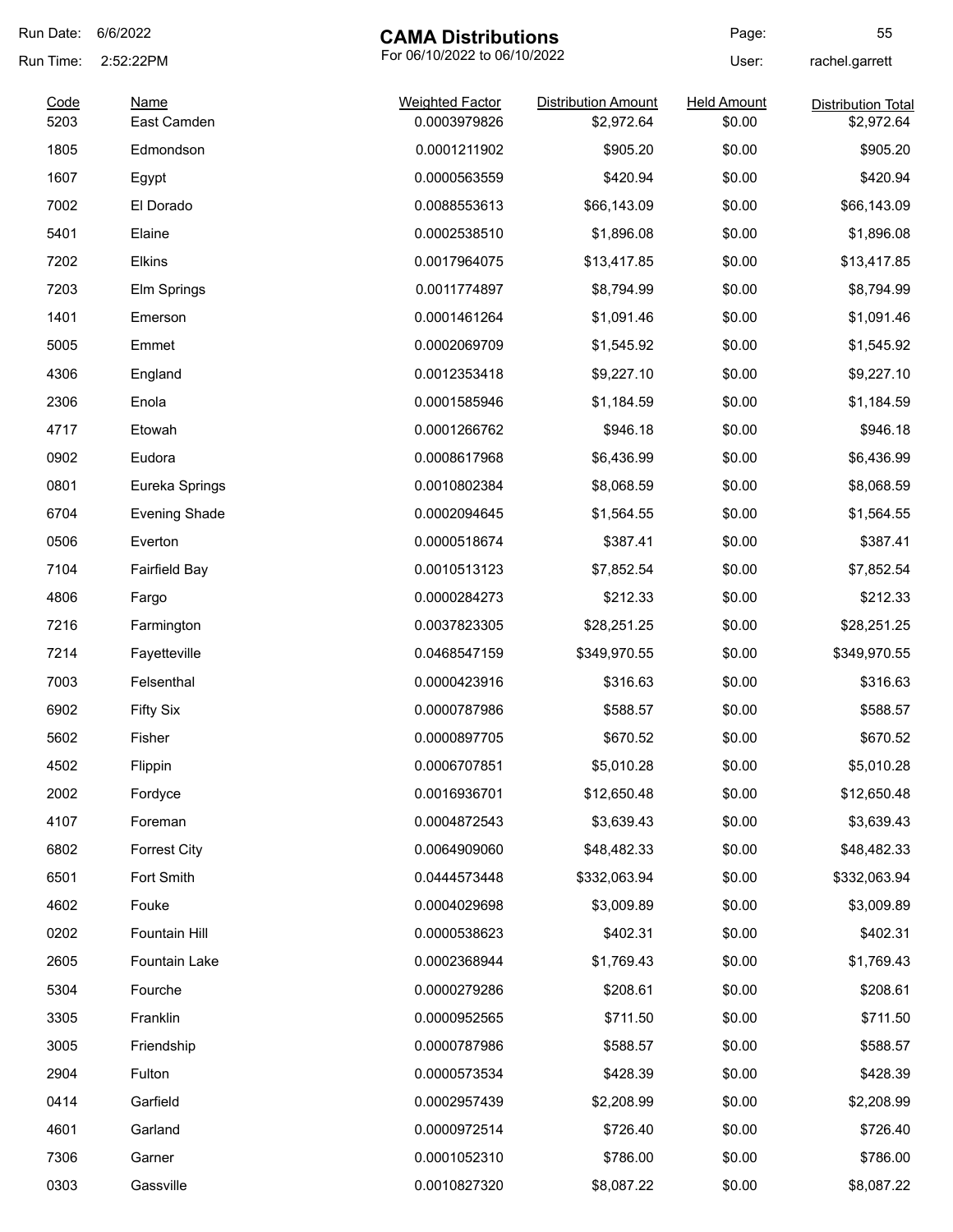| Run Date:    | 6/6/2022<br><b>CAMA Distributions</b> |                                        | Page:                                    | 56                           |                                         |
|--------------|---------------------------------------|----------------------------------------|------------------------------------------|------------------------------|-----------------------------------------|
| Run Time:    | 2:52:22PM                             | For 06/10/2022 to 06/10/2022           |                                          | User:                        | rachel.garrett                          |
| Code<br>0415 | <b>Name</b><br>Gateway                | <b>Weighted Factor</b><br>0.0002174441 | <b>Distribution Amount</b><br>\$1,624.15 | <b>Held Amount</b><br>\$0.00 | <b>Distribution Total</b><br>\$1,624.15 |
| 0406         | Gentry                                | 0.0018901678                           | \$14,118.17                              | \$0.00                       | \$14,118.17                             |
| 7307         | Georgetown                            | 0.0000403967                           | \$301.73                                 | \$0.00                       | \$301.73                                |
| 6401         | Gilbert                               | 0.0000129669                           | \$96.85                                  | \$0.00                       | \$96.85                                 |
| 0104         | Gillett                               | 0.0002812809                           | \$2,100.96                               | \$0.00                       | \$2,100.96                              |
| 6603         | Gillham                               | 0.0000782998                           | \$584.84                                 | \$0.00                       | \$584.84                                |
| 1806         | Gilmore                               | 0.0000877756                           | \$655.62                                 | \$0.00                       | \$655.62                                |
| 5504         | Glenwood                              | 0.0010313633                           | \$7,703.53                               | \$0.00                       | \$7,703.53                              |
| 7205         | Goshen                                | 0.0010483200                           | \$7,830.19                               | \$0.00                       | \$7,830.19                              |
| 4709         | Gosnell                               | 0.0014512898                           | \$10,840.08                              | \$0.00                       | \$10,840.08                             |
| 4002         | Gould                                 | 0.0003306547                           | \$2,469.75                               | \$0.00                       | \$2,469.75                              |
| 4003         | Grady                                 | 0.0001521111                           | \$1,136.16                               | \$0.00                       | \$1,136.16                              |
| 5703         | Grannis                               | 0.0002473676                           | \$1,847.66                               | \$0.00                       | \$1,847.66                              |
| 0407         | Gravette                              | 0.0017689776                           | \$13,212.97                              | \$0.00                       | \$13,212.97                             |
| 0803         | Green Forest                          | 0.0014822107                           | \$11,071.03                              | \$0.00                       | \$11,071.03                             |
| 2303         | Greenbrier                            | 0.0028462236                           | \$21,259.21                              | \$0.00                       | \$21,259.21                             |
| 7206         | Greenland                             | 0.0006049534                           | \$4,518.56                               | \$0.00                       | \$4,518.56                              |
| 1105         | Greenway                              | 0.0000867782                           | \$648.17                                 | \$0.00                       | \$648.17                                |
| 6505         | Greenwood                             | 0.0047458672                           | \$35,448.17                              | \$0.00                       | \$35,448.17                             |
| 1202         | <b>Greers Ferry</b>                   | 0.0004094532                           | \$3,058.32                               | \$0.00                       | \$3,058.32                              |
| 7308         | Griffithville                         | 0.0000773024                           | \$577.39                                 | \$0.00                       | \$577.39                                |
| 3403         | Grubbs                                | 0.0001501162                           | \$1,121.26                               | \$0.00                       | \$1,121.26                              |
| 3307         | Guion                                 | 0.0000339133                           | \$253.31                                 | \$0.00                       | \$253.31                                |
| 1005         | <b>Gum Springs</b>                    | 0.0000453840                           | \$338.99                                 | \$0.00                       | \$338.99                                |
| 1003         | Gurdon                                | 0.0009176540                           | \$6,854.21                               | \$0.00                       | \$6,854.21                              |
| 2307         | Guy                                   | 0.0003750412                           | \$2,801.28                               | \$0.00                       | \$2,801.28                              |
| 6509         | Hackett                               | 0.0003910004                           | \$2,920.49                               | \$0.00                       | \$2,920.49                              |
| 0203         | Hamburg                               | 0.0012647666                           | \$9,446.88                               | \$0.00                       | \$9,446.88                              |
| 0701         | Hampton                               | 0.0005889942                           | \$4,399.36                               | \$0.00                       | \$4,399.36                              |
| 6701         | Hardy                                 | 0.0003705527                           | \$2,767.76                               | \$0.00                       | \$2,767.76                              |
| 0702         | Harrell                               | 0.0001047323                           | \$782.27                                 | \$0.00                       | \$782.27                                |
| 5603         | Harrisburg                            | 0.0011031797                           | \$8,239.95                               | \$0.00                       | \$8,239.95                              |
| 0512         | Harrison                              | 0.0065178371                           | \$48,683.49                              | \$0.00                       | \$48,683.49                             |
| 6510         | Hartford                              | 0.0002488638                           | \$1,858.83                               | \$0.00                       | \$1,858.83                              |
| 3603         | Hartman                               | 0.0002573421                           | \$1,922.16                               | \$0.00                       | \$1,922.16                              |
| 6205         | Haskell                               | 0.0019729561                           | \$14,736.54                              | \$0.00                       | \$14,736.54                             |
| 5704         | Hatfield                              | 0.0001720601                           | \$1,285.16                               | \$0.00                       | \$1,285.16                              |
| 7507         | Havana                                | 0.0001191953                           | \$890.30                                 | \$0.00                       | \$890.30                                |
| 3903         | Haynes                                | 0.0000608445                           | \$454.46                                 | \$0.00                       | \$454.46                                |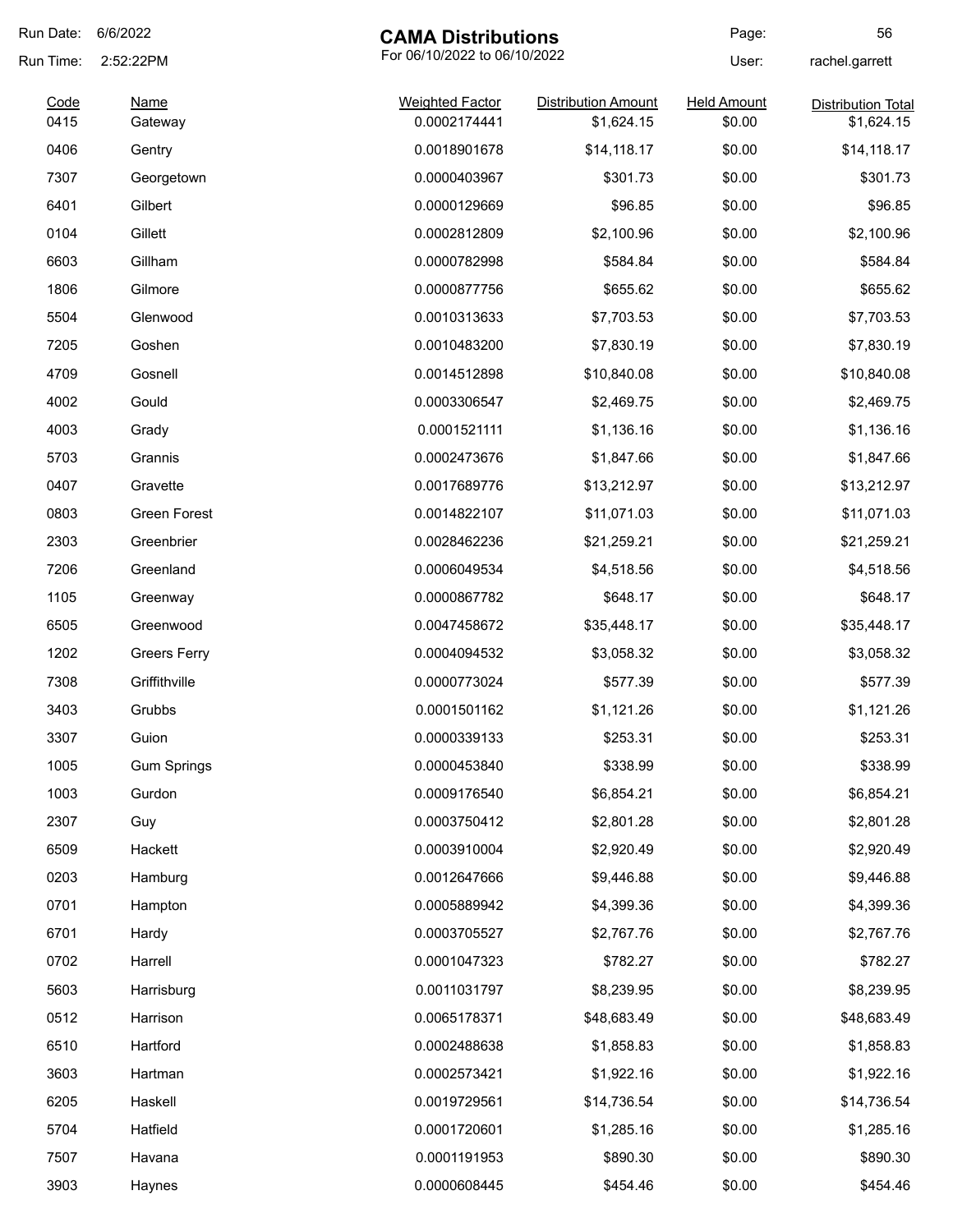| Run Date:    | 6/6/2022<br><b>CAMA Distributions</b> |                                        | Page:                                    | 57                           |                                         |
|--------------|---------------------------------------|----------------------------------------|------------------------------------------|------------------------------|-----------------------------------------|
| Run Time:    | 2:52:22PM                             | For 06/10/2022 to 06/10/2022           |                                          | User:                        | rachel.garrett                          |
| Code<br>5901 | Name<br>Hazen                         | <b>Weighted Factor</b><br>0.0007386117 | <b>Distribution Amount</b><br>\$5,516.89 | <b>Held Amount</b><br>\$0.00 | <b>Distribution Total</b><br>\$5,516.89 |
| 1203         | <b>Heber Springs</b>                  | 0.0034756146                           | \$25,960.31                              | \$0.00                       | \$25,960.31                             |
| 5804         | Hector                                | 0.0002049760                           | \$1,531.02                               | \$0.00                       | \$1,531.02                              |
| 5407         | Helena-West Helena                    | 0.0047473634                           | \$35,459.34                              | \$0.00                       | \$35,459.34                             |
| 0602         | Hermitage                             | 0.0002618306                           | \$1,955.68                               | \$0.00                       | \$1,955.68                              |
| 1902         | <b>Hickory Ridge</b>                  | 0.0001137093                           | \$849.33                                 | \$0.00                       | \$849.33                                |
| 1204         |                                       | 0.0000568547                           |                                          | \$0.00                       | \$424.66                                |
|              | Higden                                |                                        | \$424.66                                 |                              |                                         |
| 7309         | Higginson                             | 0.0003516011                           | \$2,626.20                               | \$0.00                       | \$2,626.20                              |
| 0416         | Highfill                              | 0.0007914766                           | \$5,911.75                               | \$0.00                       | \$5,911.75                              |
| 6709         | Highland                              | 0.0004897480                           | \$3,658.06                               | \$0.00                       | \$3,658.06                              |
| 4402         | Hindsville                            | 0.0000448853                           | \$335.26                                 | \$0.00                       | \$335.26                                |
| 0814         | Holiday Island                        | 0.0011964413                           | \$8,936.54                               | \$0.00                       | \$8,936.54                              |
| 2313         | Holland                               | 0.0002922529                           | \$2,182.92                               | \$0.00                       | \$2,182.92                              |
| 4803         | <b>Holly Grove</b>                    | 0.0002294135                           | \$1,713.55                               | \$0.00                       | \$1,713.55                              |
| 2901         | Hope                                  | 0.0044645863                           | \$33,347.20                              | \$0.00                       | \$33,347.20                             |
| 6604         | Horatio                               | 0.0004588270                           | \$3,427.10                               | \$0.00                       | \$3,427.10                              |
| 3301         | Horseshoe Bend                        | 0.0012168890                           | \$9,089.27                               | \$0.00                       | \$9,089.27                              |
| 1807         | Horseshoe Lake                        | 0.0001316634                           | \$983.43                                 | \$0.00                       | \$983.43                                |
| 2601         | <b>Hot Springs</b>                    | 0.0189166396                           | \$141,293.50                             | \$0.00                       | \$141,293.50                            |
| 5305         | Houston                               | 0.0000713177                           | \$532.69                                 | \$0.00                       | \$532.69                                |
| 3805         | Hoxie                                 | 0.0012956876                           | \$9,677.84                               | \$0.00                       | \$9,677.84                              |
| 6801         | Hughes                                | 0.0005266536                           | \$3,933.72                               | \$0.00                       | \$3,933.72                              |
| 4307         | Humnoke                               | 0.0001092208                           | \$815.80                                 | \$0.00                       | \$815.80                                |
| 0103         | Humphrey                              | 0.0002309097                           | \$1,724.73                               | \$0.00                       | \$1,724.73                              |
| 7403         | Hunter                                | 0.0000513687                           | \$383.69                                 | \$0.00                       | \$383.69                                |
| 6502         | Huntington                            | 0.0002443753                           | \$1,825.30                               | \$0.00                       | \$1,825.30                              |
| 4401         | Huntsville                            | 0.0014358293                           | \$10,724.60                              | \$0.00                       | \$10,724.60                             |
| 7004         | Huttig                                | 0.0002234288                           | \$1,668.85                               | \$0.00                       | \$1,668.85                              |
| 3806         | Imboden                               | 0.0003191840                           | \$2,384.07                               | \$0.00                       | \$2,384.07                              |
| 3408         | Jacksonport                           | 0.0000748088                           | \$558.77                                 | \$0.00                       | \$558.77                                |
| 6004         | Jacksonville                          | 0.0147009171                           | \$109,805.13                             | \$0.00                       | \$109,805.13                            |
| 5101         | Jasper                                | 0.0002728026                           | \$2,037.64                               | \$0.00                       | \$2,037.64                              |
| 1808         | Jennette                              | 0.0000588496                           | \$439.56                                 | \$0.00                       | \$439.56                                |
| 1809         | Jericho                               | 0.0000488751                           | \$365.06                                 | \$0.00                       | \$365.06                                |
| 7207         | Johnson                               | 0.0017998986                           | \$13,443.93                              | \$0.00                       | \$13,443.93                             |
| 4710         | Joiner                                | 0.0002483651                           | \$1,855.11                               | \$0.00                       | \$1,855.11                              |
| 1611         | Jonesboro                             | 0.0391878163                           | \$292,704.41                             | \$0.00                       | \$292,704.41                            |
| 7310         | Judsonia                              | 0.0009246362                           | \$6,906.36                               | \$0.00                       | \$6,906.36                              |
| 7005         |                                       |                                        |                                          |                              |                                         |
|              | Junction City                         | 0.0002508587                           | \$1,873.73                               | \$0.00                       | \$1,873.73                              |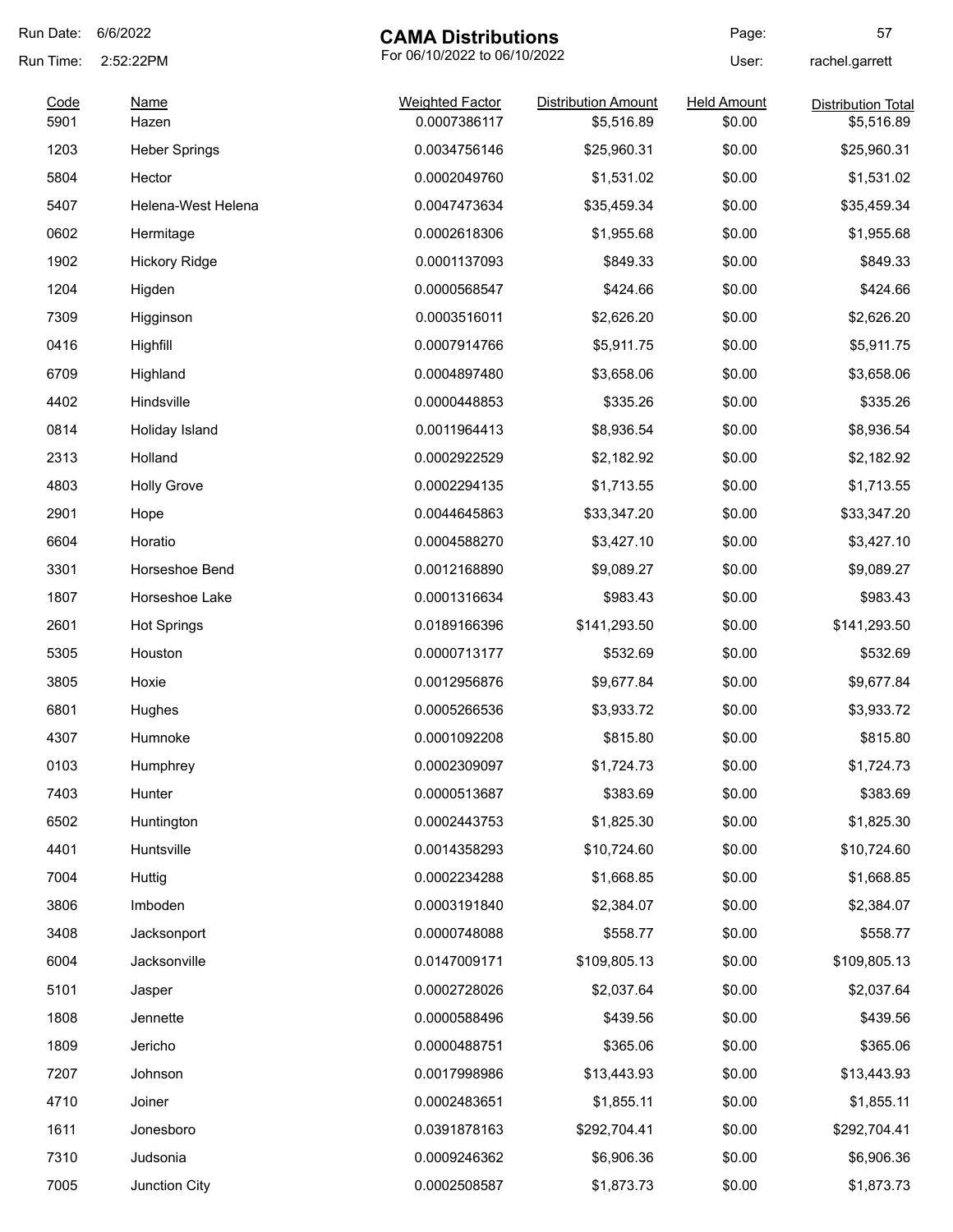| Run Date:    | 6/6/2022              | <b>CAMA Distributions</b>              |                                          | Page:                        | 58                                      |
|--------------|-----------------------|----------------------------------------|------------------------------------------|------------------------------|-----------------------------------------|
| Run Time:    | 2:52:22PM             | For 06/10/2022 to 06/10/2022           |                                          | User:                        | rachel.garrett                          |
| Code<br>4702 | <b>Name</b><br>Keiser | <b>Weighted Factor</b><br>0.0003745425 | <b>Distribution Amount</b><br>\$2,797.56 | <b>Held Amount</b><br>\$0.00 | <b>Distribution Total</b><br>\$2,797.56 |
| 7305         | Kensett               | 0.0006982150                           | \$5,215.16                               | \$0.00                       | \$5,215.16                              |
| 4308         | Keo                   | 0.0001032361                           | \$771.10                                 | \$0.00                       | \$771.10                                |
| 1705         | Kibler                | 0.0005012186                           | \$3,743.74                               | \$0.00                       | \$3,743.74                              |
| 1302         | Kingsland             | 0.0001730576                           | \$1,292.61                               | \$0.00                       | \$1,292.61                              |
| 1106         | Knobel                | 0.0000733126                           | \$547.59                                 | \$0.00                       | \$547.59                                |
| 3604         | Knoxville             | 0.0003291585                           | \$2,458.57                               | \$0.00                       | \$2,458.57                              |
| 2802         | Lafe                  | 0.0002084671                           | \$1,557.10                               | \$0.00                       | \$1,557.10                              |
| 3904         | LaGrange              | 0.0000259337                           | \$193.71                                 | \$0.00                       | \$193.71                                |
| 1609         | Lake City             | 0.0011600344                           | \$8,664.61                               | \$0.00                       | \$8,664.61                              |
| 5403         | Lake View             | 0.0001630831                           | \$1,218.11                               | \$0.00                       | \$1,218.11                              |
| 0901         | Lake Village          | 0.0010298671                           | \$7,692.36                               | \$0.00                       | \$7,692.36                              |
| 0305         | Lakeview              | 0.0003865119                           | \$2,886.96                               | \$0.00                       | \$2,886.96                              |
| 3605         | Lamar                 | 0.0008573083                           | \$6,403.47                               | \$0.00                       | \$6,403.47                              |
| 6511         | Lavaca                | 0.0012218763                           | \$9,126.52                               | \$0.00                       | \$9,126.52                              |
| 4711         | Leachville            | 0.0010169003                           | \$7,595.50                               | \$0.00                       | \$7,595.50                              |
| 0507         | Lead Hill             | 0.0001366507                           | \$1,020.68                               | \$0.00                       | \$1,020.68                              |
| 2703         | Leola                 | 0.0002294135                           | \$1,713.55                               | \$0.00                       | \$1,713.55                              |
| 5601         | Lepanto               | 0.0008637917                           | \$6,451.89                               | \$0.00                       | \$6,451.89                              |
| 6402         | Leslie                | 0.0001870219                           | \$1,396.92                               | \$0.00                       | \$1,396.92                              |
| 7311         | Letona                | 0.0001196940                           | \$894.03                                 | \$0.00                       | \$894.03                                |
| 3704         | Lewisville            | 0.0004563334                           | \$3,408.48                               | \$0.00                       | \$3,408.48                              |
| 5404         | Lexa                  | 0.0001032361                           | \$771.10                                 | \$0.00                       | \$771.10                                |
| 7215         | Lincoln               | 0.0011440752                           | \$8,545.41                               | \$0.00                       | \$8,545.41                              |
| 0417         | Little Flock          | 0.0015236049                           | \$11,380.22                              | \$0.00                       | \$11,380.22                             |
| 6005         | Little Rock           | 0.1010371984                           | \$754,674.18                             | \$0.00                       | \$754,674.18                            |
| 6605         | Lockesburg            | 0.0002962427                           | \$2,212.72                               | \$0.00                       | \$2,212.72                              |
| 5805         | London                | 0.0004668066                           | \$3,486.70                               | \$0.00                       | \$3,486.70                              |
| 4309         | Lonoke                | 0.0021325481                           | \$15,928.58                              | \$0.00                       | \$15,928.58                             |
| 2602         | Lonsdale              | 0.0000513687                           | \$383.69                                 | \$0.00                       | \$383.69                                |
| 5206         | Louann                | 0.0000763049                           | \$569.94                                 | \$0.00                       | \$569.94                                |
| 0408         | Lowell                | 0.0049069554                           | \$36,651.38                              | \$0.00                       | \$36,651.38                             |
| 4712         | Luxora                | 0.0004697990                           | \$3,509.06                               | \$0.00                       | \$3,509.06                              |
| 3807         | Lynn                  | 0.0001286711                           | \$961.08                                 | \$0.00                       | \$961.08                                |
| 6805         | Madison               | 0.0003785323                           | \$2,827.36                               | \$0.00                       | \$2,827.36                              |
| 4204         | Magazine              | 0.0003690565                           | \$2,756.58                               | \$0.00                       | \$2,756.58                              |
| 3204         | Magness               | 0.0001097195                           | \$819.52                                 | \$0.00                       | \$819.52                                |
| 1403         | Magnolia              | 0.0055667686                           | \$41,579.70                              | \$0.00                       | \$41,579.70                             |
| 3001         | Malvern               | 0.0054196447                           | \$40,480.79                              | \$0.00                       | \$40,480.79                             |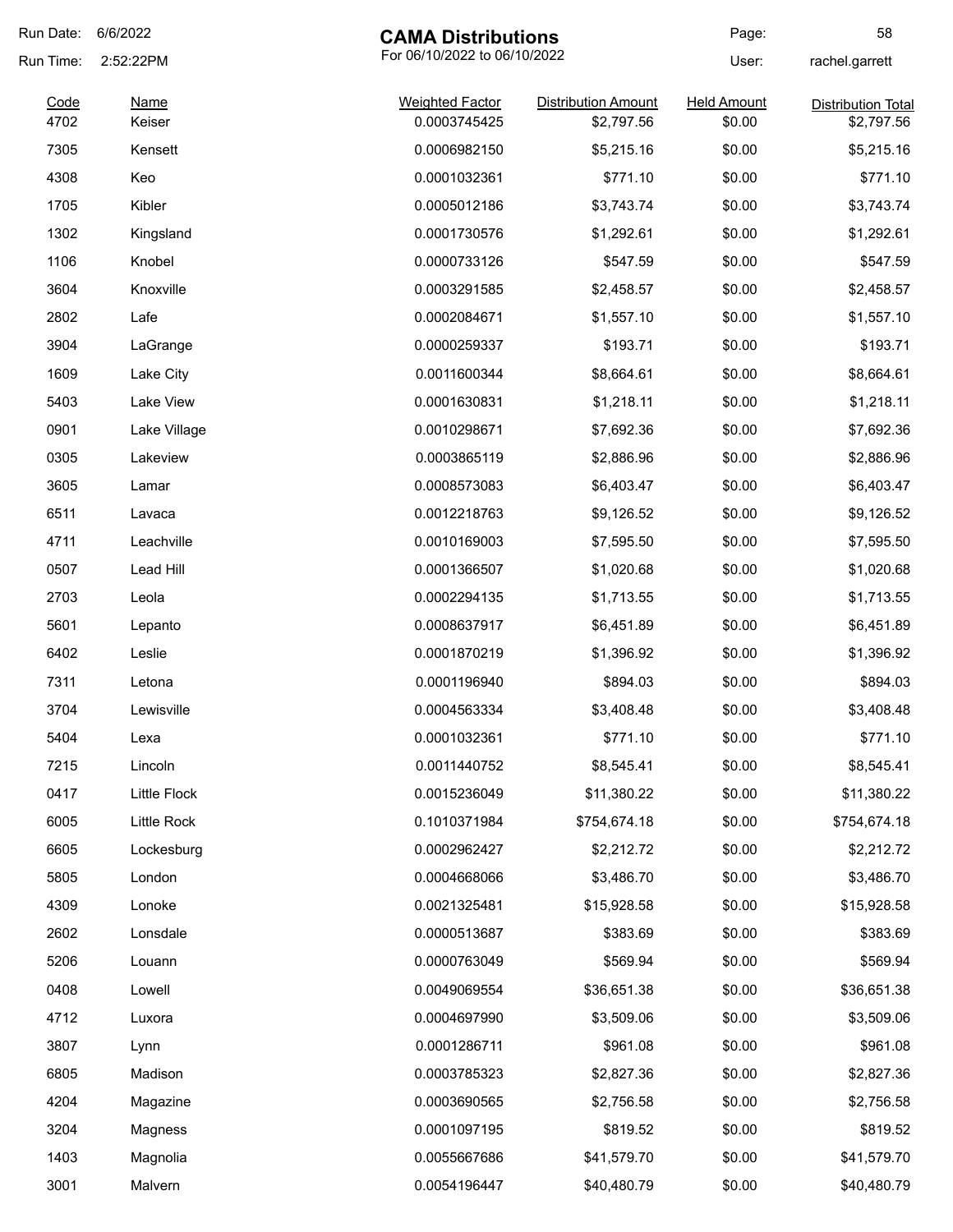| Run Date:    | 6/6/2022<br><b>CAMA Distributions</b>     |                                        | Page:                             | 59                           |                                         |
|--------------|-------------------------------------------|----------------------------------------|-----------------------------------|------------------------------|-----------------------------------------|
| Run Time:    | For 06/10/2022 to 06/10/2022<br>2:52:22PM |                                        | User:                             | rachel.garrett               |                                         |
| Code<br>2501 | <b>Name</b>                               | <b>Weighted Factor</b><br>0.0004633155 | Distribution Amount<br>\$3,460.63 | <b>Held Amount</b><br>\$0.00 | <b>Distribution Total</b><br>\$3,460.63 |
| 4713         | <b>Mammoth Spring</b><br>Manila           | 0.0018363055                           | \$13,715.86                       | \$0.00                       | \$13,715.86                             |
| 6503         | Mansfield                                 | 0.0005251574                           | \$3,922.54                        | \$0.00                       | \$3,922.54                              |
| 3901         | Marianna                                  | 0.0017829419                           | \$13,317.28                       | \$0.00                       |                                         |
|              |                                           | 0.0000538623                           |                                   |                              | \$13,317.28                             |
| 4714         | Marie                                     |                                        | \$402.31                          | \$0.00                       | \$402.31                                |
| 1801         | Marion                                    | 0.0068584663                           | \$51,227.74                       | \$0.00                       | \$51,227.74                             |
| 5604         | <b>Marked Tree</b>                        | 0.0011400854                           | \$8,515.61                        | \$0.00                       | \$8,515.61                              |
| 2803         | Marmaduke                                 | 0.0006044547                           | \$4,514.84                        | \$0.00                       | \$4,514.84                              |
| 6403         | Marshall                                  | 0.0006628055                           | \$4,950.67                        | \$0.00                       | \$4,950.67                              |
| 5405         | Marvell                                   | 0.0004264099                           | \$3,184.97                        | \$0.00                       | \$3,184.97                              |
| 6006         | Maumelle                                  | 0.0096009552                           | \$71,712.13                       | \$0.00                       | \$71,712.13                             |
| 2302         | Mayflower                                 | 0.0009894704                           | \$7,390.62                        | \$0.00                       | \$7,390.62                              |
| 6102         | Maynard                                   | 0.0001890168                           | \$1,411.82                        | \$0.00                       | \$1,411.82                              |
| 2905         | McCaskill                                 | 0.0000284273                           | \$212.33                          | \$0.00                       | \$212.33                                |
| 7404         | <b>McCrory</b>                            | 0.0007894817                           | \$5,896.85                        | \$0.00                       | \$5,896.85                              |
| 1107         | McDougal                                  | 0.0000668292                           | \$499.17                          | \$0.00                       | \$499.17                                |
| 2101         | McGehee                                   | 0.0019195926                           | \$14,337.96                       | \$0.00                       | \$14,337.96                             |
| 2911         | McNab                                     | 0.0000149618                           | \$111.75                          | \$0.00                       | \$111.75                                |
| 1402         | McNeil                                    | 0.0001900142                           | \$1,419.27                        | \$0.00                       | \$1,419.27                              |
| 7312         | McRae                                     | 0.0003072146                           | \$2,294.67                        | \$0.00                       | \$2,294.67                              |
| 3302         | Melbourne                                 | 0.0009126668                           | \$6,816.96                        | \$0.00                       | \$6,816.96                              |
| 5701         | Mena                                      | 0.0027873741                           | \$20,819.65                       | \$0.00                       | \$20,819.65                             |
| 1502         | Menifee                                   | 0.0001366507                           | \$1,020.68                        | \$0.00                       | \$1,020.68                              |
| 6512         | Midland                                   | 0.0001132106                           | \$845.60                          | \$0.00                       | \$845.60                                |
| 3007         | Midway                                    | 0.0001880193                           | \$1,404.37                        | \$0.00                       | \$1,404.37                              |
| 3103         | <b>Mineral Springs</b>                    | 0.0005411166                           | \$4,041.75                        | \$0.00                       | \$4,041.75                              |
| 3808         | Minturn                                   | 0.0000433891                           | \$324.08                          | \$0.00                       | \$324.08                                |
| 2104         | Mitchellville                             | 0.0001461264                           | \$1,091.46                        | \$0.00                       | \$1,091.46                              |
| 1610         | Monette                                   | 0.0007510799                           | \$5,610.02                        | \$0.00                       | \$5,610.02                              |
| 2201         | Monticello                                | 0.0042102365                           | \$31,447.40                       | \$0.00                       | \$31,447.40                             |
| 0204         | Montrose                                  | 0.0001211902                           | \$905.20                          | \$0.00                       | \$905.20                                |
| 3205         | Moorefield                                | 0.0000628394                           | \$469.36                          | \$0.00                       | \$469.36                                |
| 3905         | Moro                                      | 0.0000882743                           | \$659.34                          | \$0.00                       | \$659.34                                |
| 1501         | Morrilton                                 | 0.0034870853                           | \$26,045.98                       | \$0.00                       | \$26,045.98                             |
| 4205         | Morrison Bluff                            | 0.0000389006                           | \$290.56                          | \$0.00                       | \$290.56                                |
| 4905         | Mount Ida                                 | 0.0004967301                           | \$3,710.21                        | \$0.00                       | \$3,710.21                              |
| 3309         | Mount Pleasant                            |                                        |                                   | \$0.00                       |                                         |
|              |                                           | 0.0001760499                           | \$1,314.96                        |                              | \$1,314.96                              |
| 2308         | Mount Vernon                              | 0.0000718164                           | \$536.42                          | \$0.00                       | \$536.42                                |
| 0301         | Mountain Home                             | 0.0063961482                           | \$47,774.56                       | \$0.00                       | \$47,774.56                             |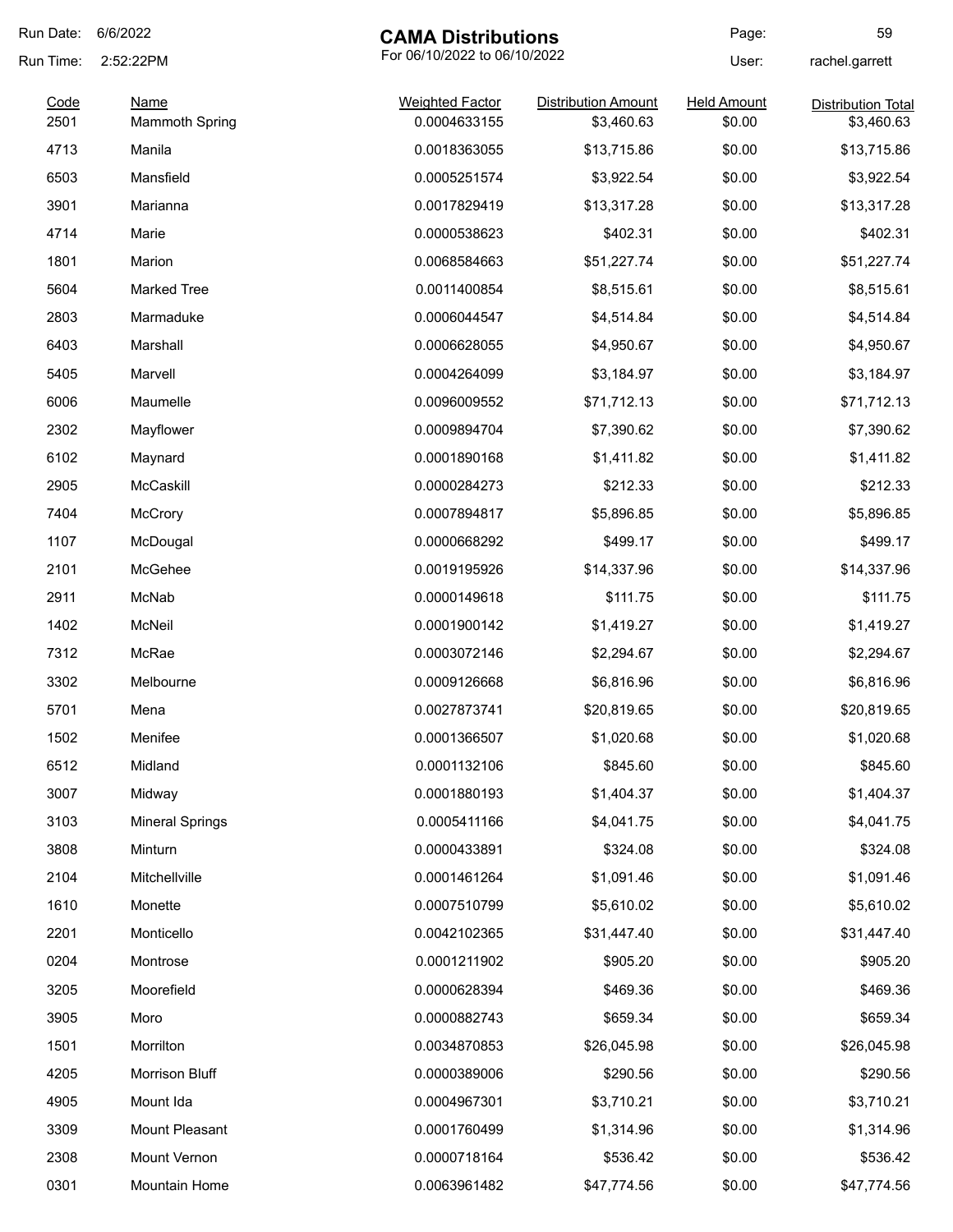| Run Date: | 6/6/2022                                  | <b>CAMA Distributions</b> |                            | Page:              | 60                        |
|-----------|-------------------------------------------|---------------------------|----------------------------|--------------------|---------------------------|
| Run Time: | For 06/10/2022 to 06/10/2022<br>2:52:22PM |                           | User:                      | rachel.garrett     |                           |
| Code      | <b>Name</b>                               | <b>Weighted Factor</b>    | <b>Distribution Amount</b> | <b>Held Amount</b> | <b>Distribution Total</b> |
| 2603      | <b>Mountain Pine</b>                      | 0.0002917541              | \$2,179.19                 | \$0.00             | \$2,179.19                |
| 6901      | <b>Mountain View</b>                      | 0.0014348319              | \$10,717.15                | \$0.00             | \$10,717.15               |
| 1704      | Mountainburg                              | 0.0002633268              | \$1,966.86                 | \$0.00             | \$1,966.86                |
| 1703      | Mulberry                                  | 0.0007695327              | \$5,747.85                 | \$0.00             | \$5,747.85                |
| 5505      | Murfreesboro                              | 0.0007455939              | \$5,569.04                 | \$0.00             | \$5,569.04                |
| 3101      | Nashville                                 | 0.0020712050              | \$15,470.39                | \$0.00             | \$15,470.39               |
| 3206      | Newark                                    | 0.0005884955              | \$4,395.63                 | \$0.00             | \$4,395.63                |
| 3401      | Newport                                   | 0.0039922937              | \$29,819.52                | \$0.00             | \$29,819.52               |
| 1108      | Nimmons                                   | 0.0000344120              | \$257.03                   | \$0.00             | \$257.03                  |
| 0304      | Norfork                                   | 0.0002319071              | \$1,732.18                 | \$0.00             | \$1,732.18                |
| 4903      | Norman                                    | 0.0001511137              | \$1,128.71                 | \$0.00             | \$1,128.71                |
| 7006      | Norphlet                                  | 0.0003820234              | \$2,853.44                 | \$0.00             | \$2,853.44                |
| 6001      | North Little Rock                         | 0.0322131471              | \$240,608.71               | \$0.00             | \$240,608.71              |
| 0813      | Oak Grove                                 | 0.0001925079              | \$1,437.89                 | \$0.00             | \$1,437.89                |
| 2804      | Oak Grove Heights                         | 0.0005505924              | \$4,112.52                 | \$0.00             | \$4,112.52                |
| 2906      | Oakhaven                                  | 0.0000324171              | \$242.13                   | \$0.00             | \$242.13                  |
| 4904      | Oden                                      | 0.0000897705              | \$670.52                   | \$0.00             | \$670.52                  |
| 4103      | Ogden                                     | 0.0000653330              | \$487.99                   | \$0.00             | \$487.99                  |
| 3207      | Oil Trough                                | 0.0001127119              | \$841.88                   | \$0.00             | \$841.88                  |
| 6103      | O'Kean                                    | 0.0000957552              | \$715.22                   | \$0.00             | \$715.22                  |
| 1006      | Okolona                                   | 0.0000483763              | \$361.34                   | \$0.00             | \$361.34                  |
| 7503      | Ola                                       | 0.0004658092              | \$3,479.25                 | \$0.00             | \$3,479.25                |
| 0508      | Omaha                                     | 0.0000638368              | \$476.81                   | \$0.00             | \$476.81                  |
| 1503      | Oppelo                                    | 0.0003675603              | \$2,745.41                 | \$0.00             | \$2,745.41                |
| 4701      | Osceola                                   | 0.0034791057              | \$25,986.38                | \$0.00             | \$25,986.38               |
| 3306      | Oxford                                    | 0.0002857694              | \$2,134.49                 | \$0.00             | \$2,134.49                |
| 2907      | Ozan                                      | 0.0000249363              | \$186.26                   | \$0.00             | \$186.26                  |
| 2407      | Ozark                                     | 0.0017664840              | \$13,194.35                | \$0.00             | \$13,194.35               |
| 6804      | Palestine                                 | 0.0002523549              | \$1,884.91                 | \$0.00             | \$1,884.91                |
| 7313      | Pangburn                                  | 0.0002493625              | \$1,862.56                 | \$0.00             | \$1,862.56                |
| 2805      | Paragould                                 | 0.0147308406              | \$110,028.63               | \$0.00             | \$110,028.63              |
| 4206      | Paris                                     | 0.0015839506              | \$11,830.96                | \$0.00             | \$11,830.96               |
| 0205      | Parkdale                                  | 0.0000857807              | \$640.72                   | \$0.00             | \$640.72                  |
| 1903      | Parkin                                    | 0.0003959877              | \$2,957.74                 | \$0.00             | \$2,957.74                |
| 2908      | Patmos                                    | 0.0000284273              | \$212.33                   | \$0.00             | \$212.33                  |
| 7405      | Patterson                                 | 0.0001546048              | \$1,154.78                 | \$0.00             | \$1,154.78                |
| 0410      | Pea Ridge                                 | 0.0032711373              | \$24,433.01                | \$0.00             | \$24,433.01               |
| 1109      | Peach Orchard                             | 0.0000523661              | \$391.14                   | \$0.00             | \$391.14                  |
| 3002      | Perla                                     | 0.0001281723              | \$957.35                   | \$0.00             | \$957.35                  |
|           |                                           |                           |                            |                    |                           |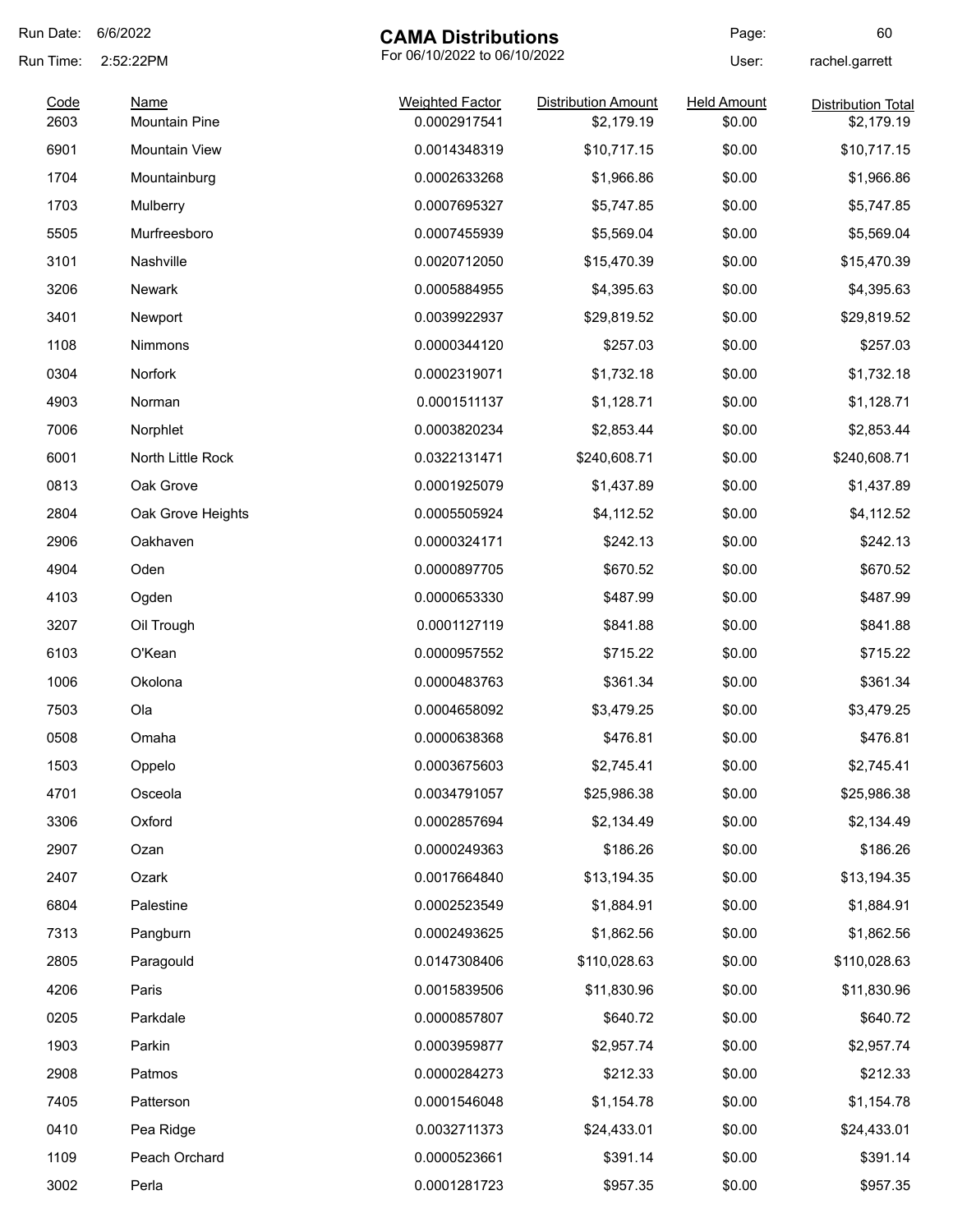| Run Date:    | 6/6/2022                | <b>CAMA Distributions</b>              |                                        | Page:                        | 61                                    |
|--------------|-------------------------|----------------------------------------|----------------------------------------|------------------------------|---------------------------------------|
| Run Time:    | 2:52:22PM               | For 06/10/2022 to 06/10/2022           |                                        | User:                        | rachel.garrett                        |
| Code<br>5306 | <b>Name</b>             | <b>Weighted Factor</b><br>0.0001306660 | <b>Distribution Amount</b><br>\$975.98 | <b>Held Amount</b><br>\$0.00 | <b>Distribution Total</b><br>\$975.98 |
| 2909         | Perry                   | 0.0001157042                           | \$864.23                               | \$0.00                       | \$864.23                              |
| 5307         | Perrytown<br>Perryville | 0.0006847494                           |                                        | \$0.00                       |                                       |
|              |                         |                                        | \$5,114.58                             |                              | \$5,114.58                            |
| 1103         | Piggott                 | 0.0018063820                           | \$13,492.36                            | \$0.00                       | \$13,492.36                           |
| 6404         | Pindall                 | 0.0000473789                           | \$353.89                               | \$0.00                       | \$353.89                              |
| 3501         | Pine Bluff              | 0.0205739028                           | \$153,672.05                           | \$0.00                       | \$153,672.05                          |
| 3304         | Pineville               | 0.0000768037                           | \$573.67                               | \$0.00                       | \$573.67                              |
| 7501         | Plainview               | 0.0002329046                           | \$1,739.63                             | \$0.00                       | \$1,739.63                            |
| 3208         | <b>Pleasant Plains</b>  | 0.0001755512                           | \$1,311.24                             | \$0.00                       | \$1,311.24                            |
| 1504         | Plumerville             | 0.0003660642                           | \$2,734.23                             | \$0.00                       | \$2,734.23                            |
| 6104         | Pocahontas              | 0.0036761020                           | \$27,457.80                            | \$0.00                       | \$27,457.80                           |
| 1110         | Pollard                 | 0.0000962539                           | \$718.95                               | \$0.00                       | \$718.95                              |
| 3809         | Portia                  | 0.0002114594                           | \$1,579.45                             | \$0.00                       | \$1,579.45                            |
| 0206         | Portland                | 0.0001620856                           | \$1,210.66                             | \$0.00                       | \$1,210.66                            |
| 5806         | Pottsville              | 0.0015659965                           | \$11,696.85                            | \$0.00                       | \$11,696.85                           |
| 3810         | Powhatan                | 0.0000518674                           | \$387.41                               | \$0.00                       | \$387.41                              |
| 2704         | Poyen                   | 0.0001311647                           | \$979.70                               | \$0.00                       | \$979.70                              |
| 7209         | <b>Prairie Grove</b>    | 0.0035135177                           | \$26,243.41                            | \$0.00                       | \$26,243.41                           |
| 2705         | Prattsville             | 0.0001441315                           | \$1,076.56                             | \$0.00                       | \$1,076.56                            |
| 5001         | Prescott                | 0.0015465463                           | \$11,551.57                            | \$0.00                       | \$11,551.57                           |
| 4503         | Pyatt                   | 0.0000902692                           | \$674.25                               | \$0.00                       | \$674.25                              |
| 1205         | Quitman                 | 0.0003461152                           | \$2,585.23                             | \$0.00                       | \$2,585.23                            |
| 4207         | Ratcliff                | 0.0000832871                           | \$622.09                               | \$0.00                       | \$622.09                              |
| 3811         | Ravenden                | 0.0002124569                           | \$1,586.90                             | \$0.00                       | \$1,586.90                            |
| 6105         | Ravenden Springs        | 0.0000593483                           | \$443.29                               | \$0.00                       | \$443.29                              |
| 1102         | Rector                  | 0.0009286260                           | \$6,936.16                             | \$0.00                       | \$6,936.16                            |
| 3504         | Redfield                | 0.0007505811                           | \$5,606.29                             | \$0.00                       | \$5,606.29                            |
| 2105         | Reed                    | 0.0000648343                           | \$484.26                               | \$0.00                       | \$484.26                              |
| 6106         | Reyno                   | 0.0001950015                           | \$1,456.52                             | \$0.00                       | \$1,456.52                            |
| 1301         | Rison                   | 0.0004822671                           | \$3,602.18                             | \$0.00                       | \$3,602.18                            |
| 3003         | Rockport                | 0.0003371381                           | \$2,518.18                             | \$0.00                       | \$2,518.18                            |
| 4804         | Roe                     | 0.0000339133                           | \$253.31                               | \$0.00                       | \$253.31                              |
| 0402         | Rogers                  | 0.0348648680                           | \$260,415.13                           | \$0.00                       | \$260,415.13                          |
| 3906         | Rondo                   | 0.0000812922                           | \$607.19                               | \$0.00                       | \$607.19                              |
| 7301         | Rose Bud                | 0.0002463702                           | \$1,840.21                             | \$0.00                       | \$1,840.21                            |
| 5006         | Rosston                 | 0.0001356532                           | \$1,013.23                             | \$0.00                       | \$1,013.23                            |
| 1709         | Rudy                    | 0.0000648343                           | \$484.26                               | \$0.00                       | \$484.26                              |
| 7314         | Russell                 | 0.0000917654                           | \$685.42                               | \$0.00                       | \$685.42                              |
| 5801         | Russellville            | 0.0144331018                           | \$107,804.74                           | \$0.00                       | \$107,804.74                          |
|              |                         |                                        |                                        |                              |                                       |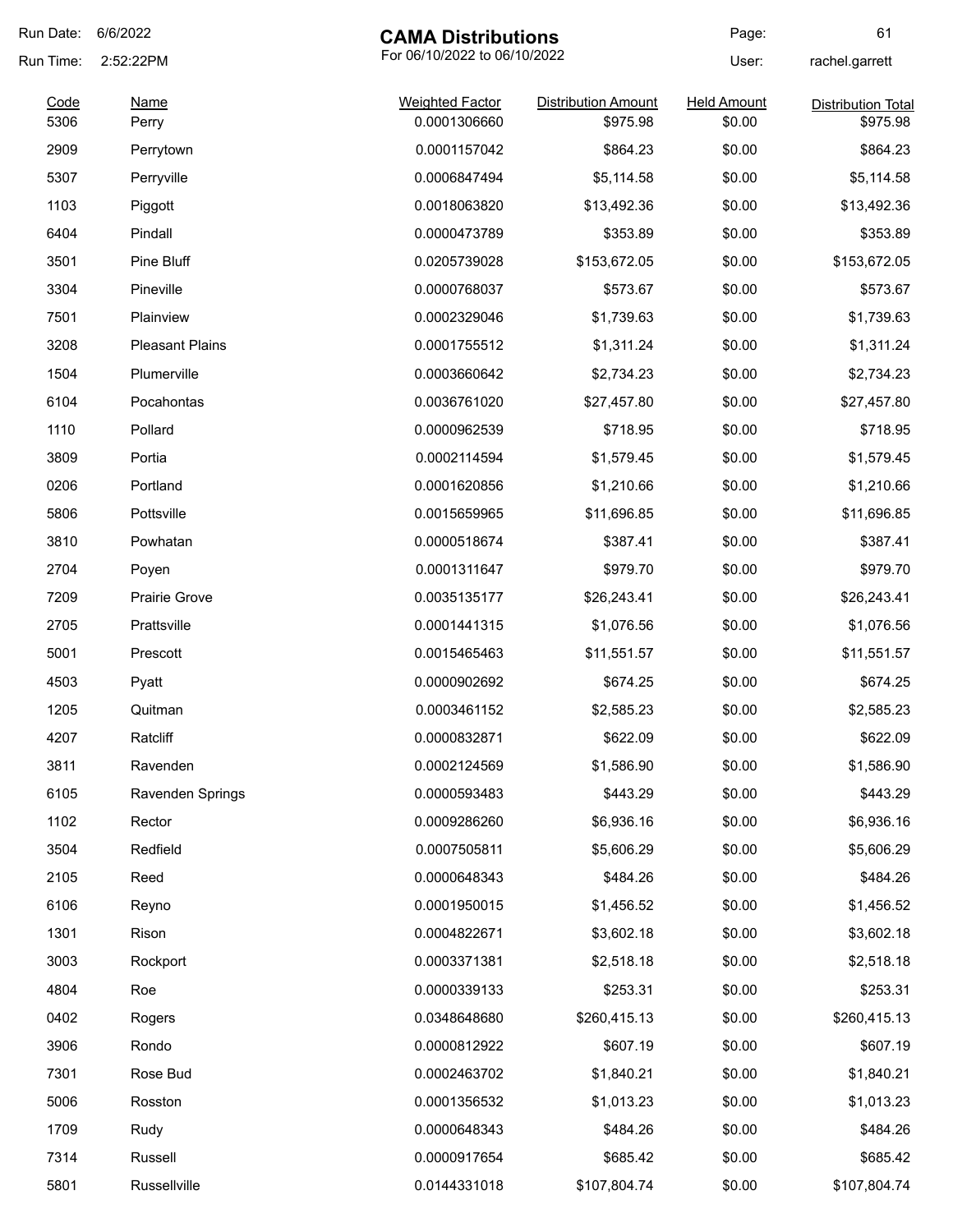| Run Date:    | 6/6/2022               | <b>CAMA Distributions</b>              |                                          | Page:                        | 62                                      |       |                |
|--------------|------------------------|----------------------------------------|------------------------------------------|------------------------------|-----------------------------------------|-------|----------------|
| Run Time:    | 2:52:22PM              |                                        |                                          | For 06/10/2022 to 06/10/2022 |                                         | User: | rachel.garrett |
| Code<br>2502 | Name<br>Salem          | <b>Weighted Factor</b><br>0.0007810034 | <b>Distribution Amount</b><br>\$5,833.53 | <b>Held Amount</b><br>\$0.00 | <b>Distribution Total</b><br>\$5,833.53 |       |                |
| 0307         | Salesville             | 0.0002358969                           | \$1,761.98                               | \$0.00                       | \$1,761.98                              |       |                |
| 4208         | Scranton               | 0.0001221876                           | \$912.65                                 | \$0.00                       | \$912.65                                |       |                |
| 7315         | Searcy                 | 0.0114392555                           | \$85,442.90                              | \$0.00                       | \$85,442.90                             |       |                |
| 3812         | Sedgwick               | 0.0000812922                           | \$607.19                                 | \$0.00                       | \$607.19                                |       |                |
| 6202         | Shannon Hills          | 0.0022392753                           | \$16,725.75                              | \$0.00                       | \$16,725.75                             |       |                |
| 2701         | Sheridan               |                                        |                                          | \$0.00                       |                                         |       |                |
|              |                        | 0.0024537270                           | \$18,327.55                              |                              | \$18,327.55                             |       |                |
| 3507         | Sherrill               | 0.0000264324                           | \$197.43                                 | \$0.00                       | \$197.43                                |       |                |
| 6007         | Sherwood               | 0.0163237683                           | \$121,926.64                             | \$0.00                       | \$121,926.64                            |       |                |
| 7101         | Shirley                | 0.0001236838                           | \$923.83                                 | \$0.00                       | \$923.83                                |       |                |
| 6705         | Sidney                 | 0.0000957552                           | \$715.22                                 | \$0.00                       | \$715.22                                |       |                |
| 0401         | Siloam Springs         | 0.0086214592                           | \$64,396.01                              | \$0.00                       | \$64,396.01                             |       |                |
| 7007         | Smackover              | 0.0008129218                           | \$6,071.93                               | \$0.00                       | \$6,071.93                              |       |                |
| 3813         | Smithville             | 0.0000433891                           | \$324.08                                 | \$0.00                       | \$324.08                                |       |                |
| 0509         | South Lead Hill        | 0.0000428904                           | \$320.36                                 | \$0.00                       | \$320.36                                |       |                |
| 3210         | Southside              | 0.0021340443                           | \$15,939.75                              | \$0.00                       | \$15,939.75                             |       |                |
| 2001         | Sparkman               | 0.0001770474                           | \$1,322.41                               | \$0.00                       | \$1,322.41                              |       |                |
| 7210         | Springdale             | 0.0434768514                           | \$324,740.37                             | \$0.00                       | \$324,740.37                            |       |                |
| 0421         | Springtown             | 0.0000413942                           | \$309.18                                 | \$0.00                       | \$309.18                                |       |                |
| 0106         | St. Charles            | 0.0001032361                           | \$771.10                                 | \$0.00                       | \$771.10                                |       |                |
| 1113         | St. Francis            | 0.0001087221                           | \$812.07                                 | \$0.00                       | \$812.07                                |       |                |
| 6405         | St. Joe                | 0.0000643355                           | \$480.54                                 | \$0.00                       | \$480.54                                |       |                |
| 4403         | St. Paul               | 0.0000553585                           | \$413.49                                 | \$0.00                       | \$413.49                                |       |                |
| 3702         | Stamps                 | 0.0006273961                           | \$4,686.19                               | \$0.00                       | \$4,686.19                              |       |                |
| 4001         | <b>Star City</b>       | 0.0010837294                           | \$8,094.67                               | \$0.00                       | \$8,094.67                              |       |                |
| 5202         | Stephens               | 0.0003840183                           | \$2,868.34                               | \$0.00                       | \$2,868.34                              |       |                |
| 3814         | Strawberry             | 0.0001336583                           | \$998.33                                 | \$0.00                       | \$998.33                                |       |                |
| 7008         | Strong                 | 0.0002044773                           | \$1,527.30                               | \$0.00                       | \$1,527.30                              |       |                |
| 0101         | Stuttgart              | 0.0041214635                           | \$30,784.33                              | \$0.00                       | \$30,784.33                             |       |                |
| 4209         | Subiaco                | 0.0001999887                           | \$1,493.77                               | \$0.00                       | \$1,493.77                              |       |                |
| 1112         | <b>Success</b>         | 0.0000488751                           | \$365.06                                 | \$0.00                       | \$365.06                                |       |                |
| 3209         | Sulphur Rock           | 0.0003037235                           | \$2,268.59                               | \$0.00                       | \$2,268.59                              |       |                |
| 0412         | <b>Sulphur Springs</b> | 0.0002398867                           | \$1,791.78                               | \$0.00                       | \$1,791.78                              |       |                |
| 4504         | Summit                 | 0.0002713064                           | \$2,026.46                               | \$0.00                       | \$2,026.46                              |       |                |
| 1810         | Sunset                 | 0.0000917654                           | \$685.42                                 | \$0.00                       | \$685.42                                |       |                |
| 3409         | Swifton                | 0.0003655654                           | \$2,730.51                               | \$0.00                       | \$2,730.51                              |       |                |
| 1404         | Taylor                 | 0.0002887618                           | \$2,156.84                               | \$0.00                       | \$2,156.84                              |       |                |
| 4610         | Texarkana              | 0.0146560319                           | \$109,469.87                             | \$0.00                       | \$109,469.87                            |       |                |
| 0703         | Thornton               | 0.0001690678                           | \$1,262.81                               | \$0.00                       | \$1,262.81                              |       |                |
|              |                        |                                        |                                          |                              |                                         |       |                |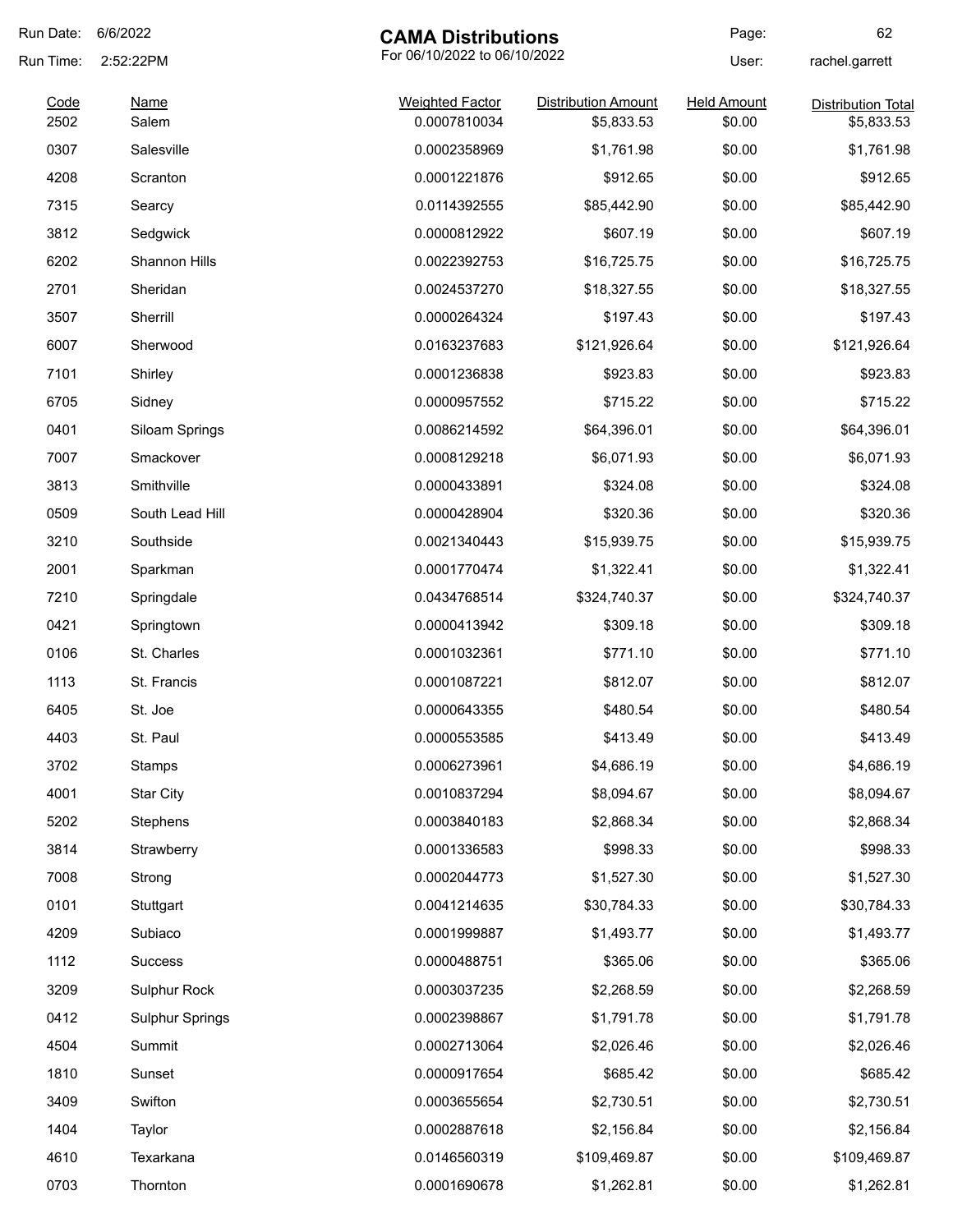| Run Date: | 6/6/2022              | <b>CAMA Distributions</b>    |                            | Page:              | 63                        |
|-----------|-----------------------|------------------------------|----------------------------|--------------------|---------------------------|
| Run Time: | 2:52:22PM             | For 06/10/2022 to 06/10/2022 |                            | User:              | rachel.garrett            |
| Code      | <b>Name</b>           | <b>Weighted Factor</b>       | <b>Distribution Amount</b> | <b>Held Amount</b> | <b>Distribution Total</b> |
| 2203      | Tillar                | 0.0000857807                 | \$640.72                   | \$0.00             | \$640.72                  |
| 0704      | Tinsman               | 0.0000249363                 | \$186.26                   | \$0.00             | \$186.26                  |
| 3104      | <b>Tollette</b>       | 0.0000922641                 | \$689.15                   | \$0.00             | \$689.15                  |
| 7211      | Tontitown             | 0.0021450163                 | \$16,021.71                | \$0.00             | \$16,021.71               |
| 6206      | Traskwood             | 0.0002468689                 | \$1,843.93                 | \$0.00             | \$1,843.93                |
| 5605      | Trumann               | 0.0036900663                 | \$27,562.10                | \$0.00             | \$27,562.10               |
| 3402      | Tuckerman             | 0.0008513236                 | \$6,358.77                 | \$0.00             | \$6,358.77                |
| 2706      | Tull                  | 0.0002413829                 | \$1,802.95                 | \$0.00             | \$1,802.95                |
| 3410      | Tupelo                | 0.0000349108                 | \$260.76                   | \$0.00             | \$260.76                  |
| 1811      | Turrell               | 0.0002578408                 | \$1,925.88                 | \$0.00             | \$1,925.88                |
| 2311      | <b>Twin Groves</b>    | 0.0001580958                 | \$1,180.86                 | \$0.00             | \$1,180.86                |
| 5606      | Tyronza               | 0.0003570871                 | \$2,667.18                 | \$0.00             | \$2,667.18                |
| 5905      | Ulm                   | 0.0000872769                 | \$651.89                   | \$0.00             | \$651.89                  |
| 0510      | <b>Valley Springs</b> | 0.0000912667                 | \$681.70                   | \$0.00             | \$681.70                  |
| 1702      | Van Buren             | 0.0115793973                 | \$86,489.65                | \$0.00             | \$86,489.65               |
| 5705      | Vandervoort           | 0.0000573534                 | \$428.39                   | \$0.00             | \$428.39                  |
| 4715      | Victoria              | 0.0000099745                 | \$74.50                    | \$0.00             | \$74.50                   |
| 2304      | Vilonia               | 0.0021385328                 | \$15,973.28                | \$0.00             | \$15,973.28               |
| 2503      | Viola                 | 0.0001785436                 | \$1,333.59                 | \$0.00             | \$1,333.59                |
| 3502      | Wabbaseka             | 0.0000897705                 | \$670.52                   | \$0.00             | \$670.52                  |
| 5609      | Waldenburg            | 0.0000264324                 | \$197.43                   | \$0.00             | \$197.43                  |
| 1405      | Waldo                 | 0.0005740325                 | \$4,287.60                 | \$0.00             | \$4,287.60                |
| 6301      | Waldron               | 0.0016886829                 | \$12,613.23                | \$0.00             | \$12,613.23               |
| 3801      | <b>Walnut Ridge</b>   | 0.0026851355                 | \$20,056.00                | \$0.00             | \$20,056.00               |
| 4310      | Ward                  | 0.0030182838                 | \$22,544.38                | \$0.00             | \$22,544.38               |
| 0603      | Warren                | 0.0027195475                 | \$20,313.04                | \$0.00             | \$20,313.04               |
| 2910      | Washington            | 0.0000468802                 | \$350.16                   | \$0.00             | \$350.16                  |
| 2106      | Watson                | 0.0000922641                 | \$689.15                   | \$0.00             | \$689.15                  |
| 5608      | Weiner                | 0.0003226751                 | \$2,410.15                 | \$0.00             | \$2,410.15                |
| 3411      | Weldon                | 0.0000284273                 | \$212.33                   | \$0.00             | \$212.33                  |
| 7212      | <b>West Fork</b>      | 0.0011625280                 | \$8,683.24                 | \$0.00             | \$8,683.24                |
| 1802      | West Memphis          | 0.0122287372                 | \$91,339.75                | \$0.00             | \$91,339.75               |
|           |                       |                              |                            |                    |                           |
| 7316      | <b>West Point</b>     | 0.0000847833                 | \$633.27                   | \$0.00             | \$633.27                  |
| 5102      | <b>Western Grove</b>  | 0.0001765487                 | \$1,318.69                 | \$0.00             | \$1,318.69                |
| 6803      | Wheatley              | 0.0001391443                 | \$1,039.31                 | \$0.00             | \$1,039.31                |
| 1007      | <b>Whelen Springs</b> | 0.0000234401                 | \$175.08                   | \$0.00             | \$175.08                  |
| 3503      | White Hall            | 0.0027833843                 | \$20,789.85                | \$0.00             | \$20,789.85               |
| 5707      | Wickes                | 0.0003176878                 | \$2,372.90                 | \$0.00             | \$2,372.90                |
| 6808      | Widener               | 0.0001057297                 | \$789.72                   | \$0.00             | \$789.72                  |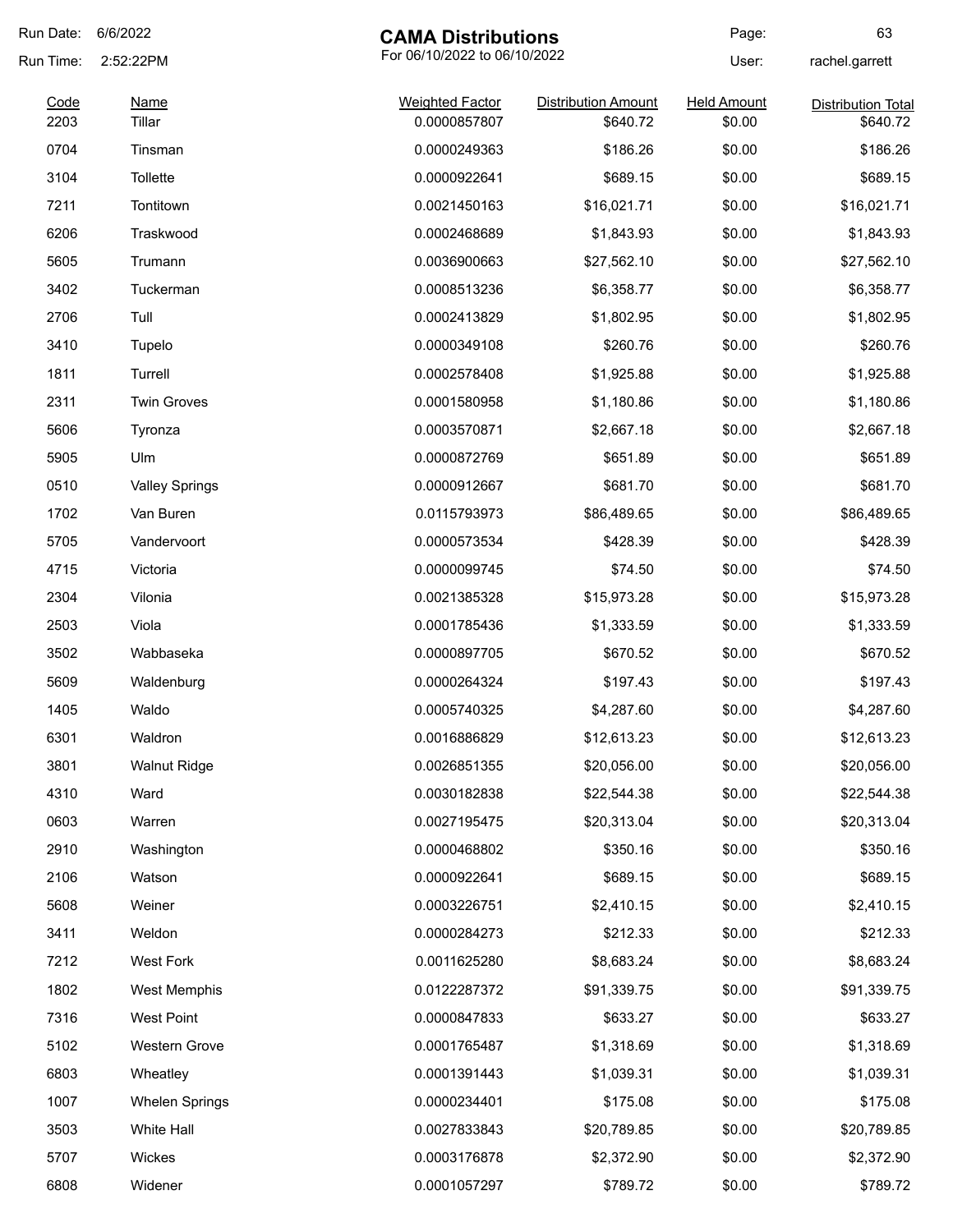| Run Date:    | 6/6/2022                               | <b>CAMA Distributions</b>              |                                        | Page:                        | 64                                    |
|--------------|----------------------------------------|----------------------------------------|----------------------------------------|------------------------------|---------------------------------------|
| Run Time:    | 2:52:22PM                              | For 06/10/2022 to 06/10/2022           |                                        | User:                        | rachel.garrett                        |
| Code<br>2403 | <b>Name</b><br>Wiederkehr Village      | <b>Weighted Factor</b><br>0.0000249363 | <b>Distribution Amount</b><br>\$186.26 | <b>Held Amount</b><br>\$0.00 | <b>Distribution Total</b><br>\$186.26 |
| 6706         | Williford                              | 0.0000393993                           | \$294.28                               | \$0.00                       | \$294.28                              |
| 5007         | Willisville                            | 0.0000738113                           | \$551.32                               | \$0.00                       | \$551.32                              |
| 2204         | Wilmar                                 | 0.0001969964                           | \$1,471.42                             | \$0.00                       | \$1,471.42                            |
| 0207         | Wilmot                                 | 0.0002074696                           | \$1,549.65                             | \$0.00                       | \$1,549.65                            |
| 4716         | Wilson                                 | 0.0003820234                           | \$2,853.44                             | \$0.00                       | \$2,853.44                            |
| 4104         | Wilton                                 | 0.0001431341                           | \$1,069.11                             | \$0.00                       | \$1,069.11                            |
| 2205         | Winchester                             | 0.0000683253                           | \$510.34                               | \$0.00                       | \$510.34                              |
| 7213         | Winslow                                | 0.0001820346                           | \$1,359.67                             | \$0.00                       | \$1,359.67                            |
| 4105         | Winthrop                               | 0.0000578521                           | \$432.11                               | \$0.00                       | \$432.11                              |
| 2309         | Wooster                                | 0.0005196715                           | \$3,881.57                             | \$0.00                       | \$3,881.57                            |
| 6008         | Wrightsville                           | 0.0007690340                           | \$5,744.12                             | \$0.00                       | \$5,744.12                            |
| 1904         | Wynne                                  | 0.0041463997                           | \$30,970.58                            | \$0.00                       | \$30,970.58                           |
| 4505         | Yellville                              | 0.0005874981                           | \$4,388.20                             | \$0.00                       | \$4,388.20                            |
| 0511         | Zinc                                   | 0.0000458827                           | \$342.71                               | \$0.00                       | \$342.71                              |
|              | Total for MLM0200 - Municipal Special  | 1.0000000024                           | \$7,469,270.62                         | \$0.00                       | \$7,469,270.62                        |
|              | MLM0200 - Municipal Wholesale Fuel Tax |                                        |                                        |                              |                                       |
| 5301         | Adona                                  | 0.0000743100                           | \$75.31                                | \$0.00                       | \$75.31                               |
| 6207         | Alexander                              | 0.0016881842                           | \$1,710.95                             | \$0.00                       | \$1,710.95                            |
| 3802         | Alicia                                 | 0.0000713177                           | \$72.28                                | \$0.00                       | \$72.28                               |
| 1701         | Alma                                   | 0.0029050732                           | \$2,944.24                             | \$0.00                       | \$2,944.24                            |
| 0105         | Almyra                                 | 0.0001276736                           | \$129.40                               | \$0.00                       | \$129.40                              |
| 0502         | Alpena                                 | 0.0001865232                           | \$189.04                               | \$0.00                       | \$189.04                              |
| 3505         | Altheimer                              | 0.0003471126                           | \$351.79                               | \$0.00                       | \$351.79                              |
| 2404         | Altus                                  | 0.0003316521                           | \$336.12                               | \$0.00                       | \$336.12                              |
| 3404         | Amagon                                 | 0.0000344120                           | \$34.88                                | \$0.00                       | \$34.88                               |
| 1004         | Amity                                  | 0.0003396317                           | \$344.21                               | \$0.00                       | \$344.21                              |
| 1812         | Anthonyville                           | 0.0000673279                           | \$68.24                                | \$0.00                       | \$68.24                               |
| 5501         | Antoine                                | 0.0000563559                           | \$57.12                                | \$0.00                       | \$57.12                               |
| 1002         | Arkadelphia                            | 0.0051767656                           | \$5,246.57                             | \$0.00                       | \$5,246.57                            |
| 2102         | Arkansas City                          | 0.0001875206                           | \$190.05                               | \$0.00                       | \$190.05                              |
| 6702         | Ash Flat                               | 0.0005670503                           | \$574.70                               | \$0.00                       | \$574.70                              |
| 4101         | Ashdown                                | 0.0021250673                           | \$2,153.72                             | \$0.00                       | \$2,153.72                            |
| 5802         | Atkins                                 | 0.0014258548                           | \$1,445.08                             | \$0.00                       | \$1,445.08                            |
| 3902         | Aubrey                                 | 0.0000538623                           | \$54.59                                | \$0.00                       | \$54.59                               |
| 7402         | Augusta                                | 0.0009964526                           | \$1,009.89                             | \$0.00                       | \$1,009.89                            |
| 4302         | Austin                                 | 0.0017255885                           | \$1,748.86                             | \$0.00                       | \$1,748.86                            |
| 0413         | Avoca                                  | 0.0002428791                           | \$246.15                               | \$0.00                       | \$246.15                              |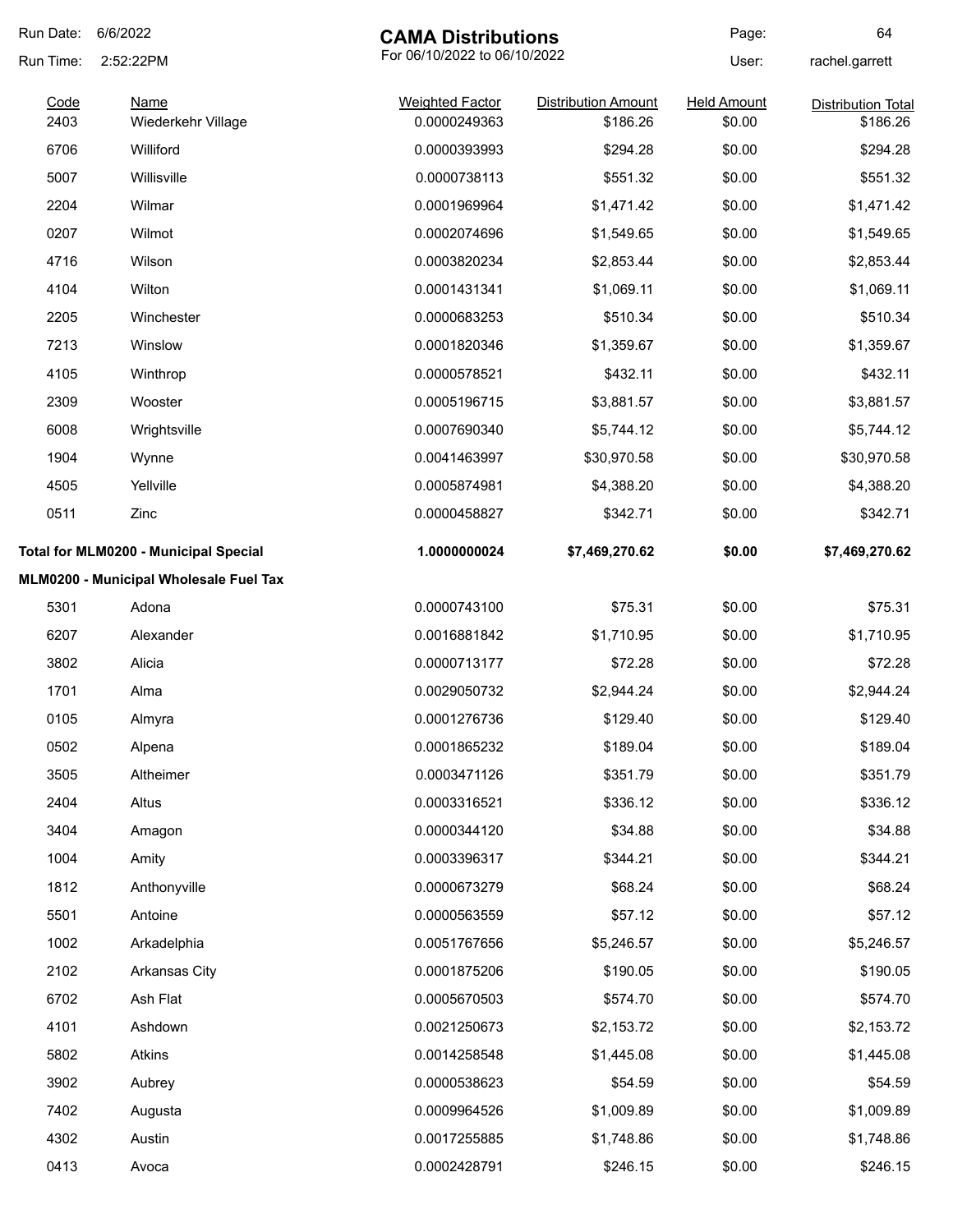| Run Date:    | 6/6/2022                        | <b>CAMA Distributions</b>              |                                          | Page:                        | 65                                      |
|--------------|---------------------------------|----------------------------------------|------------------------------------------|------------------------------|-----------------------------------------|
| Run Time:    | 2:52:22PM                       | For 06/10/2022 to 06/10/2022           |                                          | User:                        | rachel.garrett                          |
| Code<br>7317 | <b>Name</b><br><b>Bald Knob</b> | <b>Weighted Factor</b><br>0.0012577845 | <b>Distribution Amount</b><br>\$1,274.74 | <b>Held Amount</b><br>\$0.00 | <b>Distribution Total</b><br>\$1,274.74 |
| 0601         | Banks                           | 0.0000433891                           | \$43.97                                  | \$0.00                       | \$43.97                                 |
| 6504         | <b>Barling</b>                  | 0.0023849030                           | \$2,417.06                               | \$0.00                       | \$2,417.06                              |
| 4703         | <b>Bassett</b>                  | 0.0000618419                           | \$62.68                                  | \$0.00                       | \$62.68                                 |
| 3201         | <b>Batesville</b>               | 0.0055812316                           | \$5,656.49                               | \$0.00                       | \$5,656.49                              |
| 6204         | <b>Bauxite</b>                  | 0.0003136980                           | \$317.93                                 | \$0.00                       | \$317.93                                |
| 1601         | Bay                             | 0.0009356081                           | \$948.22                                 | \$0.00                       | \$948.22                                |
| 5204         | Bearden                         | 0.0003870106                           | \$392.23                                 | \$0.00                       | \$392.23                                |
| 0804         | Beaver                          | 0.0000334146                           | \$33.87                                  | \$0.00                       | \$33.87                                 |
| 7302         | Beebe                           | 0.0042077429                           | \$4,264.48                               | \$0.00                       | \$4,264.48                              |
| 3405         | <b>Beedeville</b>               | 0.0000418929                           | \$42.46                                  | \$0.00                       | \$42.46                                 |
| 0423         | <b>Bella Vista</b>              | 0.0150136177                           | \$15,216.05                              | \$0.00                       | \$15,216.05                             |
| 0503         | <b>Bellefonte</b>               | 0.0002049760                           | \$207.74                                 | \$0.00                       | \$207.74                                |
| 7506         | <b>Belleville</b>               | 0.0001556022                           | \$157.70                                 | \$0.00                       | \$157.70                                |
| 6602         | Ben Lomond                      | 0.0000698215                           | \$70.76                                  | \$0.00                       | \$70.76                                 |
| 6203         | Benton                          | 0.0174623575                           | \$17,697.81                              | \$0.00                       | \$17,697.81                             |
| 0403         | Bentonville                     | 0.0270129414                           | \$27,377.17                              | \$0.00                       | \$27,377.17                             |
| 0504         | Bergman                         | 0.0002124569                           | \$215.32                                 | \$0.00                       | \$215.32                                |
| 0802         | Berryville                      | 0.0028337555                           | \$2,871.96                               | \$0.00                       | \$2,871.96                              |
| 0306         | <b>Big Flat</b>                 | 0.0000438878                           | \$44.48                                  | \$0.00                       | \$44.48                                 |
| 5302         | <b>Bigelow</b>                  | 0.0001755512                           | \$177.92                                 | \$0.00                       | \$177.92                                |
| 6101         | <b>Biggers</b>                  | 0.0001521111                           | \$154.16                                 | \$0.00                       | \$154.16                                |
| 4704         | Birdsong                        | 0.0000159592                           | \$16.17                                  | \$0.00                       | \$16.17                                 |
| 5902         | <b>Biscoe</b>                   | 0.0001521111                           | \$154.16                                 | \$0.00                       | \$154.16                                |
| 1602         | <b>Black Oak</b>                | 0.0001162029                           | \$117.77                                 | \$0.00                       | \$117.77                                |
| 3803         | <b>Black Rock</b>               | 0.0002942478                           | \$298.22                                 | \$0.00                       | \$298.22                                |
| 4901         | <b>Black Springs</b>            | 0.0000478776                           | \$48.52                                  | \$0.00                       | \$48.52                                 |
| 2902         | <b>Blevins</b>                  | 0.0001436328                           | \$145.57                                 | \$0.00                       | \$145.57                                |
| 0805         | <b>Blue Eye</b>                 | 0.0000229414                           | \$23.25                                  | \$0.00                       | \$23.25                                 |
| 4201         | <b>Blue Mountain</b>            | 0.0000438878                           | \$44.48                                  | \$0.00                       | \$44.48                                 |
| 5002         | <b>Bluff City</b>               | 0.0000588496                           | \$59.64                                  | \$0.00                       | \$59.64                                 |
| 4705         | Blytheville                     | 0.0066859075                           | \$6,776.06                               | \$0.00                       | \$6,776.06                              |
| 5003         | Bodcaw                          | 0.0000603457                           | \$61.16                                  | \$0.00                       | \$61.16                                 |
| 6506         | Bonanza                         | 0.0002927516                           | \$296.70                                 | \$0.00                       | \$296.70                                |
| 1603         | Bono                            | 0.0012014285                           | \$1,217.63                               | \$0.00                       | \$1,217.63                              |
| 4210         | Booneville                      | 0.0018996436                           | \$1,925.26                               | \$0.00                       | \$1,925.26                              |
| 7303         | <b>Bradford</b>                 | 0.0003381356                           | \$342.69                                 | \$0.00                       | \$342.69                                |
| 3701         | <b>Bradley</b>                  | 0.0002019836                           | \$204.71                                 | \$0.00                       | \$204.71                                |
| 2402         | <b>Branch</b>                   | 0.0001476226                           | \$149.61                                 | \$0.00                       | \$149.61                                |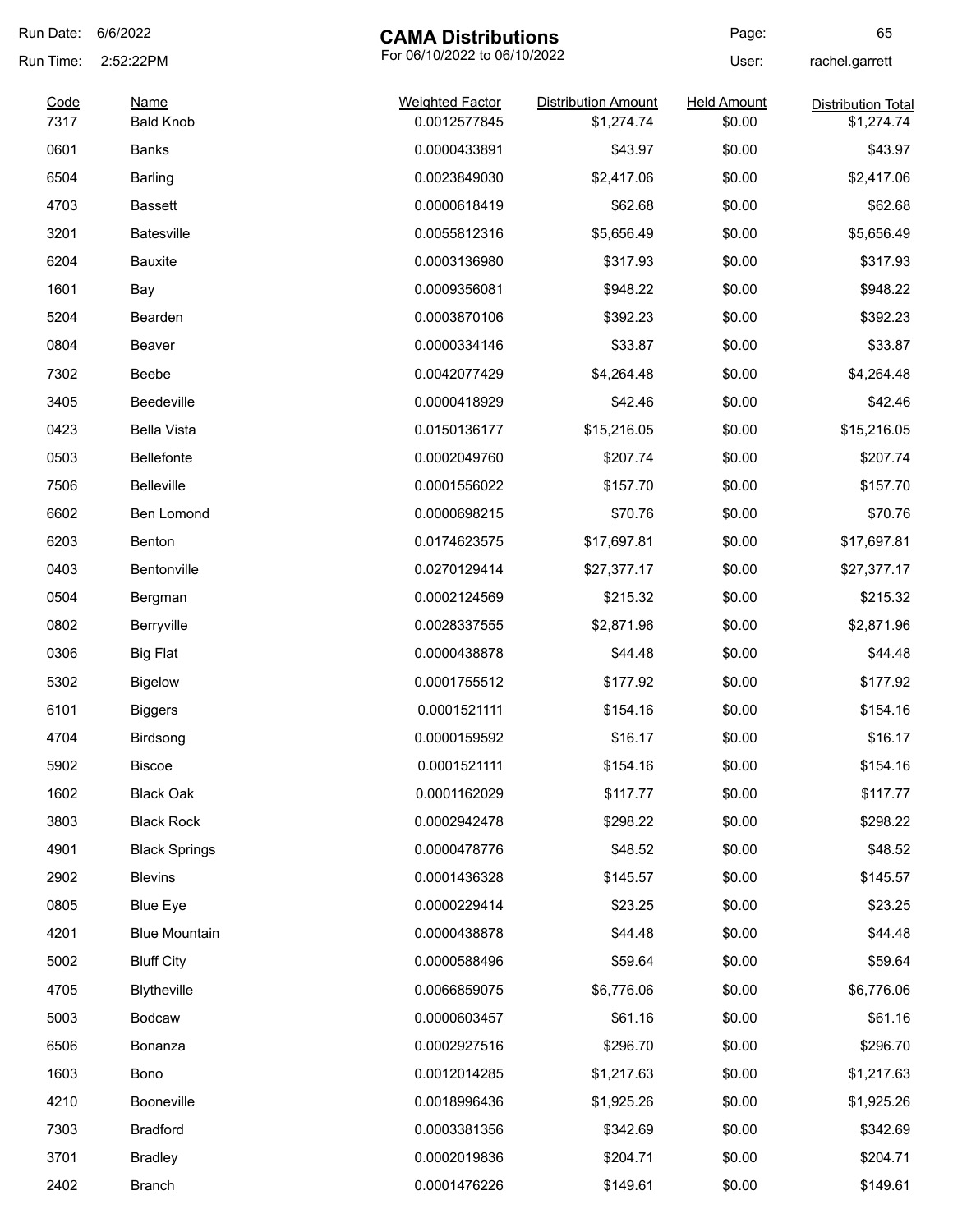| Run Date:    | 6/6/2022                         | <b>CAMA Distributions</b>              |                                        | Page:                        | 66                                    |
|--------------|----------------------------------|----------------------------------------|----------------------------------------|------------------------------|---------------------------------------|
| Run Time:    | 2:52:22PM                        | For 06/10/2022 to 06/10/2022           |                                        | User:                        | rachel.garrett                        |
| Code<br>0309 | <b>Name</b><br><b>Briarcliff</b> | <b>Weighted Factor</b><br>0.0001176991 | <b>Distribution Amount</b><br>\$119.29 | <b>Held Amount</b><br>\$0.00 | <b>Distribution Total</b><br>\$119.29 |
| 4802         | <b>Brinkley</b>                  | 0.0013465575                           | \$1,364.71                             | \$0.00                       | \$1,364.71                            |
| 1604         | <b>Brookland</b>                 | 0.0020268184                           | \$2,054.15                             | \$0.00                       | \$2,054.15                            |
| 6201         | <b>Bryant</b>                    | 0.0103051549                           | \$10,444.10                            | \$0.00                       | \$10,444.10                           |
| 3703         | <b>Buckner</b>                   | 0.0000822896                           | \$83.40                                | \$0.00                       | \$83.40                               |
| 4501         | <b>Bull Shoals</b>               | 0.0009735112                           | \$986.64                               | \$0.00                       | \$986.64                              |
| 4706         | <b>Burdette</b>                  | 0.0000698215                           | \$70.76                                | \$0.00                       | \$70.76                               |
| 4311         | Cabot                            | 0.0132506248                           | \$13,429.29                            | \$0.00                       | \$13,429.29                           |
| 1001         | Caddo Valley                     | 0.0002967414                           | \$300.74                               | \$0.00                       | \$300.74                              |
| 6806         | Caldwell                         | 0.0002249250                           | \$227.96                               | \$0.00                       | \$227.96                              |
| 5004         | Cale                             | 0.0000364069                           | \$36.90                                | \$0.00                       | \$36.90                               |
| 3303         | Calico Rock                      | 0.0004428678                           | \$448.84                               | \$0.00                       | \$448.84                              |
| 7001         | Calion                           | 0.0002139530                           | \$216.84                               | \$0.00                       | \$216.84                              |
| 5201         | Camden                           | 0.0052924698                           | \$5,363.83                             | \$0.00                       | \$5,363.83                            |
| 6003         | Cammack Village                  | 0.0003880081                           | \$393.24                               | \$0.00                       | \$393.24                              |
| 3406         | <b>Campbell Station</b>          | 0.0001157042                           | \$117.26                               | \$0.00                       | \$117.26                              |
| 1605         | Caraway                          | 0.0005650554                           | \$572.67                               | \$0.00                       | \$572.67                              |
| 4304         | Carlisle                         | 0.0010139079                           | \$1,027.58                             | \$0.00                       | \$1,027.58                            |
| 2003         | Carthage                         | 0.0001107170                           | \$112.21                               | \$0.00                       | \$112.21                              |
| 5303         | Casa                             | 0.0000598470                           | \$60.65                                | \$0.00                       | \$60.65                               |
| 1606         | Cash                             | 0.0001396430                           | \$141.53                               | \$0.00                       | \$141.53                              |
| 4203         | Caulksville                      | 0.0000768037                           | \$77.84                                | \$0.00                       | \$77.84                               |
| 6703         | Cave City                        | 0.0009585495                           | \$971.47                               | \$0.00                       | \$971.47                              |
| 0411         | Cave Springs                     | 0.0027404939                           | \$2,777.45                             | \$0.00                       | \$2,777.45                            |
| 1710         | Cedarville                       | 0.0007101844                           | \$719.76                               | \$0.00                       | \$719.76                              |
| 0409         | Centerton                        | 0.0088733154                           | \$8,992.96                             | \$0.00                       | \$8,992.96                            |
| 6507         | <b>Central City</b>              | 0.0002299122                           | \$233.01                               | \$0.00                       | \$233.01                              |
| 2405         | Charleston                       | 0.0012907003                           | \$1,308.10                             | \$0.00                       | \$1,308.10                            |
| 6708         | Cherokee Village                 | 0.0023839055                           | \$2,416.05                             | \$0.00                       | \$2,416.05                            |
| 1901         | <b>Cherry Valley</b>             | 0.0002867669                           | \$290.63                               | \$0.00                       | \$290.63                              |
| 1708         | Chester                          | 0.0000718164                           | \$72.78                                | \$0.00                       | \$72.78                               |
| 5205         | Chidester                        | 0.0001261774                           | \$127.88                               | \$0.00                       | \$127.88                              |
| 4801         | Clarendon                        | 0.0007610544                           | \$771.32                               | \$0.00                       | \$771.32                              |
| 1813         | Clarkedale                       | 0.0001675716                           | \$169.83                               | \$0.00                       | \$169.83                              |
| 3601         | Clarksville                      | 0.0046785393                           | \$4,741.62                             | \$0.00                       | \$4,741.62                            |
| 7103         | Clinton                          | 0.0012513010                           | \$1,268.17                             | \$0.00                       | \$1,268.17                            |
| 3602         | Coal Hill                        | 0.0004089545                           | \$414.47                               | \$0.00                       | \$414.47                              |
| 6807         | Colt                             | 0.0001461264                           | \$148.10                               | \$0.00                       | \$148.10                              |
| 1201         | Concord                          | 0.0000947578                           | \$96.04                                | \$0.00                       | \$96.04                               |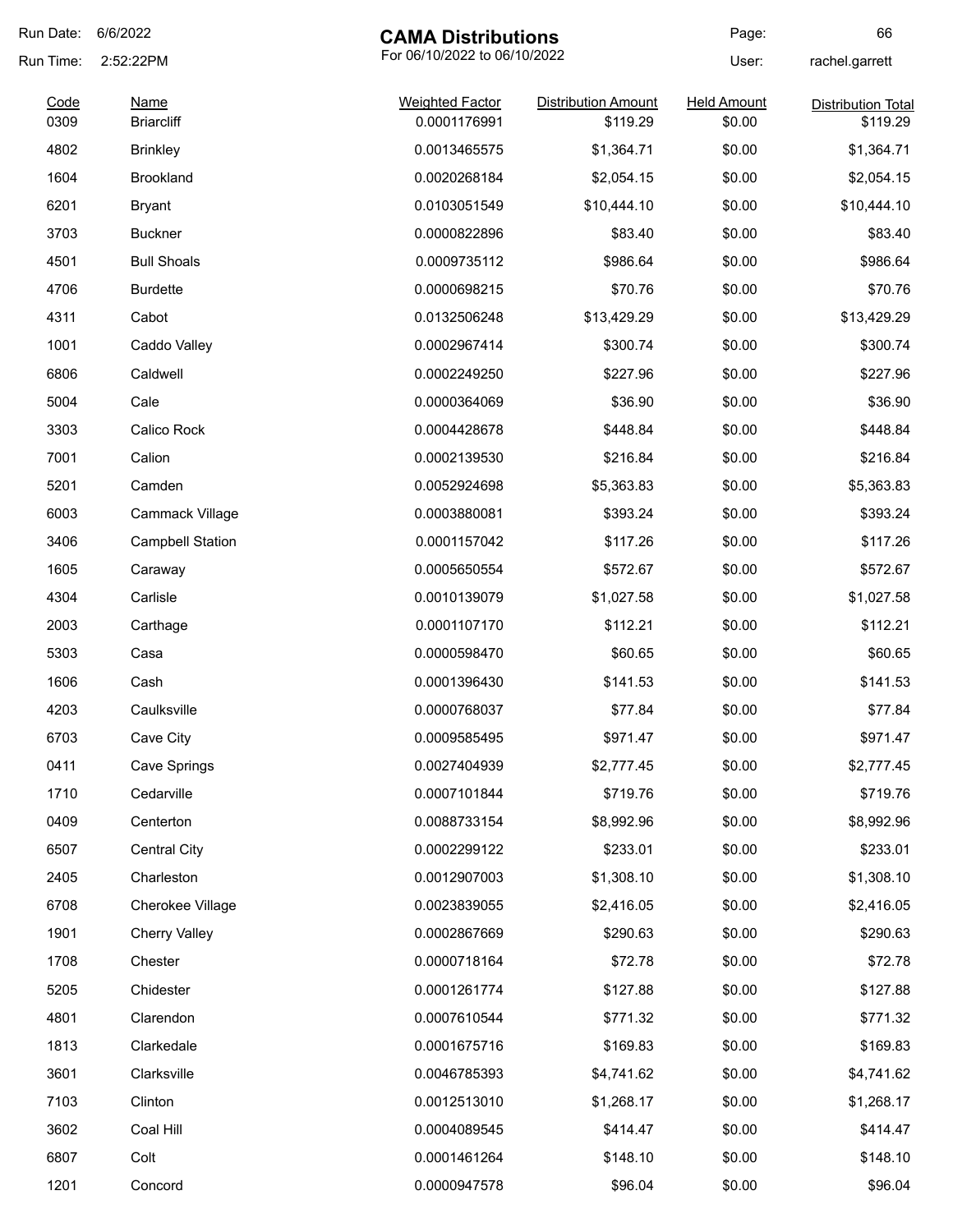| Run Date: | 6/6/2022<br><b>CAMA Distributions</b>     |                        | Page:                      | 67                 |                           |
|-----------|-------------------------------------------|------------------------|----------------------------|--------------------|---------------------------|
| Run Time: | For 06/10/2022 to 06/10/2022<br>2:52:22PM |                        |                            | User:              | rachel.garrett            |
| Code      | <b>Name</b>                               | <b>Weighted Factor</b> | <b>Distribution Amount</b> | <b>Held Amount</b> | <b>Distribution Total</b> |
| 2301      | Conway                                    | 0.0319852298           | \$32,416.50                | \$0.00             | \$32,416.50               |
| 1101      | Corning                                   | 0.0016093856           | \$1,631.09                 | \$0.00             | \$1,631.09                |
| 0302      | Cotter                                    | 0.0004418704           | \$447.83                   | \$0.00             | \$447.83                  |
| 7401      | <b>Cotton Plant</b>                       | 0.0002638255           | \$267.38                   | \$0.00             | \$267.38                  |
| 5702      | Cove                                      | 0.0001590933           | \$161.24                   | \$0.00             | \$161.24                  |
| 4305      | Coy                                       | 0.0000433891           | \$43.97                    | \$0.00             | \$43.97                   |
| 1804      | Crawfordsville                            | 0.0002304110           | \$233.52                   | \$0.00             | \$233.52                  |
| 0201      | Crossett                                  | 0.0024048520           | \$2,437.28                 | \$0.00             | \$2,437.28                |
| 3203      | Cushman                                   | 0.0002159479           | \$218.86                   | \$0.00             | \$218.86                  |
| 5502      | Daisy                                     | 0.0000438878           | \$44.48                    | \$0.00             | \$44.48                   |
| 7102      | Damascus                                  | 0.0001905130           | \$193.08                   | \$0.00             | \$193.08                  |
| 7504      | Danville                                  | 0.0010114143           | \$1,025.05                 | \$0.00             | \$1,025.05                |
| 7502      | Dardanelle                                | 0.0022527409           | \$2,283.12                 | \$0.00             | \$2,283.12                |
| 1104      | Datto                                     | 0.0000324171           | \$32.85                    | \$0.00             | \$32.85                   |
| 0405      | Decatur                                   | 0.0008842394           | \$896.16                   | \$0.00             | \$896.16                  |
| 2801      | Delaplaine                                | 0.0000319184           | \$32.35                    | \$0.00             | \$32.35                   |
| 5503      | Delight                                   | 0.0001436328           | \$145.57                   | \$0.00             | \$145.57                  |
| 4707      | Dell                                      | 0.0000967527           | \$98.06                    | \$0.00             | \$98.06                   |
| 2406      | Denning                                   | 0.0000997450           | \$101.09                   | \$0.00             | \$101.09                  |
| 6601      | DeQueen                                   | 0.0030447162           | \$3,085.77                 | \$0.00             | \$3,085.77                |
| 0903      | Dermott                                   | 0.0010079232           | \$1,021.51                 | \$0.00             | \$1,021.51                |
| 5903      | Des Arc                                   | 0.0009500711           | \$962.88                   | \$0.00             | \$962.88                  |
| 5904      | DeValls Bluff                             | 0.0002593370           | \$262.83                   | \$0.00             | \$262.83                  |
| 0102      | DeWitt                                    | 0.0015241036           | \$1,544.65                 | \$0.00             | \$1,544.65                |
| 0515      | Diamond City                              | 0.0003775348           | \$382.63                   | \$0.00             | \$382.63                  |
| 3407      | Diaz                                      | 0.0006104394           | \$618.67                   | \$0.00             | \$618.67                  |
| 3102      | <b>Dierks</b>                             | 0.0004568321           | \$462.99                   | \$0.00             | \$462.99                  |
| 3004      | Donaldson                                 | 0.0001371494           | \$139.00                   | \$0.00             | \$139.00                  |
| 5803      | Dover                                     | 0.0006667953           | \$675.79                   | \$0.00             | \$675.79                  |
| 2103      | Dumas                                     | 0.0019953988           | \$2,022.30                 | \$0.00             | \$2,022.30                |
| 1707      | Dyer                                      | 0.0003850157           | \$390.21                   | \$0.00             | \$390.21                  |
| 4708      | <b>Dyess</b>                              | 0.0001690678           | \$171.35                   | \$0.00             | \$171.35                  |
| 1803      | Earle                                     | 0.0009131655           | \$925.48                   | \$0.00             | \$925.48                  |
| 5203      | East Camden                               | 0.0003979826           | \$403.35                   | \$0.00             | \$403.35                  |
|           |                                           |                        |                            |                    |                           |
| 1805      | Edmondson                                 | 0.0001211902           | \$122.82                   | \$0.00             | \$122.82                  |
| 1607      | Egypt                                     | 0.0000563559           | \$57.12                    | \$0.00             | \$57.12                   |
| 7002      | El Dorado                                 | 0.0088553613           | \$8,974.76                 | \$0.00             | \$8,974.76                |
| 5401      | Elaine                                    | 0.0002538510           | \$257.27                   | \$0.00             | \$257.27                  |
| 7202      | Elkins                                    | 0.0017964075           | \$1,820.63                 | \$0.00             | \$1,820.63                |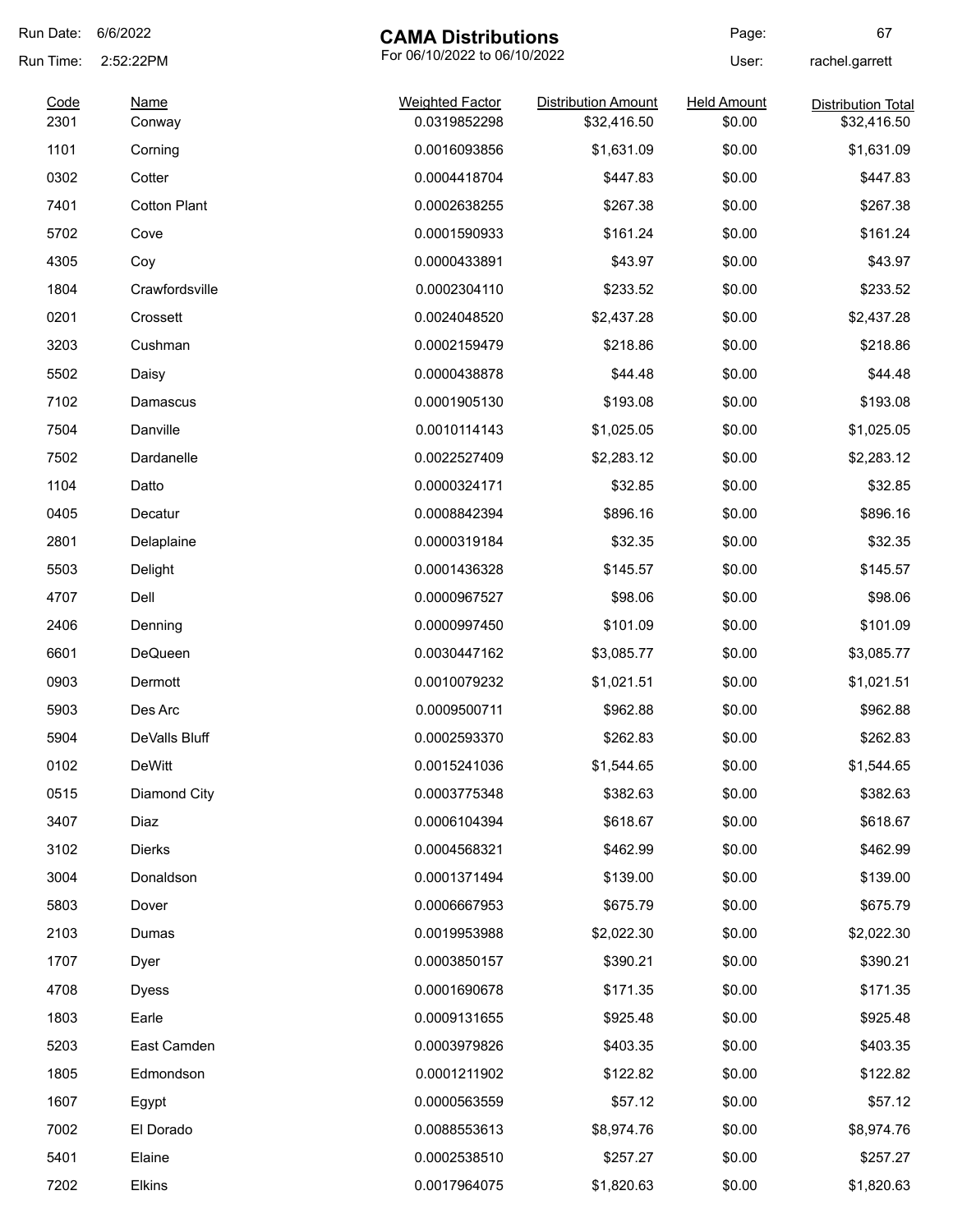| Run Date:    | 6/6/2022                   | <b>CAMA Distributions</b>              |                                          | Page:                        | 68                                      |
|--------------|----------------------------|----------------------------------------|------------------------------------------|------------------------------|-----------------------------------------|
| Run Time:    | 2:52:22PM                  | For 06/10/2022 to 06/10/2022           |                                          | User:                        | rachel.garrett                          |
| Code<br>7203 | <b>Name</b><br>Elm Springs | <b>Weighted Factor</b><br>0.0011774897 | <b>Distribution Amount</b><br>\$1,193.37 | <b>Held Amount</b><br>\$0.00 | <b>Distribution Total</b><br>\$1,193.37 |
| 1401         | Emerson                    | 0.0001461264                           | \$148.10                                 | \$0.00                       | \$148.10                                |
| 5005         | Emmet                      | 0.0002069709                           | \$209.76                                 | \$0.00                       | \$209.76                                |
| 4306         | England                    | 0.0012353418                           | \$1,252.00                               | \$0.00                       | \$1,252.00                              |
| 2306         | Enola                      | 0.0001585946                           | \$160.73                                 | \$0.00                       | \$160.73                                |
| 4717         | Etowah                     | 0.0001266762                           | \$128.38                                 | \$0.00                       | \$128.38                                |
| 0902         | Eudora                     | 0.0008617968                           | \$873.42                                 | \$0.00                       | \$873.42                                |
| 0801         | Eureka Springs             | 0.0010802384                           | \$1,094.80                               | \$0.00                       | \$1,094.80                              |
| 6704         | <b>Evening Shade</b>       | 0.0002094645                           | \$212.29                                 | \$0.00                       | \$212.29                                |
| 0506         | Everton                    | 0.0000518674                           | \$52.57                                  | \$0.00                       | \$52.57                                 |
| 7104         | <b>Fairfield Bay</b>       | 0.0010513123                           | \$1,065.49                               | \$0.00                       | \$1,065.49                              |
| 4806         | Fargo                      | 0.0000284273                           | \$28.81                                  | \$0.00                       | \$28.81                                 |
| 7216         | Farmington                 | 0.0037823305                           | \$3,833.33                               | \$0.00                       | \$3,833.33                              |
| 7214         | Fayetteville               | 0.0468547159                           | \$47,486.48                              | \$0.00                       | \$47,486.48                             |
| 7003         | Felsenthal                 | 0.0000423916                           | \$42.96                                  | \$0.00                       | \$42.96                                 |
| 6902         | <b>Fifty Six</b>           | 0.0000787986                           | \$79.86                                  | \$0.00                       | \$79.86                                 |
| 5602         | Fisher                     | 0.0000897705                           | \$90.98                                  | \$0.00                       | \$90.98                                 |
| 4502         | Flippin                    | 0.0006707851                           | \$679.83                                 | \$0.00                       | \$679.83                                |
| 2002         | Fordyce                    | 0.0016936701                           | \$1,716.51                               | \$0.00                       | \$1,716.51                              |
| 4107         | Foreman                    | 0.0004872543                           | \$493.82                                 | \$0.00                       | \$493.82                                |
| 6802         | <b>Forrest City</b>        | 0.0064909060                           | \$6,578.43                               | \$0.00                       | \$6,578.43                              |
| 6501         | Fort Smith                 | 0.0444573448                           | \$45,056.78                              | \$0.00                       | \$45,056.78                             |
| 4602         | Fouke                      | 0.0004029698                           | \$408.40                                 | \$0.00                       | \$408.40                                |
| 0202         | Fountain Hill              | 0.0000538623                           | \$54.59                                  | \$0.00                       | \$54.59                                 |
| 2605         | Fountain Lake              | 0.0002368944                           | \$240.09                                 | \$0.00                       | \$240.09                                |
| 5304         | Fourche                    | 0.0000279286                           | \$28.31                                  | \$0.00                       | \$28.31                                 |
| 3305         | Franklin                   | 0.0000952565                           | \$96.54                                  | \$0.00                       | \$96.54                                 |
| 3005         | Friendship                 | 0.0000787986                           | \$79.86                                  | \$0.00                       | \$79.86                                 |
| 2904         | Fulton                     | 0.0000573534                           | \$58.13                                  | \$0.00                       | \$58.13                                 |
| 0414         | Garfield                   | 0.0002957439                           | \$299.73                                 | \$0.00                       | \$299.73                                |
| 4601         | Garland                    | 0.0000972514                           | \$98.56                                  | \$0.00                       | \$98.56                                 |
| 7306         | Garner                     | 0.0001052310                           | \$106.65                                 | \$0.00                       | \$106.65                                |
| 0303         | Gassville                  | 0.0010827320                           | \$1,097.33                               | \$0.00                       | \$1,097.33                              |
| 0415         | Gateway                    | 0.0002174441                           | \$220.38                                 | \$0.00                       | \$220.38                                |
| 0406         | Gentry                     | 0.0018901678                           | \$1,915.65                               | \$0.00                       | \$1,915.65                              |
| 7307         | Georgetown                 | 0.0000403967                           | \$40.94                                  | \$0.00                       | \$40.94                                 |
| 6401         | Gilbert                    | 0.0000129669                           | \$13.14                                  | \$0.00                       | \$13.14                                 |
| 0104         | Gillett                    | 0.0002812809                           | \$285.07                                 | \$0.00                       | \$285.07                                |
| 6603         | Gillham                    | 0.0000782998                           | \$79.36                                  | \$0.00                       | \$79.36                                 |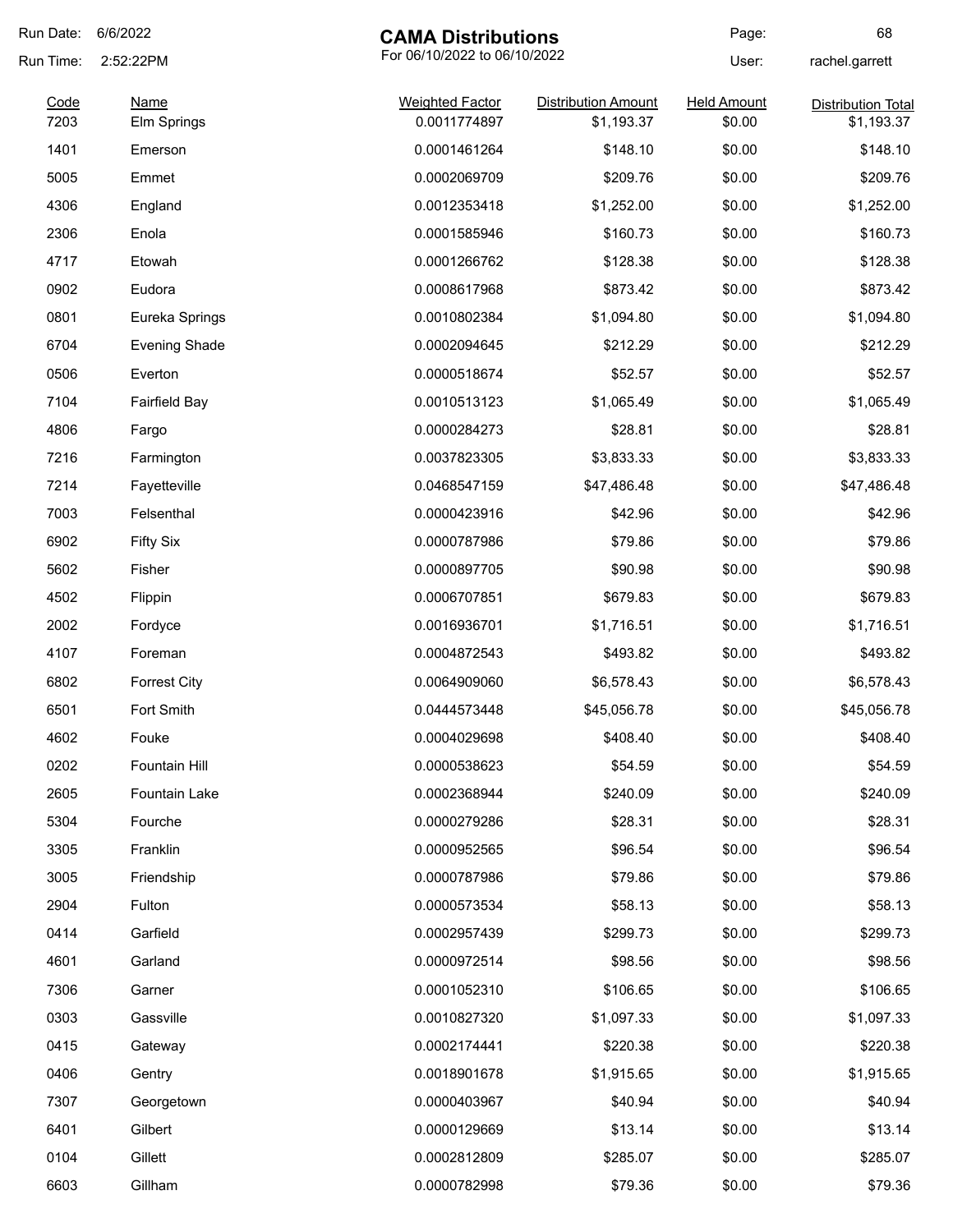| Run Date:    | 6/6/2022             | <b>CAMA Distributions</b>              |                                       | Page:                        | 69                                   |
|--------------|----------------------|----------------------------------------|---------------------------------------|------------------------------|--------------------------------------|
| Run Time:    | 2:52:22PM            | For 06/10/2022 to 06/10/2022           |                                       | User:                        | rachel.garrett                       |
| Code<br>1806 | Name<br>Gilmore      | <b>Weighted Factor</b><br>0.0000877756 | <b>Distribution Amount</b><br>\$88.96 | <b>Held Amount</b><br>\$0.00 | <b>Distribution Total</b><br>\$88.96 |
| 5504         | Glenwood             | 0.0010313633                           | \$1,045.27                            | \$0.00                       | \$1,045.27                           |
| 7205         | Goshen               | 0.0010483200                           | \$1,062.45                            | \$0.00                       | \$1,062.45                           |
| 4709         | Gosnell              | 0.0014512898                           | \$1,470.86                            | \$0.00                       | \$1,470.86                           |
| 4002         | Gould                | 0.0003306547                           | \$335.11                              | \$0.00                       | \$335.11                             |
| 4003         | Grady                | 0.0001521111                           | \$154.16                              | \$0.00                       | \$154.16                             |
| 5703         | Grannis              | 0.0002473676                           | \$250.70                              | \$0.00                       | \$250.70                             |
| 0407         | Gravette             | 0.0017689776                           | \$1,792.83                            | \$0.00                       | \$1,792.83                           |
| 0803         | Green Forest         | 0.0014822107                           | \$1,502.20                            | \$0.00                       | \$1,502.20                           |
| 2303         | Greenbrier           | 0.0028462236                           | \$2,884.60                            | \$0.00                       | \$2,884.60                           |
| 7206         | Greenland            | 0.0006049534                           | \$613.11                              | \$0.00                       | \$613.11                             |
| 1105         | Greenway             | 0.0000867782                           | \$87.95                               | \$0.00                       | \$87.95                              |
| 6505         | Greenwood            | 0.0047458672                           | \$4,809.86                            | \$0.00                       | \$4,809.86                           |
| 1202         | <b>Greers Ferry</b>  | 0.0004094532                           | \$414.97                              | \$0.00                       | \$414.97                             |
| 7308         | Griffithville        | 0.0000773024                           | \$78.34                               | \$0.00                       | \$78.34                              |
| 3403         | Grubbs               | 0.0001501162                           | \$152.14                              | \$0.00                       | \$152.14                             |
| 3307         | Guion                | 0.0000339133                           | \$34.37                               | \$0.00                       | \$34.37                              |
| 1005         | <b>Gum Springs</b>   | 0.0000453840                           | \$46.00                               | \$0.00                       | \$46.00                              |
| 1003         | Gurdon               | 0.0009176540                           | \$930.03                              | \$0.00                       | \$930.03                             |
| 2307         | Guy                  | 0.0003750412                           | \$380.10                              | \$0.00                       | \$380.10                             |
| 6509         | Hackett              | 0.0003910004                           | \$396.27                              | \$0.00                       | \$396.27                             |
| 0203         | Hamburg              | 0.0012647666                           | \$1,281.82                            | \$0.00                       | \$1,281.82                           |
| 0701         | Hampton              | 0.0005889942                           | \$596.94                              | \$0.00                       | \$596.94                             |
| 6701         | Hardy                | 0.0003705527                           | \$375.55                              | \$0.00                       | \$375.55                             |
| 0702         | Harrell              | 0.0001047323                           | \$106.14                              | \$0.00                       | \$106.14                             |
| 5603         | Harrisburg           | 0.0011031797                           | \$1,118.05                            | \$0.00                       | \$1,118.05                           |
| 0512         | Harrison             | 0.0065178371                           | \$6,605.72                            | \$0.00                       | \$6,605.72                           |
| 6510         | Hartford             | 0.0002488638                           | \$252.22                              | \$0.00                       | \$252.22                             |
| 3603         | Hartman              | 0.0002573421                           | \$260.81                              | \$0.00                       | \$260.81                             |
| 6205         | Haskell              | 0.0019729561                           | \$1,999.56                            | \$0.00                       | \$1,999.56                           |
| 5704         | Hatfield             | 0.0001720601                           | \$174.38                              | \$0.00                       | \$174.38                             |
| 7507         | Havana               | 0.0001191953                           | \$120.80                              | \$0.00                       | \$120.80                             |
| 3903         | Haynes               | 0.0000608445                           | \$61.66                               | \$0.00                       | \$61.66                              |
| 5901         | Hazen                | 0.0007386117                           | \$748.57                              | \$0.00                       | \$748.57                             |
| 1203         | <b>Heber Springs</b> | 0.0034756146                           | \$3,522.48                            | \$0.00                       | \$3,522.48                           |
| 5804         | Hector               | 0.0002049760                           | \$207.74                              | \$0.00                       | \$207.74                             |
| 5407         | Helena-West Helena   | 0.0047473634                           | \$4,811.37                            | \$0.00                       | \$4,811.37                           |
| 0602         | Hermitage            | 0.0002618306                           | \$265.36                              | \$0.00                       | \$265.36                             |
| 1902         | <b>Hickory Ridge</b> | 0.0001137093                           | \$115.24                              | \$0.00                       | \$115.24                             |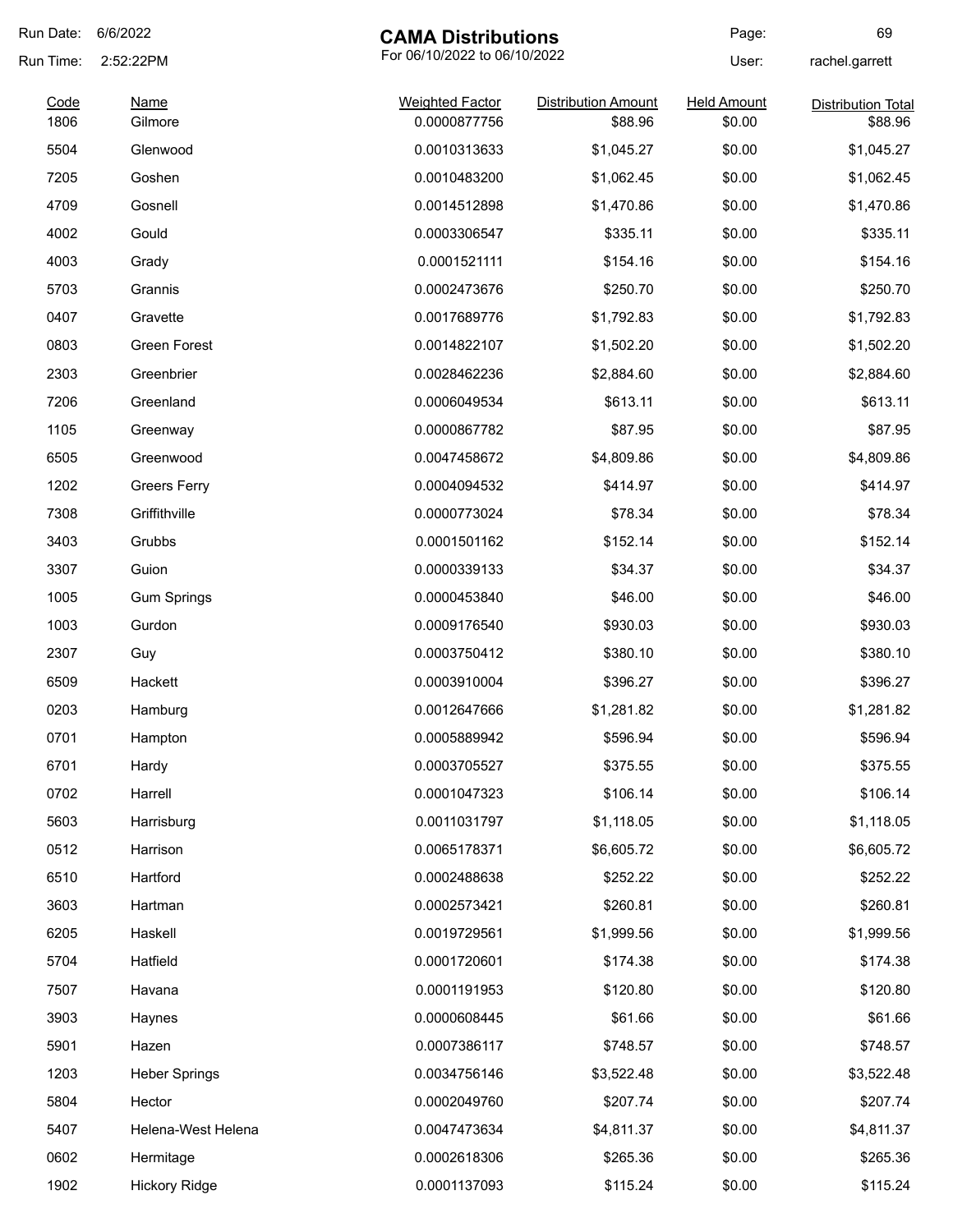| Run Date:    | 6/6/2022              | <b>CAMA Distributions</b>              |                                       | Page:                        | 70                                   |
|--------------|-----------------------|----------------------------------------|---------------------------------------|------------------------------|--------------------------------------|
| Run Time:    | 2:52:22PM             | For 06/10/2022 to 06/10/2022           |                                       | User:                        | rachel.garrett                       |
| Code<br>1204 | <b>Name</b><br>Higden | <b>Weighted Factor</b><br>0.0000568547 | <b>Distribution Amount</b><br>\$57.62 | <b>Held Amount</b><br>\$0.00 | <b>Distribution Total</b><br>\$57.62 |
| 7309         | Higginson             | 0.0003516011                           | \$356.34                              | \$0.00                       | \$356.34                             |
| 0416         | Highfill              | 0.0007914766                           | \$802.15                              | \$0.00                       | \$802.15                             |
| 6709         | Highland              | 0.0004897480                           | \$496.35                              | \$0.00                       | \$496.35                             |
| 4402         | Hindsville            | 0.0000448853                           | \$45.49                               | \$0.00                       | \$45.49                              |
| 0814         | Holiday Island        | 0.0011964413                           | \$1,212.57                            | \$0.00                       | \$1,212.57                           |
| 2313         | Holland               | 0.0002922529                           | \$296.19                              | \$0.00                       | \$296.19                             |
| 4803         | <b>Holly Grove</b>    | 0.0002294135                           | \$232.51                              | \$0.00                       | \$232.51                             |
| 2901         | Hope                  | 0.0044645863                           | \$4,524.78                            | \$0.00                       | \$4,524.78                           |
| 6604         | Horatio               | 0.0004588270                           | \$465.01                              | \$0.00                       | \$465.01                             |
| 3301         | Horseshoe Bend        | 0.0012168890                           | \$1,233.30                            | \$0.00                       | \$1,233.30                           |
| 1807         | Horseshoe Lake        | 0.0001316634                           | \$133.44                              | \$0.00                       | \$133.44                             |
| 2601         | <b>Hot Springs</b>    | 0.0189166396                           | \$19,171.70                           | \$0.00                       | \$19,171.70                          |
| 5305         | Houston               | 0.0000713177                           | \$72.28                               | \$0.00                       | \$72.28                              |
| 3805         | Hoxie                 | 0.0012956876                           | \$1,313.16                            | \$0.00                       | \$1,313.16                           |
| 6801         | Hughes                | 0.0005266536                           | \$533.75                              | \$0.00                       | \$533.75                             |
| 4307         | Humnoke               | 0.0001092208                           | \$110.69                              | \$0.00                       | \$110.69                             |
| 0103         | Humphrey              | 0.0002309097                           | \$234.02                              | \$0.00                       | \$234.02                             |
| 7403         | Hunter                | 0.0000513687                           | \$52.06                               | \$0.00                       | \$52.06                              |
| 6502         | Huntington            | 0.0002443753                           | \$247.67                              | \$0.00                       | \$247.67                             |
| 4401         | Huntsville            | 0.0014358293                           | \$1,455.19                            | \$0.00                       | \$1,455.19                           |
| 7004         | Huttig                | 0.0002234288                           | \$226.44                              | \$0.00                       | \$226.44                             |
| 3806         | Imboden               | 0.0003191840                           | \$323.49                              | \$0.00                       | \$323.49                             |
| 3408         | Jacksonport           | 0.0000748088                           | \$75.82                               | \$0.00                       | \$75.82                              |
| 6004         | Jacksonville          | 0.0147009171                           | \$14,899.14                           | \$0.00                       | \$14,899.14                          |
| 5101         | Jasper                | 0.0002728026                           | \$276.48                              | \$0.00                       | \$276.48                             |
| 1808         | Jennette              | 0.0000588496                           | \$59.64                               | \$0.00                       | \$59.64                              |
| 1809         | Jericho               | 0.0000488751                           | \$49.53                               | \$0.00                       | \$49.53                              |
| 7207         | Johnson               | 0.0017998986                           | \$1,824.17                            | \$0.00                       | \$1,824.17                           |
| 4710         | Joiner                | 0.0002483651                           | \$251.71                              | \$0.00                       | \$251.71                             |
| 1611         | Jonesboro             | 0.0391878163                           | \$39,716.20                           | \$0.00                       | \$39,716.20                          |
| 7310         | Judsonia              | 0.0009246362                           | \$937.10                              | \$0.00                       | \$937.10                             |
| 7005         | Junction City         | 0.0002508587                           | \$254.24                              | \$0.00                       | \$254.24                             |
| 4702         | Keiser                | 0.0003745425                           | \$379.59                              | \$0.00                       | \$379.59                             |
| 7305         | Kensett               | 0.0006982150                           | \$707.63                              | \$0.00                       | \$707.63                             |
| 4308         | Keo                   | 0.0001032361                           | \$104.63                              | \$0.00                       | \$104.63                             |
| 1705         | Kibler                | 0.0005012186                           | \$507.98                              | \$0.00                       | \$507.98                             |
| 1302         | Kingsland             | 0.0001730576                           | \$175.39                              | \$0.00                       | \$175.39                             |
| 1106         | Knobel                | 0.0000733126                           | \$74.30                               | \$0.00                       | \$74.30                              |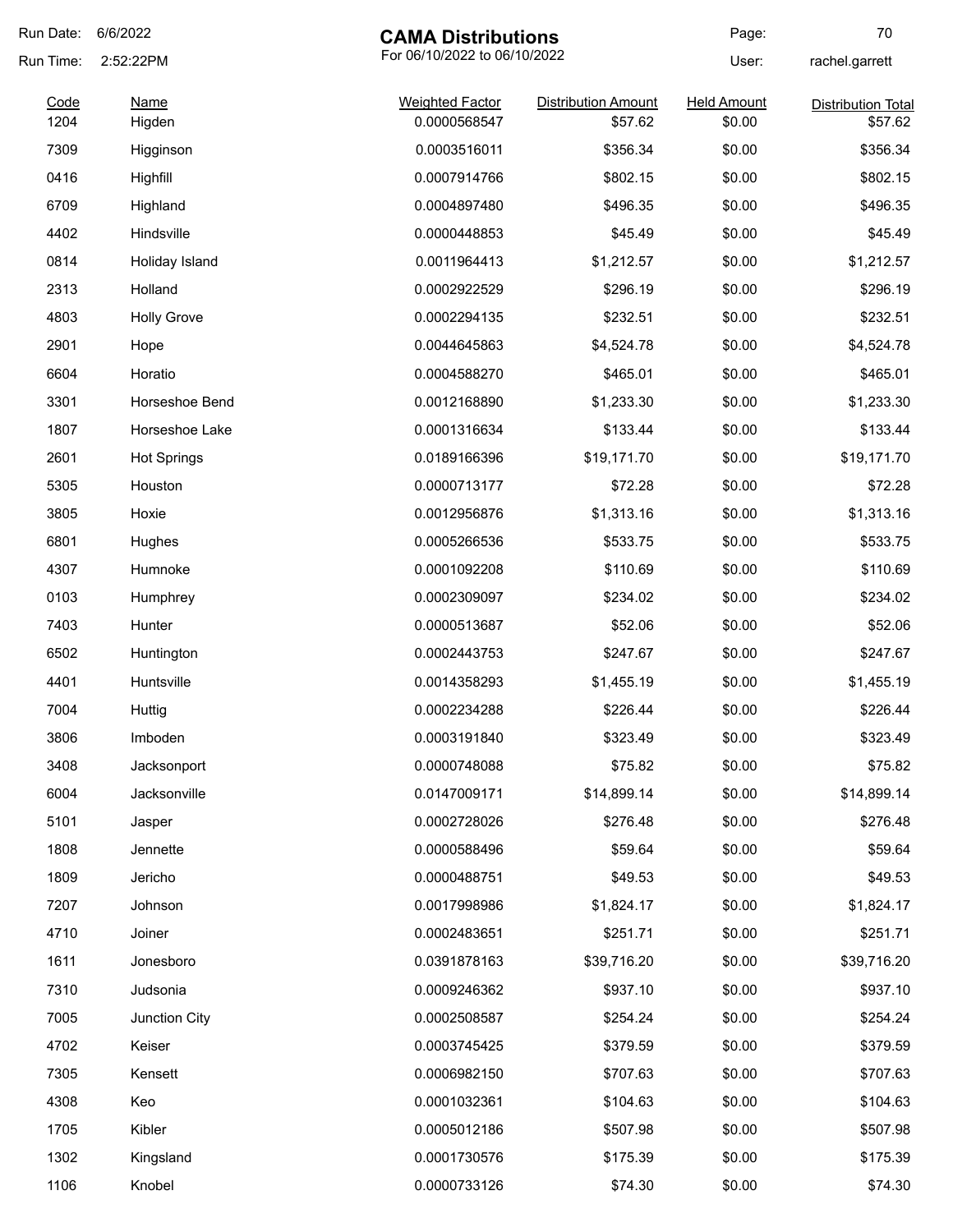| Run Date:    | 6/6/2022                 | <b>CAMA Distributions</b>              |                                        | Page:                        | 71                                    |
|--------------|--------------------------|----------------------------------------|----------------------------------------|------------------------------|---------------------------------------|
| Run Time:    | 2:52:22PM                | For 06/10/2022 to 06/10/2022           |                                        | User:                        | rachel.garrett                        |
| Code<br>3604 | <b>Name</b><br>Knoxville | <b>Weighted Factor</b><br>0.0003291585 | <b>Distribution Amount</b><br>\$333.60 | <b>Held Amount</b><br>\$0.00 | <b>Distribution Total</b><br>\$333.60 |
| 2802         | Lafe                     | 0.0002084671                           | \$211.28                               | \$0.00                       | \$211.28                              |
| 3904         | LaGrange                 | 0.0000259337                           | \$26.28                                | \$0.00                       | \$26.28                               |
| 1609         | Lake City                | 0.0011600344                           | \$1,175.68                             | \$0.00                       | \$1,175.68                            |
| 5403         | Lake View                | 0.0001630831                           | \$165.28                               | \$0.00                       | \$165.28                              |
| 0901         |                          | 0.0010298671                           |                                        | \$0.00                       | \$1,043.75                            |
| 0305         | Lake Village             | 0.0003865119                           | \$1,043.75                             | \$0.00                       | \$391.72                              |
|              | Lakeview                 |                                        | \$391.72                               |                              |                                       |
| 3605         | Lamar                    | 0.0008573083                           | \$868.87                               | \$0.00                       | \$868.87                              |
| 6511         | Lavaca                   | 0.0012218763                           | \$1,238.35                             | \$0.00                       | \$1,238.35                            |
| 4711         | Leachville               | 0.0010169003                           | \$1,030.61                             | \$0.00                       | \$1,030.61                            |
| 0507         | Lead Hill                | 0.0001366507                           | \$138.49                               | \$0.00                       | \$138.49                              |
| 2703         | Leola                    | 0.0002294135                           | \$232.51                               | \$0.00                       | \$232.51                              |
| 5601         | Lepanto                  | 0.0008637917                           | \$875.44                               | \$0.00                       | \$875.44                              |
| 6402         | Leslie                   | 0.0001870219                           | \$189.54                               | \$0.00                       | \$189.54                              |
| 7311         | Letona                   | 0.0001196940                           | \$121.31                               | \$0.00                       | \$121.31                              |
| 3704         | Lewisville               | 0.0004563334                           | \$462.49                               | \$0.00                       | \$462.49                              |
| 5404         | Lexa                     | 0.0001032361                           | \$104.63                               | \$0.00                       | \$104.63                              |
| 7215         | Lincoln                  | 0.0011440752                           | \$1,159.50                             | \$0.00                       | \$1,159.50                            |
| 0417         | <b>Little Flock</b>      | 0.0015236049                           | \$1,544.15                             | \$0.00                       | \$1,544.15                            |
| 6005         | Little Rock              | 0.1010371984                           | \$102,399.53                           | \$0.00                       | \$102,399.53                          |
| 6605         | Lockesburg               | 0.0002962427                           | \$300.24                               | \$0.00                       | \$300.24                              |
| 5805         | London                   | 0.0004668066                           | \$473.10                               | \$0.00                       | \$473.10                              |
| 4309         | Lonoke                   | 0.0021325481                           | \$2,161.30                             | \$0.00                       | \$2,161.30                            |
| 2602         | Lonsdale                 | 0.0000513687                           | \$52.06                                | \$0.00                       | \$52.06                               |
| 5206         | Louann                   | 0.0000763049                           | \$77.33                                | \$0.00                       | \$77.33                               |
| 0408         | Lowell                   | 0.0049069554                           | \$4,973.12                             | \$0.00                       | \$4,973.12                            |
| 4712         | Luxora                   | 0.0004697990                           | \$476.13                               | \$0.00                       | \$476.13                              |
| 3807         | Lynn                     | 0.0001286711                           | \$130.41                               | \$0.00                       | \$130.41                              |
| 6805         | Madison                  | 0.0003785323                           | \$383.64                               | \$0.00                       | \$383.64                              |
| 4204         | Magazine                 | 0.0003690565                           | \$374.03                               | \$0.00                       | \$374.03                              |
| 3204         | Magness                  | 0.0001097195                           | \$111.20                               | \$0.00                       | \$111.20                              |
| 1403         | Magnolia                 | 0.0055667686                           | \$5,641.83                             | \$0.00                       | \$5,641.83                            |
| 3001         | Malvern                  | 0.0054196447                           | \$5,492.72                             | \$0.00                       | \$5,492.72                            |
| 2501         | <b>Mammoth Spring</b>    | 0.0004633155                           | \$469.56                               | \$0.00                       | \$469.56                              |
|              |                          |                                        |                                        |                              |                                       |
| 4713         | Manila                   | 0.0018363055                           | \$1,861.07                             | \$0.00                       | \$1,861.07                            |
| 6503         | Mansfield                | 0.0005251574                           | \$532.24                               | \$0.00                       | \$532.24                              |
| 3901         | Marianna                 | 0.0017829419                           | \$1,806.98                             | \$0.00                       | \$1,806.98                            |
| 4714         | Marie                    | 0.0000538623                           | \$54.59                                | \$0.00                       | \$54.59                               |
| 1801         | Marion                   | 0.0068584663                           | \$6,950.94                             | \$0.00                       | \$6,950.94                            |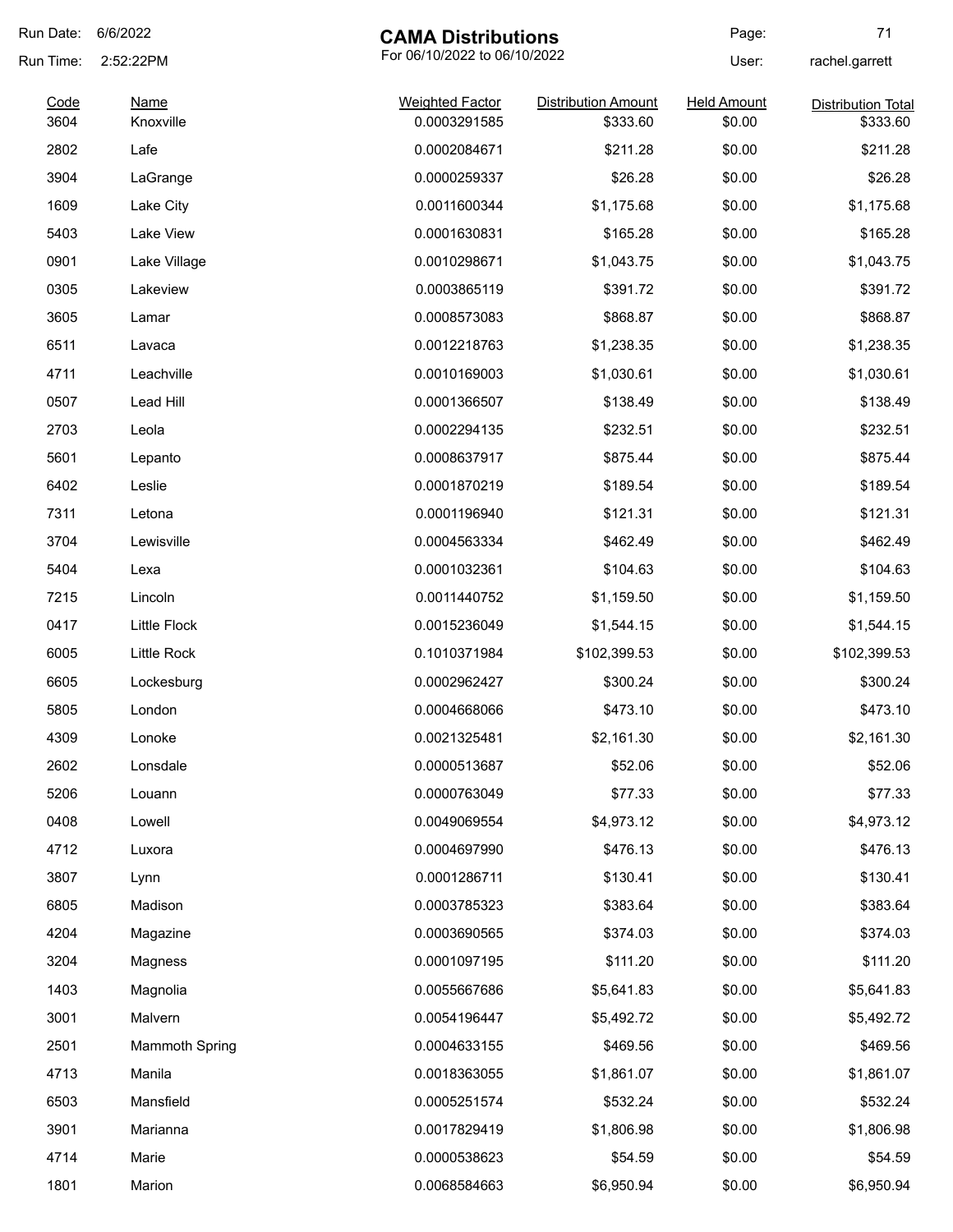| Run Date: | 6/6/2022<br><b>CAMA Distributions</b>     |                        | Page:                      | 72                 |                           |
|-----------|-------------------------------------------|------------------------|----------------------------|--------------------|---------------------------|
| Run Time: | For 06/10/2022 to 06/10/2022<br>2:52:22PM |                        |                            | User:              | rachel.garrett            |
| Code      | <b>Name</b>                               | <b>Weighted Factor</b> | <b>Distribution Amount</b> | <b>Held Amount</b> | <b>Distribution Total</b> |
| 5604      | <b>Marked Tree</b>                        | 0.0011400854           | \$1,155.46                 | \$0.00             | \$1,155.46                |
| 2803      | Marmaduke                                 | 0.0006044547           | \$612.60                   | \$0.00             | \$612.60                  |
| 6403      | Marshall                                  | 0.0006628055           | \$671.74                   | \$0.00             | \$671.74                  |
| 5405      | Marvell                                   | 0.0004264099           | \$432.16                   | \$0.00             | \$432.16                  |
| 6006      | Maumelle                                  | 0.0096009552           | \$9,730.41                 | \$0.00             | \$9,730.41                |
| 2302      | Mayflower                                 | 0.0009894704           | \$1,002.81                 | \$0.00             | \$1,002.81                |
| 6102      | Maynard                                   | 0.0001890168           | \$191.57                   | \$0.00             | \$191.57                  |
| 2905      | McCaskill                                 | 0.0000284273           | \$28.81                    | \$0.00             | \$28.81                   |
| 7404      | <b>McCrory</b>                            | 0.0007894817           | \$800.13                   | \$0.00             | \$800.13                  |
| 1107      | McDougal                                  | 0.0000668292           | \$67.73                    | \$0.00             | \$67.73                   |
| 2101      | McGehee                                   | 0.0019195926           | \$1,945.48                 | \$0.00             | \$1,945.48                |
| 2911      | McNab                                     | 0.0000149618           | \$15.16                    | \$0.00             | \$15.16                   |
| 1402      | McNeil                                    | 0.0001900142           | \$192.58                   | \$0.00             | \$192.58                  |
| 7312      | McRae                                     | 0.0003072146           | \$311.36                   | \$0.00             | \$311.36                  |
| 3302      | Melbourne                                 | 0.0009126668           | \$924.97                   | \$0.00             | \$924.97                  |
| 5701      | Mena                                      | 0.0027873741           | \$2,824.96                 | \$0.00             | \$2,824.96                |
| 1502      | Menifee                                   | 0.0001366507           | \$138.49                   | \$0.00             | \$138.49                  |
| 6512      | Midland                                   | 0.0001132106           | \$114.74                   | \$0.00             | \$114.74                  |
| 3007      | Midway                                    | 0.0001880193           | \$190.55                   | \$0.00             | \$190.55                  |
| 3103      | <b>Mineral Springs</b>                    | 0.0005411166           | \$548.41                   | \$0.00             | \$548.41                  |
| 3808      | Minturn                                   | 0.0000433891           | \$43.97                    | \$0.00             | \$43.97                   |
| 2104      | Mitchellville                             | 0.0001461264           | \$148.10                   | \$0.00             | \$148.10                  |
| 1610      | Monette                                   | 0.0007510799           | \$761.21                   | \$0.00             | \$761.21                  |
| 2201      | Monticello                                | 0.0042102365           | \$4,267.01                 | \$0.00             | \$4,267.01                |
| 0204      | Montrose                                  | 0.0001211902           | \$122.82                   | \$0.00             | \$122.82                  |
| 3205      | Moorefield                                | 0.0000628394           | \$63.69                    | \$0.00             | \$63.69                   |
| 3905      | Moro                                      | 0.0000882743           | \$89.46                    | \$0.00             | \$89.46                   |
| 1501      | Morrilton                                 | 0.0034870853           | \$3,534.10                 | \$0.00             | \$3,534.10                |
| 4205      | Morrison Bluff                            | 0.0000389006           | \$39.43                    | \$0.00             | \$39.43                   |
| 4905      | Mount Ida                                 | 0.0004967301           | \$503.43                   | \$0.00             | \$503.43                  |
| 3309      | Mount Pleasant                            | 0.0001760499           | \$178.42                   | \$0.00             | \$178.42                  |
| 2308      | Mount Vernon                              | 0.0000718164           | \$72.78                    | \$0.00             | \$72.78                   |
| 0301      | Mountain Home                             | 0.0063961482           | \$6,482.39                 | \$0.00             | \$6,482.39                |
| 2603      | Mountain Pine                             | 0.0002917541           | \$295.69                   | \$0.00             | \$295.69                  |
| 6901      | Mountain View                             | 0.0014348319           | \$1,454.18                 | \$0.00             | \$1,454.18                |
| 1704      |                                           | 0.0002633268           | \$266.88                   | \$0.00             | \$266.88                  |
| 1703      | Mountainburg                              | 0.0007695327           | \$779.91                   | \$0.00             |                           |
|           | Mulberry                                  |                        |                            |                    | \$779.91                  |
| 5505      | Murfreesboro                              | 0.0007455939           | \$755.65                   | \$0.00             | \$755.65                  |
| 3101      | Nashville                                 | 0.0020712050           | \$2,099.13                 | \$0.00             | \$2,099.13                |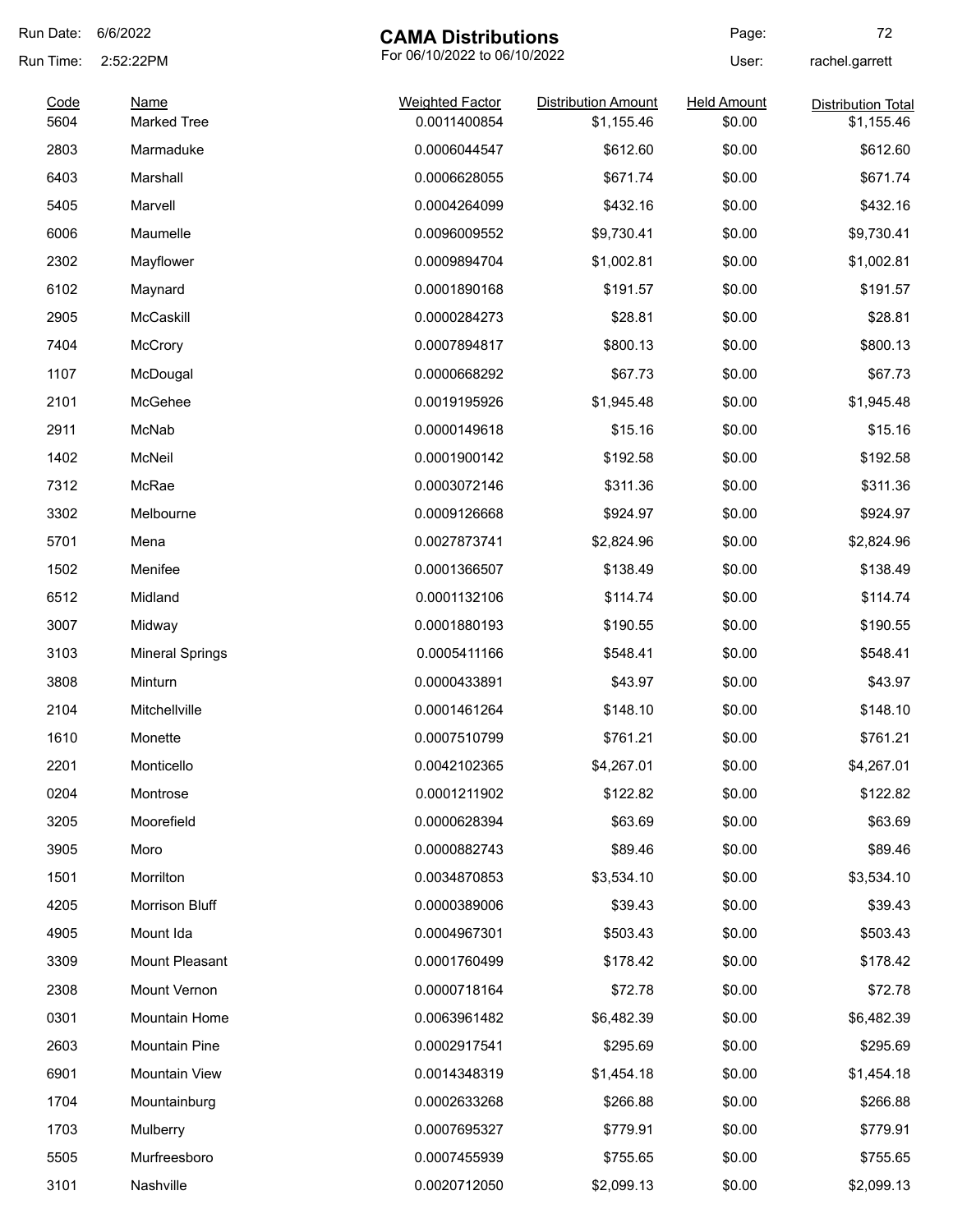| Run Date:    | 6/6/2022<br><b>CAMA Distributions</b>     |                                        | Page:                                  | 73                           |                                       |
|--------------|-------------------------------------------|----------------------------------------|----------------------------------------|------------------------------|---------------------------------------|
| Run Time:    | 2:52:22PM<br><b>Name</b><br><b>Newark</b> | For 06/10/2022 to 06/10/2022           |                                        | User:                        | rachel.garrett                        |
| Code<br>3206 |                                           | <b>Weighted Factor</b><br>0.0005884955 | <b>Distribution Amount</b><br>\$596.43 | <b>Held Amount</b><br>\$0.00 | <b>Distribution Total</b><br>\$596.43 |
| 3401         | Newport                                   | 0.0039922937                           | \$4,046.12                             | \$0.00                       | \$4,046.12                            |
| 1108         | Nimmons                                   | 0.0000344120                           | \$34.88                                | \$0.00                       | \$34.88                               |
| 0304         | Norfork                                   | 0.0002319071                           | \$235.03                               | \$0.00                       | \$235.03                              |
| 4903         | Norman                                    | 0.0001511137                           | \$153.15                               | \$0.00                       | \$153.15                              |
| 7006         | Norphlet                                  | 0.0003820234                           | \$387.17                               | \$0.00                       | \$387.17                              |
| 6001         | North Little Rock                         | 0.0322131471                           | \$32,647.49                            | \$0.00                       | \$32,647.49                           |
| 0813         | Oak Grove                                 | 0.0001925079                           | \$195.10                               | \$0.00                       | \$195.10                              |
| 2804         | Oak Grove Heights                         | 0.0005505924                           | \$558.02                               | \$0.00                       | \$558.02                              |
| 2906         | Oakhaven                                  | 0.0000324171                           | \$32.85                                | \$0.00                       | \$32.85                               |
| 4904         | Oden                                      | 0.0000897705                           | \$90.98                                | \$0.00                       | \$90.98                               |
| 4103         | Ogden                                     | 0.0000653330                           | \$66.21                                | \$0.00                       | \$66.21                               |
| 3207         | Oil Trough                                | 0.0001127119                           | \$114.23                               | \$0.00                       | \$114.23                              |
| 6103         | O'Kean                                    | 0.0000957552                           | \$97.05                                | \$0.00                       | \$97.05                               |
| 1006         | Okolona                                   | 0.0000483763                           | \$49.03                                | \$0.00                       | \$49.03                               |
| 7503         | Ola                                       | 0.0004658092                           | \$472.09                               | \$0.00                       | \$472.09                              |
| 0508         | Omaha                                     | 0.0000638368                           | \$64.70                                | \$0.00                       | \$64.70                               |
| 1503         | Oppelo                                    | 0.0003675603                           | \$372.52                               | \$0.00                       | \$372.52                              |
| 4701         | Osceola                                   | 0.0034791057                           | \$3,526.02                             | \$0.00                       | \$3,526.02                            |
| 3306         | Oxford                                    | 0.0002857694                           | \$289.62                               | \$0.00                       | \$289.62                              |
| 2907         | Ozan                                      | 0.0000249363                           | \$25.27                                | \$0.00                       | \$25.27                               |
| 2407         | Ozark                                     | 0.0017664840                           | \$1,790.30                             | \$0.00                       | \$1,790.30                            |
| 6804         | Palestine                                 | 0.0002523549                           | \$255.76                               | \$0.00                       | \$255.76                              |
| 7313         | Pangburn                                  | 0.0002493625                           | \$252.72                               | \$0.00                       | \$252.72                              |
| 2805         | Paragould                                 | 0.0147308406                           | \$14,929.46                            | \$0.00                       | \$14,929.46                           |
| 4206         | Paris                                     | 0.0015839506                           | \$1,605.31                             | \$0.00                       | \$1,605.31                            |
| 0205         | Parkdale                                  | 0.0000857807                           | \$86.94                                | \$0.00                       | \$86.94                               |
| 1903         | Parkin                                    | 0.0003959877                           | \$401.33                               | \$0.00                       | \$401.33                              |
| 2908         | Patmos                                    | 0.0000284273                           | \$28.81                                | \$0.00                       | \$28.81                               |
| 7405         | Patterson                                 | 0.0001546048                           | \$156.69                               | \$0.00                       | \$156.69                              |
| 0410         | Pea Ridge                                 | 0.0032711373                           | \$3,315.24                             | \$0.00                       | \$3,315.24                            |
| 1109         | Peach Orchard                             | 0.0000523661                           | \$53.07                                | \$0.00                       | \$53.07                               |
| 3002         | Perla                                     | 0.0001281723                           | \$129.90                               | \$0.00                       | \$129.90                              |
| 5306         | Perry                                     | 0.0001306660                           | \$132.43                               | \$0.00                       | \$132.43                              |
| 2909         | Perrytown                                 | 0.0001157042                           | \$117.26                               | \$0.00                       | \$117.26                              |
| 5307         | Perryville                                | 0.0006847494                           | \$693.98                               | \$0.00                       | \$693.98                              |
| 1103         | Piggott                                   | 0.0018063820                           | \$1,830.74                             | \$0.00                       | \$1,830.74                            |
| 6404         | Pindall                                   | 0.0000473789                           | \$48.02                                | \$0.00                       | \$48.02                               |
| 3501         | Pine Bluff                                | 0.0205739028                           | \$20,851.31                            | \$0.00                       | \$20,851.31                           |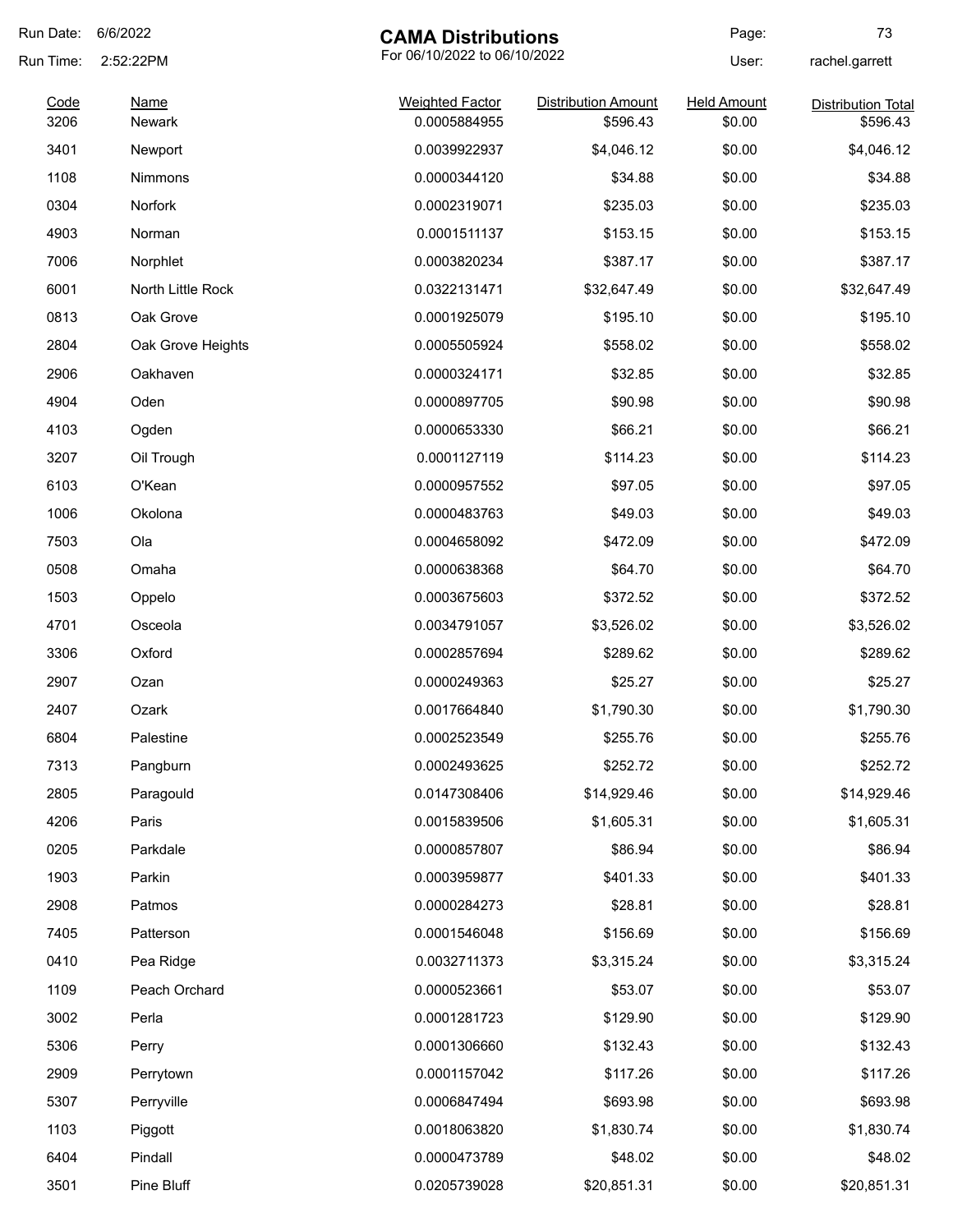| Run Date: | 6/6/2022<br><b>CAMA Distributions</b> |                              |                            | Page:              | 74                        |
|-----------|---------------------------------------|------------------------------|----------------------------|--------------------|---------------------------|
| Run Time: | 2:52:22PM                             | For 06/10/2022 to 06/10/2022 |                            | User:              | rachel.garrett            |
| Code      | <b>Name</b>                           | <b>Weighted Factor</b>       | <b>Distribution Amount</b> | <b>Held Amount</b> | <b>Distribution Total</b> |
| 3304      | Pineville                             | 0.0000768037                 | \$77.84                    | \$0.00             | \$77.84                   |
| 7501      | Plainview                             | 0.0002329046                 | \$236.04                   | \$0.00             | \$236.04                  |
| 3208      | <b>Pleasant Plains</b>                | 0.0001755512                 | \$177.92                   | \$0.00             | \$177.92                  |
| 1504      | Plumerville                           | 0.0003660642                 | \$371.00                   | \$0.00             | \$371.00                  |
| 6104      | Pocahontas                            | 0.0036761020                 | \$3,725.67                 | \$0.00             | \$3,725.67                |
| 1110      | Pollard                               | 0.0000962539                 | \$97.55                    | \$0.00             | \$97.55                   |
| 3809      | Portia                                | 0.0002114594                 | \$214.31                   | \$0.00             | \$214.31                  |
| 0206      | Portland                              | 0.0001620856                 | \$164.27                   | \$0.00             | \$164.27                  |
| 5806      | Pottsville                            | 0.0015659965                 | \$1,587.11                 | \$0.00             | \$1,587.11                |
| 3810      | Powhatan                              | 0.0000518674                 | \$52.57                    | \$0.00             | \$52.57                   |
| 2704      | Poyen                                 | 0.0001311647                 | \$132.93                   | \$0.00             | \$132.93                  |
| 7209      | <b>Prairie Grove</b>                  | 0.0035135177                 | \$3,560.89                 | \$0.00             | \$3,560.89                |
| 2705      | Prattsville                           | 0.0001441315                 | \$146.07                   | \$0.00             | \$146.07                  |
| 5001      | Prescott                              | 0.0015465463                 | \$1,567.40                 | \$0.00             | \$1,567.40                |
| 4503      | Pyatt                                 | 0.0000902692                 | \$91.49                    | \$0.00             | \$91.49                   |
| 1205      | Quitman                               | 0.0003461152                 | \$350.78                   | \$0.00             | \$350.78                  |
| 4207      | Ratcliff                              | 0.0000832871                 | \$84.41                    | \$0.00             | \$84.41                   |
| 3811      | Ravenden                              | 0.0002124569                 | \$215.32                   | \$0.00             | \$215.32                  |
| 6105      | <b>Ravenden Springs</b>               | 0.0000593483                 | \$60.15                    | \$0.00             | \$60.15                   |
| 1102      | Rector                                | 0.0009286260                 | \$941.15                   | \$0.00             | \$941.15                  |
| 3504      | Redfield                              | 0.0007505811                 | \$760.70                   | \$0.00             | \$760.70                  |
| 2105      | Reed                                  | 0.0000648343                 | \$65.71                    | \$0.00             | \$65.71                   |
| 6106      | Reyno                                 | 0.0001950015                 | \$197.63                   | \$0.00             | \$197.63                  |
| 1301      | Rison                                 | 0.0004822671                 | \$488.77                   | \$0.00             | \$488.77                  |
| 3003      | Rockport                              | 0.0003371381                 | \$341.68                   | \$0.00             | \$341.68                  |
| 4804      | Roe                                   | 0.0000339133                 | \$34.37                    | \$0.00             | \$34.37                   |
| 0402      | Rogers                                | 0.0348648680                 | \$35,334.97                | \$0.00             | \$35,334.97               |
| 3906      | Rondo                                 | 0.0000812922                 | \$82.39                    | \$0.00             | \$82.39                   |
| 7301      | Rose Bud                              | 0.0002463702                 | \$249.69                   | \$0.00             | \$249.69                  |
| 5006      | Rosston                               | 0.0001356532                 | \$137.48                   | \$0.00             | \$137.48                  |
| 1709      | Rudy                                  | 0.0000648343                 | \$65.71                    | \$0.00             | \$65.71                   |
| 7314      | Russell                               | 0.0000917654                 | \$93.00                    | \$0.00             | \$93.00                   |
| 5801      | Russellville                          | 0.0144331018                 | \$14,627.71                | \$0.00             | \$14,627.71               |
| 2502      | Salem                                 | 0.0007810034                 | \$791.53                   | \$0.00             | \$791.53                  |
| 0307      | Salesville                            | 0.0002358969                 | \$239.08                   | \$0.00             | \$239.08                  |
| 4208      | Scranton                              | 0.0001221876                 | \$123.84                   | \$0.00             | \$123.84                  |
| 7315      | Searcy                                | 0.0114392555                 | \$11,593.50                | \$0.00             | \$11,593.50               |
| 3812      | Sedgwick                              | 0.0000812922                 | \$82.39                    | \$0.00             | \$82.39                   |
| 6202      | Shannon Hills                         | 0.0022392753                 | \$2,269.47                 | \$0.00             | \$2,269.47                |
|           |                                       |                              |                            |                    |                           |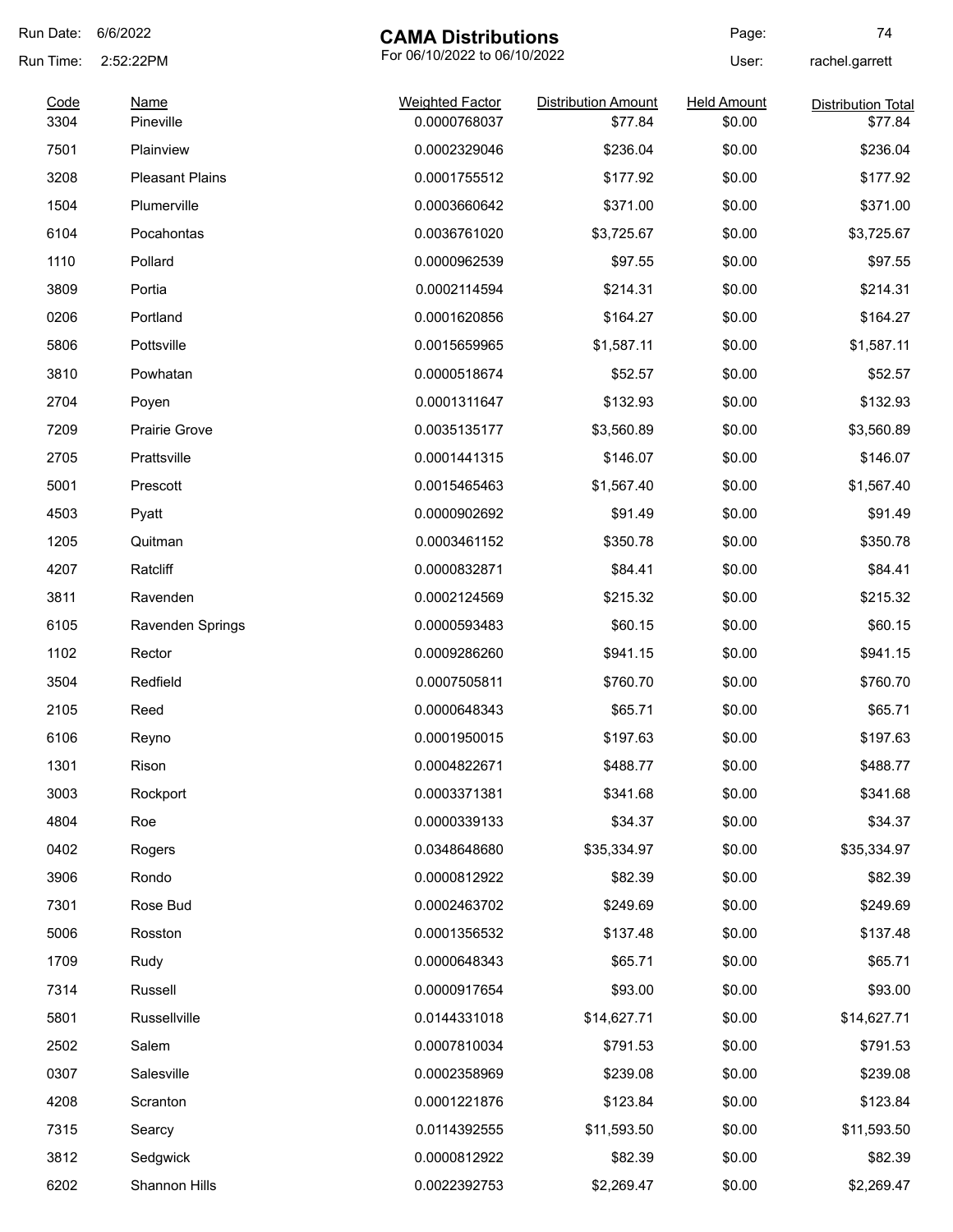| Run Date:    | 6/6/2022<br><b>CAMA Distributions</b> |                                        | Page:                                    | 75                           |                                         |
|--------------|---------------------------------------|----------------------------------------|------------------------------------------|------------------------------|-----------------------------------------|
| Run Time:    | 2:52:22PM<br><b>Name</b><br>Sheridan  | For 06/10/2022 to 06/10/2022           |                                          | User:                        | rachel.garrett                          |
| Code<br>2701 |                                       | <b>Weighted Factor</b><br>0.0024537270 | <b>Distribution Amount</b><br>\$2,486.81 | <b>Held Amount</b><br>\$0.00 | <b>Distribution Total</b><br>\$2,486.81 |
| 3507         | Sherrill                              | 0.0000264324                           | \$26.79                                  | \$0.00                       | \$26.79                                 |
| 6007         | Sherwood                              | 0.0163237683                           | \$16,543.87                              | \$0.00                       | \$16,543.87                             |
| 7101         | Shirley                               | 0.0001236838                           | \$125.35                                 | \$0.00                       | \$125.35                                |
| 6705         | Sidney                                | 0.0000957552                           | \$97.05                                  | \$0.00                       | \$97.05                                 |
| 0401         | Siloam Springs                        | 0.0086214592                           | \$8,737.71                               | \$0.00                       | \$8,737.71                              |
| 7007         | Smackover                             | 0.0008129218                           | \$823.88                                 | \$0.00                       | \$823.88                                |
| 3813         | Smithville                            | 0.0000433891                           | \$43.97                                  | \$0.00                       | \$43.97                                 |
| 0509         | South Lead Hill                       | 0.0000428904                           | \$43.47                                  | \$0.00                       | \$43.47                                 |
| 3210         | Southside                             | 0.0021340443                           | \$2,162.82                               | \$0.00                       | \$2,162.82                              |
| 2001         | Sparkman                              | 0.0001770474                           | \$179.43                                 | \$0.00                       | \$179.43                                |
| 7210         | Springdale                            | 0.0434768514                           | \$44,063.07                              | \$0.00                       | \$44,063.07                             |
| 0421         | Springtown                            | 0.0000413942                           | \$41.95                                  | \$0.00                       | \$41.95                                 |
| 0106         | St. Charles                           | 0.0001032361                           | \$104.63                                 | \$0.00                       | \$104.63                                |
| 1113         | St. Francis                           | 0.0001087221                           | \$110.19                                 | \$0.00                       | \$110.19                                |
| 6405         | St. Joe                               | 0.0000643355                           | \$65.20                                  | \$0.00                       | \$65.20                                 |
| 4403         | St. Paul                              | 0.0000553585                           | \$56.10                                  | \$0.00                       | \$56.10                                 |
| 3702         | Stamps                                | 0.0006273961                           | \$635.86                                 | \$0.00                       | \$635.86                                |
| 4001         | <b>Star City</b>                      | 0.0010837294                           | \$1,098.34                               | \$0.00                       | \$1,098.34                              |
| 5202         | Stephens                              | 0.0003840183                           | \$389.20                                 | \$0.00                       | \$389.20                                |
| 3814         | Strawberry                            | 0.0001336583                           | \$135.46                                 | \$0.00                       | \$135.46                                |
| 7008         | Strong                                | 0.0002044773                           | \$207.23                                 | \$0.00                       | \$207.23                                |
| 0101         | Stuttgart                             | 0.0041214635                           | \$4,177.04                               | \$0.00                       | \$4,177.04                              |
| 4209         | Subiaco                               | 0.0001999887                           | \$202.69                                 | \$0.00                       | \$202.69                                |
| 1112         | Success                               | 0.0000488751                           | \$49.53                                  | \$0.00                       | \$49.53                                 |
| 3209         | Sulphur Rock                          | 0.0003037235                           | \$307.82                                 | \$0.00                       | \$307.82                                |
| 0412         | <b>Sulphur Springs</b>                | 0.0002398867                           | \$243.12                                 | \$0.00                       | \$243.12                                |
| 4504         | Summit                                | 0.0002713064                           | \$274.96                                 | \$0.00                       | \$274.96                                |
| 1810         | Sunset                                | 0.0000917654                           | \$93.00                                  | \$0.00                       | \$93.00                                 |
| 3409         | Swifton                               | 0.0003655654                           | \$370.49                                 | \$0.00                       | \$370.49                                |
| 1404         | Taylor                                | 0.0002887618                           | \$292.66                                 | \$0.00                       | \$292.66                                |
| 4610         | Texarkana                             | 0.0146560319                           | \$14,853.65                              | \$0.00                       | \$14,853.65                             |
| 0703         | Thornton                              | 0.0001690678                           | \$171.35                                 | \$0.00                       | \$171.35                                |
| 2203         | Tillar                                | 0.0000857807                           | \$86.94                                  | \$0.00                       | \$86.94                                 |
| 0704         | Tinsman                               | 0.0000249363                           | \$25.27                                  | \$0.00                       | \$25.27                                 |
| 3104         | Tollette                              | 0.0000922641                           | \$93.51                                  | \$0.00                       | \$93.51                                 |
| 7211         | Tontitown                             | 0.0021450163                           | \$2,173.94                               | \$0.00                       | \$2,173.94                              |
| 6206         | Traskwood                             | 0.0002468689                           | \$250.20                                 | \$0.00                       | \$250.20                                |
| 5605         | Trumann                               | 0.0036900663                           | \$3,739.82                               | \$0.00                       | \$3,739.82                              |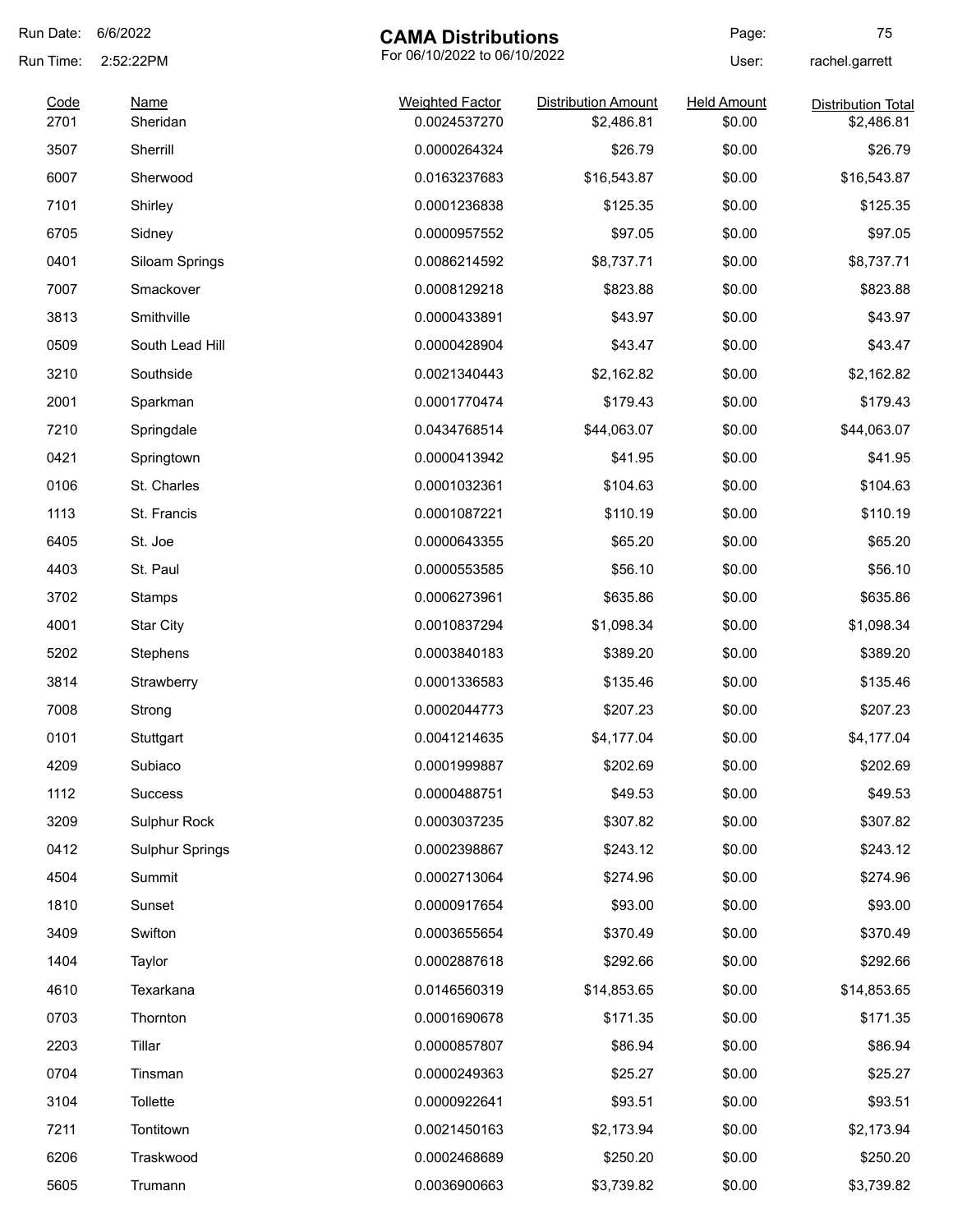| Run Date:    | 6/6/2022                              | <b>CAMA Distributions</b>              |                                        | Page:                        | 76                                    |
|--------------|---------------------------------------|----------------------------------------|----------------------------------------|------------------------------|---------------------------------------|
| Run Time:    | 2:52:22PM<br><b>Name</b><br>Tuckerman | For 06/10/2022 to 06/10/2022           |                                        | User:                        | rachel.garrett                        |
| Code<br>3402 |                                       | <b>Weighted Factor</b><br>0.0008513236 | <b>Distribution Amount</b><br>\$862.80 | <b>Held Amount</b><br>\$0.00 | <b>Distribution Total</b><br>\$862.80 |
| 2706         | Tull                                  | 0.0002413829                           | \$244.64                               | \$0.00                       | \$244.64                              |
| 3410         | Tupelo                                | 0.0000349108                           | \$35.38                                | \$0.00                       | \$35.38                               |
| 1811         | Turrell                               | 0.0002578408                           | \$261.32                               | \$0.00                       | \$261.32                              |
| 2311         | <b>Twin Groves</b>                    | 0.0001580958                           | \$160.23                               | \$0.00                       | \$160.23                              |
| 5606         | Tyronza                               | 0.0003570871                           | \$361.90                               | \$0.00                       | \$361.90                              |
| 5905         | Ulm                                   | 0.0000872769                           | \$88.45                                | \$0.00                       | \$88.45                               |
| 0510         | <b>Valley Springs</b>                 | 0.0000912667                           | \$92.50                                | \$0.00                       | \$92.50                               |
| 1702         | Van Buren                             | 0.0115793973                           | \$11,735.53                            | \$0.00                       | \$11,735.53                           |
| 5705         | Vandervoort                           | 0.0000573534                           | \$58.13                                | \$0.00                       | \$58.13                               |
| 4715         | Victoria                              | 0.0000099745                           | \$10.11                                | \$0.00                       | \$10.11                               |
| 2304         | Vilonia                               | 0.0021385328                           | \$2,167.37                             | \$0.00                       | \$2,167.37                            |
| 2503         | Viola                                 | 0.0001785436                           | \$180.95                               | \$0.00                       | \$180.95                              |
| 3502         | Wabbaseka                             | 0.0000897705                           | \$90.98                                | \$0.00                       | \$90.98                               |
| 5609         | Waldenburg                            | 0.0000264324                           | \$26.79                                | \$0.00                       | \$26.79                               |
| 1405         | Waldo                                 | 0.0005740325                           | \$581.77                               | \$0.00                       | \$581.77                              |
| 6301         | Waldron                               | 0.0016886829                           | \$1,711.45                             | \$0.00                       | \$1,711.45                            |
| 3801         | <b>Walnut Ridge</b>                   | 0.0026851355                           | \$2,721.34                             | \$0.00                       | \$2,721.34                            |
| 4310         | Ward                                  | 0.0030182838                           | \$3,058.98                             | \$0.00                       | \$3,058.98                            |
| 0603         | Warren                                | 0.0027195475                           | \$2,756.22                             | \$0.00                       | \$2,756.22                            |
| 2910         | Washington                            | 0.0000468802                           | \$47.51                                | \$0.00                       | \$47.51                               |
| 2106         | Watson                                | 0.0000922641                           | \$93.51                                | \$0.00                       | \$93.51                               |
| 5608         | Weiner                                | 0.0003226751                           | \$327.03                               | \$0.00                       | \$327.03                              |
| 3411         | Weldon                                | 0.0000284273                           | \$28.81                                | \$0.00                       | \$28.81                               |
| 7212         | West Fork                             | 0.0011625280                           | \$1,178.20                             | \$0.00                       | \$1,178.20                            |
| 1802         | West Memphis                          | 0.0122287372                           | \$12,393.62                            | \$0.00                       | \$12,393.62                           |
| 7316         | <b>West Point</b>                     | 0.0000847833                           | \$85.93                                | \$0.00                       | \$85.93                               |
| 5102         | Western Grove                         | 0.0001765487                           | \$178.93                               | \$0.00                       | \$178.93                              |
| 6803         | Wheatley                              | 0.0001391443                           | \$141.02                               | \$0.00                       | \$141.02                              |
| 1007         | <b>Whelen Springs</b>                 | 0.0000234401                           | \$23.76                                | \$0.00                       | \$23.76                               |
| 3503         | White Hall                            | 0.0027833843                           | \$2,820.91                             | \$0.00                       | \$2,820.91                            |
| 5707         | Wickes                                | 0.0003176878                           | \$321.97                               | \$0.00                       | \$321.97                              |
| 6808         | Widener                               | 0.0001057297                           | \$107.16                               | \$0.00                       | \$107.16                              |
| 2403         | Wiederkehr Village                    | 0.0000249363                           | \$25.27                                | \$0.00                       | \$25.27                               |
| 6706         | Williford                             | 0.0000393993                           | \$39.93                                | \$0.00                       | \$39.93                               |
| 5007         | Willisville                           | 0.0000738113                           | \$74.81                                | \$0.00                       | \$74.81                               |
| 2204         | Wilmar                                | 0.0001969964                           | \$199.65                               | \$0.00                       | \$199.65                              |
| 0207         | Wilmot                                | 0.0002074696                           | \$210.27                               | \$0.00                       | \$210.27                              |
| 4716         | Wilson                                | 0.0003820234                           | \$387.17                               | \$0.00                       | \$387.17                              |